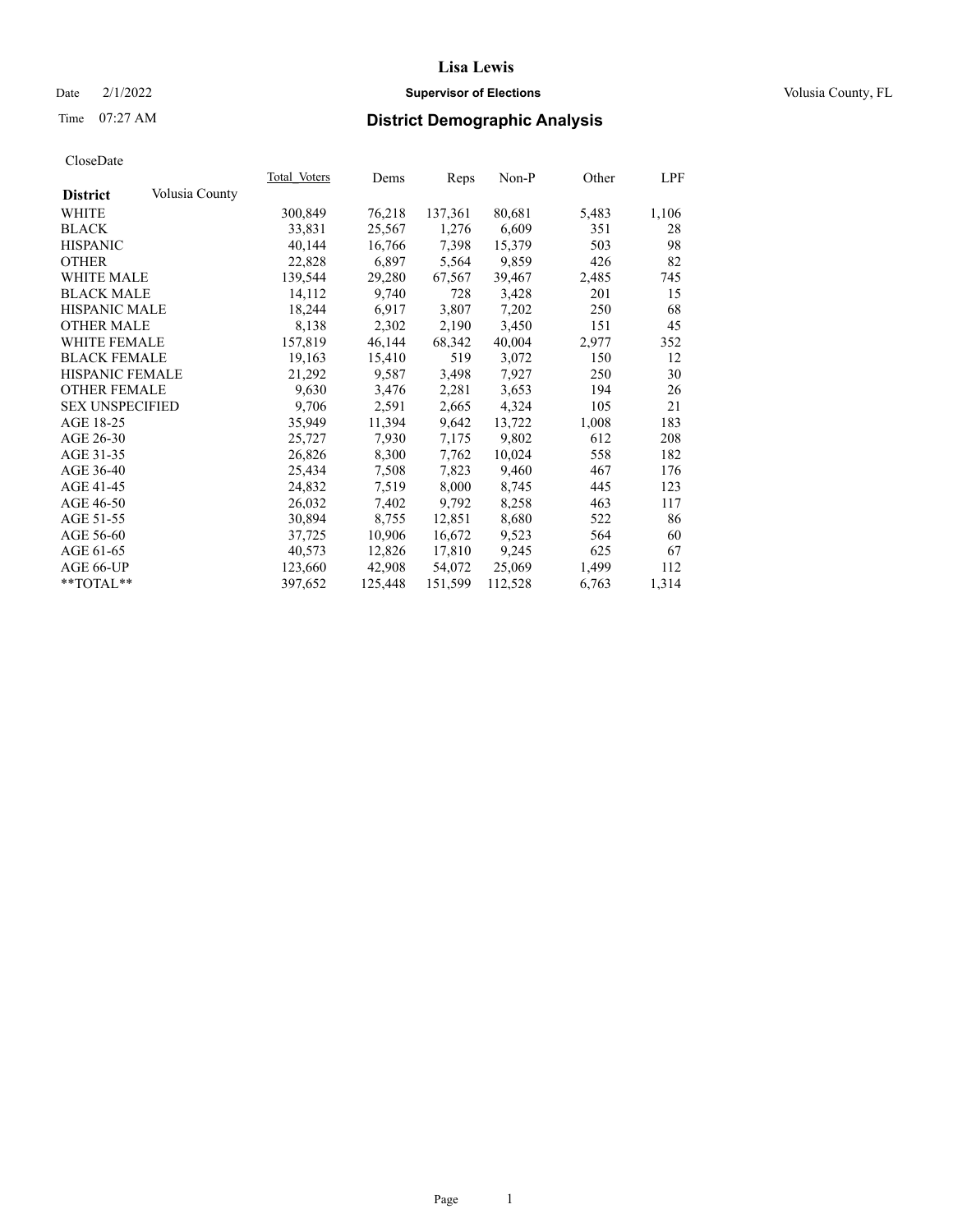## Date  $2/1/2022$  **Supervisor of Elections** Volusia County, FL

# Time 07:27 AM **District Demographic Analysis**

| CloseDate |
|-----------|
|-----------|

|                                              | Total Voters | Dems   | Reps   | Non-P  | Other | LPF |
|----------------------------------------------|--------------|--------|--------|--------|-------|-----|
| County Council District 1<br><b>District</b> |              |        |        |        |       |     |
| WHITE                                        | 60,626       | 15,209 | 28,740 | 15,380 | 1,043 | 254 |
| <b>BLACK</b>                                 | 6,003        | 4,592  | 236    | 1,118  | 51    | 6   |
| <b>HISPANIC</b>                              | 9,162        | 3,674  | 1,747  | 3,588  | 132   | 21  |
| <b>OTHER</b>                                 | 4,496        | 1,398  | 1,070  | 1,944  | 65    | 19  |
| <b>WHITE MALE</b>                            | 27,593       | 5,744  | 13,847 | 7,378  | 459   | 165 |
| <b>BLACK MALE</b>                            | 2,470        | 1,744  | 123    | 570    | 29    | 4   |
| <b>HISPANIC MALE</b>                         | 4,018        | 1,450  | 870    | 1,627  | 57    | 14  |
| <b>OTHER MALE</b>                            | 1,542        | 460    | 414    | 642    | 18    | 8   |
| <b>WHITE FEMALE</b>                          | 32,358       | 9,325  | 14,600 | 7,771  | 576   | 86  |
| <b>BLACK FEMALE</b>                          | 3,431        | 2,773  | 106    | 528    | 22    | 2   |
| <b>HISPANIC FEMALE</b>                       | 4,999        | 2,157  | 858    | 1,903  | 74    | 7   |
| <b>OTHER FEMALE</b>                          | 1,890        | 699    | 420    | 728    | 38    | 5   |
| <b>SEX UNSPECIFIED</b>                       | 1,985        | 521    | 554    | 883    | 18    | 9   |
| AGE 18-25                                    | 7,554        | 2,340  | 2,107  | 2,871  | 193   | 43  |
| AGE 26-30                                    | 5,380        | 1,591  | 1,633  | 1,984  | 125   | 47  |
| AGE 31-35                                    | 5,683        | 1,674  | 1,747  | 2,109  | 117   | 36  |
| AGE 36-40                                    | 5,441        | 1,482  | 1,827  | 1,999  | 88    | 45  |
| AGE 41-45                                    | 5,226        | 1,482  | 1,814  | 1,818  | 87    | 25  |
| AGE 46-50                                    | 5,271        | 1,508  | 2,046  | 1,599  | 95    | 23  |
| AGE 51-55                                    | 6,165        | 1,696  | 2,675  | 1,685  | 88    | 21  |
| AGE 56-60                                    | 7,203        | 2,033  | 3,313  | 1,733  | 110   | 14  |
| AGE 61-65                                    | 7,501        | 2,355  | 3,498  | 1,518  | 109   | 21  |
| AGE 66-UP                                    | 24,863       | 8,712  | 11,133 | 4,714  | 279   | 25  |
| **TOTAL**                                    | 80,287       | 24,873 | 31,793 | 22,030 | 1,291 | 300 |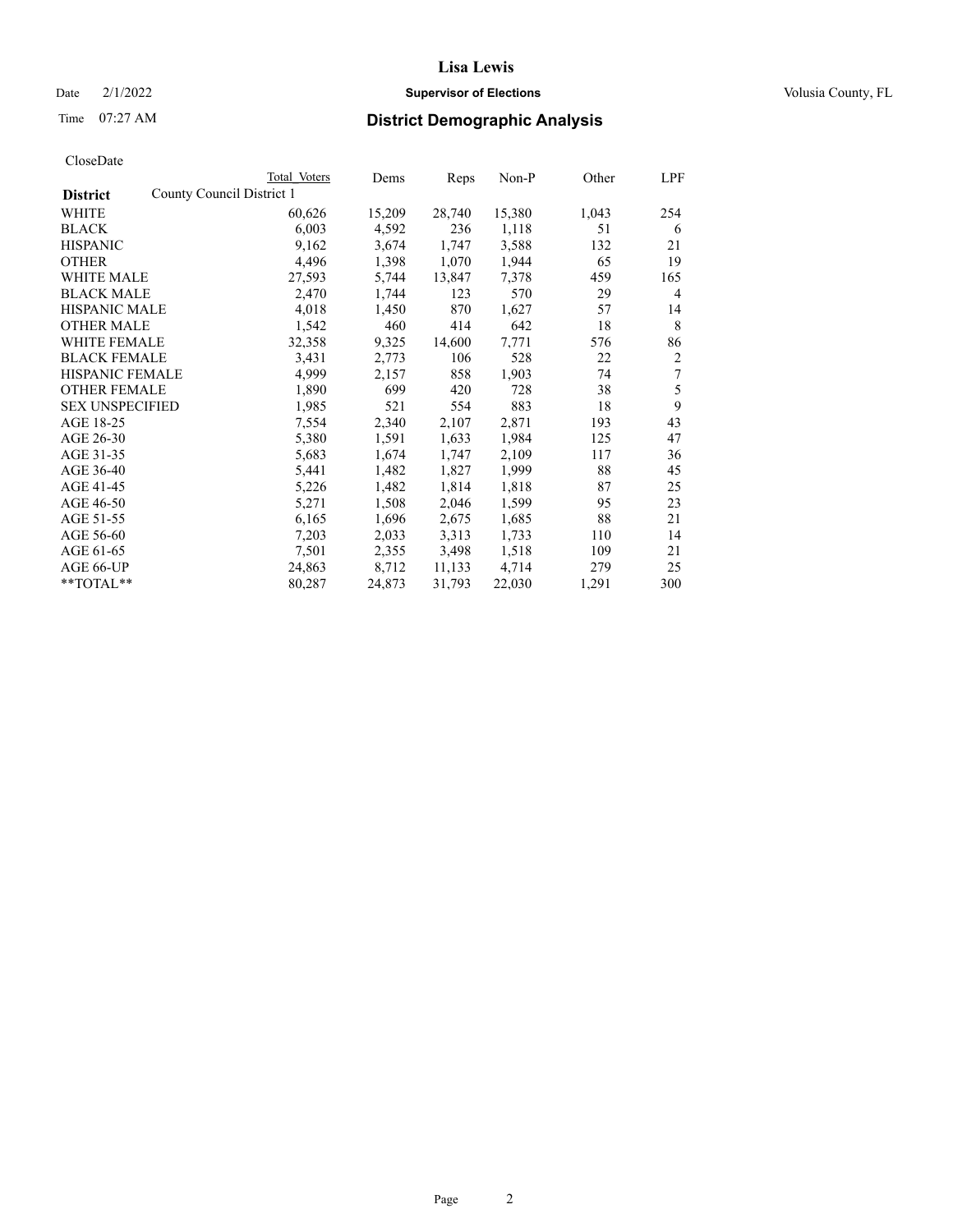## Date  $2/1/2022$  **Supervisor of Elections** Volusia County, FL

# Time 07:27 AM **District Demographic Analysis**

| CloseDate |
|-----------|
|-----------|

|                                              | Total Voters | Dems   | Reps   | Non-P  | Other | LPF |
|----------------------------------------------|--------------|--------|--------|--------|-------|-----|
| County Council District 2<br><b>District</b> |              |        |        |        |       |     |
| WHITE                                        | 56,161       | 14,945 | 24,412 | 15,467 | 1,129 | 208 |
| <b>BLACK</b>                                 | 10,666       | 8,277  | 337    | 1,952  | 96    | 4   |
| <b>HISPANIC</b>                              | 3,246        | 1,311  | 701    | 1,171  | 48    | 15  |
| <b>OTHER</b>                                 | 4,563        | 1,413  | 1,027  | 2,005  | 102   | 16  |
| <b>WHITE MALE</b>                            | 26,143       | 5,767  | 12,072 | 7,643  | 528   | 133 |
| <b>BLACK MALE</b>                            | 4,268        | 3,083  | 185    | 945    | 53    | 2   |
| <b>HISPANIC MALE</b>                         | 1,492        | 542    | 361    | 550    | 29    | 10  |
| <b>OTHER MALE</b>                            | 1,629        | 477    | 410    | 698    | 35    | 9   |
| <b>WHITE FEMALE</b>                          | 29,333       | 8,998  | 12,086 | 7,579  | 597   | 73  |
| <b>BLACK FEMALE</b>                          | 6,196        | 5,038  | 144    | 969    | 43    | 2   |
| HISPANIC FEMALE                              | 1,698        | 748    | 332    | 594    | 19    | 5   |
| <b>OTHER FEMALE</b>                          | 1,937        | 694    | 434    | 755    | 49    | 5   |
| <b>SEX UNSPECIFIED</b>                       | 1,940        | 599    | 453    | 862    | 22    | 4   |
| AGE 18-25                                    | 7,118        | 2,715  | 1,533  | 2,627  | 198   | 45  |
| AGE 26-30                                    | 5,011        | 1,767  | 1,177  | 1,878  | 152   | 37  |
| AGE 31-35                                    | 4,757        | 1,748  | 1,150  | 1,726  | 104   | 29  |
| AGE 36-40                                    | 4,287        | 1,477  | 1,167  | 1,511  | 104   | 28  |
| AGE 41-45                                    | 3,993        | 1,423  | 1,147  | 1,326  | 81    | 16  |
| AGE 46-50                                    | 4,236        | 1,374  | 1,462  | 1,307  | 67    | 26  |
| AGE 51-55                                    | 5,339        | 1,719  | 2,040  | 1,474  | 92    | 14  |
| AGE 56-60                                    | 7,050        | 2,258  | 2,925  | 1,755  | 100   | 12  |
| AGE 61-65                                    | 7,881        | 2,709  | 3,249  | 1,785  | 127   | 11  |
| AGE 66-UP                                    | 24,964       | 8,756  | 10,627 | 5,206  | 350   | 25  |
| **TOTAL**                                    | 74,636       | 25,946 | 26,477 | 20,595 | 1,375 | 243 |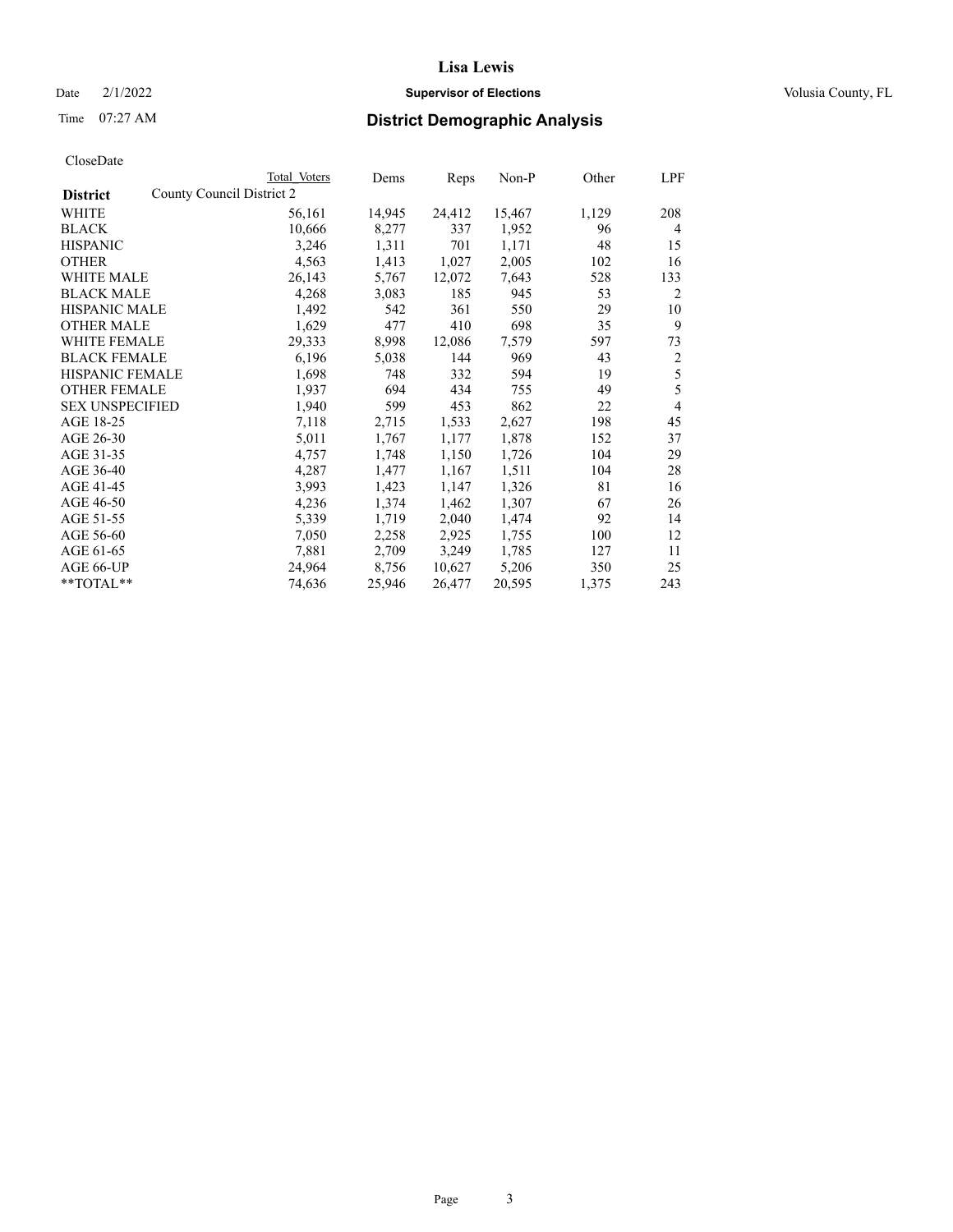## Date  $2/1/2022$  **Supervisor of Elections** Volusia County, FL

## Time 07:27 AM **District Demographic Analysis**

|                        | Total Voters              | Dems   | Reps   | Non-P  | Other | LPF            |
|------------------------|---------------------------|--------|--------|--------|-------|----------------|
| <b>District</b>        | County Council District 3 |        |        |        |       |                |
| WHITE                  | 76,993                    | 18,817 | 36,122 | 20,340 | 1,470 | 244            |
| <b>BLACK</b>           | 2,216                     | 1,651  | 108    | 425    | 29    | 3              |
| <b>HISPANIC</b>        | 2,355                     | 771    | 652    | 874    | 51    | 7              |
| <b>OTHER</b>           | 3,841                     | 1,045  | 1,136  | 1,572  | 73    | 15             |
| <b>WHITE MALE</b>      | 36,108                    | 7,305  | 17,987 | 9,972  | 681   | 163            |
| <b>BLACK MALE</b>      | 1,039                     | 717    | 64     | 241    | 16    | 1              |
| <b>HISPANIC MALE</b>   | 1,051                     | 309    | 315    | 397    | 25    | 5              |
| <b>OTHER MALE</b>      | 1,350                     | 349    | 418    | 545    | 30    | 8              |
| <b>WHITE FEMALE</b>    | 40,055                    | 11,320 | 17,784 | 10,089 | 784   | 78             |
| <b>BLACK FEMALE</b>    | 1,139                     | 902    | 42     | 180    | 13    | $\overline{2}$ |
| <b>HISPANIC FEMALE</b> | 1,261                     | 444    | 326    | 463    | 26    | $\overline{2}$ |
| <b>OTHER FEMALE</b>    | 1,612                     | 530    | 478    | 567    | 31    | 6              |
| <b>SEX UNSPECIFIED</b> | 1,789                     | 408    | 604    | 756    | 17    | $\overline{4}$ |
| AGE 18-25              | 6,334                     | 1,568  | 2,252  | 2,263  | 227   | 24             |
| AGE 26-30              | 4,613                     | 1,092  | 1,608  | 1,748  | 122   | 43             |
| AGE 31-35              | 4,839                     | 1,154  | 1,753  | 1,777  | 110   | 45             |
| AGE 36-40              | 4,759                     | 1,159  | 1,754  | 1,728  | 87    | 31             |
| AGE 41-45              | 4,940                     | 1,116  | 1,959  | 1,744  | 95    | 26             |
| AGE 46-50              | 5,519                     | 1,151  | 2,471  | 1,753  | 117   | 27             |
| AGE 51-55              | 6,685                     | 1,427  | 3,265  | 1,830  | 144   | 19             |
| AGE 56-60              | 8,487                     | 1,955  | 4,284  | 2,090  | 141   | 17             |
| AGE 61-65              | 9,387                     | 2,447  | 4,549  | 2,204  | 174   | 13             |
| AGE 66-UP              | 29,842                    | 9,215  | 14,123 | 6,074  | 406   | 24             |
| $*$ $TOTAL**$          | 85,405                    | 22,284 | 38,018 | 23,211 | 1,623 | 269            |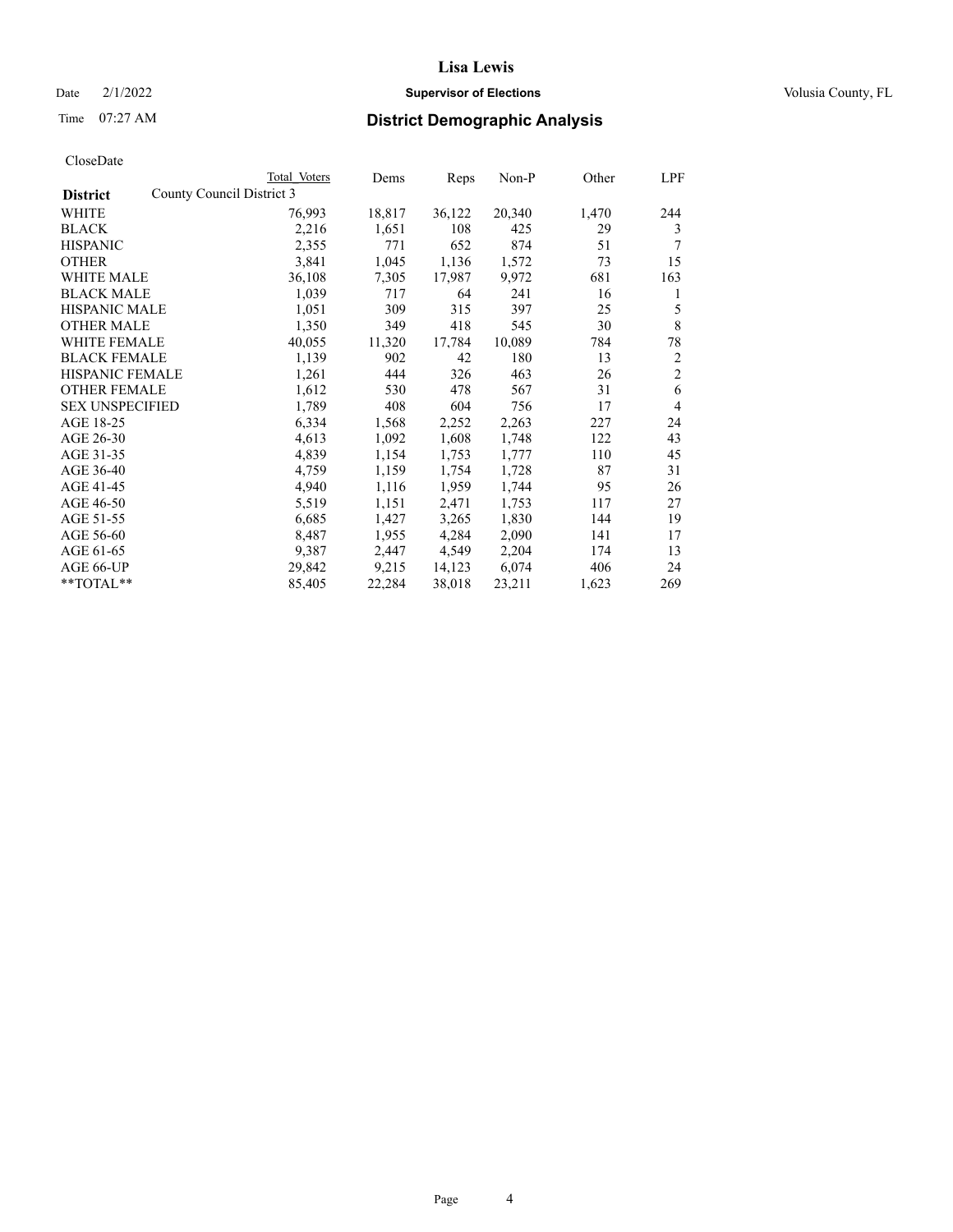## Date  $2/1/2022$  **Supervisor of Elections** Volusia County, FL

## Time 07:27 AM **District Demographic Analysis**

| Cioscizato             |                           |              |        |        |        |       |                |
|------------------------|---------------------------|--------------|--------|--------|--------|-------|----------------|
|                        |                           | Total Voters | Dems   | Reps   | Non-P  | Other | LPF            |
| <b>District</b>        | County Council District 4 |              |        |        |        |       |                |
| WHITE                  |                           | 64,436       | 16,939 | 29,181 | 16,947 | 1,142 | 227            |
| <b>BLACK</b>           |                           | 7,644        | 5,791  | 265    | 1,491  | 90    | 7              |
| <b>HISPANIC</b>        |                           | 3,131        | 1,154  | 760    | 1,139  | 59    | 19             |
| <b>OTHER</b>           |                           | 4,766        | 1,397  | 1,238  | 2,025  | 95    | 11             |
| WHITE MALE             |                           | 29,739       | 6,463  | 14,290 | 8,304  | 519   | 163            |
| <b>BLACK MALE</b>      |                           | 3,033        | 2,057  | 155    | 765    | 51    | 5              |
| <b>HISPANIC MALE</b>   |                           | 1,399        | 449    | 374    | 532    | 31    | 13             |
| <b>OTHER MALE</b>      |                           | 1,786        | 482    | 500    | 756    | 42    | 6              |
| <b>WHITE FEMALE</b>    |                           | 34,011       | 10,333 | 14,595 | 8,399  | 621   | 63             |
| <b>BLACK FEMALE</b>    |                           | 4,488        | 3,641  | 103    | 703    | 39    | 2              |
| <b>HISPANIC FEMALE</b> |                           | 1,670        | 686    | 371    | 580    | 27    | 6              |
| <b>OTHER FEMALE</b>    |                           | 1,982        | 692    | 508    | 742    | 36    | 4              |
| <b>SEX UNSPECIFIED</b> |                           | 1,868        | 478    | 547    | 821    | 20    | $\overline{2}$ |
| AGE 18-25              |                           | 6,988        | 2,204  | 2,055  | 2,493  | 197   | 39             |
| AGE 26-30              |                           | 4,602        | 1,548  | 1,294  | 1,626  | 96    | 38             |
| AGE 31-35              |                           | 4,724        | 1,559  | 1,377  | 1,649  | 102   | 37             |
| AGE 36-40              |                           | 4,511        | 1,385  | 1,394  | 1,625  | 78    | 29             |
| AGE 41-45              |                           | 4,378        | 1,339  | 1,452  | 1,479  | 79    | 29             |
| AGE 46-50              |                           | 4,797        | 1,346  | 1,879  | 1,449  | 98    | 25             |
| AGE 51-55              |                           | 6,092        | 1,679  | 2,600  | 1,680  | 115   | 18             |
| AGE 56-60              |                           | 7,842        | 2,175  | 3,518  | 2,017  | 125   | 7              |
| AGE 61-65              |                           | 8,827        | 2,800  | 3,840  | 2,008  | 163   | 16             |
| AGE 66-UP              |                           | 27,216       | 9,246  | 12,035 | 5,576  | 333   | 26             |
| **TOTAL**              |                           | 79,977       | 25,281 | 31,444 | 21,602 | 1,386 | 264            |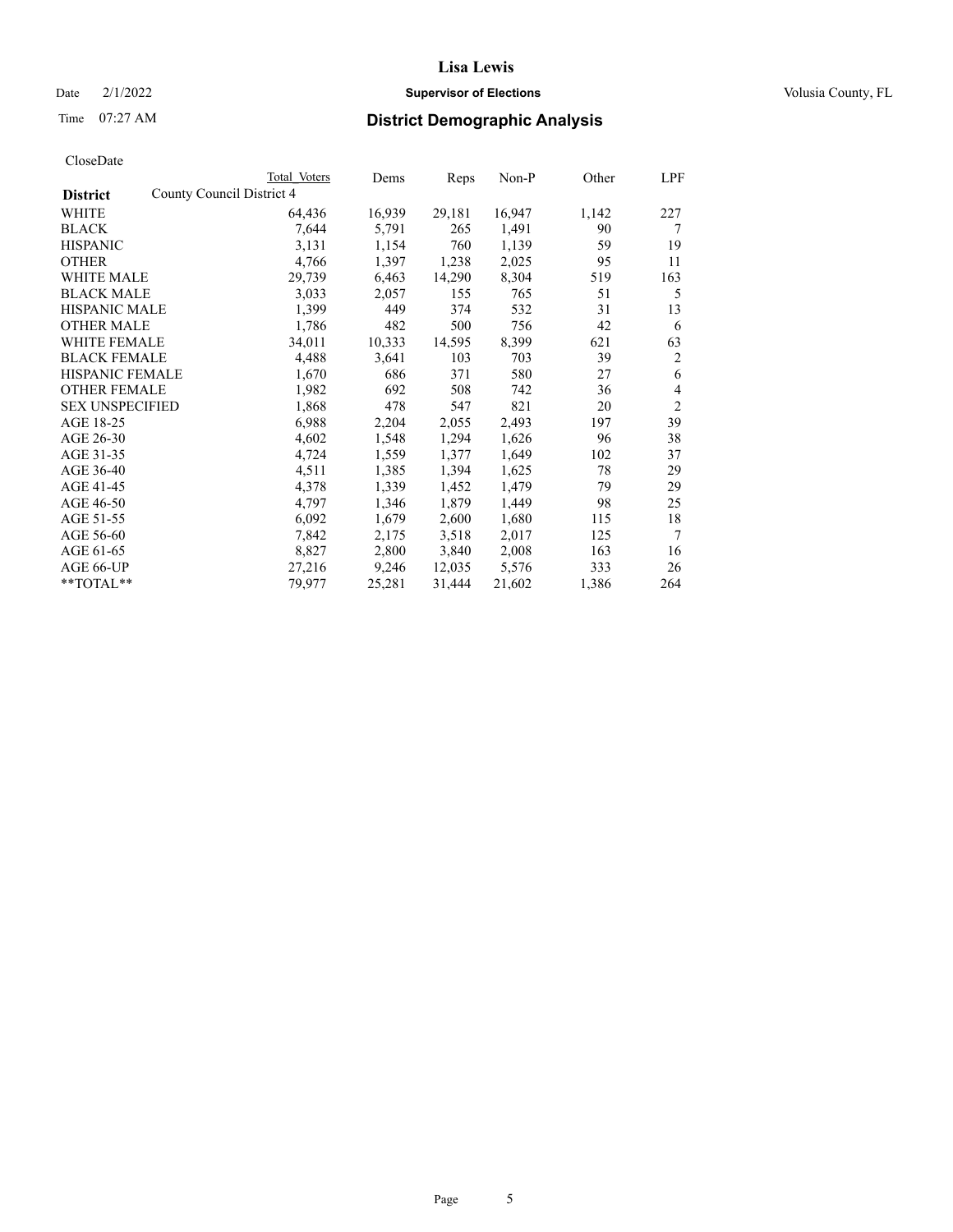## Date  $2/1/2022$  **Supervisor of Elections** Volusia County, FL

# Time 07:27 AM **District Demographic Analysis**

| CloseDate |
|-----------|
|-----------|

|                                              | Total Voters | Dems   | Reps   | Non-P  | Other | LPF            |
|----------------------------------------------|--------------|--------|--------|--------|-------|----------------|
| County Council District 5<br><b>District</b> |              |        |        |        |       |                |
| WHITE                                        | 42,633       | 10,308 | 18,906 | 12,547 | 699   | 173            |
| <b>BLACK</b>                                 | 7,302        | 5,256  | 330    | 1,623  | 85    | 8              |
| <b>HISPANIC</b>                              | 22,250       | 9,856  | 3,538  | 8,607  | 213   | 36             |
| <b>OTHER</b>                                 | 5,162        | 1,644  | 1,093  | 2,313  | 91    | 21             |
| WHITE MALE                                   | 19,961       | 4,001  | 9,371  | 6,170  | 298   | 121            |
| <b>BLACK MALE</b>                            | 3,302        | 2,139  | 201    | 907    | 52    | 3              |
| <b>HISPANIC MALE</b>                         | 10,284       | 4,167  | 1,887  | 4,096  | 108   | 26             |
| <b>OTHER MALE</b>                            | 1,831        | 534    | 448    | 809    | 26    | 14             |
| <b>WHITE FEMALE</b>                          | 22,062       | 6,168  | 9,277  | 6,166  | 399   | 52             |
| <b>BLACK FEMALE</b>                          | 3,909        | 3,056  | 124    | 692    | 33    | $\overline{4}$ |
| HISPANIC FEMALE                              | 11,664       | 5,552  | 1,611  | 4,387  | 104   | 10             |
| <b>OTHER FEMALE</b>                          | 2,209        | 861    | 441    | 861    | 40    | 6              |
| <b>SEX UNSPECIFIED</b>                       | 2,124        | 585    | 507    | 1,002  | 28    | $\overline{2}$ |
| AGE 18-25                                    | 7,955        | 2,567  | 1,695  | 3,468  | 193   | 32             |
| AGE 26-30                                    | 6,121        | 1,932  | 1,463  | 2,566  | 117   | 43             |
| AGE 31-35                                    | 6,823        | 2,165  | 1,735  | 2,763  | 125   | 35             |
| AGE 36-40                                    | 6,436        | 2,005  | 1,681  | 2,597  | 110   | 43             |
| AGE 41-45                                    | 6,295        | 2,159  | 1,628  | 2,378  | 103   | 27             |
| AGE 46-50                                    | 6,209        | 2,023  | 1,934  | 2,150  | 86    | 16             |
| AGE 51-55                                    | 6,613        | 2,234  | 2,271  | 2,011  | 83    | 14             |
| AGE 56-60                                    | 7,143        | 2,485  | 2,632  | 1,928  | 88    | 10             |
| AGE 61-65                                    | 6,977        | 2,515  | 2,674  | 1,730  | 52    | 6              |
| AGE 66-UP                                    | 16,775       | 6,979  | 6,154  | 3,499  | 131   | 12             |
| **TOTAL**                                    | 77,347       | 27,064 | 23,867 | 25,090 | 1,088 | 238            |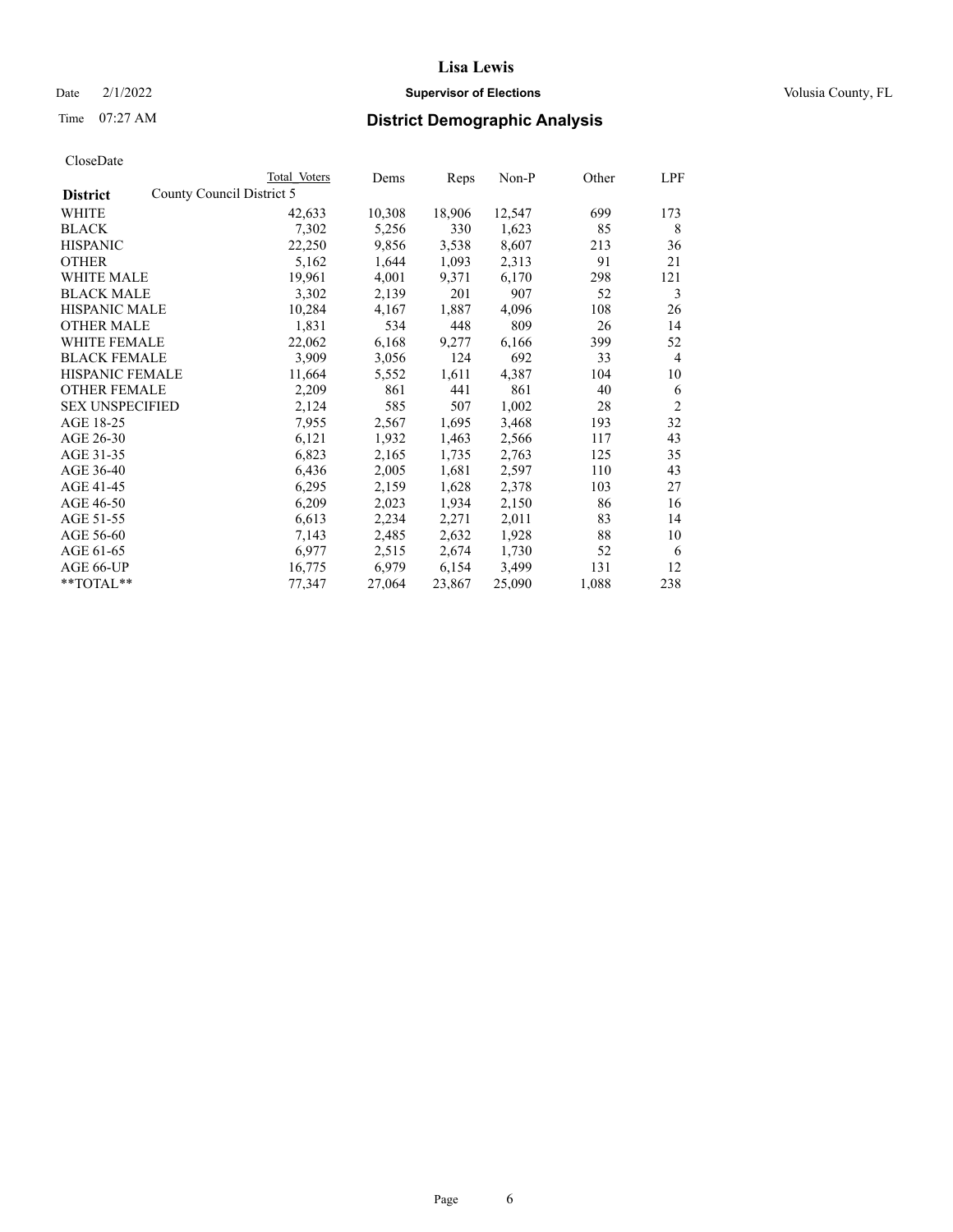## Date  $2/1/2022$  **Supervisor of Elections** Volusia County, FL

# Time 07:27 AM **District Demographic Analysis**

|                        |                              | Total Voters | Dems | Reps | Non-P | Other          | LPF            |
|------------------------|------------------------------|--------------|------|------|-------|----------------|----------------|
| <b>District</b>        | Indigo Community Development |              |      |      |       |                |                |
| WHITE                  |                              | 1,447        | 320  | 725  | 360   | 35             |                |
| <b>BLACK</b>           |                              | 199          | 129  | 17   | 49    | 4              | $\mathbf{0}$   |
| <b>HISPANIC</b>        |                              | 106          | 28   | 37   | 39    | 2              | $\mathbf{0}$   |
| <b>OTHER</b>           |                              | 155          | 39   | 40   | 72    | 3              | 1              |
| <b>WHITE MALE</b>      |                              | 704          | 119  | 363  | 193   | 22             | 7              |
| <b>BLACK MALE</b>      |                              | 103          | 53   | 12   | 34    | 4              | $\mathbf{0}$   |
| <b>HISPANIC MALE</b>   |                              | 46           | 11   | 16   | 19    | $\overline{0}$ | $\mathbf{0}$   |
| <b>OTHER MALE</b>      |                              | 65           | 19   | 14   | 31    | $\Omega$       | 1              |
| <b>WHITE FEMALE</b>    |                              | 731          | 199  | 354  | 165   | 13             | $\Omega$       |
| <b>BLACK FEMALE</b>    |                              | 94           | 75   | 5    | 14    | $\theta$       | $\Omega$       |
| HISPANIC FEMALE        |                              | 59           | 16   | 21   | 20    | 2              | $\Omega$       |
| <b>OTHER FEMALE</b>    |                              | 66           | 18   | 18   | 28    | 2              | $\theta$       |
| <b>SEX UNSPECIFIED</b> |                              | 38           | 6    | 15   | 16    |                | $\Omega$       |
| AGE 18-25              |                              | 176          | 52   | 41   | 80    |                | $\overline{c}$ |
| AGE 26-30              |                              | 86           | 25   | 39   | 20    |                |                |
| AGE 31-35              |                              | 138          | 43   | 49   | 41    | 4              |                |
| AGE 36-40              |                              | 119          | 32   | 45   | 41    |                | $\theta$       |
| AGE 41-45              |                              | 110          | 36   | 38   | 33    | 3              | $\mathbf{0}$   |
| AGE 46-50              |                              | 141          | 39   | 56   | 40    | 4              | 2              |
| AGE 51-55              |                              | 154          | 46   | 65   | 39    | 3              |                |
| AGE 56-60              |                              | 199          | 44   | 89   | 59    | 6              |                |
| AGE 61-65              |                              | 192          | 49   | 97   | 40    | 6              | $\theta$       |
| AGE 66-UP              |                              | 592          | 150  | 300  | 127   | 15             | $\Omega$       |
| **TOTAL**              |                              | 1,907        | 516  | 819  | 520   | 44             | 8              |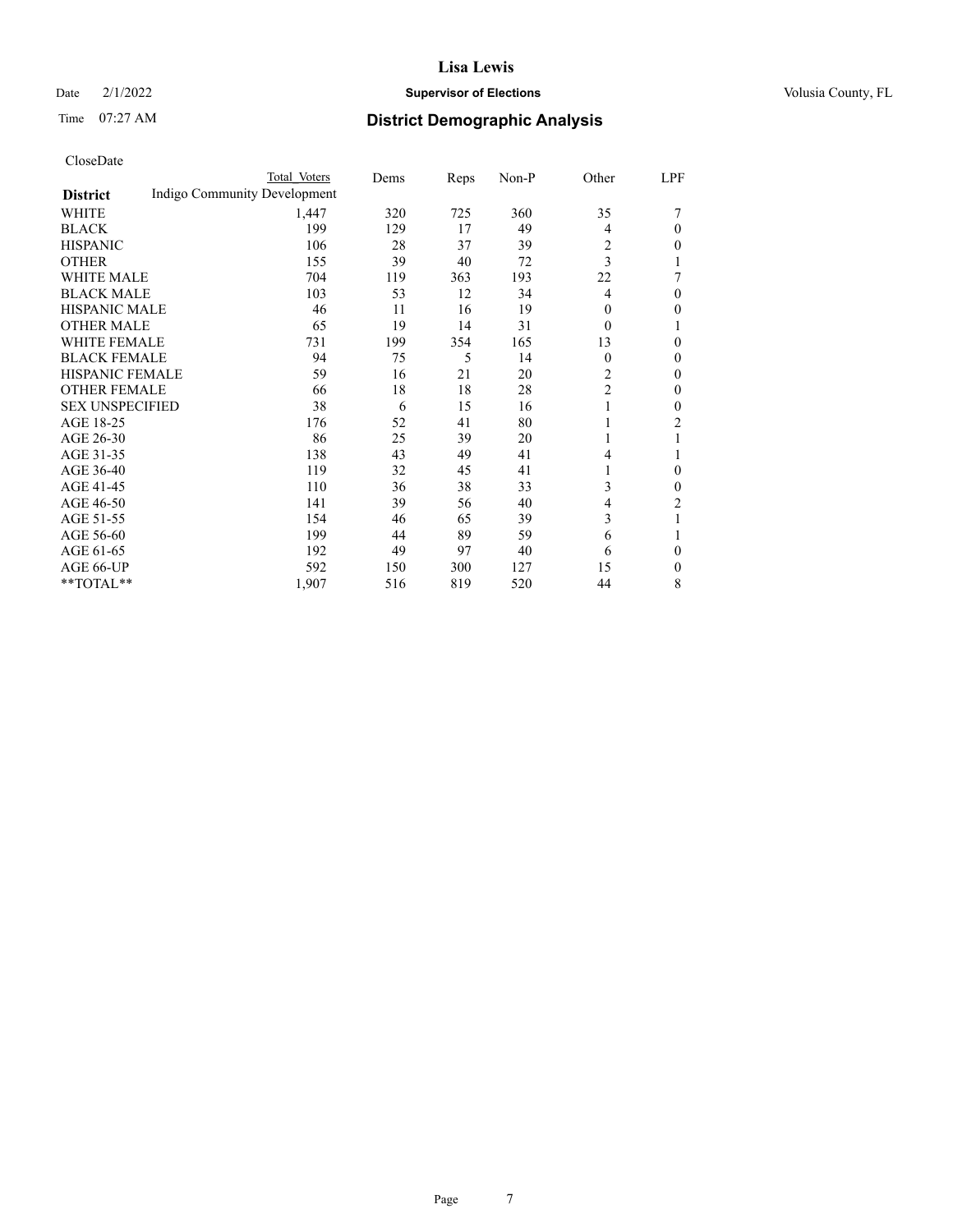## Date  $2/1/2022$  **Supervisor of Elections** Volusia County, FL

# Time 07:27 AM **District Demographic Analysis**

|                        |                  | Total Voters | Dems           | Reps           | Non-P | Other          | LPF            |
|------------------------|------------------|--------------|----------------|----------------|-------|----------------|----------------|
| <b>District</b>        | Orlandia Heights |              |                |                |       |                |                |
| WHITE                  |                  | 712          | 164            | 352            | 188   | 7              |                |
| <b>BLACK</b>           |                  | 11           | 6              | $\overline{2}$ | 3     | $\Omega$       | 0              |
| <b>HISPANIC</b>        |                  | 43           | 8              | 14             | 20    | 0              |                |
| <b>OTHER</b>           |                  | 40           | 9              | 11             | 20    | 0              | 0              |
| <b>WHITE MALE</b>      |                  | 370          | 77             | 177            | 109   | 6              |                |
| <b>BLACK MALE</b>      |                  | 5            | 3              | 1              |       | 0              | 0              |
| <b>HISPANIC MALE</b>   |                  | 18           | $\overline{c}$ | 6              | 9     | 0              |                |
| <b>OTHER MALE</b>      |                  | 14           | $\overline{c}$ | 6              | 6     | 0              | 0              |
| <b>WHITE FEMALE</b>    |                  | 330          | 87             | 170            | 72    |                | 0              |
| <b>BLACK FEMALE</b>    |                  | 5            | 3              |                |       | 0              | 0              |
| <b>HISPANIC FEMALE</b> |                  | 23           | 6              | 7              | 10    | 0              | 0              |
| <b>OTHER FEMALE</b>    |                  | 17           | 6              | 4              | 7     | 0              | 0              |
| <b>SEX UNSPECIFIED</b> |                  | 24           |                | 7              | 16    | 0              | 0              |
| AGE 18-25              |                  | 74           | 14             | 27             | 32    |                | 0              |
| AGE 26-30              |                  | 30           | 6              | 12             | 11    | 0              |                |
| AGE 31-35              |                  | 67           | 14             | 32             | 21    | 0              | 0              |
| AGE 36-40              |                  | 55           | 6              | 27             | 22    | 0              | 0              |
| AGE 41-45              |                  | 46           |                | 19             | 20    | $\theta$       | 0              |
| AGE 46-50              |                  | 63           | 6              | 26             | 30    | 0              |                |
| AGE 51-55              |                  | 73           | 13             | 46             | 12    | 2              | 0              |
| AGE 56-60              |                  | 102          | 22             | 53             | 25    | $\overline{2}$ | 0              |
| AGE 61-65              |                  | 94           | 23             | 45             | 25    |                | 0              |
| AGE 66-UP              |                  | 202          | 76             | 92             | 33    |                | 0              |
| **TOTAL**              |                  | 806          | 187            | 379            | 231   | 7              | $\overline{c}$ |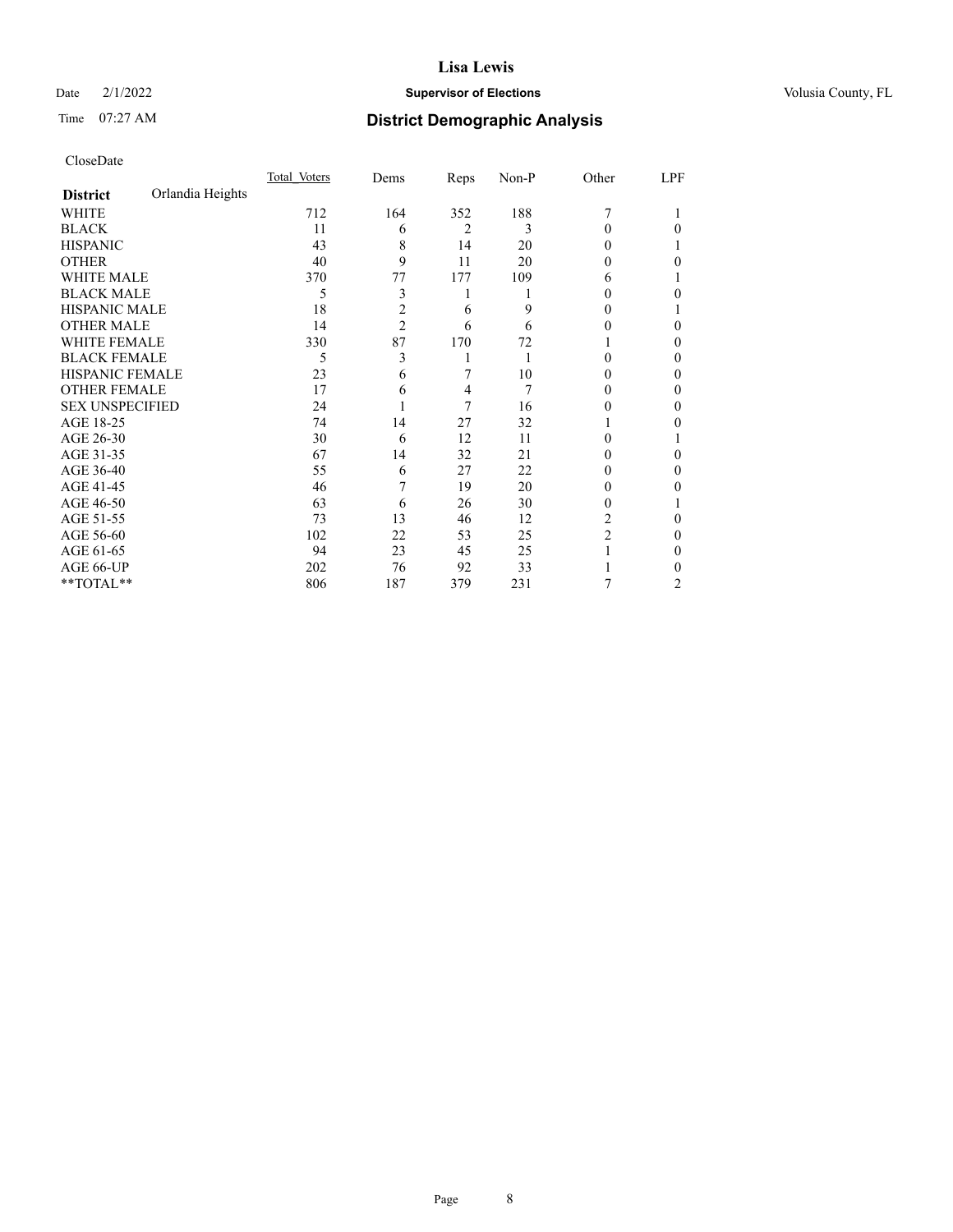## Date  $2/1/2022$  **Supervisor of Elections** Volusia County, FL

# Time 07:27 AM **District Demographic Analysis**

|                        |             | Total Voters | Dems | Reps     | Non-P | Other  | LPF |
|------------------------|-------------|--------------|------|----------|-------|--------|-----|
| <b>District</b>        | One Daytona |              |      |          |       |        |     |
| WHITE                  |             | 57           | 13   | 22       | 21    |        | 0   |
| <b>BLACK</b>           |             | 10           | 8    | $\theta$ |       |        |     |
| <b>HISPANIC</b>        |             | 15           | 4    | 4        |       | 3      |     |
| <b>OTHER</b>           |             | 5            |      | 2        |       |        |     |
| WHITE MALE             |             | 34           | 6    | 15       | 12    |        | 0   |
| <b>BLACK MALE</b>      |             |              |      | 0        | 0     |        |     |
| <b>HISPANIC MALE</b>   |             | h            |      |          |       |        |     |
| <b>OTHER MALE</b>      |             |              |      |          |       |        | 0   |
| WHITE FEMALE           |             | 23           |      |          | Q     |        |     |
| <b>BLACK FEMALE</b>    |             | 3            |      | 0        |       |        | 0   |
| <b>HISPANIC FEMALE</b> |             | 9            | 3    |          |       |        |     |
| <b>OTHER FEMALE</b>    |             |              |      |          |       | $_{0}$ | 0   |
| <b>SEX UNSPECIFIED</b> |             |              |      |          | 0     |        |     |
| AGE 18-25              |             | 26           |      | 9        | 10    |        |     |
| AGE 26-30              |             | 11           | 4    |          |       |        |     |
| AGE 31-35              |             | 16           | 10   |          |       | 2      |     |
| AGE 36-40              |             | 4            | 0    | 2        |       |        | 0   |
| AGE 41-45              |             |              |      | 2        |       |        |     |
| AGE 46-50              |             | 6            |      | 3        |       | 0      | 0   |
| AGE 51-55              |             | 9            | 2    |          |       |        |     |
| AGE 56-60              |             |              | 0    |          |       |        |     |
| AGE 61-65              |             |              |      |          |       |        |     |
| AGE 66-UP              |             |              |      |          |       |        |     |
| **TOTAL**              |             | 87           | 25   | 28       | 29    | 5      | 0   |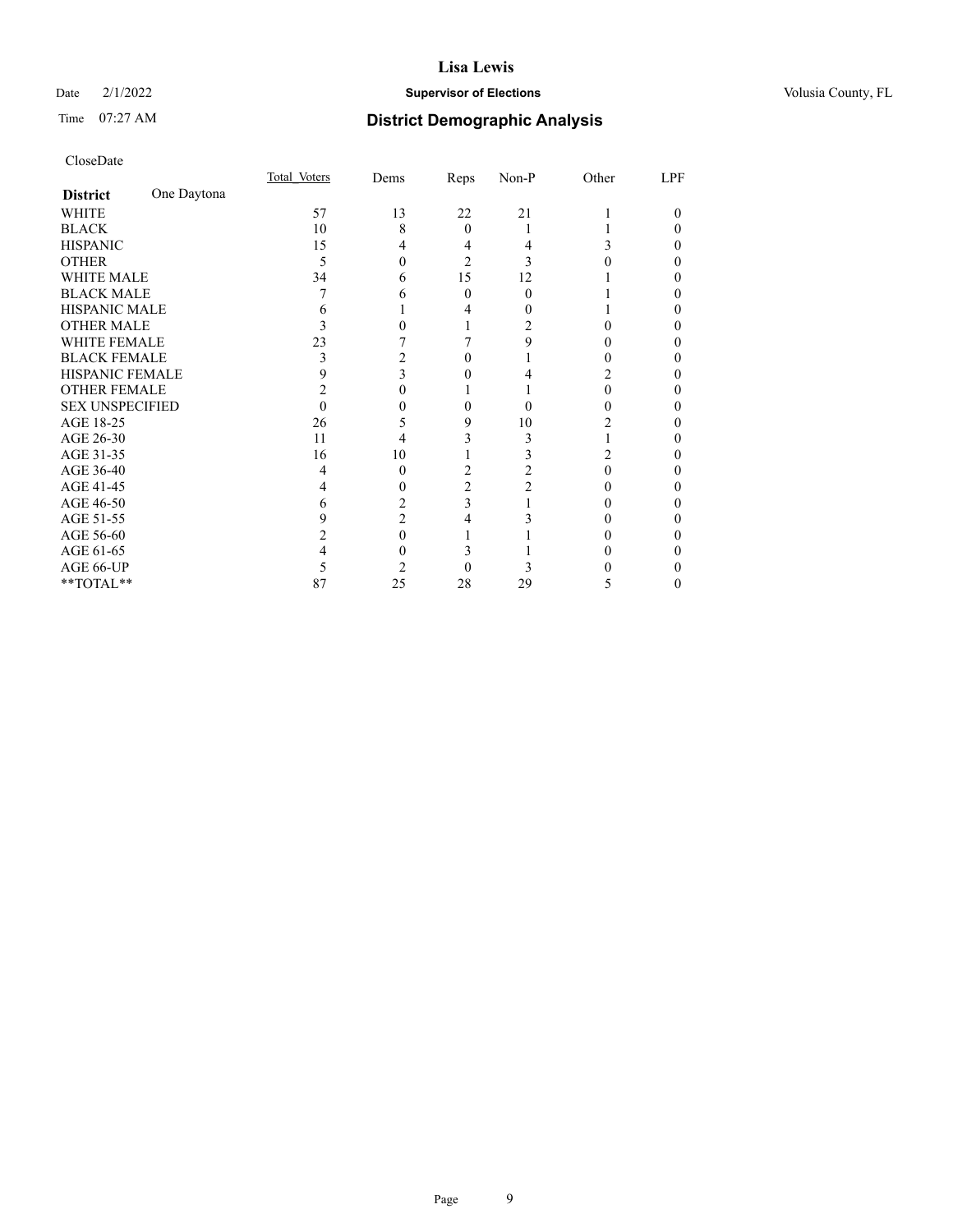## Date  $2/1/2022$  **Supervisor of Elections** Volusia County, FL

# Time 07:27 AM **District Demographic Analysis**

|                        | Total Voters       | Dems | Reps     | Non-P | Other          | LPF |
|------------------------|--------------------|------|----------|-------|----------------|-----|
| <b>District</b>        | Tomoka Town Center |      |          |       |                |     |
| WHITE                  | 164                | 33   | 69       | 57    | 4              |     |
| <b>BLACK</b>           | 55                 | 38   | 1        | 12    | 4              | 0   |
| <b>HISPANIC</b>        | 28                 | 13   | 5        | 10    | $\theta$       | 0   |
| <b>OTHER</b>           | 19                 | 7    | 2        | 10    | 0              | 0   |
| <b>WHITE MALE</b>      | 86                 | 13   | 38       | 32    | 2              |     |
| <b>BLACK MALE</b>      | 22                 | 14   | $\theta$ | 6     | $\overline{c}$ | 0   |
| <b>HISPANIC MALE</b>   | 14                 | 9    | 3        | 2     | $\theta$       | 0   |
| <b>OTHER MALE</b>      | 9                  | 3    |          | 5     | 0              | 0   |
| <b>WHITE FEMALE</b>    | 77                 | 19   | 31       | 25    | 2              | 0   |
| <b>BLACK FEMALE</b>    | 32                 | 23   |          | 6     | 2              | 0   |
| <b>HISPANIC FEMALE</b> | 13                 | 4    |          | 8     | 0              | 0   |
| <b>OTHER FEMALE</b>    |                    | 2    |          |       | 0              | 0   |
| <b>SEX UNSPECIFIED</b> | 6                  | 4    |          |       |                | 0   |
| AGE 18-25              | 83                 | 29   | 18       | 35    |                | 0   |
| AGE 26-30              | 52                 | 19   | 13       | 18    |                |     |
| AGE 31-35              | 34                 | 13   | 6        | 12    | 3              | 0   |
| AGE 36-40              | 11                 | 3    | 3        | 5     |                | 0   |
| AGE 41-45              | 20                 |      | 5        |       |                | 0   |
| AGE 46-50              | 12                 | 4    | 5        | 3     | 0              | 0   |
| AGE 51-55              | 12                 | 4    |          |       |                | 0   |
| AGE 56-60              | 16                 | 3    | 8        |       |                | 0   |
| AGE 61-65              | 8                  | 3    | 4        |       |                | 0   |
| AGE 66-UP              | 18                 | 6    | 8        |       |                |     |
| **TOTAL**              | 266                | 91   | 77       | 89    | 8              |     |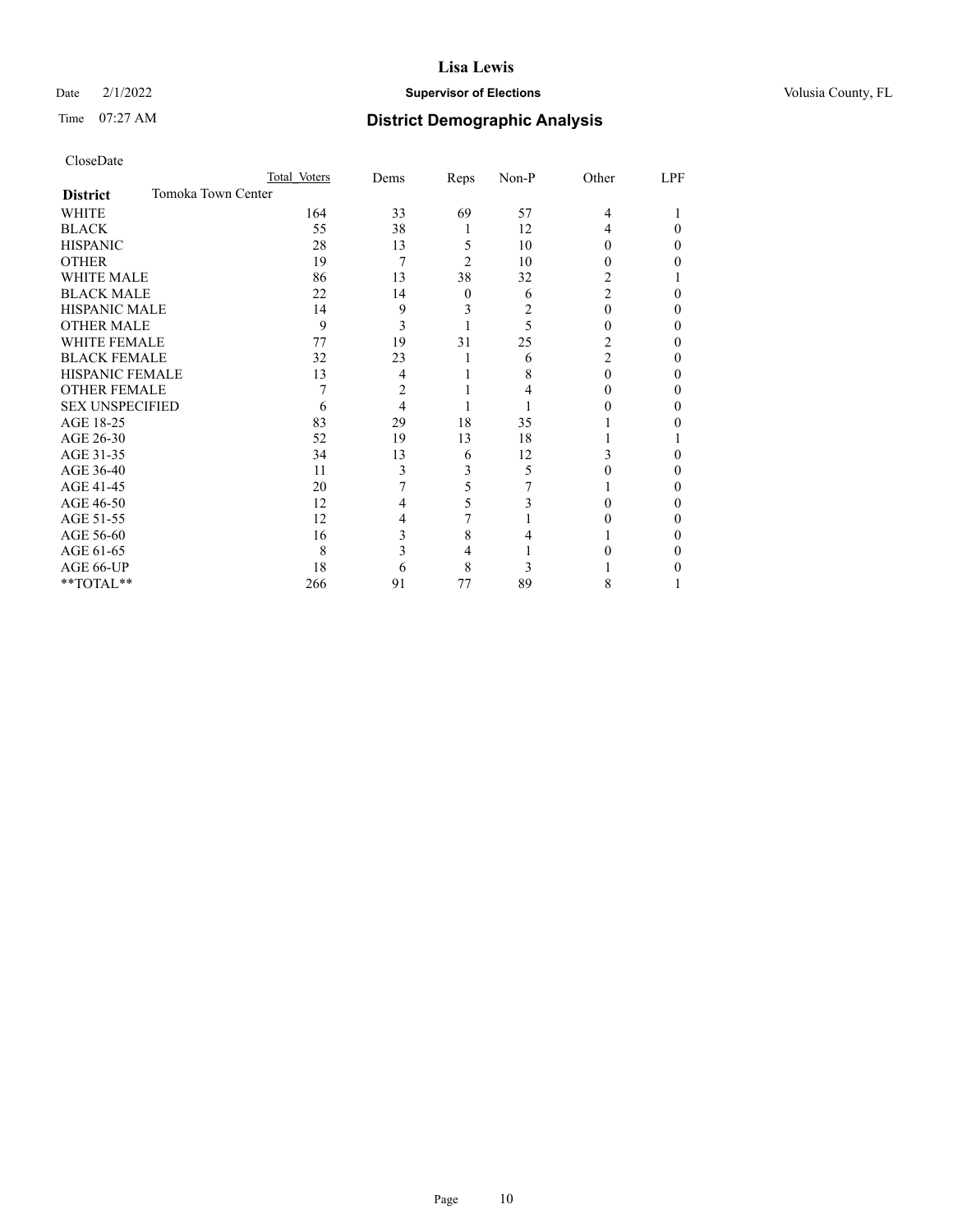## Date  $2/1/2022$  **Supervisor of Elections** Volusia County, FL

# Time 07:27 AM **District Demographic Analysis**

|                        |           | Total Voters | Dems           | Reps     | Non-P | Other    | LPF |
|------------------------|-----------|--------------|----------------|----------|-------|----------|-----|
| <b>District</b>        | Rivington |              |                |          |       |          |     |
| <b>WHITE</b>           |           | 49           | 10             | 23       | 16    | $\Omega$ | 0   |
| <b>BLACK</b>           |           | 8            | $\mathfrak{D}$ | $\Omega$ | 5     |          | 0   |
| <b>HISPANIC</b>        |           | 11           | 0              | 2        | 8     |          | 0   |
| <b>OTHER</b>           |           | 2            |                |          |       |          |     |
| <b>WHITE MALE</b>      |           | 19           |                | 9        |       |          |     |
| <b>BLACK MALE</b>      |           | 4            |                | 0        |       |          | 0   |
| <b>HISPANIC MALE</b>   |           |              |                | 2        |       |          |     |
| <b>OTHER MALE</b>      |           |              |                | 0        |       |          | 0   |
| <b>WHITE FEMALE</b>    |           | 30           | h              | 14       | 10    |          |     |
| <b>BLACK FEMALE</b>    |           | 4            |                | $\Omega$ | 3     |          | 0   |
| HISPANIC FEMALE        |           |              |                |          |       |          |     |
| <b>OTHER FEMALE</b>    |           |              |                |          |       |          |     |
| <b>SEX UNSPECIFIED</b> |           |              |                |          |       |          | 0   |
| AGE 18-25              |           |              |                |          |       |          | 0   |
| AGE 26-30              |           |              |                |          |       | 2        | 0   |
| AGE 31-35              |           | 19           |                | h        | 6     | 0        |     |
| AGE 36-40              |           | 9            |                |          | 6     | 0        | 0   |
| AGE 41-45              |           |              |                |          |       |          |     |
| AGE 46-50              |           |              |                |          |       |          |     |
| AGE 51-55              |           | 11           |                |          |       |          |     |
| AGE 56-60              |           |              |                |          |       |          |     |
| AGE 61-65              |           |              |                |          |       |          | 0   |
| AGE 66-UP              |           |              |                |          |       |          |     |
| **TOTAL**              |           | 70           | 12             | 26       | 30    | 2        | 0   |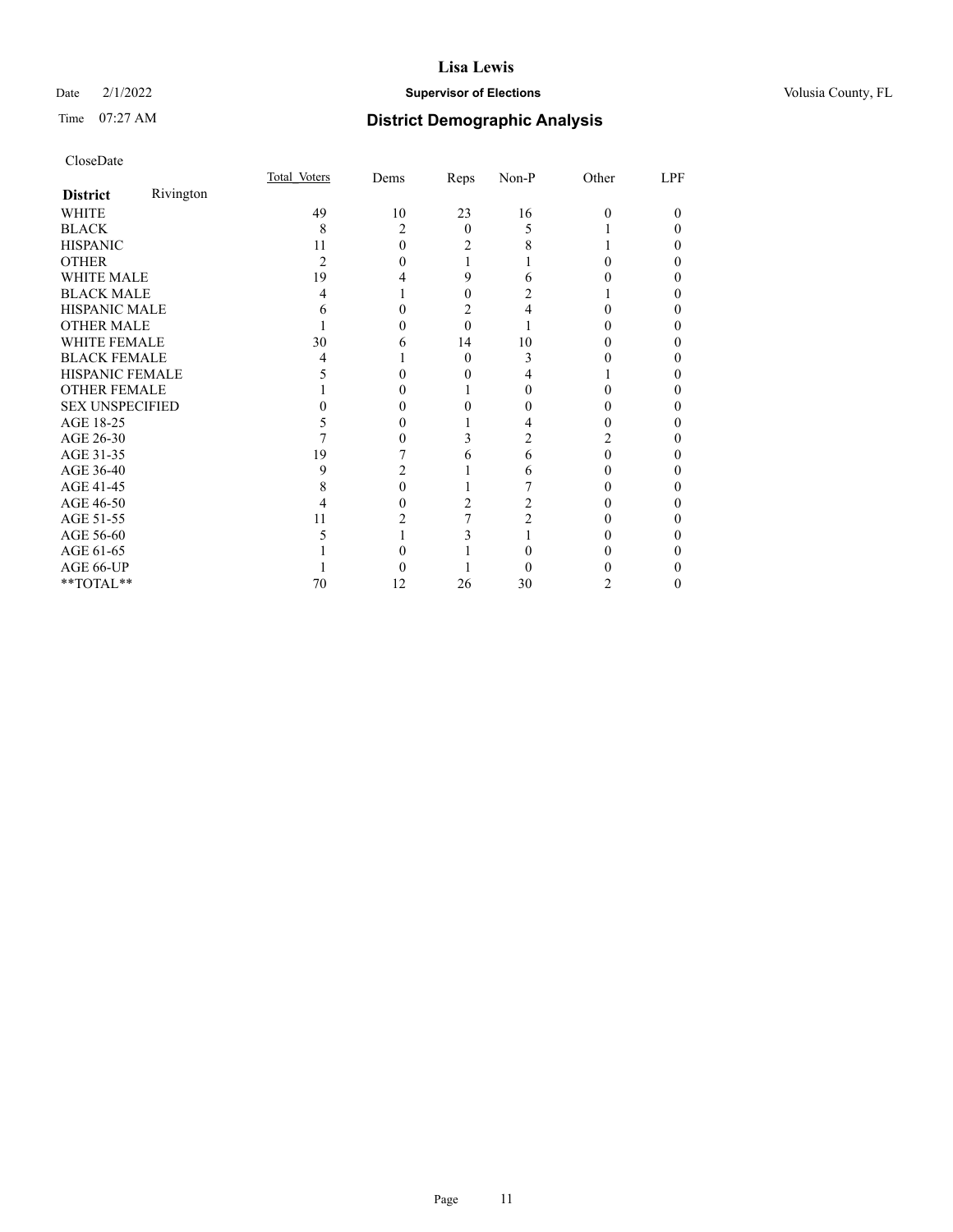## Date  $2/1/2022$  **Supervisor of Elections** Volusia County, FL

# Time 07:27 AM **District Demographic Analysis**

|                        |         | Total Voters | Dems           | Reps           | Non-P          | Other | LPF |
|------------------------|---------|--------------|----------------|----------------|----------------|-------|-----|
| <b>District</b>        | Pioneer |              |                |                |                |       |     |
| WHITE                  |         | 240          | 45             | 120            | 67             | 6     | 2   |
| <b>BLACK</b>           |         | 10           | 6              | 1              | 3              |       | 0   |
| <b>HISPANIC</b>        |         | 18           | 2              | 8              | 8              |       | 0   |
| <b>OTHER</b>           |         | 23           | 10             | 6              | 6              |       | 0   |
| WHITE MALE             |         | 110          | 16             | 56             | 33             | 3     |     |
| <b>BLACK MALE</b>      |         | 4            | $\overline{2}$ | 1              |                |       | 0   |
| <b>HISPANIC MALE</b>   |         | 8            | $\overline{c}$ | 2              |                |       | 0   |
| <b>OTHER MALE</b>      |         | 9            | 4              | 3              | $\overline{c}$ | 0     | 0   |
| <b>WHITE FEMALE</b>    |         | 126          | 28             | 61             | 34             |       | 0   |
| <b>BLACK FEMALE</b>    |         | 6            | 4              | $\theta$       | 2              |       | 0   |
| <b>HISPANIC FEMALE</b> |         | 10           | 0              | 6              | 4              |       | 0   |
| <b>OTHER FEMALE</b>    |         | 10           | 3              | 2              | 4              |       | 0   |
| <b>SEX UNSPECIFIED</b> |         | 8            |                | 4              | 0              |       |     |
| AGE 18-25              |         | 12           |                | 6              |                |       |     |
| AGE 26-30              |         | 8            |                | $\overline{c}$ |                |       |     |
| AGE 31-35              |         | 37           | 10             | 20             | 5              |       |     |
| AGE 36-40              |         | 36           | 10             | 10             | 15             |       | 0   |
| AGE 41-45              |         | 33           | 7              | 19             |                |       | 0   |
| AGE 46-50              |         | 26           | 3              | 13             | 10             | 0     | 0   |
| AGE 51-55              |         | 22           | 5              | 11             | 6              |       | 0   |
| AGE 56-60              |         | 20           | 3              | 8              | 6              | 3     | 0   |
| AGE 61-65              |         | 23           | 5              | 8              | 10             |       | 0   |
| AGE 66-UP              |         | 74           | 18             | 38             | 17             |       |     |
| **TOTAL**              |         | 291          | 63             | 135            | 84             |       | 2   |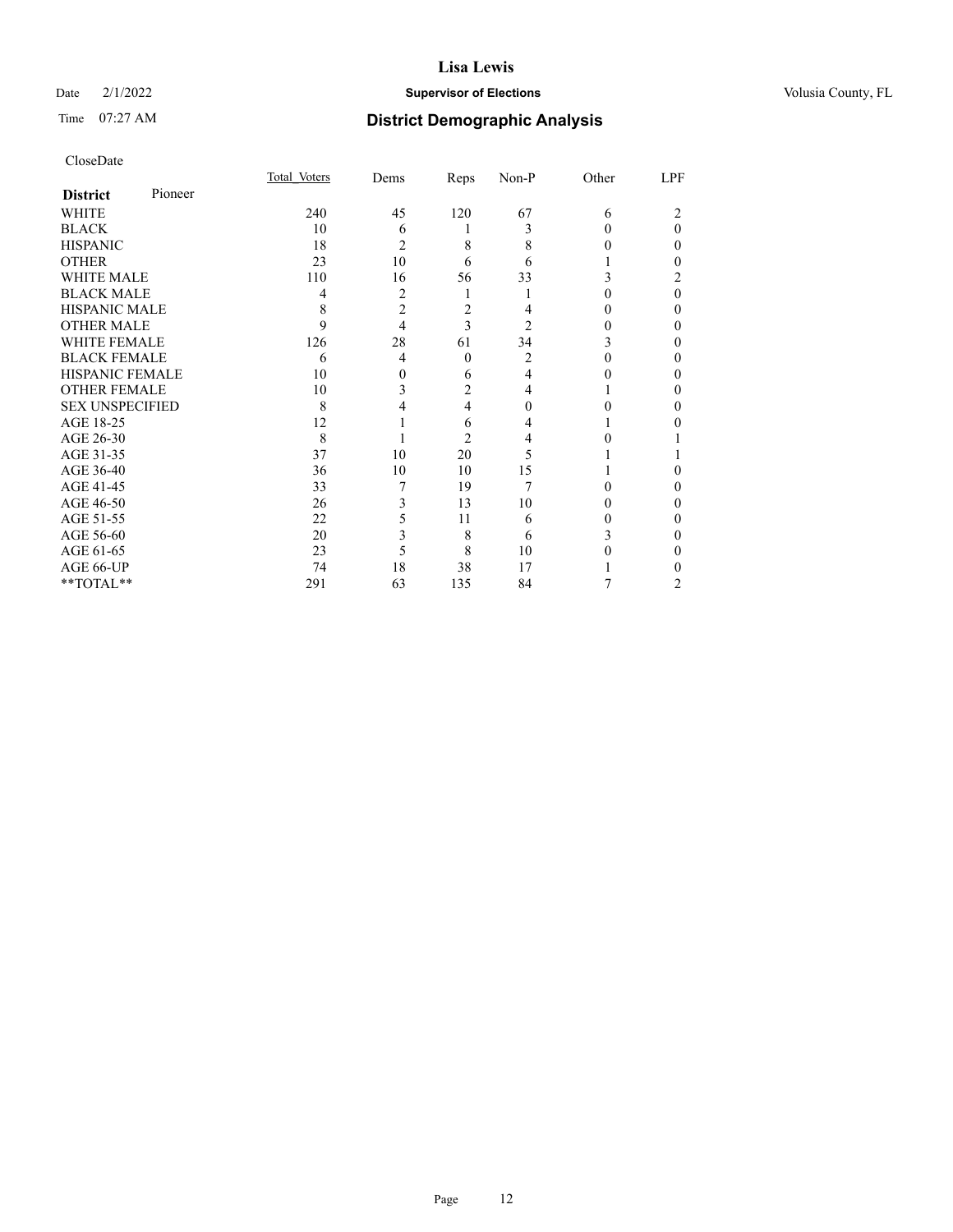## Date  $2/1/2022$  **Supervisor of Elections** Volusia County, FL

# Time 07:27 AM **District Demographic Analysis**

|                        |                | Total Voters | Dems | Reps     | Non-P    | Other    | LPF |
|------------------------|----------------|--------------|------|----------|----------|----------|-----|
| <b>District</b>        | CBL/BM PO West |              |      |          |          |          |     |
| WHITE                  |                | $\Omega$     | 0    | $\Omega$ | $\theta$ | $\Omega$ | 0   |
| <b>BLACK</b>           |                |              |      | 0        | 0        |          |     |
| <b>HISPANIC</b>        |                |              |      | 0        | 0        |          |     |
| <b>OTHER</b>           |                |              |      |          |          |          |     |
| <b>WHITE MALE</b>      |                |              |      |          |          |          |     |
| <b>BLACK MALE</b>      |                |              |      |          |          |          |     |
| <b>HISPANIC MALE</b>   |                |              |      |          |          |          |     |
| <b>OTHER MALE</b>      |                |              |      |          |          |          |     |
| <b>WHITE FEMALE</b>    |                |              |      |          |          |          |     |
| <b>BLACK FEMALE</b>    |                |              |      |          |          |          |     |
| <b>HISPANIC FEMALE</b> |                |              |      |          |          |          |     |
| <b>OTHER FEMALE</b>    |                |              |      |          |          |          |     |
| <b>SEX UNSPECIFIED</b> |                |              |      |          |          |          |     |
| AGE 18-25              |                |              |      |          |          |          |     |
| AGE 26-30              |                |              |      |          |          |          |     |
| AGE 31-35              |                |              |      |          |          |          |     |
| AGE 36-40              |                |              |      |          |          |          |     |
| AGE 41-45              |                |              |      |          |          |          |     |
| AGE 46-50              |                |              |      |          |          |          |     |
| AGE 51-55              |                |              |      |          |          |          |     |
| AGE 56-60              |                |              |      |          |          |          |     |
| AGE 61-65              |                |              |      |          |          |          |     |
| AGE 66-UP              |                |              |      |          |          |          |     |
| **TOTAL**              |                |              |      | 0        | 0        | 0        | 0   |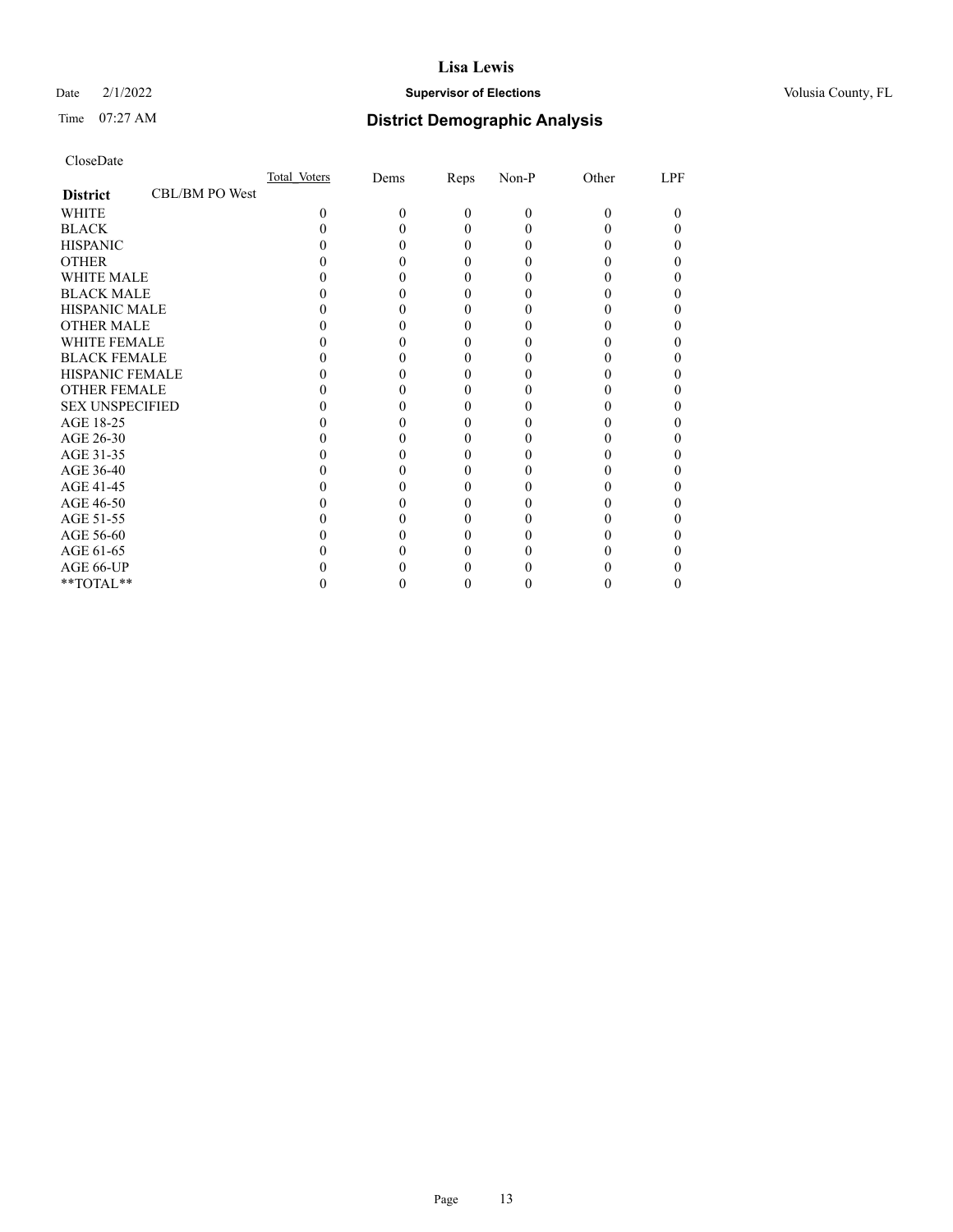## Date  $2/1/2022$  **Supervisor of Elections** Volusia County, FL

# Time 07:27 AM **District Demographic Analysis**

| CloseDate |
|-----------|
|-----------|

|                                        | Total Voters | Dems | Reps | Non-P | Other | LPF |
|----------------------------------------|--------------|------|------|-------|-------|-----|
| Deering Park Center<br><b>District</b> |              |      |      |       |       |     |
| WHITE                                  | 0            | 0    | 0    | 0     | 0     | 0   |
| <b>BLACK</b>                           |              |      |      |       |       |     |
| <b>HISPANIC</b>                        |              |      |      |       |       |     |
| <b>OTHER</b>                           |              |      |      |       |       |     |
| <b>WHITE MALE</b>                      |              |      |      |       |       |     |
| <b>BLACK MALE</b>                      |              |      |      |       |       |     |
| <b>HISPANIC MALE</b>                   |              |      |      |       |       |     |
| <b>OTHER MALE</b>                      |              |      |      |       |       |     |
| <b>WHITE FEMALE</b>                    |              |      |      |       |       |     |
| <b>BLACK FEMALE</b>                    |              |      |      |       |       |     |
| <b>HISPANIC FEMALE</b>                 |              |      |      |       |       |     |
| <b>OTHER FEMALE</b>                    |              |      |      |       |       |     |
| <b>SEX UNSPECIFIED</b>                 |              |      |      |       |       |     |
| AGE 18-25                              |              |      |      |       |       |     |
| AGE 26-30                              |              |      |      |       |       |     |
| AGE 31-35                              |              |      |      |       |       |     |
| AGE 36-40                              |              |      |      |       |       |     |
| AGE 41-45                              |              |      |      |       |       |     |
| AGE 46-50                              |              |      |      |       |       |     |
| AGE 51-55                              |              |      |      |       |       |     |
| AGE 56-60                              |              |      |      |       |       |     |
| AGE 61-65                              |              |      |      |       |       |     |
| AGE 66-UP                              |              |      |      |       |       |     |
| **TOTAL**                              |              |      |      |       |       |     |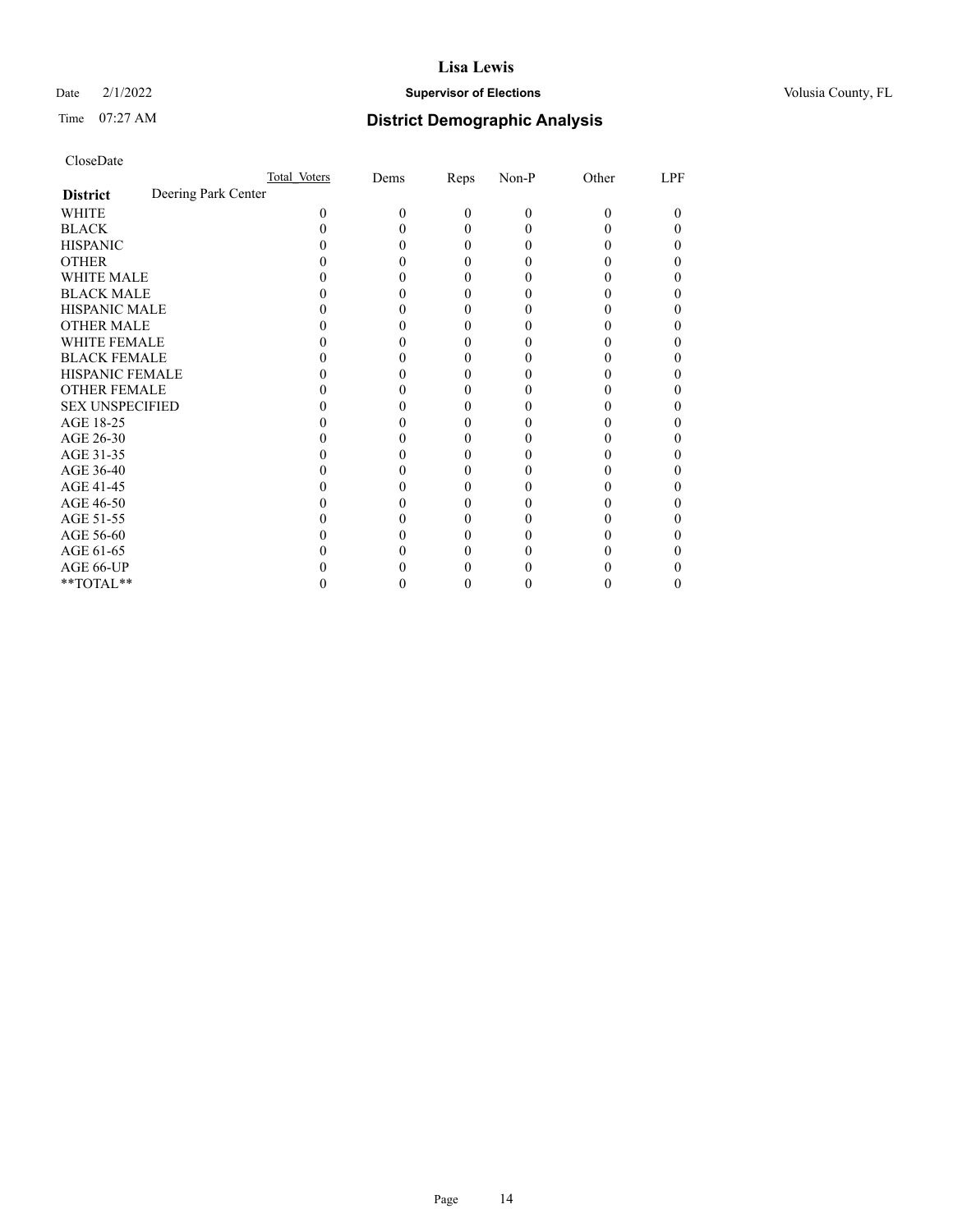## Date  $2/1/2022$  **Supervisor of Elections** Volusia County, FL

# Time 07:27 AM **District Demographic Analysis**

|                        |               | Total Voters | Dems | Reps     | Non-P | Other | LPF      |
|------------------------|---------------|--------------|------|----------|-------|-------|----------|
| <b>District</b>        | Lakewood Park |              |      |          |       |       |          |
| <b>WHITE</b>           |               | $\Omega$     | 0    | $\theta$ | 0     | 0     | $_{0}$   |
| <b>BLACK</b>           |               |              |      | 0        |       |       | $\theta$ |
| <b>HISPANIC</b>        |               |              |      | 0        |       |       |          |
| <b>OTHER</b>           |               |              |      |          |       |       |          |
| WHITE MALE             |               |              |      |          |       |       |          |
| <b>BLACK MALE</b>      |               |              |      |          |       |       |          |
| <b>HISPANIC MALE</b>   |               |              |      |          |       |       |          |
| <b>OTHER MALE</b>      |               |              |      |          |       |       |          |
| <b>WHITE FEMALE</b>    |               |              |      |          |       |       |          |
| <b>BLACK FEMALE</b>    |               |              |      | 0        |       |       |          |
| <b>HISPANIC FEMALE</b> |               |              |      |          |       |       |          |
| <b>OTHER FEMALE</b>    |               |              |      |          |       |       |          |
| <b>SEX UNSPECIFIED</b> |               |              |      |          |       |       |          |
| AGE 18-25              |               |              |      |          |       |       |          |
| AGE 26-30              |               |              |      |          |       |       |          |
| AGE 31-35              |               |              |      |          |       |       |          |
| AGE 36-40              |               |              |      | 0        |       |       | 0        |
| AGE 41-45              |               |              |      |          |       |       |          |
| AGE 46-50              |               |              |      |          |       |       |          |
| AGE 51-55              |               |              |      |          |       |       |          |
| AGE 56-60              |               |              |      |          |       |       |          |
| AGE 61-65              |               |              |      |          |       |       |          |
| AGE 66-UP              |               |              |      |          |       |       |          |
| **TOTAL**              |               |              |      | 0        |       | 0     | $\theta$ |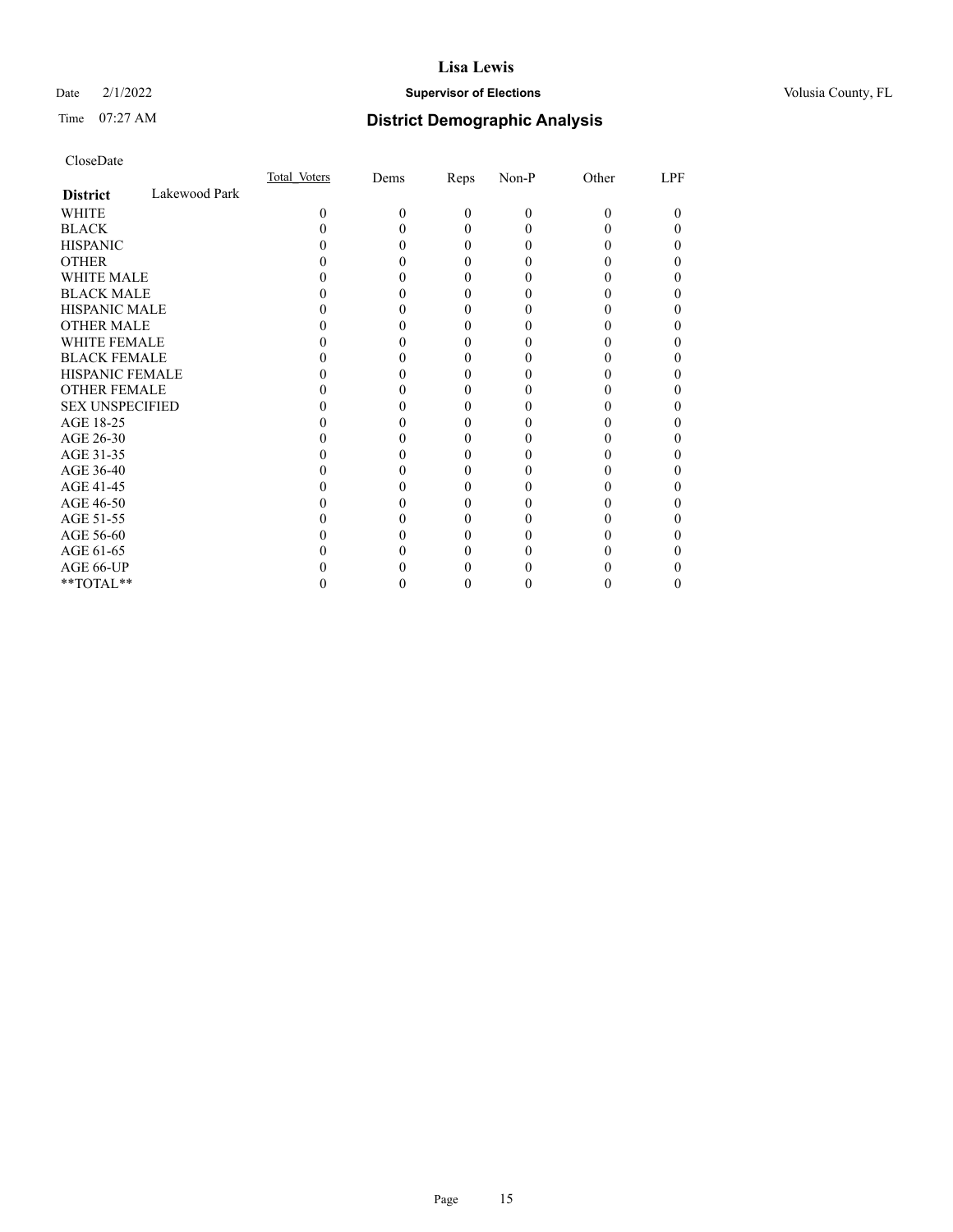## Date  $2/1/2022$  **Supervisor of Elections** Volusia County, FL

## Time 07:27 AM **District Demographic Analysis**

| CloseDate |
|-----------|
|-----------|

|                                         | Total Voters | Dems | Reps     | Non-P    | Other | LPF |
|-----------------------------------------|--------------|------|----------|----------|-------|-----|
| SWI - PO Town Center<br><b>District</b> |              |      |          |          |       |     |
| WHITE                                   | 0            | 0    | $\theta$ | $\theta$ | 0     | 0   |
| <b>BLACK</b>                            |              |      | 0        | $\theta$ |       |     |
| <b>HISPANIC</b>                         |              |      | 0        | $\theta$ |       |     |
| <b>OTHER</b>                            |              |      |          |          |       |     |
| <b>WHITE MALE</b>                       |              |      |          |          |       |     |
| <b>BLACK MALE</b>                       |              |      |          |          |       |     |
| <b>HISPANIC MALE</b>                    |              |      |          |          |       |     |
| <b>OTHER MALE</b>                       |              |      |          |          |       |     |
| <b>WHITE FEMALE</b>                     |              |      |          |          |       |     |
| <b>BLACK FEMALE</b>                     |              |      |          |          |       |     |
| <b>HISPANIC FEMALE</b>                  |              |      |          |          |       |     |
| <b>OTHER FEMALE</b>                     |              |      |          |          |       |     |
| <b>SEX UNSPECIFIED</b>                  |              |      |          |          |       |     |
| AGE 18-25                               |              |      |          |          |       |     |
| AGE 26-30                               |              |      |          |          |       |     |
| AGE 31-35                               |              |      |          |          |       |     |
| AGE 36-40                               |              |      |          |          |       |     |
| AGE 41-45                               |              |      |          |          |       |     |
| AGE 46-50                               |              |      |          |          |       |     |
| AGE 51-55                               |              |      |          |          |       |     |
| AGE 56-60                               |              |      |          |          |       |     |
| AGE 61-65                               |              |      |          |          |       |     |
| AGE 66-UP                               |              |      |          |          |       |     |
| **TOTAL**                               |              |      |          |          |       |     |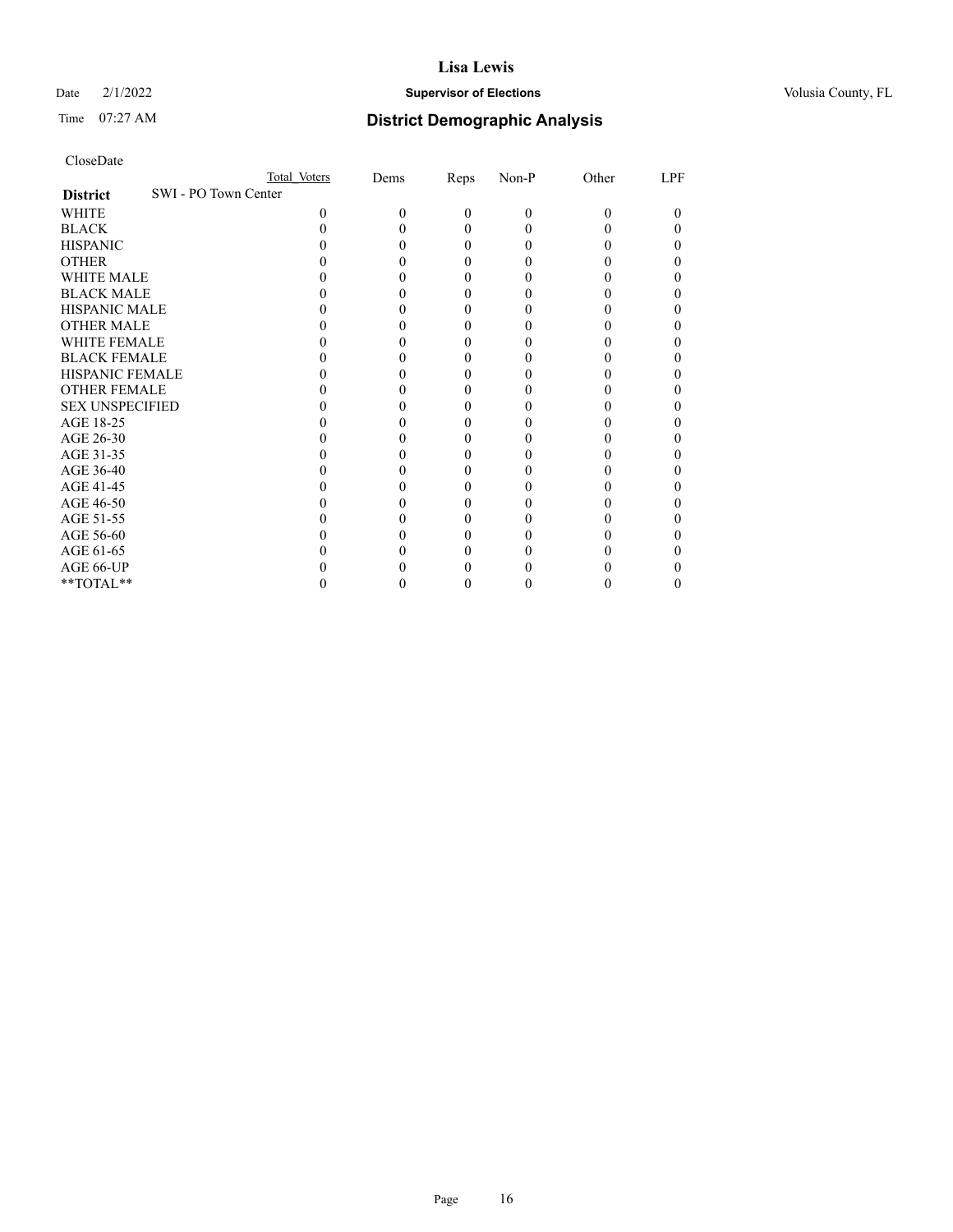## Date  $2/1/2022$  **Supervisor of Elections** Volusia County, FL

# Time 07:27 AM **District Demographic Analysis**

|                        |               | Total Voters | Dems | Reps     | Non-P | Other | LPF      |
|------------------------|---------------|--------------|------|----------|-------|-------|----------|
| <b>District</b>        | Walkers Green |              |      |          |       |       |          |
| WHITE                  |               | 0            | 0    | $\theta$ | 0     | 0     | $\theta$ |
| <b>BLACK</b>           |               |              |      | 0        |       |       |          |
| <b>HISPANIC</b>        |               |              |      | 0        |       |       | 0        |
| <b>OTHER</b>           |               |              |      |          |       |       |          |
| WHITE MALE             |               |              |      |          |       |       |          |
| <b>BLACK MALE</b>      |               |              |      |          |       |       |          |
| <b>HISPANIC MALE</b>   |               |              |      |          |       |       |          |
| <b>OTHER MALE</b>      |               |              |      |          |       |       |          |
| <b>WHITE FEMALE</b>    |               |              |      |          |       |       |          |
| <b>BLACK FEMALE</b>    |               |              |      | 0        |       |       |          |
| <b>HISPANIC FEMALE</b> |               |              |      |          |       |       |          |
| <b>OTHER FEMALE</b>    |               |              |      | 0        |       |       |          |
| <b>SEX UNSPECIFIED</b> |               |              |      |          |       |       |          |
| AGE 18-25              |               |              |      |          |       |       |          |
| AGE 26-30              |               |              |      |          |       |       |          |
| AGE 31-35              |               |              |      |          |       |       |          |
| AGE 36-40              |               |              |      | 0        |       |       |          |
| AGE 41-45              |               |              |      |          |       |       |          |
| AGE 46-50              |               |              |      | 0        |       |       |          |
| AGE 51-55              |               |              |      |          |       |       |          |
| AGE 56-60              |               |              |      |          |       |       |          |
| AGE 61-65              |               |              |      |          |       |       |          |
| AGE 66-UP              |               |              |      |          |       |       |          |
| **TOTAL**              |               |              |      | 0        |       |       |          |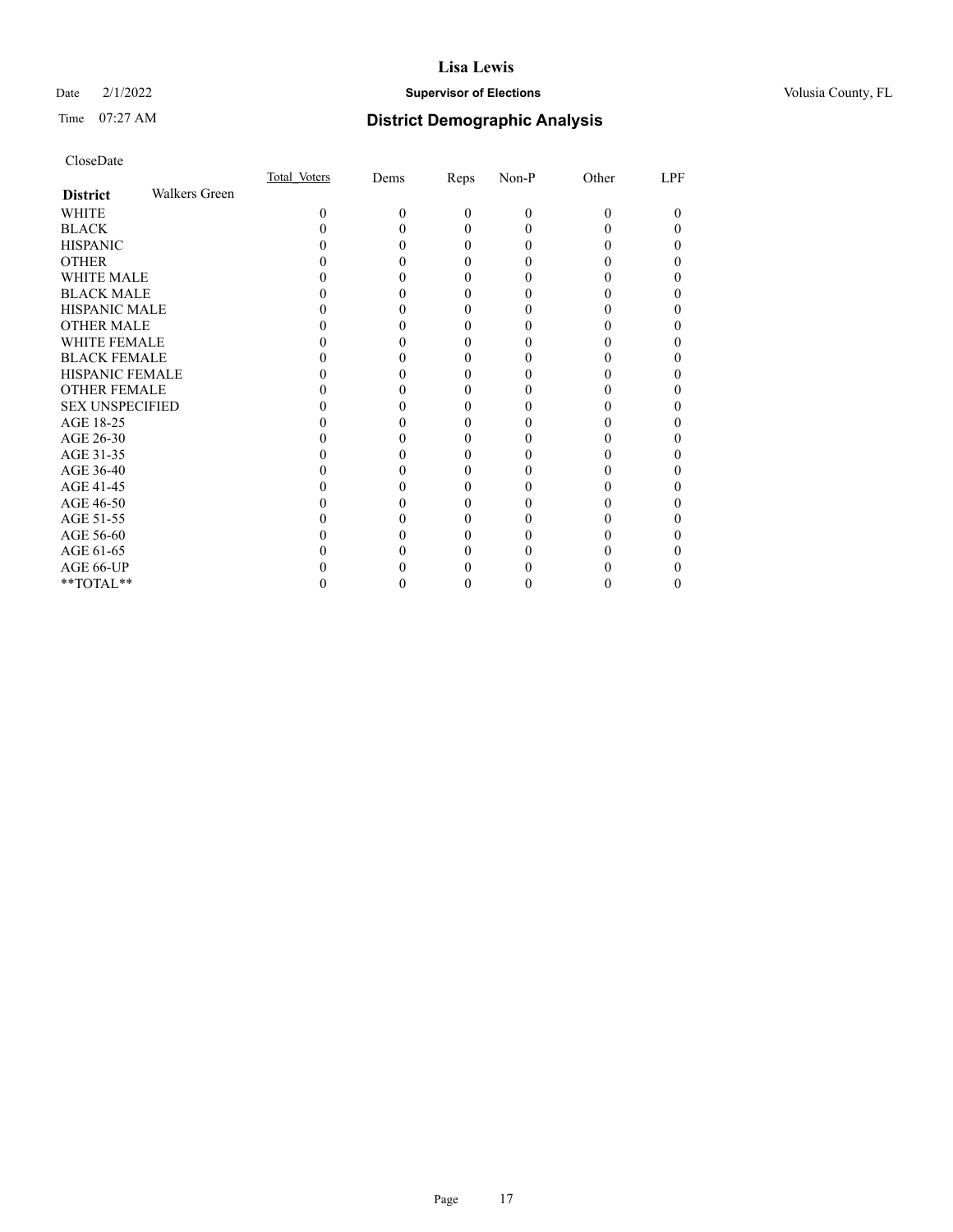## Date  $2/1/2022$  **Supervisor of Elections** Volusia County, FL

# Time 07:27 AM **District Demographic Analysis**

|                        |              | Total Voters | Dems | Reps     | Non-P    | Other | LPF |
|------------------------|--------------|--------------|------|----------|----------|-------|-----|
| <b>District</b>        | Tomoka North |              |      |          |          |       |     |
| <b>WHITE</b>           |              | $\Omega$     | 0    | $\theta$ | $\Omega$ | 0     |     |
| <b>BLACK</b>           |              |              |      | 0        |          |       |     |
| <b>HISPANIC</b>        |              |              |      | 0        |          |       |     |
| <b>OTHER</b>           |              |              |      |          |          |       |     |
| <b>WHITE MALE</b>      |              |              |      |          |          |       |     |
| <b>BLACK MALE</b>      |              |              |      |          |          |       |     |
| <b>HISPANIC MALE</b>   |              |              |      |          |          |       |     |
| <b>OTHER MALE</b>      |              |              |      |          |          |       |     |
| <b>WHITE FEMALE</b>    |              |              |      |          |          |       |     |
| <b>BLACK FEMALE</b>    |              |              |      |          |          |       |     |
| <b>HISPANIC FEMALE</b> |              |              |      |          |          |       |     |
| <b>OTHER FEMALE</b>    |              |              |      |          |          |       |     |
| <b>SEX UNSPECIFIED</b> |              |              |      |          |          |       |     |
| AGE 18-25              |              |              |      |          |          |       |     |
| AGE 26-30              |              |              |      |          |          |       |     |
| AGE 31-35              |              |              |      |          |          |       |     |
| AGE 36-40              |              |              |      | 0        |          |       |     |
| AGE 41-45              |              |              |      |          |          |       |     |
| AGE 46-50              |              |              |      |          |          |       |     |
| AGE 51-55              |              |              |      |          |          |       |     |
| AGE 56-60              |              |              |      |          |          |       |     |
| AGE 61-65              |              |              |      |          |          |       |     |
| AGE 66-UP              |              |              |      |          |          |       |     |
| **TOTAL**              |              |              |      | 0        |          |       | 0   |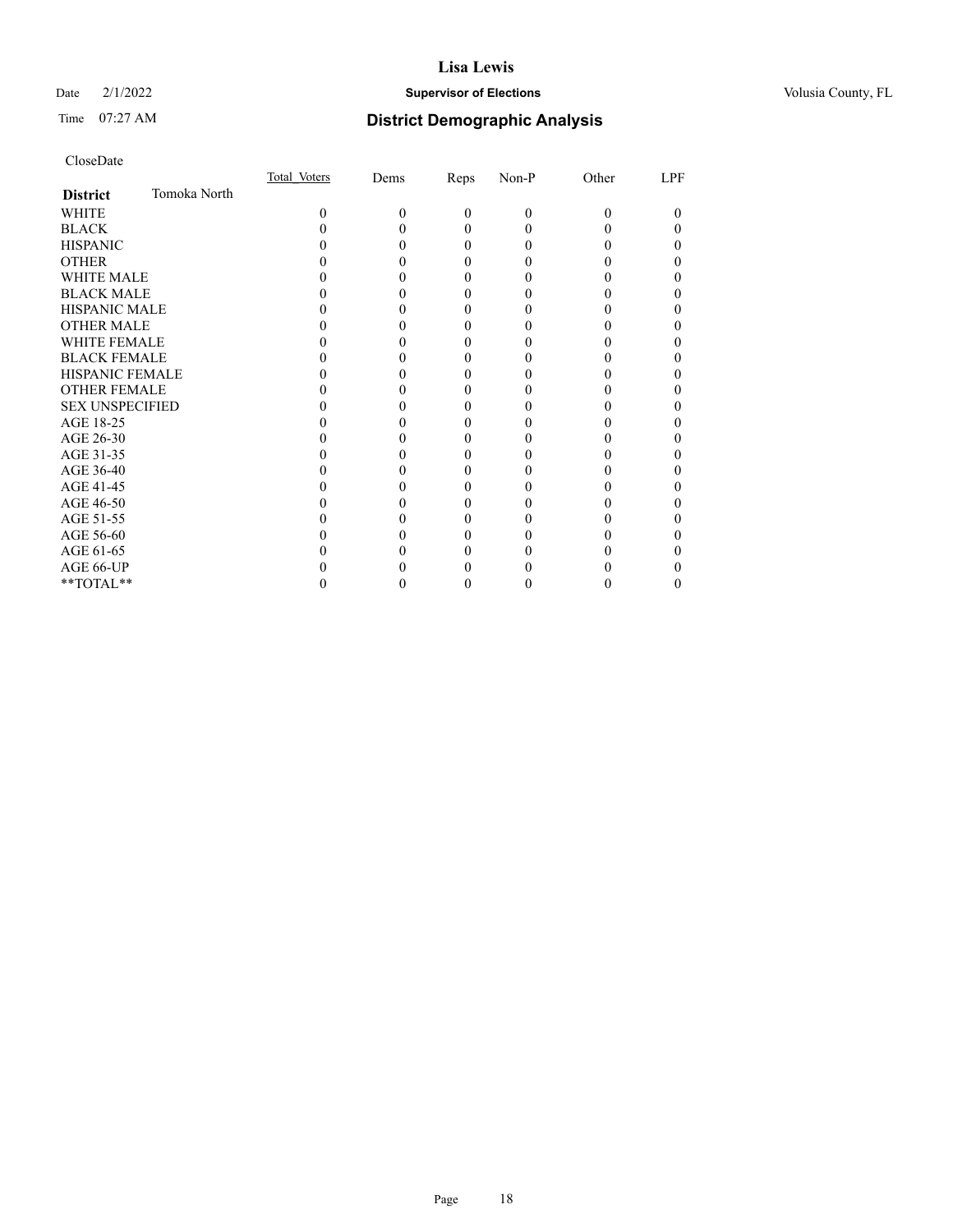## Date  $2/1/2022$  **Supervisor of Elections** Volusia County, FL

# Time 07:27 AM **District Demographic Analysis**

|                                             | Total Voters | Dems    | Reps    | Non-P   | Other | LPF   |
|---------------------------------------------|--------------|---------|---------|---------|-------|-------|
| Congressional District 6<br><b>District</b> |              |         |         |         |       |       |
| WHITE                                       | 300,849      | 76,218  | 137,361 | 80,681  | 5,483 | 1,106 |
| <b>BLACK</b>                                | 33,831       | 25,567  | 1,276   | 6,609   | 351   | 28    |
| <b>HISPANIC</b>                             | 40,144       | 16,766  | 7,398   | 15,379  | 503   | 98    |
| <b>OTHER</b>                                | 22,828       | 6,897   | 5,564   | 9,859   | 426   | 82    |
| <b>WHITE MALE</b>                           | 139,544      | 29,280  | 67,567  | 39,467  | 2,485 | 745   |
| <b>BLACK MALE</b>                           | 14,112       | 9,740   | 728     | 3,428   | 201   | 15    |
| <b>HISPANIC MALE</b>                        | 18,244       | 6,917   | 3,807   | 7,202   | 250   | 68    |
| <b>OTHER MALE</b>                           | 8,138        | 2,302   | 2,190   | 3,450   | 151   | 45    |
| <b>WHITE FEMALE</b>                         | 157,819      | 46,144  | 68,342  | 40,004  | 2,977 | 352   |
| <b>BLACK FEMALE</b>                         | 19,163       | 15,410  | 519     | 3,072   | 150   | 12    |
| HISPANIC FEMALE                             | 21,292       | 9,587   | 3,498   | 7,927   | 250   | 30    |
| <b>OTHER FEMALE</b>                         | 9,630        | 3,476   | 2,281   | 3,653   | 194   | 26    |
| <b>SEX UNSPECIFIED</b>                      | 9,706        | 2,591   | 2,665   | 4,324   | 105   | 21    |
| AGE 18-25                                   | 35,949       | 11,394  | 9,642   | 13,722  | 1,008 | 183   |
| AGE 26-30                                   | 25,727       | 7,930   | 7,175   | 9.802   | 612   | 208   |
| AGE 31-35                                   | 26,826       | 8,300   | 7,762   | 10,024  | 558   | 182   |
| AGE 36-40                                   | 25,434       | 7,508   | 7,823   | 9,460   | 467   | 176   |
| AGE 41-45                                   | 24,832       | 7,519   | 8,000   | 8,745   | 445   | 123   |
| AGE 46-50                                   | 26,032       | 7,402   | 9,792   | 8,258   | 463   | 117   |
| AGE 51-55                                   | 30,894       | 8,755   | 12,851  | 8,680   | 522   | 86    |
| AGE 56-60                                   | 37,725       | 10,906  | 16,672  | 9,523   | 564   | 60    |
| AGE 61-65                                   | 40,573       | 12,826  | 17,810  | 9,245   | 625   | 67    |
| AGE 66-UP                                   | 123,660      | 42,908  | 54,072  | 25,069  | 1,499 | 112   |
| **TOTAL**                                   | 397,652      | 125,448 | 151,599 | 112,528 | 6,763 | 1,314 |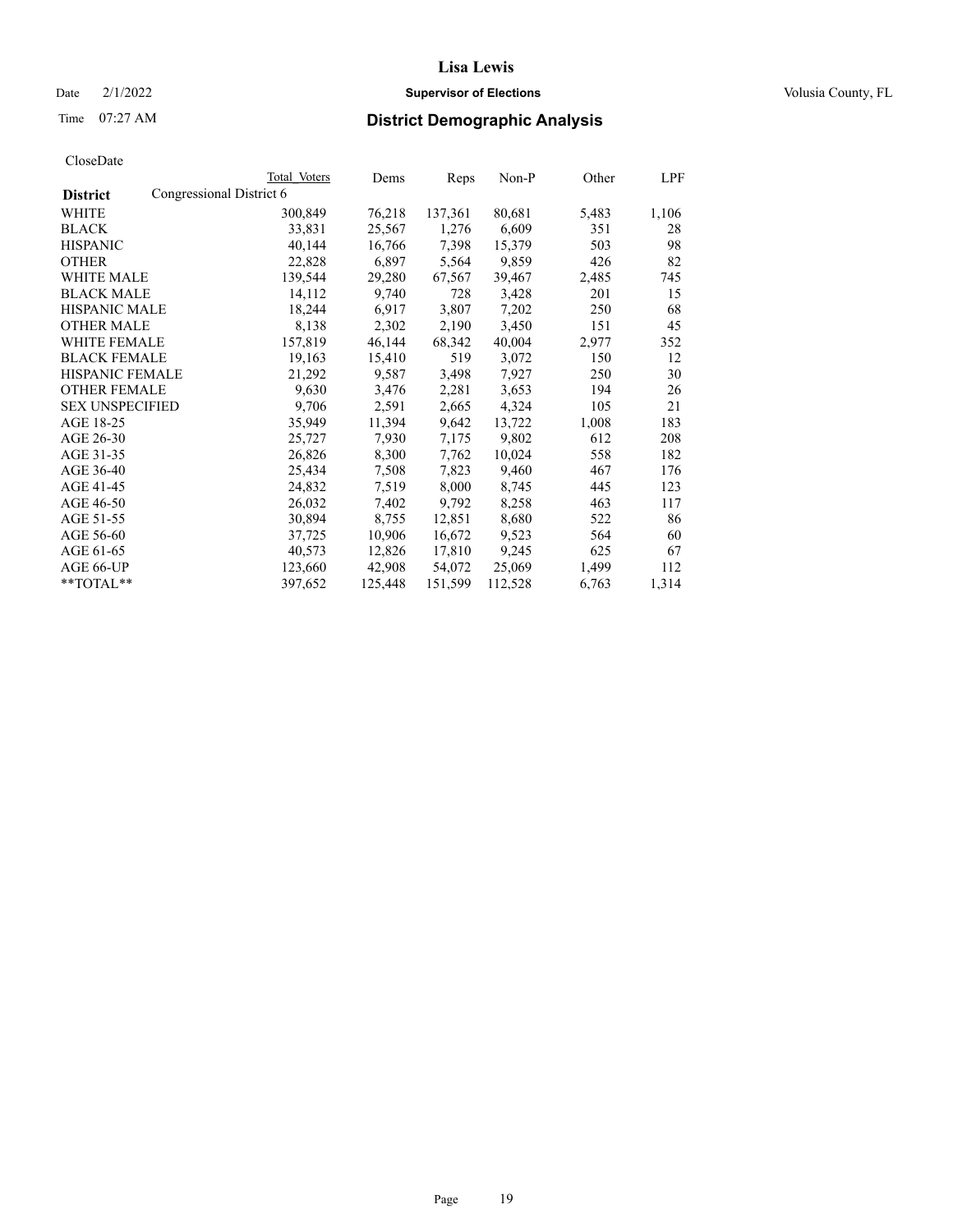## Date  $2/1/2022$  **Supervisor of Elections** Volusia County, FL

# Time 07:27 AM **District Demographic Analysis**

|                        | Total Voters        | Dems   | Reps   | Non-P  | Other | LPF            |
|------------------------|---------------------|--------|--------|--------|-------|----------------|
| <b>District</b>        | Unincorporated Area |        |        |        |       |                |
| WHITE                  | 72,852              | 17,054 | 35,465 | 18,848 | 1,204 | 281            |
| <b>BLACK</b>           | 3,112               | 2,315  | 137    | 623    | 34    | 3              |
| <b>HISPANIC</b>        | 5,154               | 1,969  | 1,150  | 1,947  | 72    | 16             |
| <b>OTHER</b>           | 4,135               | 1,035  | 1,252  | 1,765  | 66    | 17             |
| <b>WHITE MALE</b>      | 34,447              | 6,756  | 17,679 | 9,273  | 552   | 187            |
| <b>BLACK MALE</b>      | 1,378               | 954    | 76     | 329    | 18    | 1              |
| <b>HISPANIC MALE</b>   | 2,340               | 784    | 585    | 926    | 35    | 10             |
| <b>OTHER MALE</b>      | 1,452               | 329    | 490    | 596    | 28    | 9              |
| <b>WHITE FEMALE</b>    | 37,531              | 10,127 | 17,379 | 9,286  | 648   | 91             |
| <b>BLACK FEMALE</b>    | 1,680               | 1,320  | 56     | 286    | 16    | $\overline{2}$ |
| <b>HISPANIC FEMALE</b> | 2,718               | 1,146  | 547    | 982    | 37    | 6              |
| <b>OTHER FEMALE</b>    | 1,640               | 520    | 476    | 614    | 24    | 6              |
| <b>SEX UNSPECIFIED</b> | 2,066               | 437    | 716    | 890    | 18    | 5              |
| AGE 18-25              | 7,113               | 1,717  | 2,483  | 2,661  | 211   | 41             |
| AGE 26-30              | 5,024               | 1,179  | 1,843  | 1,851  | 112   | 39             |
| AGE 31-35              | 5,307               | 1,306  | 1,877  | 1,974  | 107   | 43             |
| AGE 36-40              | 5,014               | 1,181  | 1,901  | 1,807  | 86    | 39             |
| AGE 41-45              | 4,913               | 1,123  | 1,963  | 1,717  | 79    | 31             |
| AGE 46-50              | 5,533               | 1,213  | 2,483  | 1,711  | 102   | 24             |
| AGE 51-55              | 6,861               | 1,505  | 3,331  | 1,913  | 94    | 18             |
| AGE 56-60              | 8,820               | 2,018  | 4,462  | 2,197  | 131   | 12             |
| AGE 61-65              | 9,333               | 2,507  | 4,629  | 2,014  | 156   | 27             |
| AGE 66-UP              | 27,335              | 8,624  | 13,032 | 5,338  | 298   | 43             |
| $*$ $TOTAL**$          | 85,253              | 22,373 | 38,004 | 23,183 | 1,376 | 317            |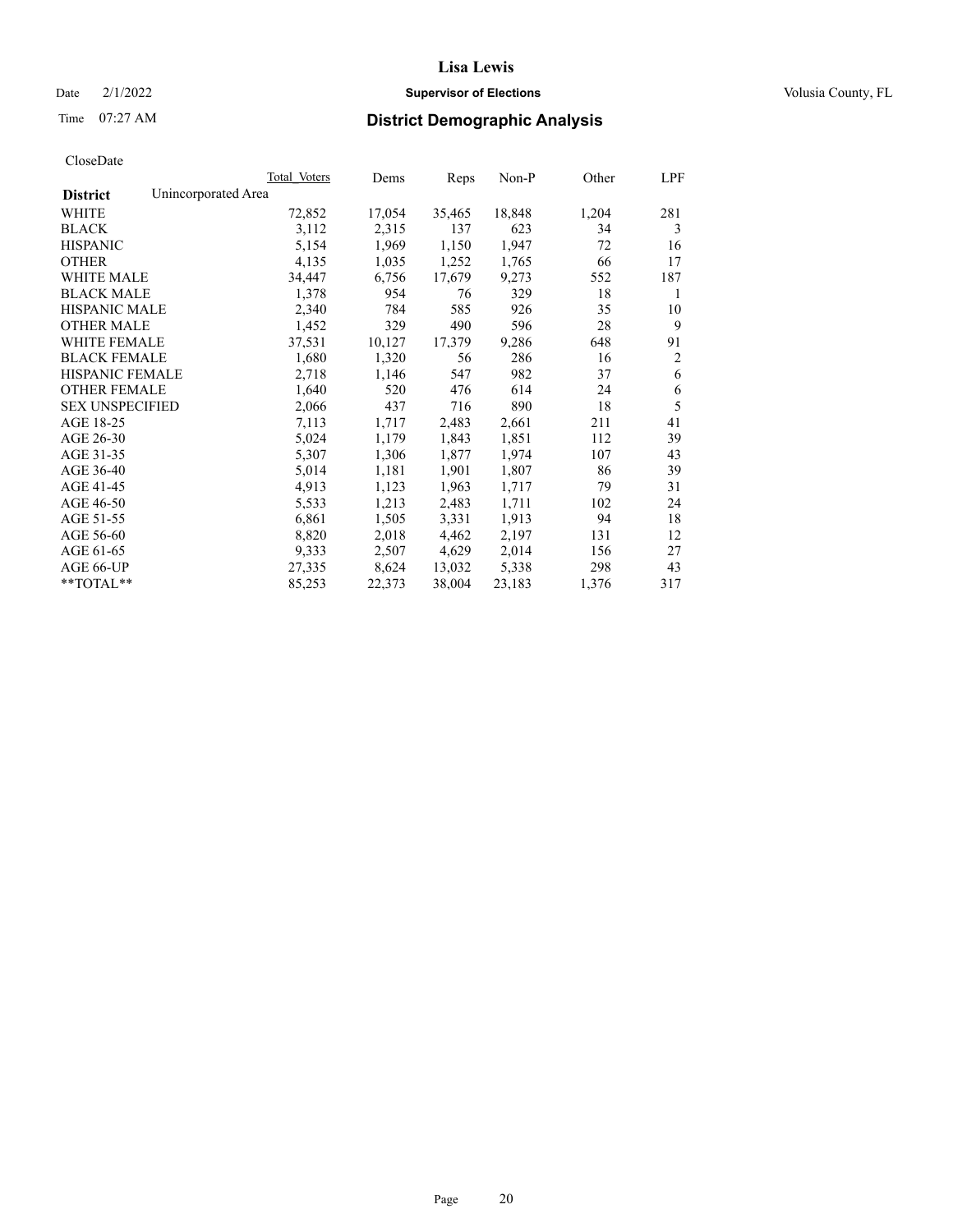## Date  $2/1/2022$  **Supervisor of Elections** Volusia County, FL

# Time 07:27 AM **District Demographic Analysis**

|                        |               | Total Voters | Dems   | Reps   | $Non-P$ | Other | LPF |
|------------------------|---------------|--------------|--------|--------|---------|-------|-----|
| <b>District</b>        | Daytona Beach |              |        |        |         |       |     |
| WHITE                  |               | 27,282       | 7,373  | 11,489 | 7,658   | 625   | 137 |
| <b>BLACK</b>           |               | 13,318       | 10,438 | 385    | 2,365   | 126   | 4   |
| <b>HISPANIC</b>        |               | 2,401        | 980    | 470    | 894     | 48    | 9   |
| <b>OTHER</b>           |               | 3,201        | 1,085  | 604    | 1,435   | 69    | 8   |
| WHITE MALE             |               | 13,059       | 2,891  | 5,865  | 3,921   | 293   | 89  |
| <b>BLACK MALE</b>      |               | 5,206        | 3,773  | 213    | 1,147   | 71    | 2   |
| <b>HISPANIC MALE</b>   |               | 1,106        | 419    | 240    | 416     | 25    | 6   |
| <b>OTHER MALE</b>      |               | 1,162        | 375    | 257    | 500     | 25    | 5   |
| <b>WHITE FEMALE</b>    |               | 13,927       | 4,397  | 5,523  | 3,628   | 332   | 47  |
| <b>BLACK FEMALE</b>    |               | 7,856        | 6,466  | 161    | 1,172   | 55    | 2   |
| <b>HISPANIC FEMALE</b> |               | 1,254        | 542    | 225    | 461     | 23    | 3   |
| <b>OTHER FEMALE</b>    |               | 1,327        | 516    | 240    | 532     | 36    | 3   |
| <b>SEX UNSPECIFIED</b> |               | 1,304        | 497    | 223    | 575     | 8     | 1   |
| AGE 18-25              |               | 5,815        | 2,644  | 935    | 2,077   | 127   | 32  |
| AGE 26-30              |               | 3,706        | 1,657  | 642    | 1,280   | 100   | 27  |
| AGE 31-35              |               | 3,275        | 1,497  | 600    | 1,083   | 77    | 18  |
| AGE 36-40              |               | 2,752        | 1,235  | 538    | 912     | 55    | 12  |
| AGE 41-45              |               | 2,572        | 1,199  | 540    | 776     | 47    | 10  |
| AGE 46-50              |               | 2,752        | 1,141  | 766    | 774     | 47    | 24  |
| AGE 51-55              |               | 3,281        | 1,337  | 1,025  | 846     | 65    | 8   |
| AGE 56-60              |               | 4,304        | 1,723  | 1,450  | 1,055   | 70    | 6   |
| AGE 61-65              |               | 4,761        | 1,999  | 1,644  | 1,031   | 78    | 9   |
| AGE 66-UP              |               | 12,984       | 5,444  | 4,808  | 2,518   | 202   | 12  |
| $*$ TOTAL $*$          |               | 46,202       | 19,876 | 12,948 | 12,352  | 868   | 158 |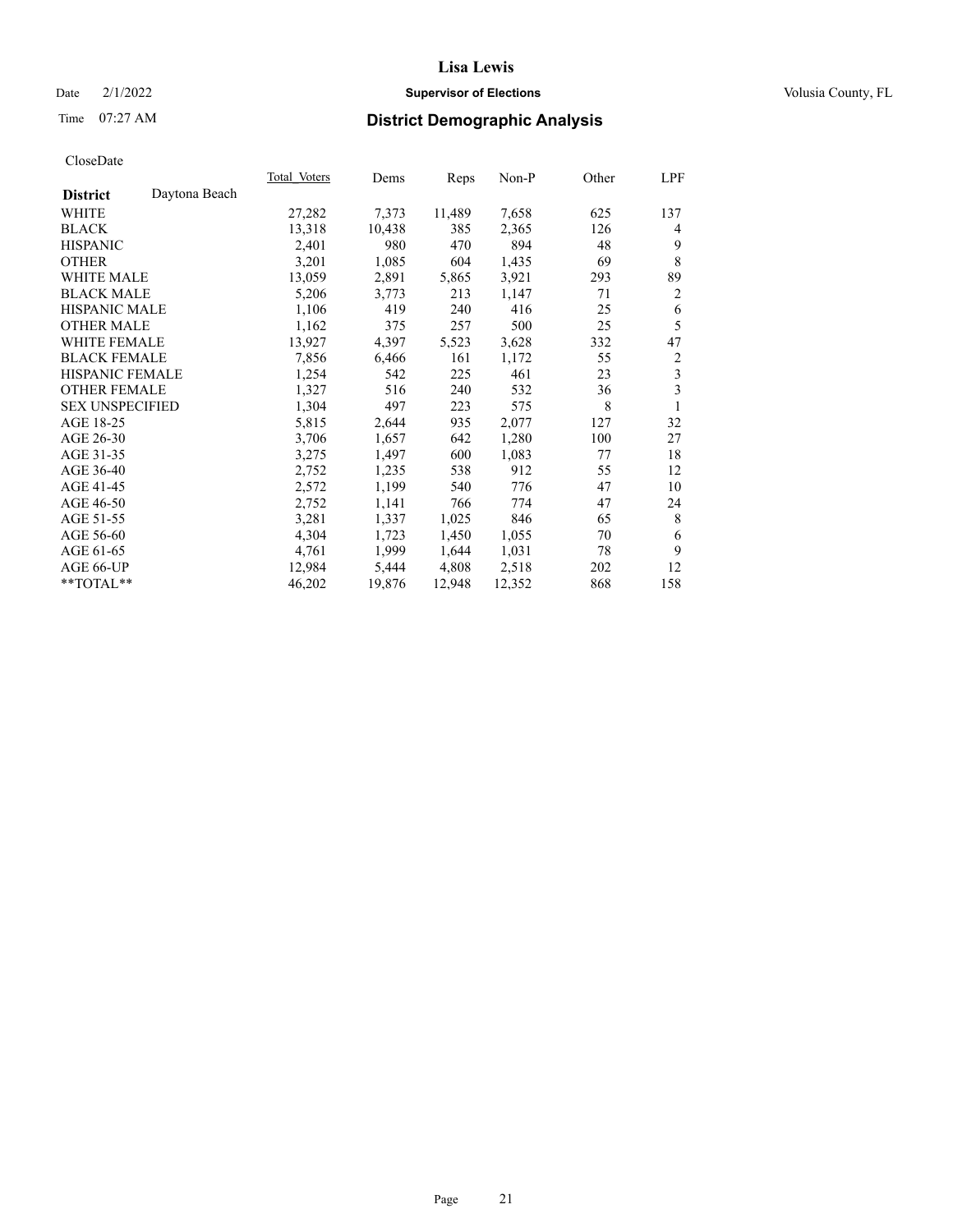## Date  $2/1/2022$  **Supervisor of Elections** Volusia County, FL

# Time 07:27 AM **District Demographic Analysis**

|                                         | Total Voters | Dems  | Reps  | $Non-P$ | Other          | LPF            |
|-----------------------------------------|--------------|-------|-------|---------|----------------|----------------|
| Daytona Beach Shores<br><b>District</b> |              |       |       |         |                |                |
| WHITE                                   | 4,164        | 898   | 2,157 | 1,028   | 70             | 11             |
| <b>BLACK</b>                            | 80           | 53    | 5     | 21      | 1              | $\Omega$       |
| <b>HISPANIC</b>                         | 106          | 35    | 44    | 27      | $\theta$       | $\theta$       |
| <b>OTHER</b>                            | 310          | 82    | 103   | 119     | 4              | $\overline{c}$ |
| <b>WHITE MALE</b>                       | 1,961        | 358   | 1,034 | 528     | 35             | 6              |
| <b>BLACK MALE</b>                       | 39           | 21    | 3     | 14      | 1              | $\theta$       |
| <b>HISPANIC MALE</b>                    | 44           | 11    | 20    | 13      | $\theta$       | $\theta$       |
| <b>OTHER MALE</b>                       | 121          | 29    | 45    | 44      | $\overline{c}$ |                |
| <b>WHITE FEMALE</b>                     | 2,155        | 528   | 1,100 | 488     | 34             | 5              |
| <b>BLACK FEMALE</b>                     | 40           | 32    | 2     | 6       | $\theta$       | $\theta$       |
| <b>HISPANIC FEMALE</b>                  | 60           | 23    | 23    | 14      | $\mathbf{0}$   | $\mathbf{0}$   |
| <b>OTHER FEMALE</b>                     | 141          | 42    | 39    | 58      | 1              | 1              |
| <b>SEX UNSPECIFIED</b>                  | 99           | 24    | 43    | 30      | 2              | $\theta$       |
| AGE 18-25                               | 152          | 41    | 47    | 57      | 4              | 3              |
| AGE 26-30                               | 84           | 22    | 32    | 27      | $\overline{2}$ |                |
| AGE 31-35                               | 90           | 21    | 30    | 31      | $\overline{4}$ | 4              |
| AGE 36-40                               | 102          | 22    | 39    | 39      |                |                |
| AGE 41-45                               | 123          | 28    | 50    | 42      | 3              | $\theta$       |
| AGE 46-50                               | 143          | 29    | 66    | 44      | 3              |                |
| AGE 51-55                               | 266          | 52    | 124   | 86      | $\overline{4}$ | $\theta$       |
| AGE 56-60                               | 488          | 97    | 254   | 128     | 8              |                |
| AGE 61-65                               | 601          | 109   | 326   | 154     | 12             | 0              |
| AGE 66-UP                               | 2,611        | 647   | 1,341 | 587     | 34             | $\overline{2}$ |
| **TOTAL**                               | 4,660        | 1,068 | 2,309 | 1,195   | 75             | 13             |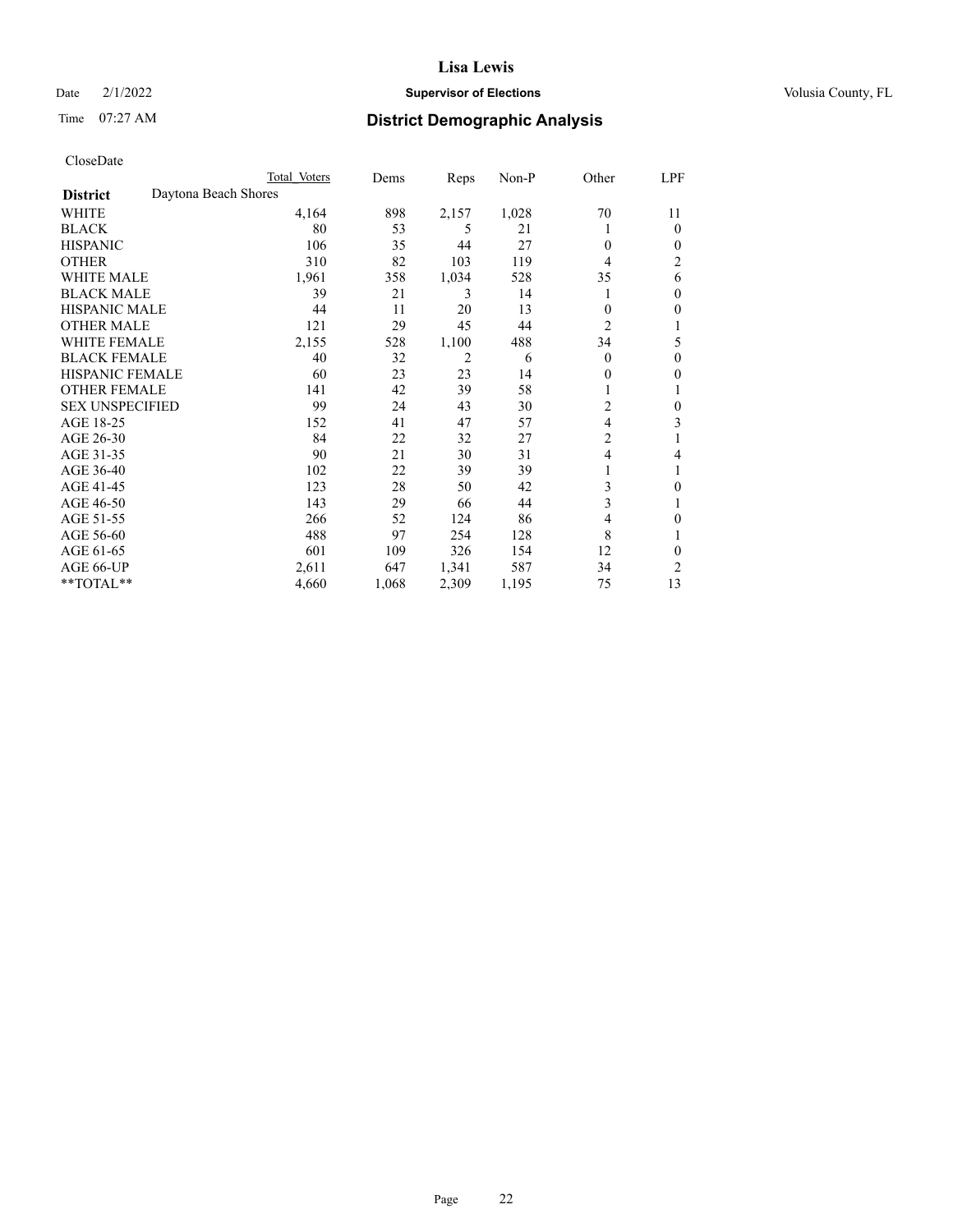## Date  $2/1/2022$  **Supervisor of Elections** Volusia County, FL

## Time 07:27 AM **District Demographic Analysis**

|                        |        | Total Voters | Dems  | Reps  | Non-P | Other          | <u>LPF</u>       |
|------------------------|--------|--------------|-------|-------|-------|----------------|------------------|
| <b>District</b>        | DeBary |              |       |       |       |                |                  |
| WHITE                  |        | 13,504       | 2,869 | 6,786 | 3,554 | 232            | 63               |
| <b>BLACK</b>           |        | 836          | 582   | 43    | 200   | 10             | 1                |
| <b>HISPANIC</b>        |        | 1,894        | 749   | 465   | 647   | 29             | 4                |
| <b>OTHER</b>           |        | 1,072        | 288   | 285   | 479   | 17             | 3                |
| <b>WHITE MALE</b>      |        | 6,301        | 1,111 | 3,304 | 1,742 | 101            | 43               |
| <b>BLACK MALE</b>      |        | 397          | 246   | 22    | 121   | 7              | 1                |
| <b>HISPANIC MALE</b>   |        | 855          | 314   | 233   | 290   | 15             | 3                |
| <b>OTHER MALE</b>      |        | 367          | 97    | 109   | 154   | 5              | $\overline{2}$   |
| <b>WHITE FEMALE</b>    |        | 7,035        | 1,733 | 3,411 | 1,742 | 129            | 20               |
| <b>BLACK FEMALE</b>    |        | 428          | 326   | 21    | 78    | 3              | $\boldsymbol{0}$ |
| <b>HISPANIC FEMALE</b> |        | 1,014        | 425   | 226   | 348   | 14             | 1                |
| <b>OTHER FEMALE</b>    |        | 479          | 154   | 121   | 193   | 10             | 1                |
| <b>SEX UNSPECIFIED</b> |        | 430          | 82    | 132   | 212   | $\overline{4}$ | $\overline{0}$   |
| AGE 18-25              |        | 1,403        | 337   | 451   | 559   | 47             | 9                |
| AGE 26-30              |        | 1,086        | 284   | 368   | 395   | 25             | 14               |
| AGE 31-35              |        | 1,233        | 320   | 443   | 440   | 21             | 9                |
| AGE 36-40              |        | 1,230        | 271   | 487   | 431   | 26             | 15               |
| AGE 41-45              |        | 1,228        | 296   | 450   | 449   | 24             | 9                |
| AGE 46-50              |        | 1,207        | 290   | 519   | 367   | 23             | $\,8\,$          |
| AGE 51-55              |        | 1,434        | 337   | 672   | 404   | 18             | $\mathfrak{Z}$   |
| AGE 56-60              |        | 1,599        | 402   | 781   | 395   | 20             | 1                |
| AGE 61-65              |        | 1,715        | 440   | 849   | 397   | 26             | $\mathfrak{Z}$   |
| AGE 66-UP              |        | 5,171        | 1,511 | 2,559 | 1,043 | 58             | $\overline{0}$   |
| **TOTAL**              |        | 17,306       | 4,488 | 7,579 | 4,880 | 288            | 71               |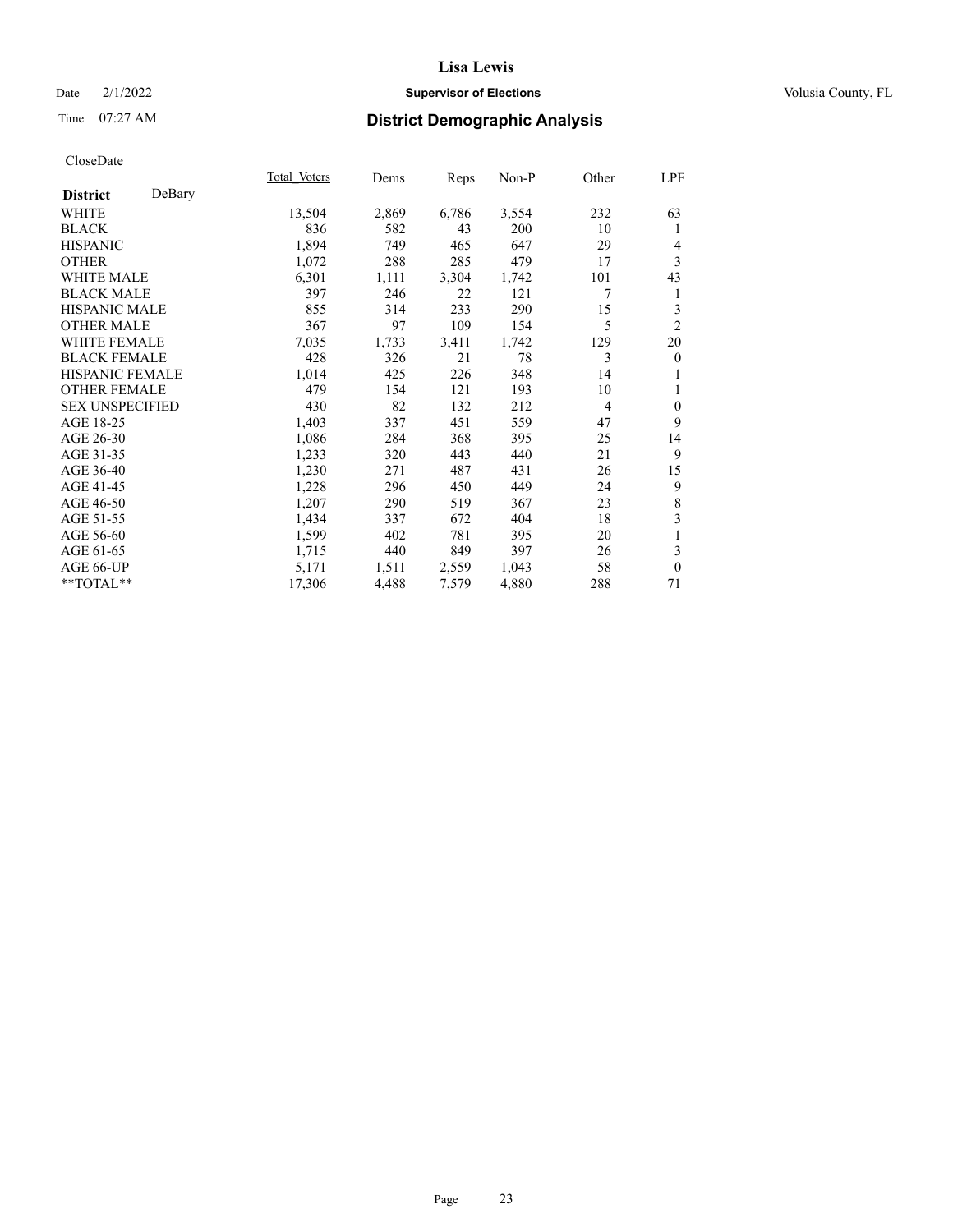## Date  $2/1/2022$  **Supervisor of Elections** Volusia County, FL

# Time 07:27 AM **District Demographic Analysis**

|                        |        | Total Voters | Dems  | Reps  | Non-P | Other | LPF            |
|------------------------|--------|--------------|-------|-------|-------|-------|----------------|
| <b>District</b>        | DeLand |              |       |       |       |       |                |
| WHITE                  |        | 16,970       | 4,969 | 7,401 | 4,210 | 321   | 69             |
| <b>BLACK</b>           |        | 3,139        | 2,408 | 118   | 587   | 23    | 3              |
| <b>HISPANIC</b>        |        | 2,935        | 1,166 | 568   | 1,144 | 48    | 9              |
| <b>OTHER</b>           |        | 1,555        | 569   | 280   | 675   | 23    | 8              |
| <b>WHITE MALE</b>      |        | 7,426        | 1,794 | 3,455 | 1,988 | 141   | 48             |
| <b>BLACK MALE</b>      |        | 1,245        | 869   | 58    | 301   | 15    | $\overline{c}$ |
| <b>HISPANIC MALE</b>   |        | 1,247        | 427   | 281   | 511   | 22    | 6              |
| <b>OTHER MALE</b>      |        | 549          | 190   | 114   | 237   | 7     | 1              |
| <b>WHITE FEMALE</b>    |        | 9,376        | 3,124 | 3,891 | 2,164 | 177   | 20             |
| <b>BLACK FEMALE</b>    |        | 1,837        | 1,495 | 58    | 275   | 8     | 1              |
| <b>HISPANIC FEMALE</b> |        | 1,648        | 719   | 280   | 621   | 25    | 3              |
| <b>OTHER FEMALE</b>    |        | 670          | 279   | 109   | 265   | 13    | $\overline{4}$ |
| <b>SEX UNSPECIFIED</b> |        | 601          | 215   | 121   | 254   | 7     | $\overline{4}$ |
| AGE 18-25              |        | 2,452        | 955   | 536   | 890   | 58    | 13             |
| AGE 26-30              |        | 1,638        | 611   | 398   | 580   | 35    | 14             |
| AGE 31-35              |        | 1,825        | 635   | 494   | 654   | 28    | 14             |
| AGE 36-40              |        | 1,744        | 583   | 486   | 632   | 30    | 13             |
| AGE 41-45              |        | 1,712        | 599   | 500   | 574   | 31    | 8              |
| AGE 46-50              |        | 1,652        | 586   | 530   | 501   | 29    | 6              |
| AGE 51-55              |        | 1,752        | 594   | 649   | 472   | 30    | 7              |
| AGE 56-60              |        | 1,966        | 711   | 776   | 444   | 30    | 5              |
| AGE 61-65              |        | 2,063        | 783   | 830   | 412   | 35    | 3              |
| AGE 66-UP              |        | 7,795        | 3,055 | 3,168 | 1,457 | 109   | 6              |
| **TOTAL**              |        | 24,599       | 9,112 | 8,367 | 6,616 | 415   | 89             |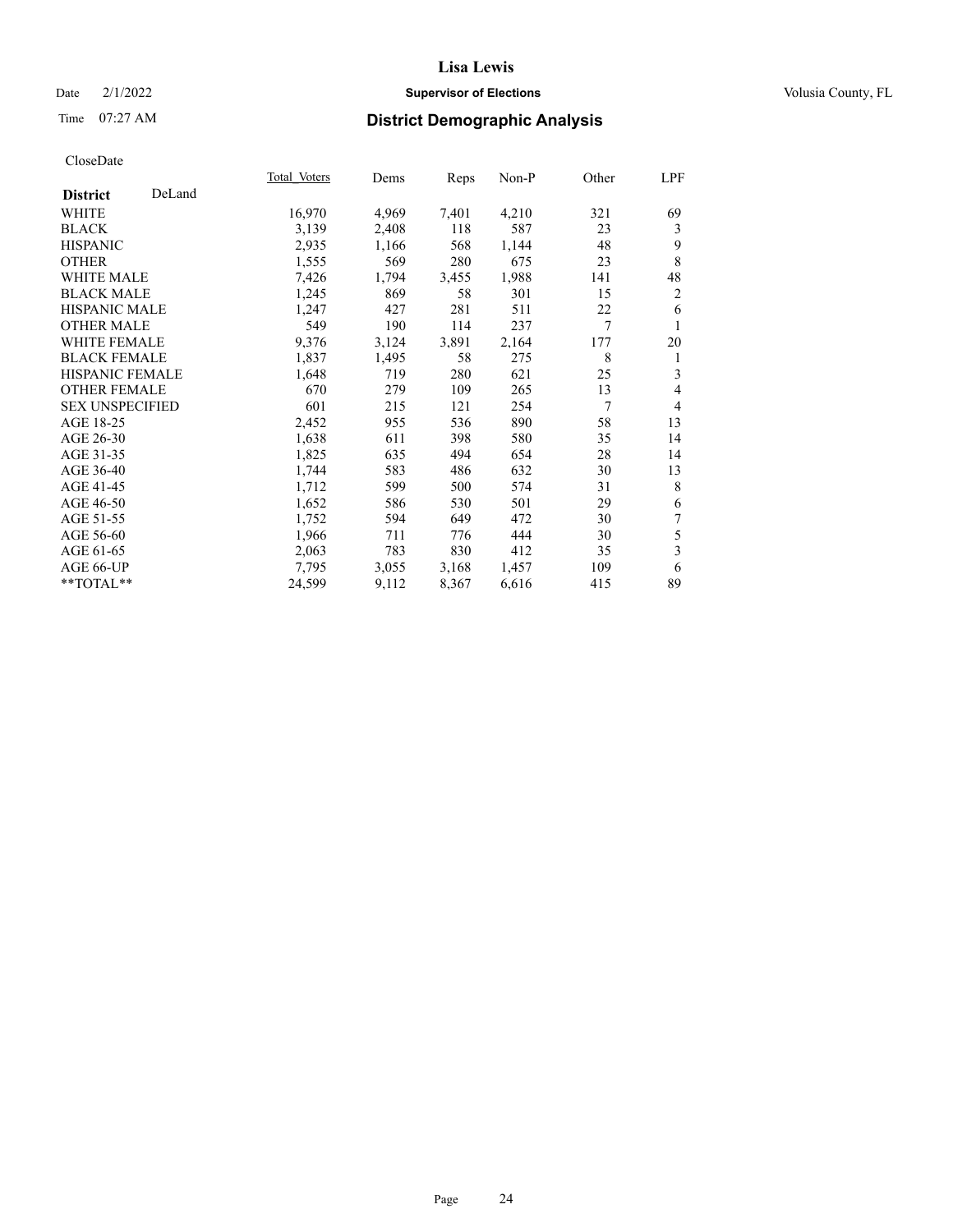## Date  $2/1/2022$  **Supervisor of Elections** Volusia County, FL

# Time 07:27 AM **District Demographic Analysis**

|                        |         | Total Voters | Dems   | Reps   | Non-P  | Other | LPF            |
|------------------------|---------|--------------|--------|--------|--------|-------|----------------|
| <b>District</b>        | Deltona |              |        |        |        |       |                |
| WHITE                  |         | 32,363       | 8,228  | 13,701 | 9,767  | 533   | 134            |
| <b>BLACK</b>           |         | 6,616        | 4,792  | 294    | 1,448  | 74    | 8              |
| <b>HISPANIC</b>        |         | 20,764       | 9,292  | 3,158  | 8,091  | 191   | 32             |
| <b>OTHER</b>           |         | 4,408        | 1,448  | 869    | 1,991  | 82    | 18             |
| WHITE MALE             |         | 15,051       | 3,181  | 6,792  | 4,762  | 224   | 92             |
| <b>BLACK MALE</b>      |         | 2,980        | 1,944  | 183    | 806    | 44    | 3              |
| <b>HISPANIC MALE</b>   |         | 9,581        | 3,918  | 1,690  | 3,856  | 94    | 23             |
| <b>OTHER MALE</b>      |         | 1,567        | 470    | 361    | 701    | 23    | 12             |
| <b>WHITE FEMALE</b>    |         | 16,851       | 4,934  | 6,717  | 4,851  | 307   | 42             |
| <b>BLACK FEMALE</b>    |         | 3,551        | 2,792  | 106    | 619    | 30    | 4              |
| HISPANIC FEMALE        |         | 10,897       | 5,242  | 1,435  | 4,115  | 96    | 9              |
| <b>OTHER FEMALE</b>    |         | 1,887        | 757    | 347    | 741    | 37    | 5              |
| <b>SEX UNSPECIFIED</b> |         | 1,785        | 521    | 391    | 846    | 25    | $\overline{2}$ |
| AGE 18-25              |         | 6,784        | 2,304  | 1,290  | 3,003  | 162   | 25             |
| AGE 26-30              |         | 5,206        | 1,724  | 1,122  | 2,229  | 96    | 35             |
| AGE 31-35              |         | 5,715        | 1,889  | 1,318  | 2,368  | 108   | 32             |
| AGE 36-40              |         | 5,391        | 1,766  | 1,267  | 2,239  | 88    | 31             |
| AGE 41-45              |         | 5,270        | 1,913  | 1,245  | 2,010  | 82    | 20             |
| AGE 46-50              |         | 5,206        | 1,811  | 1,482  | 1,834  | 67    | 12             |
| AGE 51-55              |         | 5,437        | 1,967  | 1,702  | 1,692  | 65    | 11             |
| AGE 56-60              |         | 5,838        | 2,191  | 1,975  | 1,592  | 70    | 10             |
| AGE 61-65              |         | 5,693        | 2,168  | 2,039  | 1,439  | 41    | 6              |
| AGE 66-UP              |         | 13,611       | 6,027  | 4,582  | 2,891  | 101   | 10             |
| **TOTAL**              |         | 64,151       | 23,760 | 18,022 | 21,297 | 880   | 192            |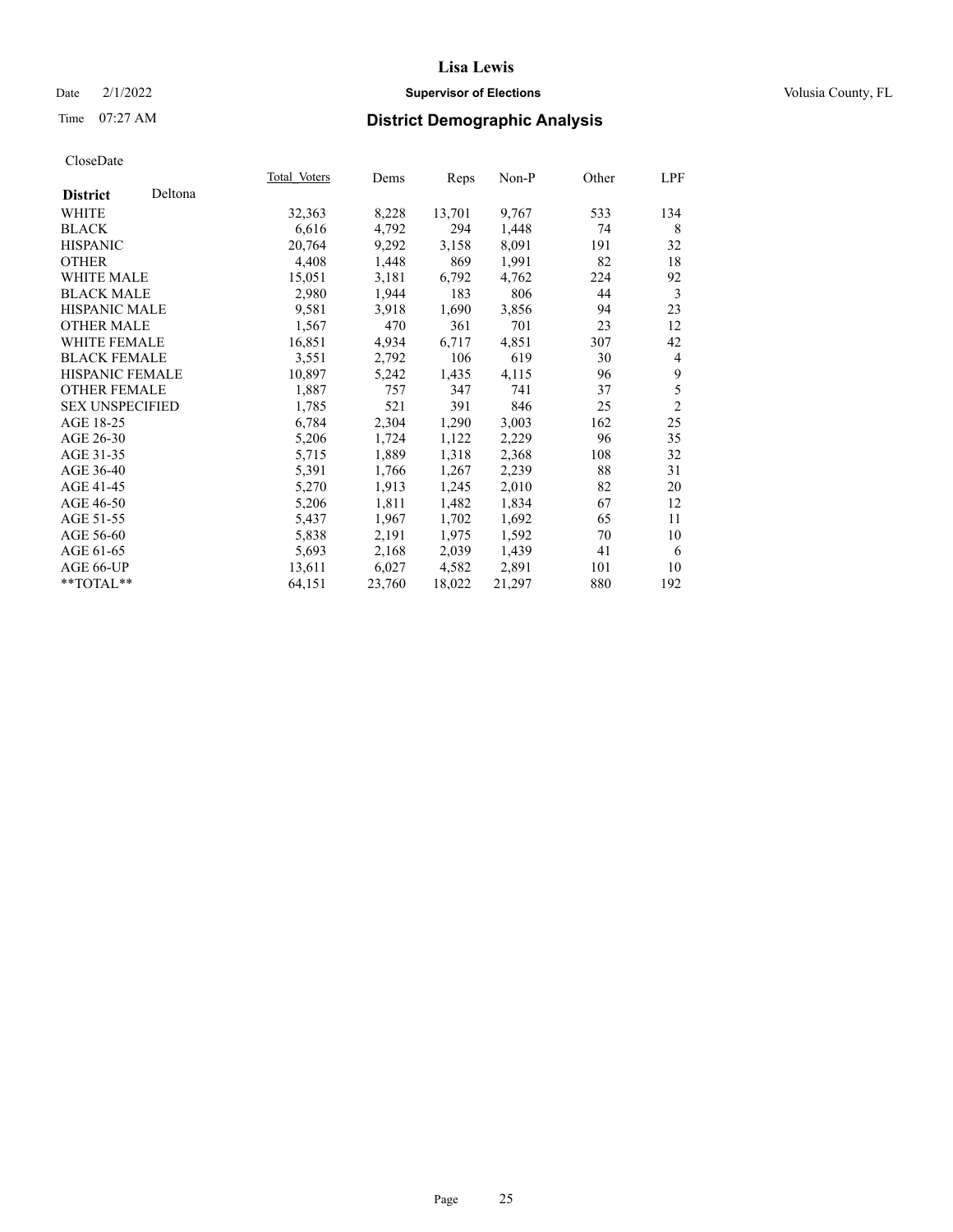## Date  $2/1/2022$  **Supervisor of Elections** Volusia County, FL

# Time 07:27 AM **District Demographic Analysis**

|                        |           | Total Voters | Dems  | Reps  | Non-P | Other | LPF            |
|------------------------|-----------|--------------|-------|-------|-------|-------|----------------|
| <b>District</b>        | Edgewater |              |       |       |       |       |                |
| WHITE                  |           | 15,830       | 4,052 | 6,910 | 4,521 | 297   | 50             |
| <b>BLACK</b>           |           | 394          | 287   | 23    | 74    | 10    | $\mathbf{0}$   |
| <b>HISPANIC</b>        |           | 398          | 135   | 101   | 148   | 12    | 2              |
| <b>OTHER</b>           |           | 705          | 191   | 213   | 284   | 13    | 4              |
| WHITE MALE             |           | 7,303        | 1,551 | 3,428 | 2,158 | 131   | 35             |
| <b>BLACK MALE</b>      |           | 195          | 127   | 16    | 43    | 9     | $\overline{0}$ |
| <b>HISPANIC MALE</b>   |           | 161          | 44    | 47    | 64    | 5     |                |
| <b>OTHER MALE</b>      |           | 243          | 65    | 72    | 99    | 6     | 1              |
| WHITE FEMALE           |           | 8,341        | 2,464 | 3,397 | 2,299 | 166   | 15             |
| <b>BLACK FEMALE</b>    |           | 191          | 154   | 7     | 29    |       | $\theta$       |
| <b>HISPANIC FEMALE</b> |           | 223          | 83    | 52    | 80    | 7     | 1              |
| <b>OTHER FEMALE</b>    |           | 261          | 81    | 82    | 90    | 6     | $\overline{2}$ |
| <b>SEX UNSPECIFIED</b> |           | 409          | 96    | 146   | 165   |       | 1              |
| AGE 18-25              |           | 1,199        | 275   | 420   | 454   | 43    | 7              |
| AGE 26-30              |           | 1,025        | 236   | 348   | 407   | 25    | 9              |
| AGE 31-35              |           | 1,126        | 264   | 393   | 427   | 32    | 10             |
| AGE 36-40              |           | 1,002        | 249   | 347   | 380   | 15    | 11             |
| AGE 41-45              |           | 972          | 242   | 349   | 356   | 21    | 4              |
| AGE 46-50              |           | 1,086        | 220   | 466   | 380   | 14    | 6              |
| AGE 51-55              |           | 1,270        | 289   | 577   | 369   | 33    | $\overline{2}$ |
| AGE 56-60              |           | 1,678        | 430   | 796   | 419   | 30    | 3              |
| AGE 61-65              |           | 1,821        | 464   | 844   | 474   | 39    | $\theta$       |
| AGE 66-UP              |           | 6,148        | 1,996 | 2,707 | 1,361 | 80    | 4              |
| $*$ $TOTAL**$          |           | 17,327       | 4,665 | 7,247 | 5,027 | 332   | 56             |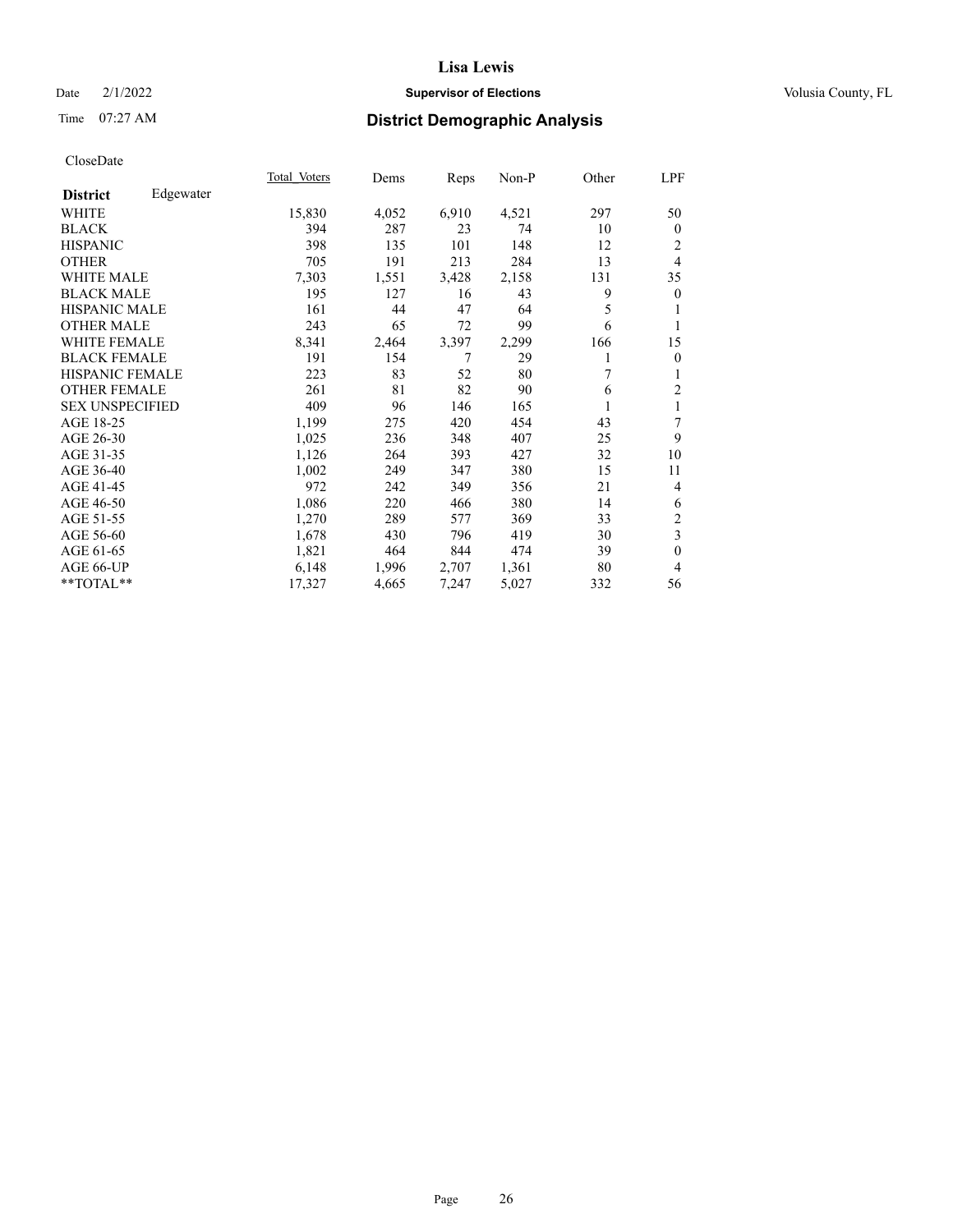## Date  $2/1/2022$  **Supervisor of Elections** Volusia County, FL

# Time 07:27 AM **District Demographic Analysis**

|                               | Total Voters | Dems  | Reps  | Non-P | Other | LPF              |
|-------------------------------|--------------|-------|-------|-------|-------|------------------|
| Holly Hill<br><b>District</b> |              |       |       |       |       |                  |
| WHITE                         | 6,054        | 1,706 | 2,360 | 1,855 | 109   | 24               |
| <b>BLACK</b>                  | 1,108        | 821   | 31    | 248   | 7     | 1                |
| <b>HISPANIC</b>               | 384          | 159   | 60    | 157   | 6     | 2                |
| <b>OTHER</b>                  | 466          | 153   | 105   | 196   | 11    | 1                |
| <b>WHITE MALE</b>             | 2,812        | 650   | 1,184 | 908   | 56    | 14               |
| <b>BLACK MALE</b>             | 421          | 283   | 17    | 118   | 2     | 1                |
| HISPANIC MALE                 | 190          | 72    | 33    | 80    | 3     | 2                |
| <b>OTHER MALE</b>             | 156          | 44    | 46    | 62    | 3     | 1                |
| <b>WHITE FEMALE</b>           | 3,165        | 1,043 | 1,145 | 914   | 53    | 10               |
| <b>BLACK FEMALE</b>           | 669          | 525   | 14    | 125   | 5     | $\theta$         |
| <b>HISPANIC FEMALE</b>        | 184          | 83    | 25    | 73    | 3     | $\boldsymbol{0}$ |
| <b>OTHER FEMALE</b>           | 194          | 87    | 38    | 66    | 3     | $\boldsymbol{0}$ |
| <b>SEX UNSPECIFIED</b>        | 221          | 52    | 54    | 110   | 5     | $\boldsymbol{0}$ |
| AGE 18-25                     | 655          | 210   | 167   | 258   | 17    | 3                |
| AGE 26-30                     | 557          | 217   | 110   | 218   | 6     | 6                |
| AGE 31-35                     | 604          | 216   | 132   | 241   | 11    | 4                |
| AGE 36-40                     | 485          | 174   | 97    | 205   | 6     | 3                |
| AGE 41-45                     | 499          | 158   | 144   | 181   | 14    | $\overline{c}$   |
| AGE 46-50                     | 514          | 175   | 143   | 183   | 12    | 1                |
| AGE 51-55                     | 642          | 201   | 225   | 199   | 14    | 3                |
| AGE 56-60                     | 861          | 278   | 313   | 256   | 12    | $\overline{c}$   |
| AGE 61-65                     | 847          | 317   | 306   | 208   | 13    | 3                |
| AGE 66-UP                     | 2,348        | 893   | 919   | 507   | 28    | 1                |
| **TOTAL**                     | 8,012        | 2,839 | 2,556 | 2,456 | 133   | 28               |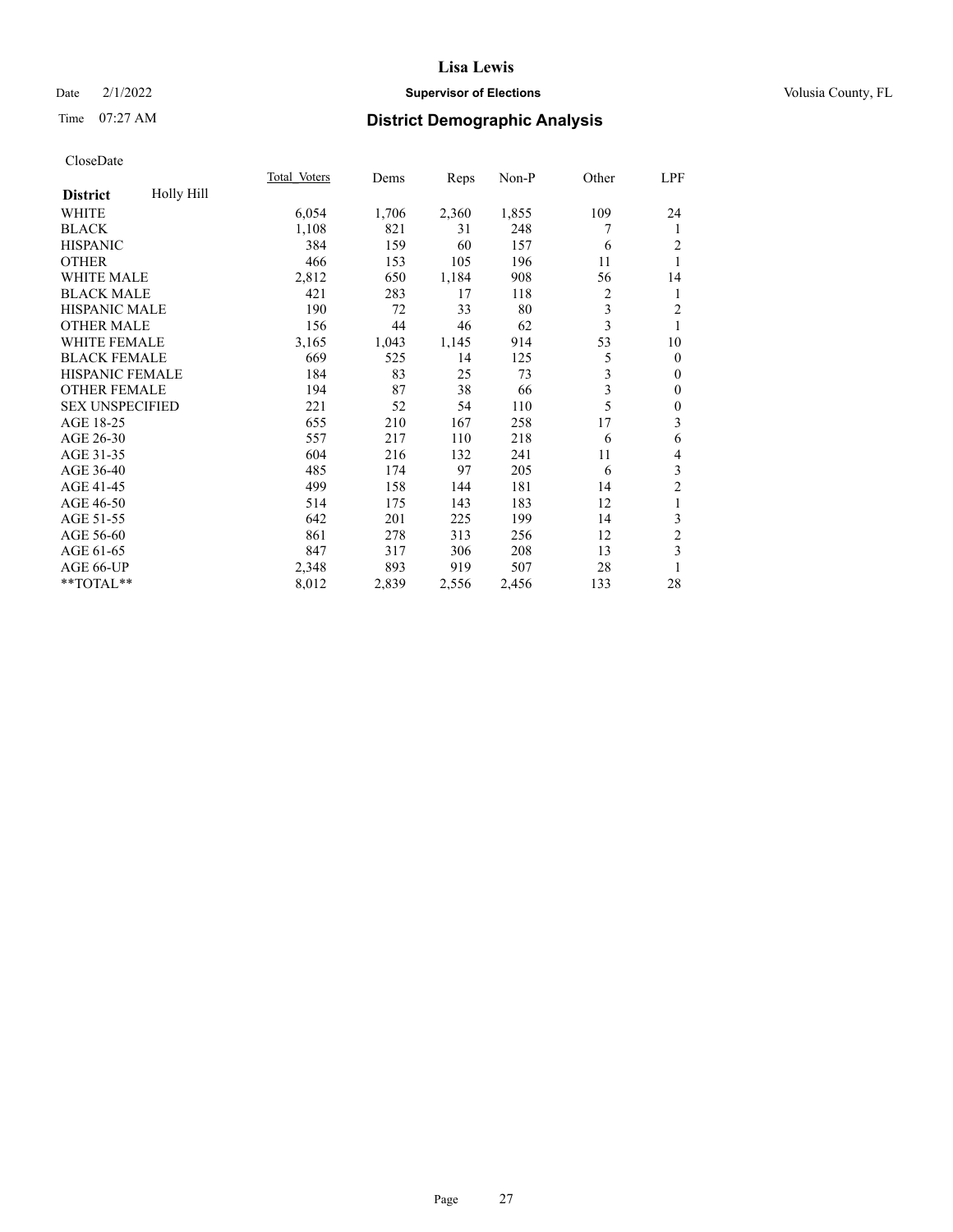## Date  $2/1/2022$  **Supervisor of Elections** Volusia County, FL

## Time 07:27 AM **District Demographic Analysis**

|                        |            | Total Voters | Dems | Reps | Non-P | Other          | LPF            |
|------------------------|------------|--------------|------|------|-------|----------------|----------------|
| <b>District</b>        | Lake Helen |              |      |      |       |                |                |
| WHITE                  |            | 1,919        | 460  | 912  | 512   | 33             | 2              |
| <b>BLACK</b>           |            | 165          | 135  | 9    | 20    |                | $\theta$       |
| <b>HISPANIC</b>        |            | 108          | 32   | 33   | 39    | 3              |                |
| <b>OTHER</b>           |            | 84           | 30   | 23   | 26    | $\overline{2}$ | 3              |
| WHITE MALE             |            | 883          | 173  | 435  | 262   | 11             | 2              |
| <b>BLACK MALE</b>      |            | 78           | 63   | 6    | 9     | $\theta$       | $\theta$       |
| <b>HISPANIC MALE</b>   |            | 53           | 15   | 16   | 20    |                | 1              |
| <b>OTHER MALE</b>      |            | 27           | 11   | 5    | 8     | 1              | $\overline{2}$ |
| <b>WHITE FEMALE</b>    |            | 1,018        | 284  | 467  | 245   | 22             | $\theta$       |
| <b>BLACK FEMALE</b>    |            | 82           | 71   | 1    | 9     | 1              | $\theta$       |
| <b>HISPANIC FEMALE</b> |            | 52           | 16   | 16   | 18    | 2              | $\Omega$       |
| <b>OTHER FEMALE</b>    |            | 37           | 17   | 10   | 9     |                | 0              |
| <b>SEX UNSPECIFIED</b> |            | 46           | 7    | 21   | 17    | $\theta$       | 1              |
| AGE 18-25              |            | 166          | 37   | 73   | 52    | 4              | $\theta$       |
| AGE 26-30              |            | 158          | 37   | 59   | 55    | 5              | $\overline{2}$ |
| AGE 31-35              |            | 144          | 42   | 48   | 49    | 5              | $\mathbf{0}$   |
| AGE 36-40              |            | 146          | 35   | 54   | 54    | 3              | $\theta$       |
| AGE 41-45              |            | 157          | 29   | 58   | 68    | 2              | $\theta$       |
| AGE 46-50              |            | 148          | 36   | 62   | 43    | 5              | $\overline{2}$ |
| AGE 51-55              |            | 185          | 43   | 83   | 58    |                | $\mathbf{0}$   |
| AGE 56-60              |            | 231          | 61   | 115  | 47    | 8              | $\theta$       |
| AGE 61-65              |            | 254          | 85   | 124  | 44    |                | $\theta$       |
| AGE 66-UP              |            | 687          | 252  | 301  | 127   | 5              | $\overline{2}$ |
| **TOTAL**              |            | 2,276        | 657  | 977  | 597   | 39             | 6              |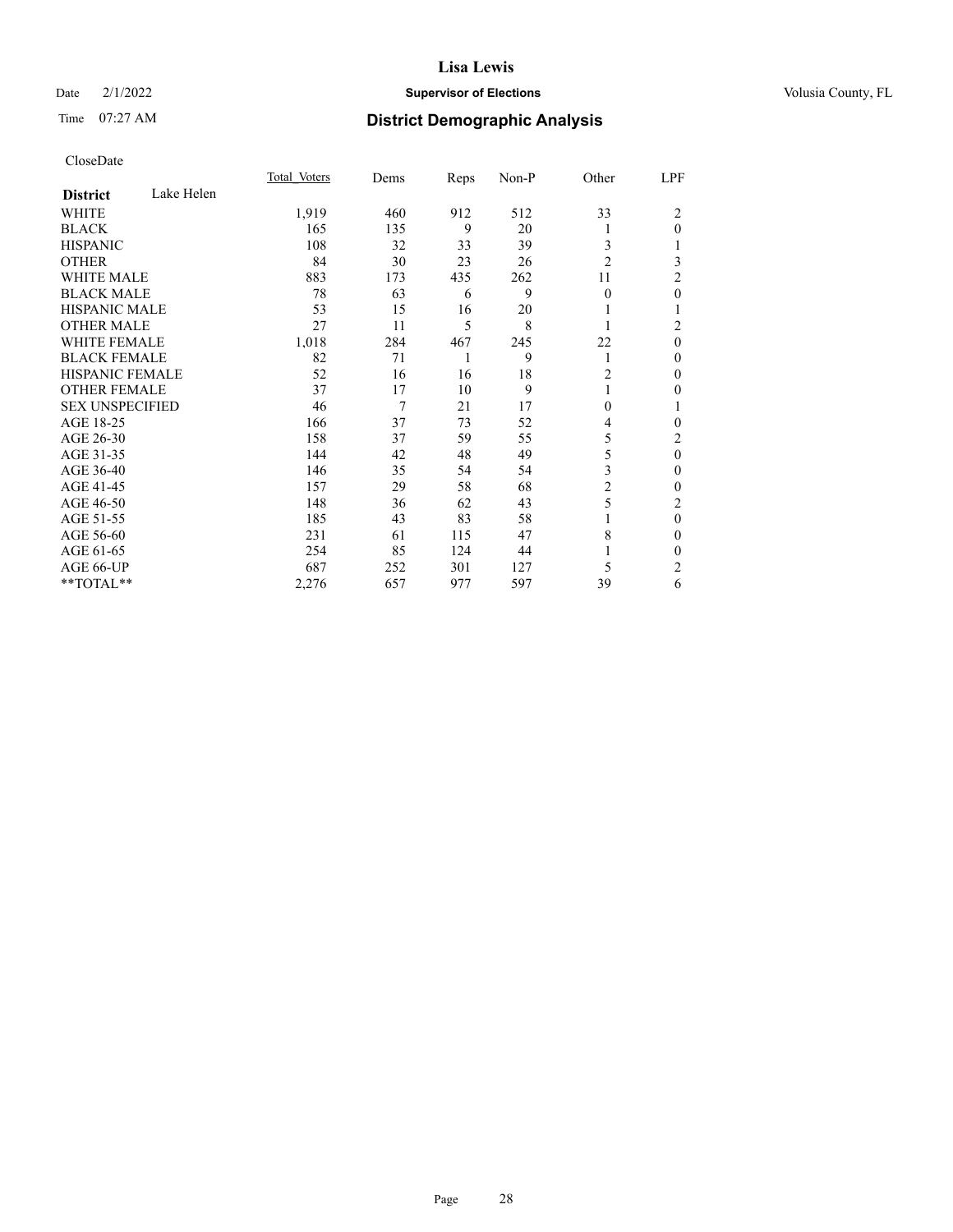## Date  $2/1/2022$  **Supervisor of Elections** Volusia County, FL

## Time 07:27 AM **District Demographic Analysis**

| Total Voters     | Dems  | Reps   | Non-P | Other | <b>LPF</b>     |
|------------------|-------|--------|-------|-------|----------------|
| New Smyrna Beach |       |        |       |       |                |
| 22,611           | 5,712 | 10,768 | 5,565 | 500   | 66             |
| 787              | 604   | 33     | 140   | 9     | 1              |
| 602              | 195   | 185    | 207   | 13    | 2              |
| 953              | 260   | 280    | 395   | 15    | $\overline{3}$ |
| 10,492           | 2,163 | 5,280  | 2,770 | 234   | 45             |
| 347              | 245   | 17     | 79    | 5     | 1              |
| 289              | 89    | 90     | 104   | 5     | 1              |
| 324              | 86    | 96     | 136   | 4     | $\overline{2}$ |
| 11,933           | 3,492 | 5,415  | 2,741 | 265   | 20             |
| 427              | 348   | 15     | 60    | 4     | $\mathbf{0}$   |
| 304              | 104   | 92     | 99    | 8     | 1              |
| 421              | 137   | 134    | 142   | 7     | 1              |
| 416              | 107   | 127    | 176   | 5     | 1              |
| 1,535            | 409   | 544    | 517   | 61    | $\overline{4}$ |
| 1,177            | 294   | 379    | 462   | 31    | 11             |
| 1,211            | 292   | 434    | 444   | 29    | 12             |
| 1,205            | 327   | 435    | 414   | 22    | $\tau$         |
| 1,269            | 298   | 497    | 428   | 36    | 10             |
| 1,366            | 300   | 614    | 404   | 44    | $\overline{4}$ |
| 1,858            | 440   | 898    | 458   | 55    | 7              |
| 2,488            | 533   | 1,312  | 593   | 45    | 5              |
| 2,976            | 803   | 1,457  | 662   | 51    | 3              |
| 9,868            | 3,075 | 4,696  | 1,925 | 163   | 9              |
| 24,953           | 6,771 | 11,266 | 6,307 | 537   | 72             |
|                  |       |        |       |       |                |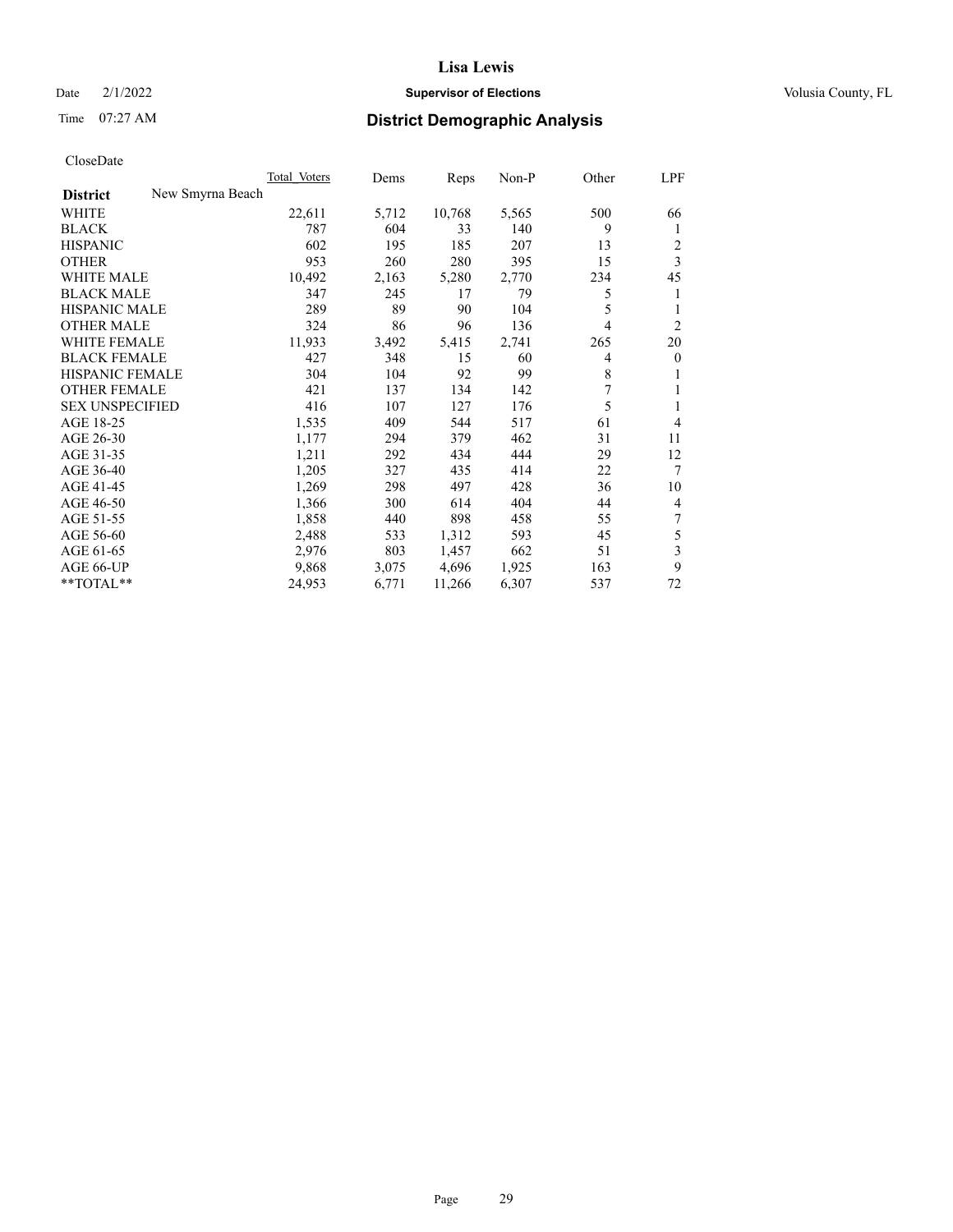### Date  $2/1/2022$  **Supervisor of Elections** Volusia County, FL

# Time 07:27 AM **District Demographic Analysis**

|                        |          | Total Voters | Dems | Reps | Non-P | Other    | LPF |
|------------------------|----------|--------------|------|------|-------|----------|-----|
| <b>District</b>        | Oak Hill |              |      |      |       |          |     |
| WHITE                  |          | 1,488        | 323  | 747  | 379   | 36       | 3   |
| <b>BLACK</b>           |          | 157          | 125  | 6    | 26    | 0        | 0   |
| <b>HISPANIC</b>        |          | 20           | 7    | 3    | 9     |          | 0   |
| <b>OTHER</b>           |          | 48           | 13   | 21   | 13    |          | 0   |
| WHITE MALE             |          | 722          | 139  | 379  | 189   | 13       | 2   |
| <b>BLACK MALE</b>      |          | 81           | 59   | 4    | 18    | $\Omega$ | 0   |
| <b>HISPANIC MALE</b>   |          | 7            |      | 2    | 4     | $_{0}$   | 0   |
| <b>OTHER MALE</b>      |          | 20           | 5    | 8    | 6     |          | 0   |
| <b>WHITE FEMALE</b>    |          | 749          | 181  | 360  | 184   | 23       |     |
| <b>BLACK FEMALE</b>    |          | 74           | 65   | 1    | 8     | $\Omega$ | 0   |
| <b>HISPANIC FEMALE</b> |          | 13           | 6    | 1    | 5     |          | 0   |
| <b>OTHER FEMALE</b>    |          | 16           | 5    | 8    | 3     | 0        | 0   |
| <b>SEX UNSPECIFIED</b> |          | 31           | 7    | 14   | 10    | 0        | 0   |
| AGE 18-25              |          | 120          | 34   | 43   | 38    | 5        | 0   |
| AGE 26-30              |          | 78           | 24   | 29   | 22    | 2        |     |
| AGE 31-35              |          | 78           | 22   | 31   | 22    | 3        | 0   |
| AGE 36-40              |          | 72           | 17   | 30   | 23    | 2        | 0   |
| AGE 41-45              |          | 93           | 25   | 37   | 29    | 2        | 0   |
| AGE 46-50              |          | 80           | 20   | 37   | 20    | 3        | 0   |
| AGE 51-55              |          | 125          | 30   | 64   | 27    | 4        | 0   |
| AGE 56-60              |          | 165          | 42   | 74   | 43    | 6        | 0   |
| AGE 61-65              |          | 240          | 68   | 121  | 46    | 3        | 2   |
| AGE 66-UP              |          | 662          | 186  | 311  | 157   | 8        | 0   |
| **TOTAL**              |          | 1,713        | 468  | 777  | 427   | 38       | 3   |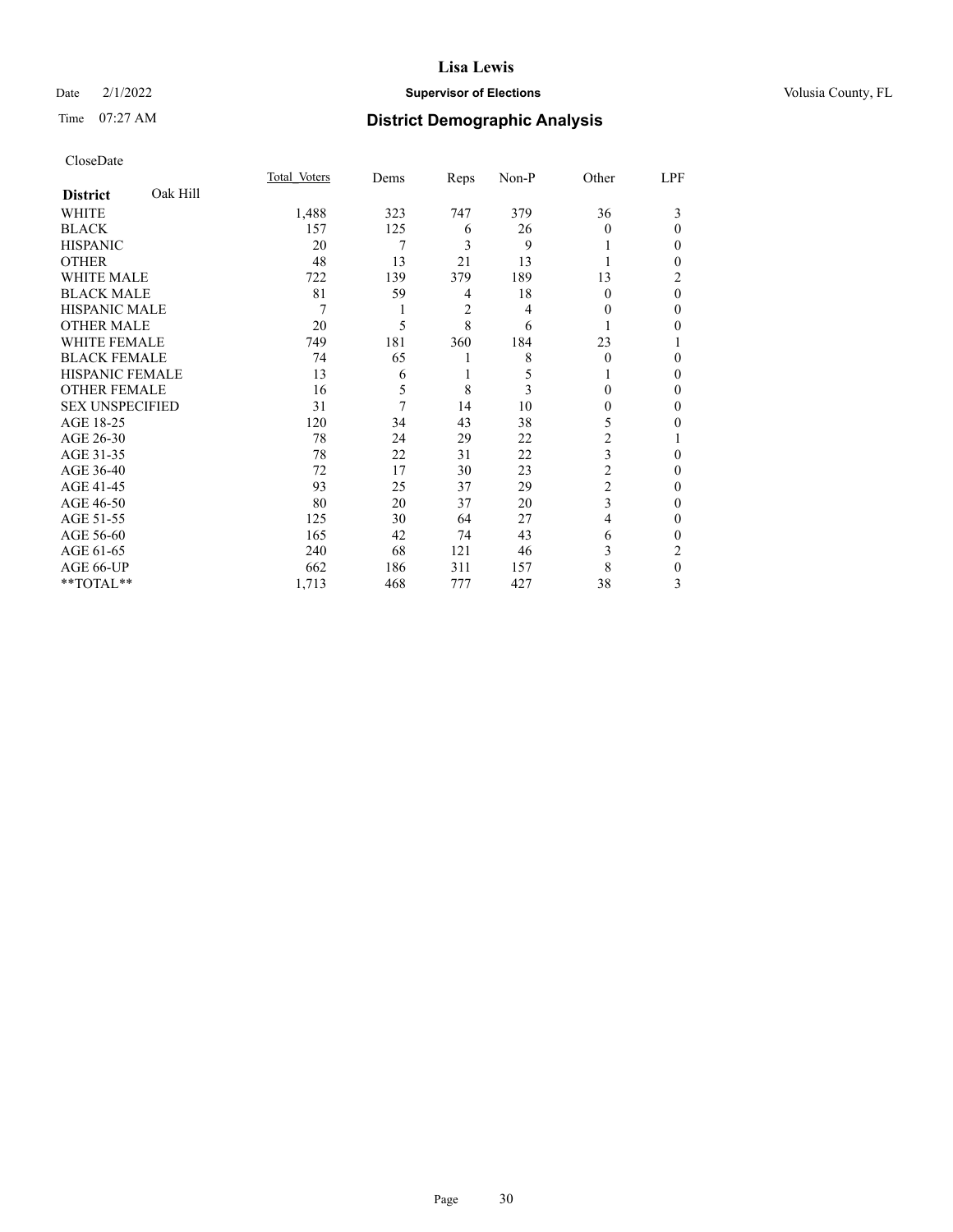## Date  $2/1/2022$  **Supervisor of Elections** Volusia County, FL

# Time 07:27 AM **District Demographic Analysis**

|                        |             | Total Voters | Dems  | Reps  | Non-P | Other          | LPF            |
|------------------------|-------------|--------------|-------|-------|-------|----------------|----------------|
| <b>District</b>        | Orange City |              |       |       |       |                |                |
| WHITE                  |             | 6,119        | 1,545 | 2,762 | 1,679 | 109            | 24             |
| <b>BLACK</b>           |             | 615          | 450   | 30    | 126   | 7              | 2              |
| <b>HISPANIC</b>        |             | 1,766        | 731   | 294   | 710   | 28             | 3              |
| <b>OTHER</b>           |             | 468          | 133   | 102   | 223   | 10             | $\theta$       |
| <b>WHITE MALE</b>      |             | 2,620        | 549   | 1,250 | 761   | 46             | 14             |
| <b>BLACK MALE</b>      |             | 235          | 148   | 18    | 65    | 3              | 1              |
| <b>HISPANIC MALE</b>   |             | 747          | 286   | 146   | 300   | 13             | $\overline{2}$ |
| <b>OTHER MALE</b>      |             | 151          | 38    | 40    | 73    | $\theta$       | $\theta$       |
| <b>WHITE FEMALE</b>    |             | 3,432        | 986   | 1,481 | 893   | 62             | 10             |
| <b>BLACK FEMALE</b>    |             | 374          | 299   | 12    | 58    | 4              | 1              |
| <b>HISPANIC FEMALE</b> |             | 1,000        | 439   | 146   | 399   | 15             | 1              |
| <b>OTHER FEMALE</b>    |             | 215          | 75    | 48    | 83    | 9              | $\mathbf{0}$   |
| <b>SEX UNSPECIFIED</b> |             | 193          | 39    | 46    | 106   | $\overline{2}$ | $\mathbf{0}$   |
| AGE 18-25              |             | 796          | 274   | 187   | 311   | 20             | 4              |
| AGE 26-30              |             | 606          | 166   | 136   | 274   | 23             | 7              |
| AGE 31-35              |             | 622          | 203   | 158   | 243   | 16             | $\overline{2}$ |
| AGE 36-40              |             | 594          | 167   | 161   | 254   | 6              | 6              |
| AGE 41-45              |             | 574          | 192   | 166   | 206   | 9              | 1              |
| AGE 46-50              |             | 583          | 163   | 204   | 205   | 9              | $\overline{2}$ |
| AGE 51-55              |             | 700          | 211   | 270   | 203   | 13             | 3              |
| AGE 56-60              |             | 650          | 183   | 258   | 194   | 13             | $\overline{c}$ |
| AGE 61-65              |             | 766          | 247   | 326   | 182   | 10             | 1              |
| AGE 66-UP              |             | 3,077        | 1,053 | 1,322 | 666   | 35             | 1              |
| **TOTAL**              |             | 8,968        | 2,859 | 3,188 | 2,738 | 154            | 29             |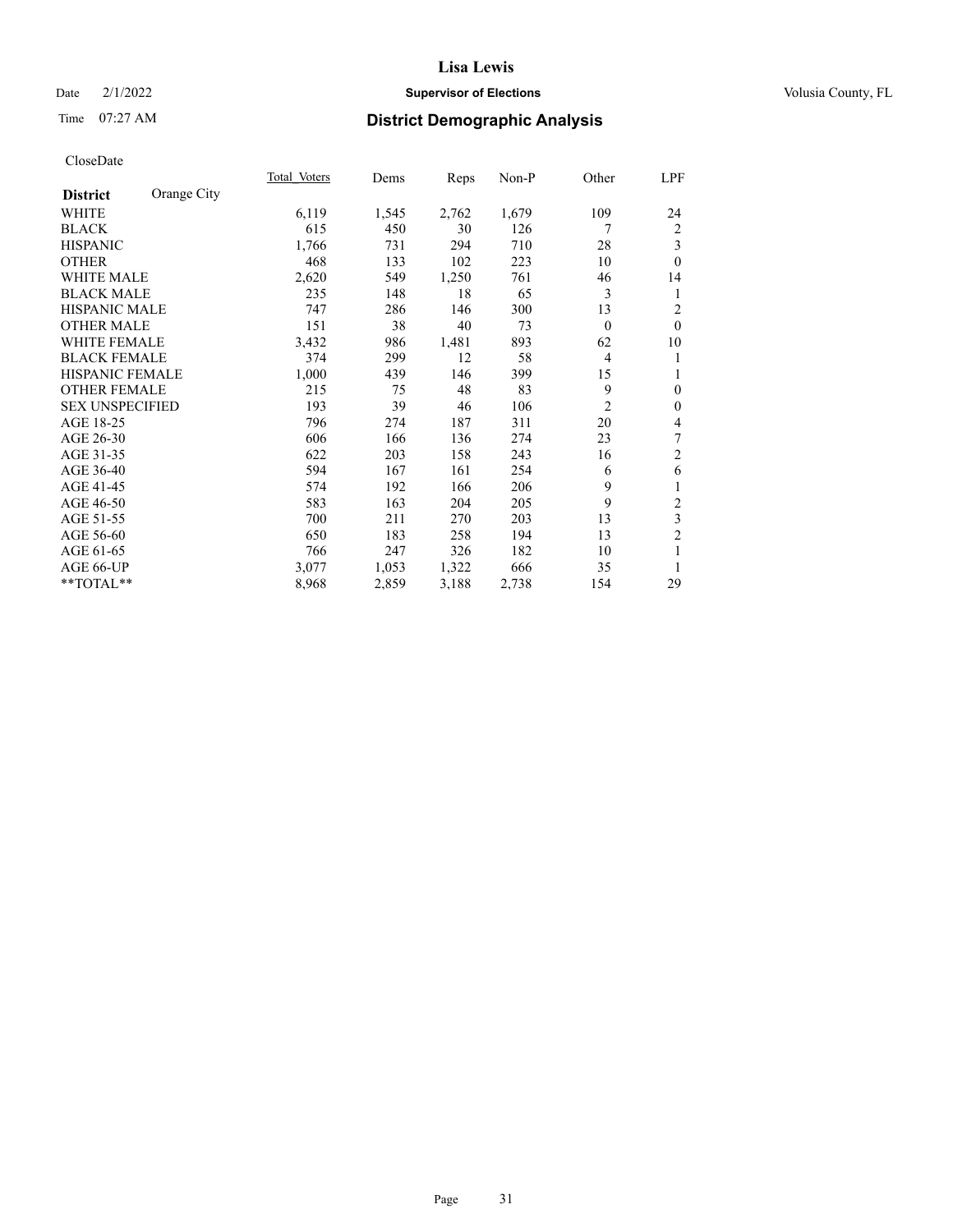## Date  $2/1/2022$  **Supervisor of Elections** Volusia County, FL

# Time 07:27 AM **District Demographic Analysis**

|                        |              | Total Voters | Dems  | Reps   | $Non-P$ | Other | LPF              |
|------------------------|--------------|--------------|-------|--------|---------|-------|------------------|
| <b>District</b>        | Ormond Beach |              |       |        |         |       |                  |
| WHITE                  |              | 29,386       | 7,949 | 13,501 | 7,389   | 459   | 88               |
| <b>BLACK</b>           |              | 1,164        | 858   | 51     | 235     | 17    | 3                |
| <b>HISPANIC</b>        |              | 1,093        | 400   | 285    | 382     | 20    | 6                |
| <b>OTHER</b>           |              | 2,102        | 630   | 558    | 867     | 44    | 3                |
| <b>WHITE MALE</b>      |              | 13,375       | 2,995 | 6,533  | 3,577   | 203   | 67               |
| <b>BLACK MALE</b>      |              | 510          | 340   | 29     | 131     | 8     | 2                |
| <b>HISPANIC MALE</b>   |              | 450          | 141   | 128    | 166     | 11    | 4                |
| <b>OTHER MALE</b>      |              | 809          | 226   | 216    | 344     | 21    | $\overline{2}$   |
| <b>WHITE FEMALE</b>    |              | 15,725       | 4,887 | 6,858  | 3,705   | 254   | 21               |
| <b>BLACK FEMALE</b>    |              | 637          | 505   | 21     | 101     | 9     | 1                |
| <b>HISPANIC FEMALE</b> |              | 625          | 256   | 153    | 206     | 8     | $\overline{2}$   |
| <b>OTHER FEMALE</b>    |              | 890          | 310   | 245    | 320     | 15    | $\boldsymbol{0}$ |
| <b>SEX UNSPECIFIED</b> |              | 724          | 177   | 212    | 323     | 11    | 1                |
| AGE 18-25              |              | 2,711        | 761   | 946    | 915     | 78    | 11               |
| AGE 26-30              |              | 1,746        | 465   | 593    | 631     | 44    | 13               |
| AGE 31-35              |              | 1,882        | 544   | 650    | 638     | 40    | 10               |
| AGE 36-40              |              | 2,015        | 494   | 737    | 731     | 36    | 17               |
| AGE 41-45              |              | 1,922        | 490   | 729    | 653     | 36    | 14               |
| AGE 46-50              |              | 2,051        | 503   | 894    | 605     | 41    | 8                |
| AGE 51-55              |              | 2,624        | 630   | 1,239  | 697     | 47    | 11               |
| AGE 56-60              |              | 3,210        | 836   | 1,537  | 790     | 43    | $\overline{4}$   |
| AGE 61-65              |              | 3,440        | 1,034 | 1,562  | 782     | 59    | 3                |
| AGE 66-UP              |              | 12,144       | 4,080 | 5,508  | 2,431   | 116   | 9                |
| **TOTAL**              |              | 33,745       | 9,837 | 14,395 | 8,873   | 540   | 100              |
|                        |              |              |       |        |         |       |                  |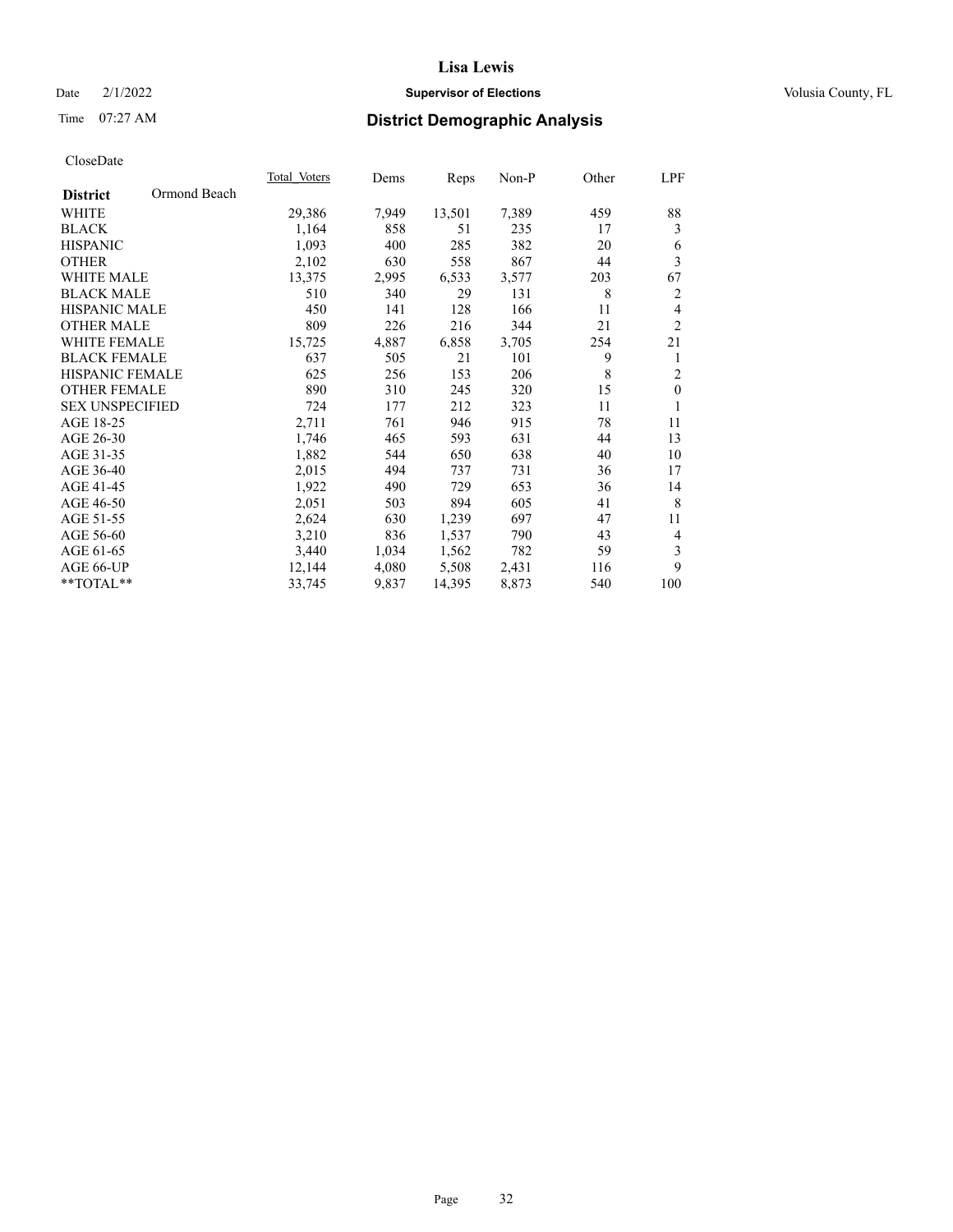## Date  $2/1/2022$  **Supervisor of Elections** Volusia County, FL

# Time 07:27 AM **District Demographic Analysis**

| CloseDate |
|-----------|
|-----------|

|                        |         | Total Voters | Dems | Reps             | Non-P          | Other    | LPF      |
|------------------------|---------|--------------|------|------------------|----------------|----------|----------|
| <b>District</b>        | Pierson |              |      |                  |                |          |          |
| WHITE                  |         | 564          | 122  | 312              | 117            | 10       | 3        |
| <b>BLACK</b>           |         | 33           | 30   | $\mathbf{0}$     | 3              | $\theta$ | $\theta$ |
| <b>HISPANIC</b>        |         | 189          | 82   | 14               | 92             |          | 0        |
| <b>OTHER</b>           |         | 34           | 8    | 8                | 18             | $\Omega$ | 0        |
| <b>WHITE MALE</b>      |         | 281          | 61   | 155              | 58             | 4        | 3        |
| <b>BLACK MALE</b>      |         | 19           | 17   | $\boldsymbol{0}$ | $\overline{2}$ | $\Omega$ | $\Omega$ |
| <b>HISPANIC MALE</b>   |         | 103          | 53   | 8                | 41             |          | 0        |
| <b>OTHER MALE</b>      |         | 14           | 3    | 6                | 5              | $\Omega$ | 0        |
| <b>WHITE FEMALE</b>    |         | 279          | 61   | 154              | 58             | 6        | 0        |
| <b>BLACK FEMALE</b>    |         | 14           | 13   | $\mathbf{0}$     | 1              | $\Omega$ | 0        |
| HISPANIC FEMALE        |         | 82           | 27   | 6                | 49             | 0        | 0        |
| <b>OTHER FEMALE</b>    |         | 10           | 3    | 1                | 6              | 0        | 0        |
| <b>SEX UNSPECIFIED</b> |         | 18           | 4    | $\overline{4}$   | 10             | $\Omega$ | 0        |
| AGE 18-25              |         | 112          | 32   | 25               | 54             |          | 0        |
| AGE 26-30              |         | 74           | 26   | 23               | 22             |          | 2        |
| AGE 31-35              |         | 66           | 20   | 19               | 25             | 2        | 0        |
| AGE 36-40              |         | 59           | 12   | 24               | 21             |          |          |
| AGE 41-45              |         | 56           | 8    | 21               | 27             | 0        | 0        |
| AGE 46-50              |         | 48           | 9    | 24               | 15             | 0        | 0        |
| AGE 51-55              |         | 57           | 18   | 26               | 12             |          | 0        |
| AGE 56-60              |         | 67           | 23   | 28               | 15             |          | 0        |
| AGE 61-65              |         | 92           | 26   | 45               | 20             |          | 0        |
| AGE 66-UP              |         | 189          | 68   | 99               | 19             | 3        | 0        |
| **TOTAL**              |         | 820          | 242  | 334              | 230            | 11       | 3        |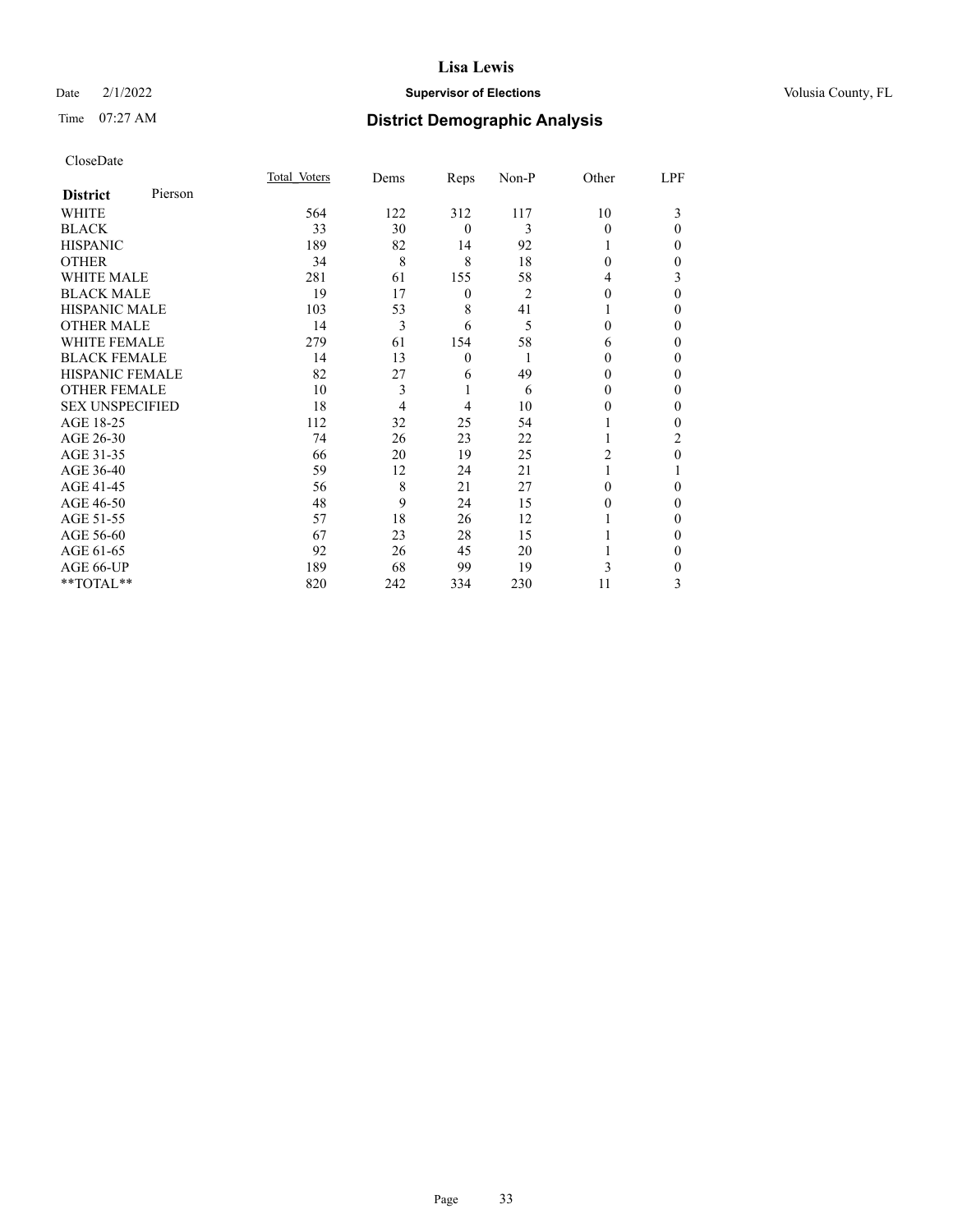## Date  $2/1/2022$  **Supervisor of Elections** Volusia County, FL

# Time 07:27 AM **District Demographic Analysis**

|                        |             | Total Voters | Dems           | Reps     | Non-P | Other          | LPF            |
|------------------------|-------------|--------------|----------------|----------|-------|----------------|----------------|
| <b>District</b>        | Ponce Inlet |              |                |          |       |                |                |
| WHITE                  |             | 3,100        | 676            | 1,655    | 702   | 58             | 9              |
| <b>BLACK</b>           |             | 16           | 5              | 3        | 8     | $\theta$       | $\theta$       |
| <b>HISPANIC</b>        |             | 71           | 18             | 31       | 21    | $\theta$       |                |
| <b>OTHER</b>           |             | 124          | 39             | 44       | 41    | $\theta$       | $\theta$       |
| <b>WHITE MALE</b>      |             | 1,487        | 269            | 799      | 378   | 34             | 7              |
| <b>BLACK MALE</b>      |             | 11           | 3              | 3        | 5     | $\theta$       | $\theta$       |
| <b>HISPANIC MALE</b>   |             | 31           | 6              | 15       | 10    | 0              | $\mathbf{0}$   |
| <b>OTHER MALE</b>      |             | 48           | 13             | 19       | 16    | $\theta$       | $\mathbf{0}$   |
| <b>WHITE FEMALE</b>    |             | 1,588        | 401            | 847      | 314   | 24             | $\overline{2}$ |
| <b>BLACK FEMALE</b>    |             | 5            | $\overline{2}$ | $\theta$ | 3     | $\theta$       | $\mathbf{0}$   |
| <b>HISPANIC FEMALE</b> |             | 40           | 12             | 16       | 11    | 0              | 1              |
| <b>OTHER FEMALE</b>    |             | 46           | 17             | 16       | 13    | 0              | $\theta$       |
| <b>SEX UNSPECIFIED</b> |             | 55           | 15             | 18       | 22    | 0              | $\mathbf{0}$   |
| AGE 18-25              |             | 183          | 36             | 81       | 57    | 7              | $\overline{2}$ |
| AGE 26-30              |             | 86           | 22             | 29       | 31    | 2              | $\overline{c}$ |
| AGE 31-35              |             | 66           | 18             | 23       | 24    | 0              | 1              |
| AGE 36-40              |             | 79           | 17             | 34       | 28    | 0              | $\mathbf{0}$   |
| AGE 41-45              |             | 115          | 23             | 52       | 37    | 3              | $\overline{0}$ |
| AGE 46-50              |             | 151          | 27             | 80       | 41    | $\overline{2}$ | 1              |
| AGE 51-55              |             | 205          | 33             | 114      | 52    | 5              | 1              |
| AGE 56-60              |             | 336          | 64             | 182      | 80    | 8              | 2              |
| AGE 61-65              |             | 469          | 102            | 255      | 105   | 7              | $\mathbf{0}$   |
| AGE 66-UP              |             | 1,621        | 396            | 883      | 317   | 24             |                |
| **TOTAL**              |             | 3,311        | 738            | 1,733    | 772   | 58             | 10             |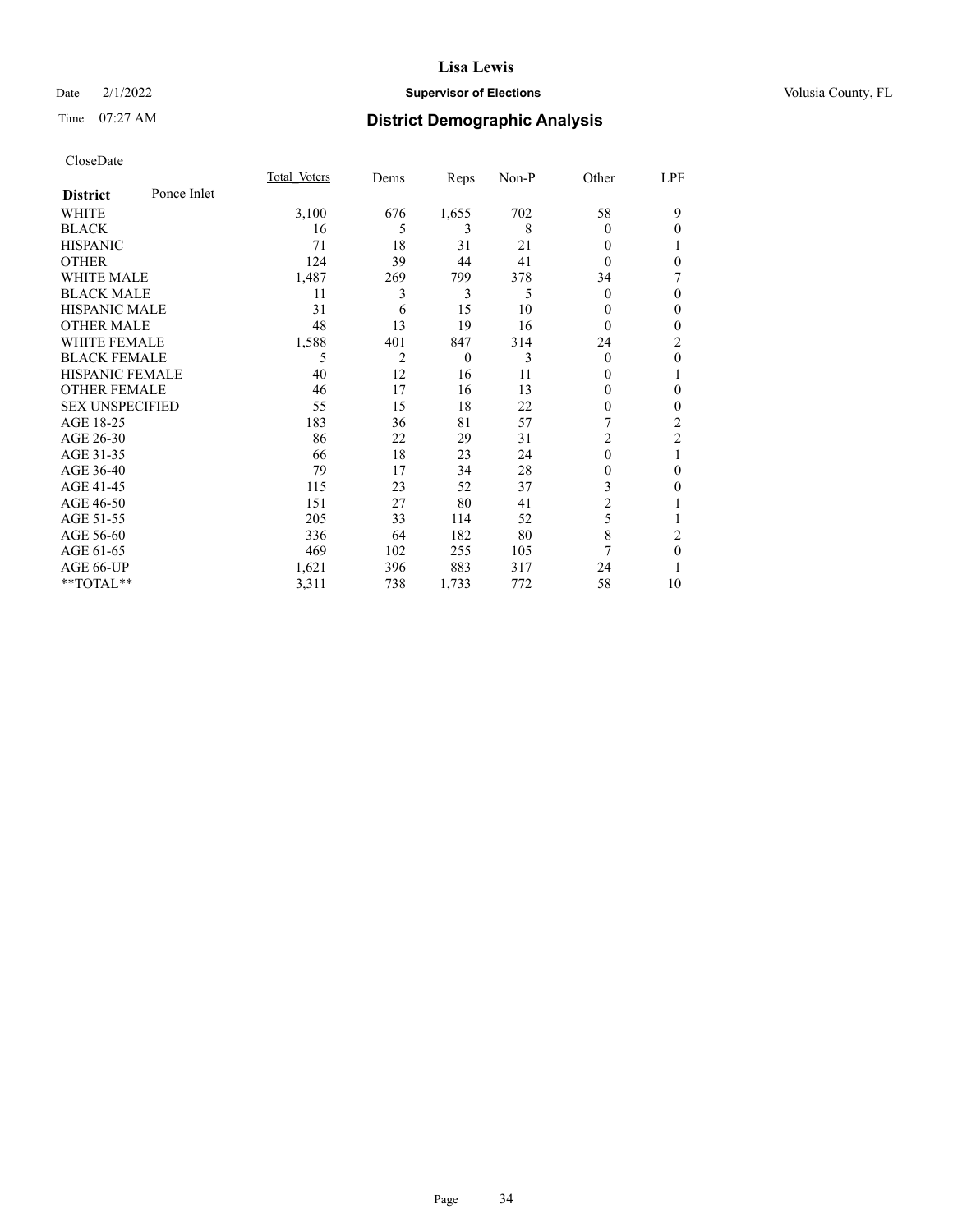## Date  $2/1/2022$  **Supervisor of Elections** Volusia County, FL

# Time 07:27 AM **District Demographic Analysis**

|                        |             | Total Voters | Dems   | Reps   | Non-P  | Other | LPF            |
|------------------------|-------------|--------------|--------|--------|--------|-------|----------------|
| <b>District</b>        | Port Orange |              |        |        |        |       |                |
| WHITE                  |             | 39,319       | 10,207 | 17,381 | 10,882 | 731   | 118            |
| <b>BLACK</b>           |             | 1,578        | 1,118  | 87     | 350    | 22    | 1              |
| <b>HISPANIC</b>        |             | 1,909        | 671    | 458    | 745    | 27    | 8              |
| <b>OTHER</b>           |             | 2,714        | 796    | 707    | 1,144  | 57    | 10             |
| WHITE MALE             |             | 17,981       | 3,874  | 8,476  | 5,225  | 331   | 75             |
| <b>BLACK MALE</b>      |             | 690          | 446    | 52     | 179    | 12    | 1              |
| <b>HISPANIC MALE</b>   |             | 875          | 281    | 227    | 343    | 18    | 6              |
| <b>OTHER MALE</b>      |             | 972          | 275    | 264    | 408    | 18    | 7              |
| <b>WHITE FEMALE</b>    |             | 20,826       | 6,210  | 8,697  | 5,482  | 396   | 41             |
| <b>BLACK FEMALE</b>    |             | 873          | 658    | 35     | 170    | 10    | $\mathbf{0}$   |
| HISPANIC FEMALE        |             | 1,003        | 380    | 222    | 390    | 9     | 2              |
| <b>OTHER FEMALE</b>    |             | 1,198        | 407    | 312    | 449    | 28    | $\overline{2}$ |
| <b>SEX UNSPECIFIED</b> |             | 1,102        | 261    | 348    | 475    | 15    | 3              |
| AGE 18-25              |             | 4,027        | 1,111  | 1,213  | 1,550  | 132   | 21             |
| AGE 26-30              |             | 2,895        | 784    | 912    | 1,095  | 87    | 17             |
| AGE 31-35              |             | 2,900        | 779    | 949    | 1,089  | 61    | 22             |
| AGE 36-40              |             | 2,957        | 776    | 1,003  | 1,087  | 76    | 15             |
| AGE 41-45              |             | 2,820        | 727    | 1,050  | 992    | 39    | 12             |
| AGE 46-50              |             | 2,984        | 725    | 1,225  | 961    | 57    | 16             |
| AGE 51-55              |             | 3,479        | 850    | 1,542  | 1,017  | 60    | 10             |
| AGE 56-60              |             | 4,141        | 1,034  | 1,982  | 1,064  | 54    | 7              |
| AGE 61-65              |             | 4,511        | 1,354  | 2,024  | 1,050  | 76    | 7              |
| AGE 66-UP              |             | 14,806       | 4,652  | 6,733  | 3,216  | 195   | 10             |
| **TOTAL**              |             | 45,520       | 12,792 | 18,633 | 13,121 | 837   | 137            |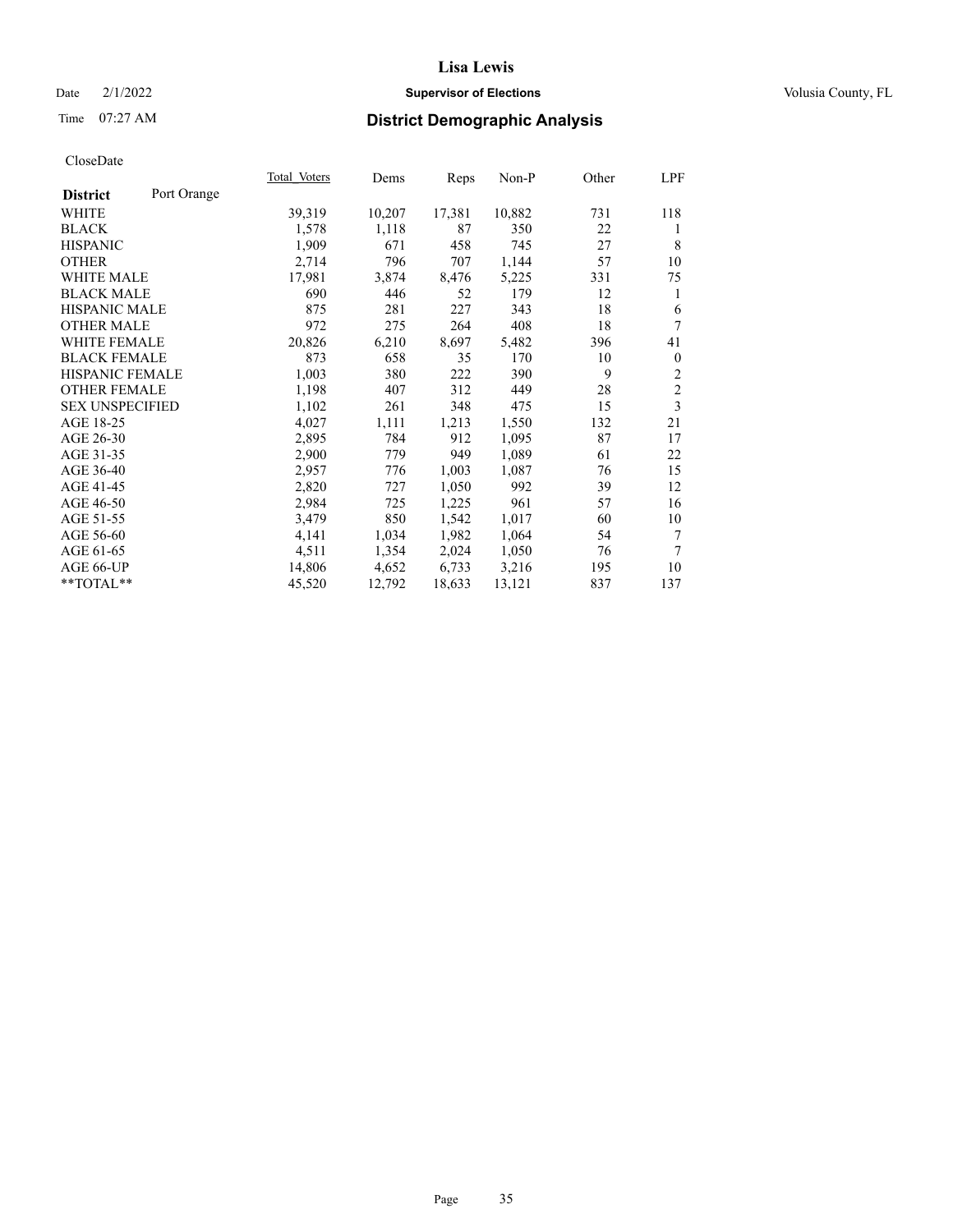## Date  $2/1/2022$  **Supervisor of Elections** Volusia County, FL

# Time 07:27 AM **District Demographic Analysis**

|                        |               | Total Voters | Dems  | Reps  | Non-P | Other          | LPF            |
|------------------------|---------------|--------------|-------|-------|-------|----------------|----------------|
| <b>District</b>        | South Daytona |              |       |       |       |                |                |
| WHITE                  |               | 7,263        | 2,052 | 3,026 | 2,007 | 154            | 24             |
| <b>BLACK</b>           |               | 712          | 546   | 21    | 135   | 9              | 1              |
| <b>HISPANIC</b>        |               | 350          | 145   | 79    | 119   | 4              | 3              |
| <b>OTHER</b>           |               | 447          | 136   | 109   | 188   | 12             | $\overline{2}$ |
| <b>WHITE MALE</b>      |               | 3,317        | 757   | 1,504 | 966   | 74             | 16             |
| <b>BLACK MALE</b>      |               | 279          | 202   | 11    | 61    | 5              | $\overline{0}$ |
| <b>HISPANIC MALE</b>   |               | 165          | 56    | 46    | 58    | $\overline{c}$ | 3              |
| <b>OTHER MALE</b>      |               | 154          | 45    | 41    | 61    | 7              | $\theta$       |
| <b>WHITE FEMALE</b>    |               | 3,853        | 1,277 | 1,487 | 1,003 | 79             | 7              |
| <b>BLACK FEMALE</b>    |               | 425          | 339   | 9     | 72    | 4              | 1              |
| <b>HISPANIC FEMALE</b> |               | 175          | 84    | 33    | 56    | $\overline{c}$ | $\mathbf{0}$   |
| <b>OTHER FEMALE</b>    |               | 198          | 69    | 55    | 69    | 4              | 1              |
| <b>SEX UNSPECIFIED</b> |               | 206          | 50    | 49    | 103   | $\overline{2}$ | $\overline{c}$ |
| AGE 18-25              |               | 725          | 217   | 201   | 269   | 30             | $\,8\,$        |
| AGE 26-30              |               | 581          | 182   | 152   | 223   | 16             | 8              |
| AGE 31-35              |               | 682          | 232   | 163   | 272   | 14             | 1              |
| AGE 36-40              |               | 587          | 182   | 183   | 203   | 14             | 5              |
| AGE 41-45              |               | 537          | 169   | 149   | 200   | 17             | $\overline{c}$ |
| AGE 46-50              |               | 526          | 154   | 195   | 170   | 5              | $\overline{c}$ |
| AGE 51-55              |               | 716          | 217   | 309   | 175   | 13             | $\overline{c}$ |
| AGE 56-60              |               | 873          | 279   | 373   | 208   | 13             | $\theta$       |
| AGE 61-65              |               | 982          | 319   | 422   | 224   | 17             | $\theta$       |
| AGE 66-UP              |               | 2,563        | 928   | 1,088 | 505   | 40             | $\overline{2}$ |
| **TOTAL**              |               | 8,772        | 2,879 | 3,235 | 2,449 | 179            | 30             |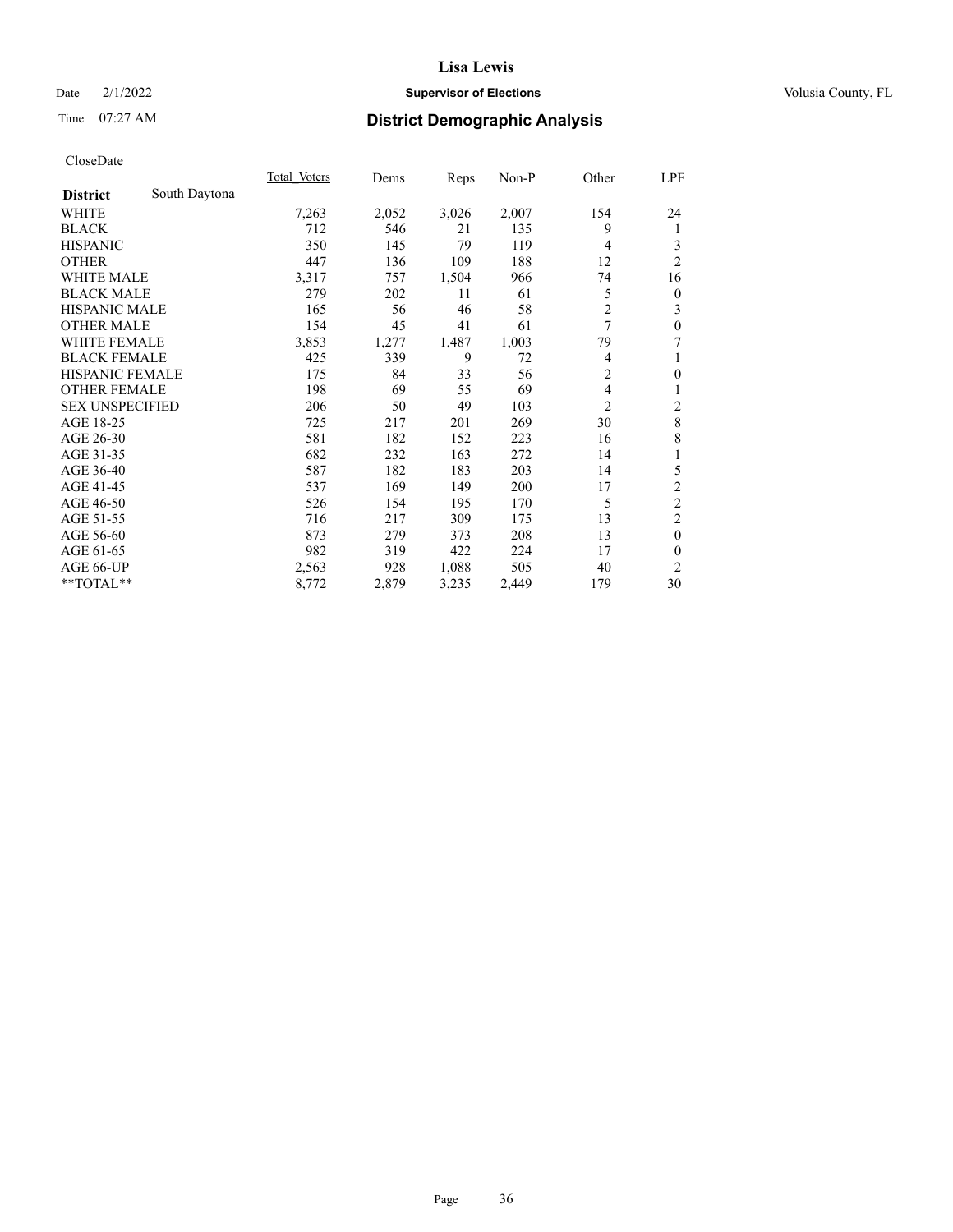## Date  $2/1/2022$  **Supervisor of Elections** Volusia County, FL

# Time 07:27 AM **District Demographic Analysis**

|                        |               | Total Voters | Dems | Reps     | Non-P | Other | LPF |
|------------------------|---------------|--------------|------|----------|-------|-------|-----|
| <b>District</b>        | Flagler Beach |              |      |          |       |       |     |
| WHITE                  |               | 61           | 23   | 28       | 8     | 2     | 0   |
| <b>BLACK</b>           |               |              | 0    | $\theta$ |       |       |     |
| <b>HISPANIC</b>        |               |              |      | 0        |       | 0     |     |
| <b>OTHER</b>           |               |              |      |          |       |       |     |
| WHITE MALE             |               | 26           |      | 15       |       |       |     |
| <b>BLACK MALE</b>      |               |              |      | 0        |       |       |     |
| <b>HISPANIC MALE</b>   |               |              |      |          |       |       |     |
| <b>OTHER MALE</b>      |               | 2            |      |          |       |       |     |
| WHITE FEMALE           |               | 35           | 15   | 13       |       |       |     |
| <b>BLACK FEMALE</b>    |               | $\theta$     | 0    | $\theta$ |       |       |     |
| HISPANIC FEMALE        |               |              |      |          |       |       |     |
| <b>OTHER FEMALE</b>    |               |              |      | $_{0}$   |       |       |     |
| <b>SEX UNSPECIFIED</b> |               |              |      |          |       |       |     |
| AGE 18-25              |               |              |      |          |       |       |     |
| AGE 26-30              |               |              |      |          |       |       |     |
| AGE 31-35              |               |              |      |          |       |       |     |
| AGE 36-40              |               |              |      | 0        |       |       |     |
| AGE 41-45              |               |              |      |          |       |       |     |
| AGE 46-50              |               |              |      |          |       |       |     |
| AGE 51-55              |               |              |      |          |       |       |     |
| AGE 56-60              |               | 10           |      |          |       |       |     |
| AGE 61-65              |               | 9            |      |          |       |       |     |
| AGE 66-UP              |               | 40           | 21   | 15       |       |       |     |
| **TOTAL**              |               | 64           | 24   | 29       | 8     | 3     |     |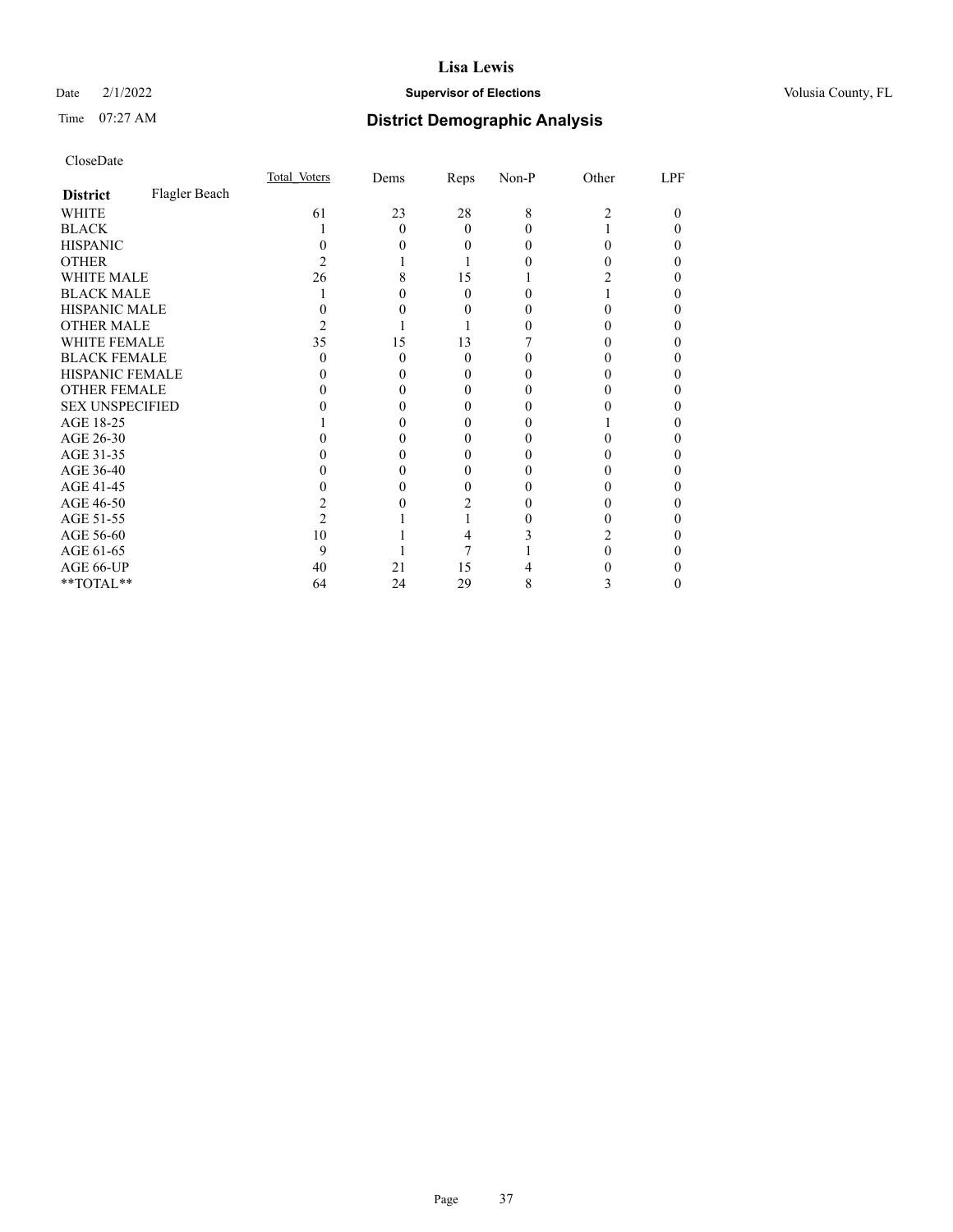## Date  $2/1/2022$  **Supervisor of Elections** Volusia County, FL

# Time 07:27 AM **District Demographic Analysis**

|                        |                           | Total Voters | Dems   | Reps   | Non-P  | Other | LPF |
|------------------------|---------------------------|--------------|--------|--------|--------|-------|-----|
| <b>District</b>        | <b>Hospital Authority</b> |              |        |        |        |       |     |
| WHITE                  |                           | 108,919      | 26,562 | 50,625 | 29,447 | 1,832 | 453 |
| <b>BLACK</b>           |                           | 13,485       | 9,966  | 574    | 2,792  | 137   | 16  |
| <b>HISPANIC</b>        |                           | 31,821       | 13,690 | 5,364  | 12,356 | 352   | 59  |
| <b>OTHER</b>           |                           | 10,007       | 3,119  | 2,271  | 4,415  | 160   | 42  |
| WHITE MALE             |                           | 50,262       | 10,162 | 24,717 | 14,290 | 791   | 302 |
| <b>BLACK MALE</b>      |                           | 5,852        | 3,930  | 329    | 1,504  | 82    | 7   |
| <b>HISPANIC MALE</b>   |                           | 14,488       | 5,685  | 2,803  | 5,788  | 171   | 41  |
| <b>OTHER MALE</b>      |                           | 3,496        | 1,019  | 909    | 1,497  | 47    | 24  |
| <b>WHITE FEMALE</b>    |                           | 57,315       | 16,113 | 25,324 | 14,699 | 1,031 | 148 |
| <b>BLACK FEMALE</b>    |                           | 7,435        | 5,896  | 233    | 1,243  | 55    | 8   |
| <b>HISPANIC FEMALE</b> |                           | 16,879       | 7,799  | 2,501  | 6,382  | 179   | 18  |
| <b>OTHER FEMALE</b>    |                           | 4,236        | 1,601  | 899    | 1,646  | 79    | 11  |
| <b>SEX UNSPECIFIED</b> |                           | 4,267        | 1,131  | 1,118  | 1,961  | 46    | 11  |
| AGE 18-25              |                           | 16,170       | 5,036  | 4,080  | 6,572  | 405   | 77  |
| AGE 26-30              |                           | 12,037       | 3,605  | 3,333  | 4,739  | 260   | 100 |
| AGE 31-35              |                           | 13,049       | 3,952  | 3,702  | 5,064  | 253   | 78  |
| AGE 36-40              |                           | 12,351       | 3,578  | 3,705  | 4,769  | 206   | 93  |
| AGE 41-45              |                           | 11,984       | 3,723  | 3,650  | 4,359  | 197   | 55  |
| AGE 46-50              |                           | 12,029       | 3,618  | 4,270  | 3,913  | 187   | 41  |
| AGE 51-55              |                           | 13,365       | 4,048  | 5,243  | 3,862  | 177   | 35  |
| AGE 56-60              |                           | 15,048       | 4,666  | 6,323  | 3,830  | 204   | 25  |
| AGE 61-65              |                           | 15,138       | 5,004  | 6,521  | 3,417  | 169   | 27  |
| AGE 66-UP              |                           | 43,061       | 16,107 | 18,007 | 8,485  | 423   | 39  |
| $*$ TOTAL $*$          |                           | 164,232      | 53,337 | 58,834 | 49,010 | 2,481 | 570 |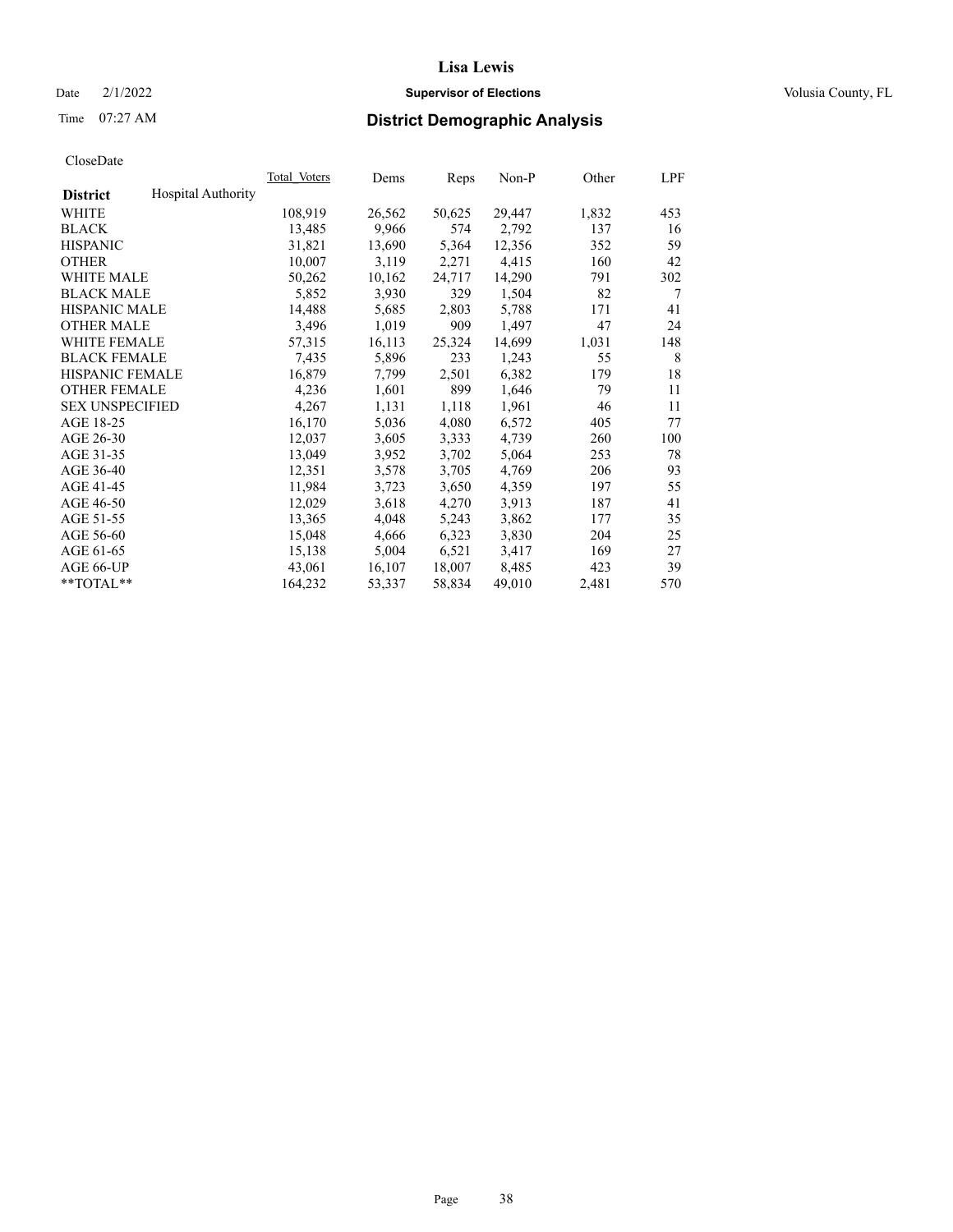## Date  $2/1/2022$  **Supervisor of Elections** Volusia County, FL

|                        |                           | Total Voters | Dems  | Reps   | Non-P | Other | LPF            |
|------------------------|---------------------------|--------------|-------|--------|-------|-------|----------------|
| <b>District</b>        | Florida House District 24 |              |       |        |       |       |                |
| WHITE                  |                           | 20,783       | 4,849 | 10,484 | 5,055 | 329   | 66             |
| <b>BLACK</b>           |                           | 565          | 420   | 28     | 108   | 9     | $\mathbf{0}$   |
| <b>HISPANIC</b>        |                           | 1,676        | 632   | 333    | 693   | 17    | 1              |
| <b>OTHER</b>           |                           | 1,073        | 251   | 354    | 445   | 20    | 3              |
| <b>WHITE MALE</b>      |                           | 9,727        | 1,906 | 5,103  | 2,516 | 158   | 44             |
| <b>BLACK MALE</b>      |                           | 260          | 175   | 18     | 60    | 7     | $\mathbf{0}$   |
| <b>HISPANIC MALE</b>   |                           | 736          | 260   | 157    | 311   | 8     | $\theta$       |
| <b>OTHER MALE</b>      |                           | 352          | 72    | 132    | 141   | 5     | $\overline{2}$ |
| <b>WHITE FEMALE</b>    |                           | 10,856       | 2,912 | 5,285  | 2,468 | 169   | 22             |
| <b>BLACK FEMALE</b>    |                           | 299          | 240   | 9      | 48    | 2     | $\mathbf{0}$   |
| <b>HISPANIC FEMALE</b> |                           | 902          | 356   | 171    | 365   | 9     | 1              |
| <b>OTHER FEMALE</b>    |                           | 449          | 123   | 152    | 163   | 11    | $\mathbf{0}$   |
| <b>SEX UNSPECIFIED</b> |                           | 516          | 108   | 172    | 229   | 6     | 1              |
| AGE 18-25              |                           | 1,826        | 430   | 631    | 715   | 41    | 9              |
| AGE 26-30              |                           | 1,168        | 283   | 440    | 416   | 21    | 8              |
| AGE 31-35              |                           | 1,187        | 283   | 444    | 427   | 29    | 4              |
| AGE 36-40              |                           | 1,132        | 279   | 452    | 372   | 22    | 7              |
| AGE 41-45              |                           | 1,140        | 231   | 496    | 388   | 18    | 7              |
| AGE 46-50              |                           | 1,221        | 225   | 605    | 370   | 17    | 4              |
| AGE 51-55              |                           | 1,740        | 359   | 875    | 474   | 28    | 4              |
| AGE 56-60              |                           | 2,354        | 484   | 1,255  | 571   | 41    | 3              |
| AGE 61-65              |                           | 2,833        | 734   | 1,450  | 589   | 53    | 7              |
| AGE 66-UP              |                           | 9,496        | 2,844 | 4,551  | 1,979 | 105   | 17             |
| **TOTAL**              |                           | 24,097       | 6,152 | 11,199 | 6,301 | 375   | 70             |
|                        |                           |              |       |        |       |       |                |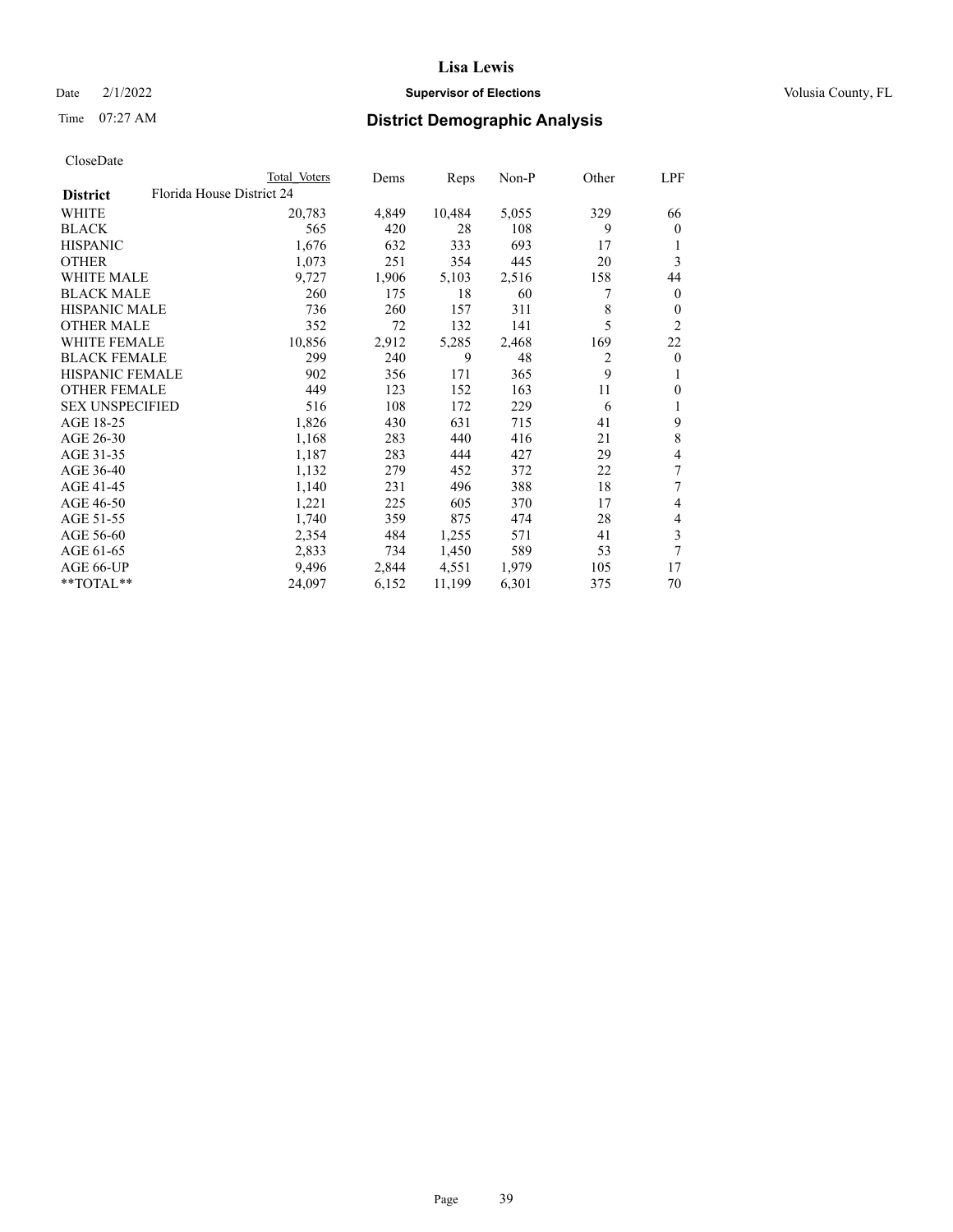## Date  $2/1/2022$  **Supervisor of Elections** Volusia County, FL

| CloseDate |
|-----------|
|-----------|

|                        |                           | Total Voters | Dems   | Reps   | Non-P  | Other | LPF              |
|------------------------|---------------------------|--------------|--------|--------|--------|-------|------------------|
| <b>District</b>        | Florida House District 25 |              |        |        |        |       |                  |
| WHITE                  |                           | 119,074      | 30,620 | 55,035 | 30,838 | 2,200 | 381              |
| <b>BLACK</b>           |                           | 3,918        | 2,807  | 207    | 842    | 58    | 4                |
| <b>HISPANIC</b>        |                           | 4,357        | 1,514  | 1,178  | 1,570  | 77    | 18               |
| <b>OTHER</b>           |                           | 7,300        | 2,064  | 2,011  | 3,054  | 150   | 21               |
| <b>WHITE MALE</b>      |                           | 55,271       | 11,826 | 26,993 | 15,168 | 1,031 | 253              |
| <b>BLACK MALE</b>      |                           | 1,771        | 1,146  | 119    | 469    | 33    | 4                |
| <b>HISPANIC MALE</b>   |                           | 1,950        | 613    | 566    | 717    | 43    | 11               |
| <b>OTHER MALE</b>      |                           | 2,680        | 718    | 765    | 1,127  | 57    | 13               |
| <b>WHITE FEMALE</b>    |                           | 62,509       | 18,471 | 27,519 | 15,234 | 1,161 | 124              |
| <b>BLACK FEMALE</b>    |                           | 2,097        | 1,620  | 84     | 368    | 25    | $\boldsymbol{0}$ |
| <b>HISPANIC FEMALE</b> |                           | 2,338        | 880    | 591    | 826    | 34    | 7                |
| <b>OTHER FEMALE</b>    |                           | 3,141        | 1,050  | 867    | 1,152  | 66    | 6                |
| <b>SEX UNSPECIFIED</b> |                           | 2,892        | 681    | 927    | 1,243  | 35    | 6                |
| AGE 18-25              |                           | 10,045       | 2,677  | 3,376  | 3,606  | 337   | 49               |
| AGE 26-30              |                           | 7,113        | 1,837  | 2,332  | 2,691  | 196   | 57               |
| AGE 31-35              |                           | 7,309        | 1,954  | 2,471  | 2,654  | 169   | 61               |
| AGE 36-40              |                           | 7,497        | 1,886  | 2,663  | 2,735  | 161   | 52               |
| AGE 41-45              |                           | 7,380        | 1,828  | 2,835  | 2,533  | 140   | 44               |
| AGE 46-50              |                           | 8,177        | 1,893  | 3,510  | 2,554  | 180   | 40               |
| AGE 51-55              |                           | 10,266       | 2,387  | 4,808  | 2,828  | 210   | 33               |
| AGE 56-60              |                           | 13,189       | 3,153  | 6,522  | 3,294  | 196   | 24               |
| AGE 61-65              |                           | 14,664       | 4,086  | 6,941  | 3,363  | 255   | 19               |
| AGE 66-UP              |                           | 49,009       | 15,304 | 22,973 | 10,046 | 641   | 45               |
| **TOTAL**              |                           | 134,649      | 37,005 | 58,431 | 36,304 | 2,485 | 424              |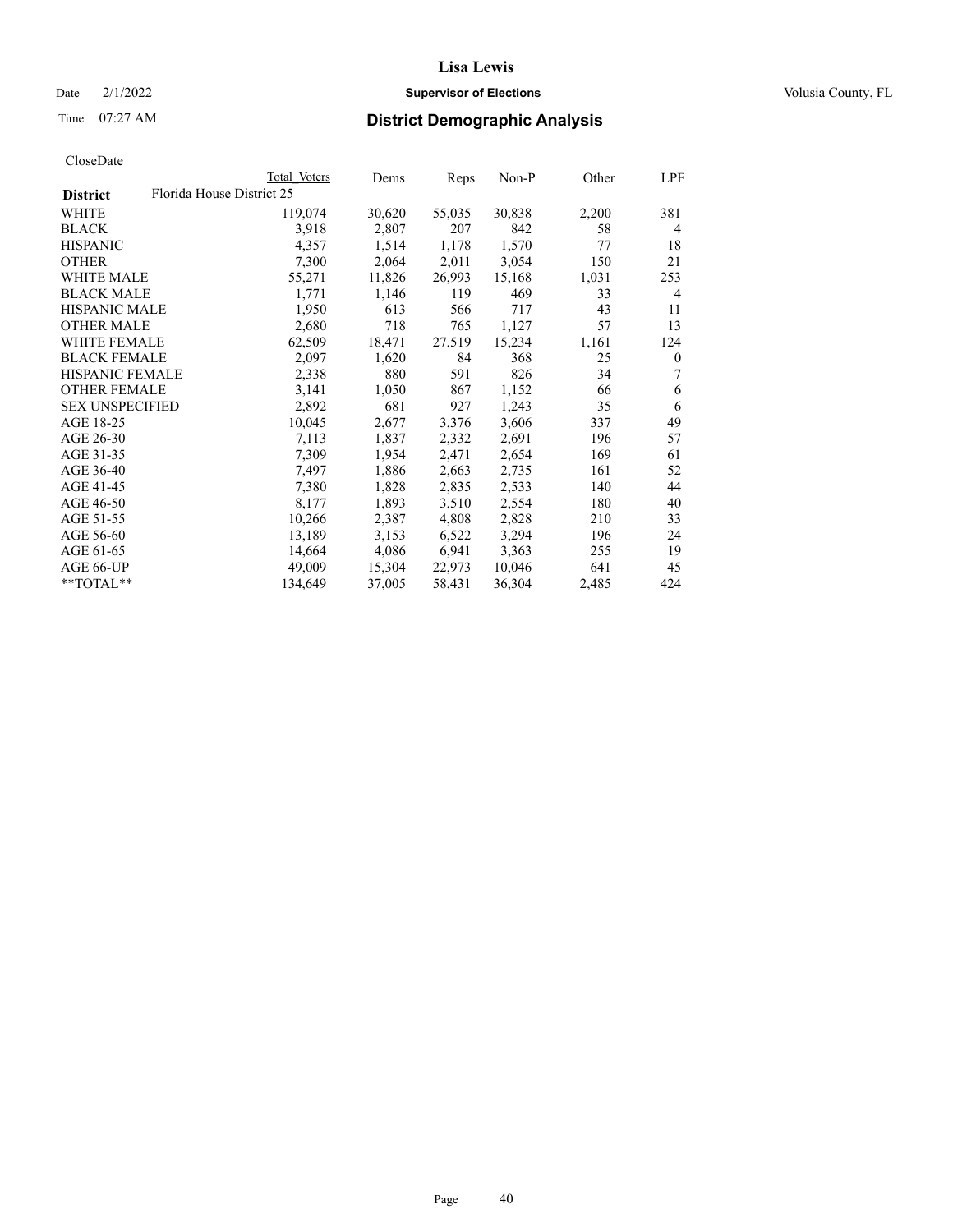## Date  $2/1/2022$  **Supervisor of Elections** Volusia County, FL

|                                              | Total Voters | Dems   | Reps   | Non-P  | Other | LPF |
|----------------------------------------------|--------------|--------|--------|--------|-------|-----|
| Florida House District 26<br><b>District</b> |              |        |        |        |       |     |
| WHITE                                        | 79,926       | 21,373 | 34,681 | 21,958 | 1,565 | 349 |
| <b>BLACK</b>                                 | 20,509       | 15,940 | 638    | 3,733  | 186   | 12  |
| <b>HISPANIC</b>                              | 8,516        | 3,412  | 1,653  | 3,285  | 133   | 33  |
| <b>OTHER</b>                                 | 7,114        | 2,362  | 1,486  | 3,118  | 122   | 26  |
| WHITE MALE                                   | 36,842       | 8,033  | 17,130 | 10,735 | 709   | 235 |
| <b>BLACK MALE</b>                            | 8,085        | 5,817  | 343    | 1,819  | 100   | 6   |
| <b>HISPANIC MALE</b>                         | 3,845        | 1,372  | 848    | 1,535  | 66    | 24  |
| <b>OTHER MALE</b>                            | 2,508        | 789    | 612    | 1,051  | 46    | 10  |
| <b>WHITE FEMALE</b>                          | 42,134       | 13,120 | 17,178 | 10,875 | 852   | 109 |
| <b>BLACK FEMALE</b>                          | 12,038       | 9,830  | 278    | 1,838  | 86    | 6   |
| <b>HISPANIC FEMALE</b>                       | 4,525        | 1,979  | 784    | 1,688  | 65    | 9   |
| <b>OTHER FEMALE</b>                          | 2,942        | 1,149  | 581    | 1,144  | 57    | 11  |
| <b>SEX UNSPECIFIED</b>                       | 3,144        | 998    | 702    | 1,409  | 25    | 10  |
| AGE 18-25                                    | 12,776       | 4,877  | 2,805  | 4,705  | 315   | 74  |
| AGE 26-30                                    | 8,677        | 3,231  | 2,039  | 3,118  | 216   | 73  |
| AGE 31-35                                    | 8,724        | 3,204  | 2,157  | 3,128  | 178   | 57  |
| AGE 36-40                                    | 7,754        | 2,746  | 2,039  | 2,790  | 131   | 48  |
| AGE 41-45                                    | 7,394        | 2,682  | 2,060  | 2,481  | 137   | 34  |
| AGE 46-50                                    | 7,452        | 2,599  | 2,451  | 2,238  | 125   | 39  |
| AGE 51-55                                    | 8,747        | 2,988  | 3,231  | 2,361  | 140   | 27  |
| AGE 56-60                                    | 10,700       | 3,700  | 4,178  | 2,654  | 153   | 15  |
| AGE 61-65                                    | 11,367       | 4,270  | 4,439  | 2,457  | 176   | 25  |
| AGE 66-UP                                    | 32,474       | 12,790 | 13,059 | 6,162  | 435   | 28  |
| $*$ TOTAL $*$                                | 116,065      | 43,087 | 38,458 | 32,094 | 2,006 | 420 |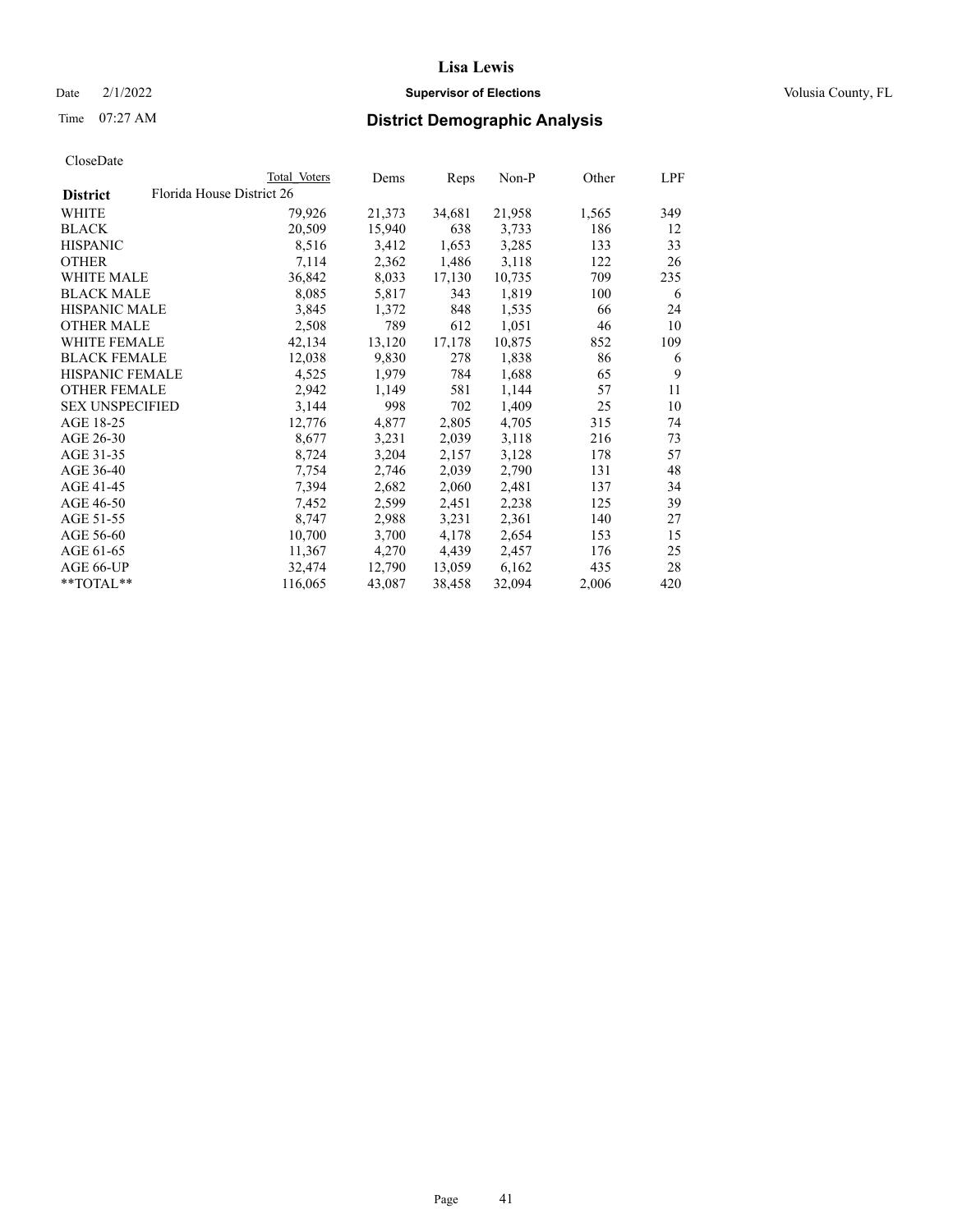## Date  $2/1/2022$  **Supervisor of Elections** Volusia County, FL

| CloseDate |
|-----------|
|-----------|

|                                              | Total Voters | Dems   | Reps   | Non-P  | Other | LPF            |
|----------------------------------------------|--------------|--------|--------|--------|-------|----------------|
| Florida House District 27<br><b>District</b> |              |        |        |        |       |                |
| WHITE                                        | 81,066       | 19,376 | 37,161 | 22,830 | 1,389 | 310            |
| <b>BLACK</b>                                 | 8,839        | 6,400  | 403    | 1,926  | 98    | 12             |
| <b>HISPANIC</b>                              | 25,595       | 11,208 | 4,234  | 9,831  | 276   | 46             |
| <b>OTHER</b>                                 | 7,341        | 2,220  | 1,713  | 3,242  | 134   | 32             |
| <b>WHITE MALE</b>                            | 37,704       | 7,515  | 18,341 | 11,048 | 587   | 213            |
| <b>BLACK MALE</b>                            | 3,996        | 2,602  | 248    | 1,080  | 61    | 5              |
| <b>HISPANIC MALE</b>                         | 11,713       | 4,672  | 2,236  | 4,639  | 133   | 33             |
| <b>OTHER MALE</b>                            | 2,598        | 723    | 681    | 1,131  | 43    | 20             |
| <b>WHITE FEMALE</b>                          | 42,320       | 11,641 | 18,360 | 11,427 | 795   | 97             |
| <b>BLACK FEMALE</b>                          | 4,729        | 3,720  | 148    | 818    | 37    | 6              |
| <b>HISPANIC FEMALE</b>                       | 13,527       | 6,372  | 1,952  | 5,048  | 142   | 13             |
| <b>OTHER FEMALE</b>                          | 3,098        | 1,154  | 681    | 1,194  | 60    | 9              |
| <b>SEX UNSPECIFIED</b>                       | 3,154        | 804    | 864    | 1,443  | 39    | $\overline{4}$ |
| AGE 18-25                                    | 11,302       | 3,410  | 2,830  | 4,696  | 315   | 51             |
| AGE 26-30                                    | 8,769        | 2,579  | 2,364  | 3,577  | 179   | 70             |
| AGE 31-35                                    | 9,606        | 2,859  | 2,690  | 3,815  | 182   | 60             |
| AGE 36-40                                    | 9,051        | 2,597  | 2,669  | 3,563  | 153   | 69             |
| AGE 41-45                                    | 8,918        | 2,778  | 2,609  | 3,343  | 150   | 38             |
| AGE 46-50                                    | 9,182        | 2,685  | 3,226  | 3,096  | 141   | 34             |
| AGE 51-55                                    | 10,141       | 3,021  | 3,937  | 3,017  | 144   | 22             |
| AGE 56-60                                    | 11,482       | 3,569  | 4,717  | 3,004  | 174   | 18             |
| AGE 61-65                                    | 11,709       | 3,736  | 4,980  | 2,836  | 141   | 16             |
| AGE 66-UP                                    | 32,681       | 11,970 | 13,489 | 6,882  | 318   | 22             |
| $*$ $TOTAL**$                                | 122,841      | 39,204 | 43,511 | 37,829 | 1,897 | 400            |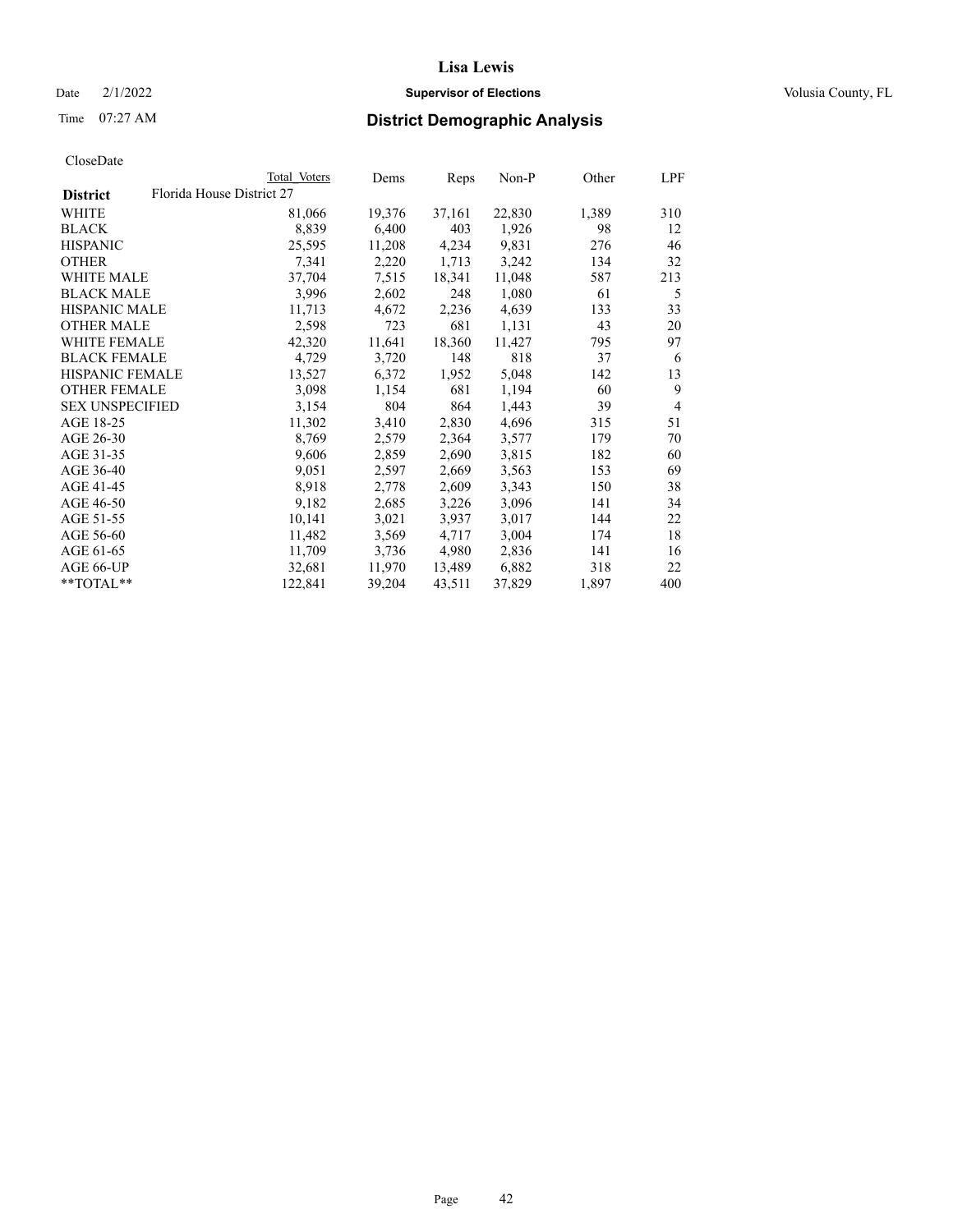## Date  $2/1/2022$  **Supervisor of Elections** Volusia County, FL

## Time 07:27 AM **District Demographic Analysis**

|                        | Total Voters            | Dems   | Reps   | Non-P  | Other | LPF            |
|------------------------|-------------------------|--------|--------|--------|-------|----------------|
| <b>District</b>        | School Board District 1 |        |        |        |       |                |
| WHITE                  | 63,834                  | 15,795 | 30,253 | 16,398 | 1,115 | 273            |
| <b>BLACK</b>           | 6,306                   | 4,773  | 257    | 1,214  | 56    | 6              |
| <b>HISPANIC</b>        | 9,640                   | 3,840  | 1,923  | 3,710  | 144   | 23             |
| <b>OTHER</b>           | 4,804                   | 1,468  | 1,149  | 2,099  | 67    | 21             |
| WHITE MALE             | 29,173                  | 5,961  | 14,626 | 7,912  | 493   | 181            |
| <b>BLACK MALE</b>      | 2,618                   | 1,827  | 130    | 624    | 33    | 4              |
| <b>HISPANIC MALE</b>   | 4,268                   | 1,544  | 959    | 1,684  | 66    | 15             |
| <b>OTHER MALE</b>      | 1,648                   | 481    | 442    | 697    | 19    | 9              |
| WHITE FEMALE           | 33,934                  | 9,683  | 15,318 | 8,229  | 615   | 89             |
| <b>BLACK FEMALE</b>    | 3,583                   | 2,869  | 120    | 569    | 23    | $\overline{2}$ |
| <b>HISPANIC FEMALE</b> | 5,232                   | 2,232  | 942    | 1,973  | 77    | 8              |
| <b>OTHER FEMALE</b>    | 2,043                   | 740    | 464    | 794    | 39    | 6              |
| <b>SEX UNSPECIFIED</b> | 2,084                   | 539    | 580    | 939    | 17    | 9              |
| AGE 18-25              | 7,944                   | 2,430  | 2,237  | 3,020  | 209   | 48             |
| AGE 26-30              | 5,744                   | 1,667  | 1,759  | 2,125  | 140   | 53             |
| AGE 31-35              | 6,143                   | 1,798  | 1,923  | 2,267  | 119   | 36             |
| AGE 36-40              | 5,923                   | 1,607  | 1,988  | 2,173  | 103   | 52             |
| AGE 41-45              | 5,748                   | 1,618  | 1,993  | 2,009  | 98    | 30             |
| AGE 46-50              | 5,722                   | 1,607  | 2,226  | 1,758  | 105   | 26             |
| AGE 51-55              | 6,630                   | 1,797  | 2,883  | 1,833  | 95    | 22             |
| AGE 56-60              | 7,585                   | 2,122  | 3,493  | 1,842  | 115   | 13             |
| AGE 61-65              | 7,888                   | 2,465  | 3,663  | 1,630  | 110   | 20             |
| AGE 66-UP              | 25,257                  | 8,765  | 11,417 | 4,764  | 288   | 23             |
| $*$ $TOTAL**$          | 84,584                  | 25,876 | 33,582 | 23,421 | 1,382 | 323            |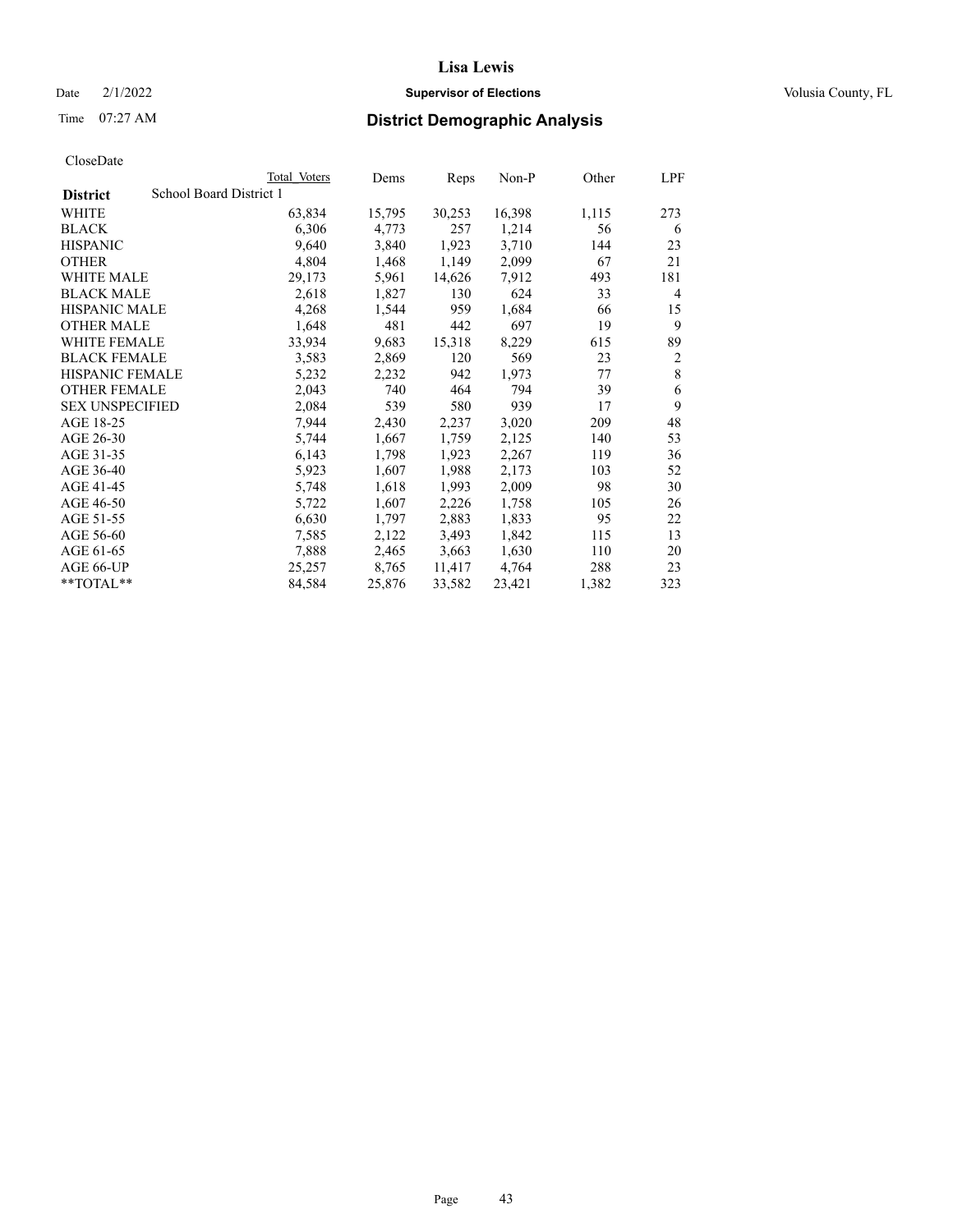## Date  $2/1/2022$  **Supervisor of Elections** Volusia County, FL

# Time 07:27 AM **District Demographic Analysis**

|                        | Total Voters            | Dems   | Reps   | Non-P  | Other | LPF |
|------------------------|-------------------------|--------|--------|--------|-------|-----|
| <b>District</b>        | School Board District 2 |        |        |        |       |     |
| WHITE                  | 51,529                  | 13,857 | 22,050 | 14,377 | 1,039 | 206 |
| <b>BLACK</b>           | 12,067                  | 9,381  | 373    | 2,196  | 113   | 4   |
| <b>HISPANIC</b>        | 3,173                   | 1,292  | 651    | 1,166  | 50    | 14  |
| <b>OTHER</b>           | 4,467                   | 1,422  | 976    | 1,953  | 101   | 15  |
| WHITE MALE             | 24,164                  | 5,374  | 11,033 | 7,150  | 477   | 130 |
| <b>BLACK MALE</b>      | 4,744                   | 3,420  | 206    | 1,055  | 62    | 1   |
| <b>HISPANIC MALE</b>   | 1,452                   | 528    | 329    | 556    | 30    | 9   |
| <b>OTHER MALE</b>      | 1,618                   | 481    | 395    | 695    | 39    | 8   |
| <b>WHITE FEMALE</b>    | 26,716                  | 8,309  | 10,783 | 6,991  | 559   | 74  |
| <b>BLACK FEMALE</b>    | 7,093                   | 5,781  | 159    | 1,099  | 51    | 3   |
| <b>HISPANIC FEMALE</b> | 1,664                   | 738    | 315    | 586    | 20    | 5   |
| <b>OTHER FEMALE</b>    | 1,863                   | 693    | 399    | 720    | 46    | 5   |
| <b>SEX UNSPECIFIED</b> | 1,922                   | 628    | 431    | 840    | 19    | 4   |
| AGE 18-25              | 7,427                   | 2,961  | 1,495  | 2,723  | 202   | 46  |
| AGE 26-30              | 5,059                   | 1,920  | 1,080  | 1,870  | 150   | 39  |
| AGE 31-35              | 4,617                   | 1,786  | 1,016  | 1,684  | 101   | 30  |
| AGE 36-40              | 4,125                   | 1,521  | 1,025  | 1,454  | 97    | 28  |
| AGE 41-45              | 3,813                   | 1,452  | 1,019  | 1,252  | 77    | 13  |
| AGE 46-50              | 4,026                   | 1,363  | 1,335  | 1,236  | 64    | 28  |
| AGE 51-55              | 5,122                   | 1,731  | 1,881  | 1,407  | 89    | 14  |
| AGE 56-60              | 6,777                   | 2,264  | 2,695  | 1,711  | 97    | 10  |
| AGE 61-65              | 7,539                   | 2,698  | 3,017  | 1,696  | 118   | 10  |
| AGE 66-UP              | 22,731                  | 8,256  | 9,487  | 4,659  | 308   | 21  |
| **TOTAL**              | 71,236                  | 25,952 | 24,050 | 19,692 | 1,303 | 239 |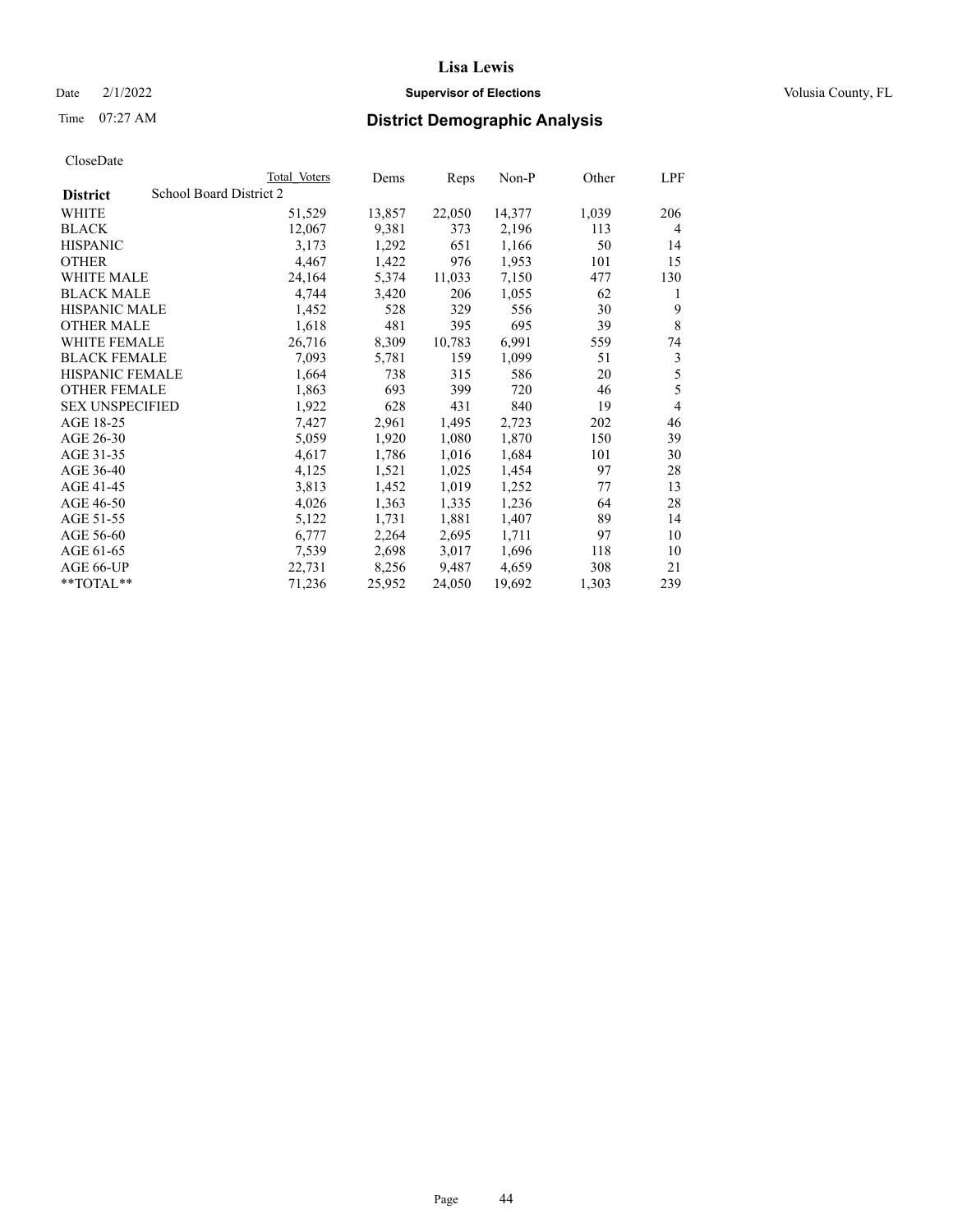## Date  $2/1/2022$  **Supervisor of Elections** Volusia County, FL

## Time 07:27 AM **District Demographic Analysis**

|                                            | Total Voters | Dems   | Reps   | Non-P  | Other | LPF            |
|--------------------------------------------|--------------|--------|--------|--------|-------|----------------|
| School Board District 3<br><b>District</b> |              |        |        |        |       |                |
| WHITE                                      | 78,528       | 19,521 | 36,618 | 20,644 | 1,507 | 238            |
| <b>BLACK</b>                               | 2,330        | 1,731  | 111    | 451    | 35    | 2              |
| <b>HISPANIC</b>                            | 2,377        | 767    | 683    | 873    | 46    | 8              |
| <b>OTHER</b>                               | 3,971        | 1,079  | 1,171  | 1,627  | 79    | 15             |
| WHITE MALE                                 | 36,644       | 7,557  | 18,112 | 10,099 | 713   | 163            |
| <b>BLACK MALE</b>                          | 1,086        | 746    | 67     | 251    | 20    | 2              |
| <b>HISPANIC MALE</b>                       | 1,073        | 320    | 330    | 396    | 21    | 6              |
| <b>OTHER MALE</b>                          | 1,395        | 364    | 427    | 567    | 29    | 8              |
| <b>WHITE FEMALE</b>                        | 41,029       | 11,766 | 18,151 | 10,253 | 788   | 71             |
| <b>BLACK FEMALE</b>                        | 1,207        | 953    | 42     | 197    | 15    | $\theta$       |
| <b>HISPANIC FEMALE</b>                     | 1,259        | 430    | 341    | 461    | 25    | $\overline{2}$ |
| <b>OTHER FEMALE</b>                        | 1,689        | 546    | 507    | 594    | 36    | 6              |
| <b>SEX UNSPECIFIED</b>                     | 1,823        | 416    | 606    | 776    | 20    | 5              |
| AGE 18-25                                  | 6,386        | 1,610  | 2,234  | 2,287  | 227   | 28             |
| AGE 26-30                                  | 4,603        | 1,129  | 1,578  | 1,745  | 115   | 36             |
| AGE 31-35                                  | 4,867        | 1,199  | 1,738  | 1,778  | 110   | 42             |
| AGE 36-40                                  | 4,802        | 1,177  | 1,771  | 1,734  | 94    | 26             |
| AGE 41-45                                  | 4,954        | 1,145  | 1,950  | 1,739  | 93    | 27             |
| AGE 46-50                                  | 5,459        | 1,192  | 2,391  | 1,730  | 120   | 26             |
| AGE 51-55                                  | 6,646        | 1,452  | 3,214  | 1,815  | 146   | 19             |
| AGE 56-60                                  | 8,472        | 1,978  | 4,270  | 2,064  | 142   | 18             |
| AGE 61-65                                  | 9,490        | 2,524  | 4,572  | 2,201  | 179   | 14             |
| AGE 66-UP                                  | 31,527       | 9,692  | 14,865 | 6,502  | 441   | 27             |
| $*$ $TOTAL**$                              | 87,206       | 23,098 | 38,583 | 23,595 | 1,667 | 263            |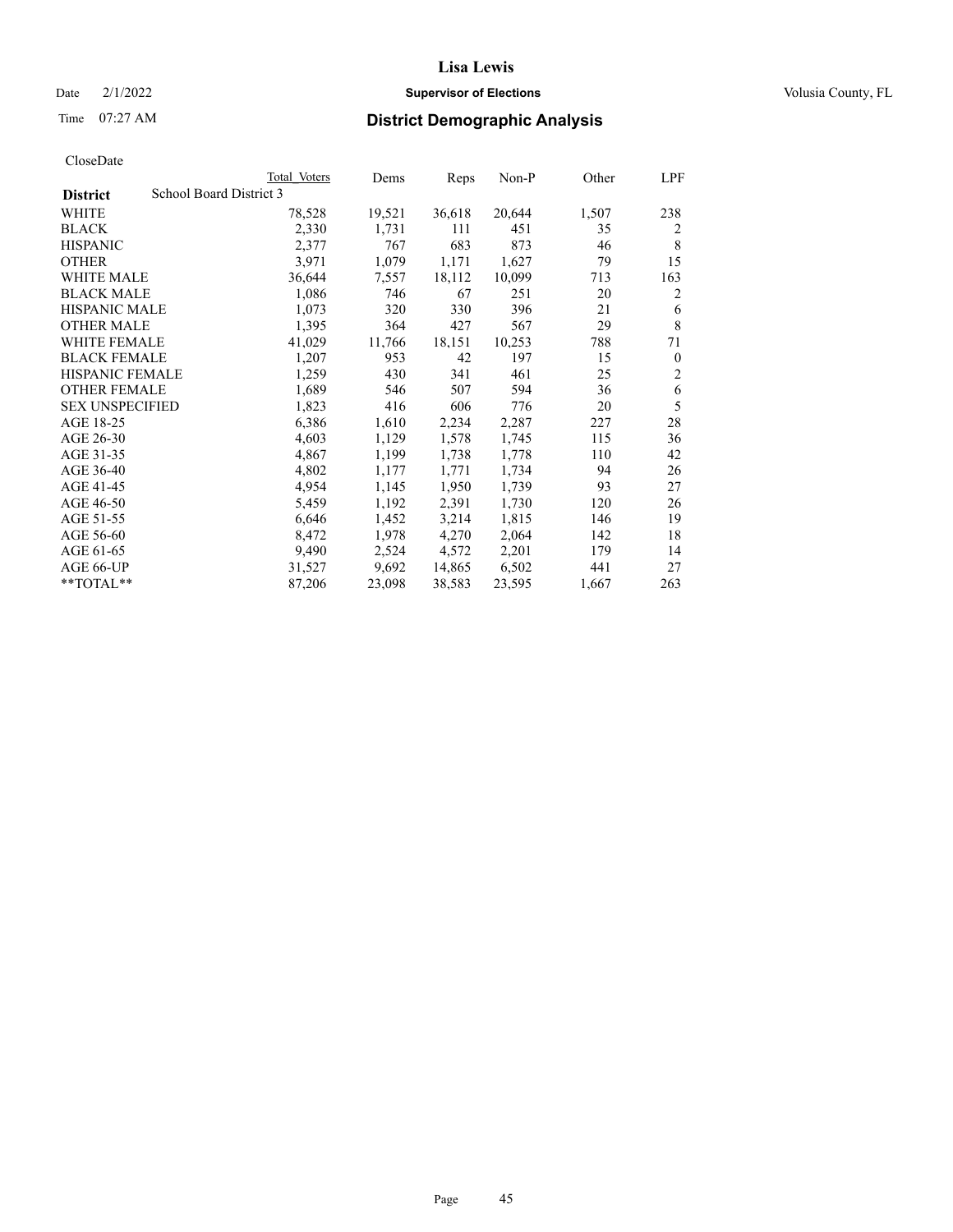## Date  $2/1/2022$  **Supervisor of Elections** Volusia County, FL

## Time 07:27 AM **District Demographic Analysis**

|                        |                         | Total Voters | Dems   | Reps   | Non-P  | Other | LPF |
|------------------------|-------------------------|--------------|--------|--------|--------|-------|-----|
| <b>District</b>        | School Board District 4 |              |        |        |        |       |     |
| WHITE                  |                         | 66,538       | 17,341 | 30,412 | 17,401 | 1,160 | 224 |
| <b>BLACK</b>           |                         | 6,126        | 4,626  | 225    | 1,201  | 68    | 6   |
| <b>HISPANIC</b>        |                         | 3,415        | 1,267  | 795    | 1,276  | 59    | 18  |
| <b>OTHER</b>           |                         | 4,661        | 1,349  | 1,235  | 1,976  | 91    | 10  |
| WHITE MALE             |                         | 30,642       | 6,610  | 14,840 | 8,510  | 525   | 157 |
| <b>BLACK MALE</b>      |                         | 2,501        | 1,693  | 132    | 633    | 38    | 5   |
| <b>HISPANIC MALE</b>   |                         | 1,509        | 484    | 395    | 588    | 30    | 12  |
| <b>OTHER MALE</b>      |                         | 1,723        | 460    | 496    | 725    | 37    | 5   |
| <b>WHITE FEMALE</b>    |                         | 35,205       | 10,589 | 15,269 | 8,648  | 632   | 67  |
| <b>BLACK FEMALE</b>    |                         | 3,531        | 2,865  | 86     | 549    | 30    | 1   |
| <b>HISPANIC FEMALE</b> |                         | 1,838        | 765    | 384    | 655    | 28    | 6   |
| <b>OTHER FEMALE</b>    |                         | 1,956        | 674    | 511    | 731    | 36    | 4   |
| <b>SEX UNSPECIFIED</b> |                         | 1,834        | 443    | 553    | 815    | 22    | 1   |
| AGE 18-25              |                         | 6,503        | 1,903  | 2,020  | 2,365  | 182   | 33  |
| AGE 26-30              |                         | 4,397        | 1,368  | 1,328  | 1,575  | 91    | 35  |
| AGE 31-35              |                         | 4,686        | 1,449  | 1,440  | 1,653  | 107   | 37  |
| AGE 36-40              |                         | 4,516        | 1,313  | 1,467  | 1,632  | 74    | 30  |
| AGE 41-45              |                         | 4,371        | 1,264  | 1,493  | 1,502  | 83    | 29  |
| AGE 46-50              |                         | 4,806        | 1,288  | 1,944  | 1,458  | 93    | 23  |
| AGE 51-55              |                         | 6,185        | 1,634  | 2,718  | 1,703  | 112   | 18  |
| AGE 56-60              |                         | 8,020        | 2,143  | 3,676  | 2,065  | 128   | 8   |
| AGE 61-65              |                         | 9,025        | 2,762  | 4,017  | 2,061  | 168   | 17  |
| AGE 66-UP              |                         | 28,231       | 9,459  | 12,564 | 5,840  | 340   | 28  |
| **TOTAL**              |                         | 80,740       | 24,583 | 32,667 | 21,854 | 1,378 | 258 |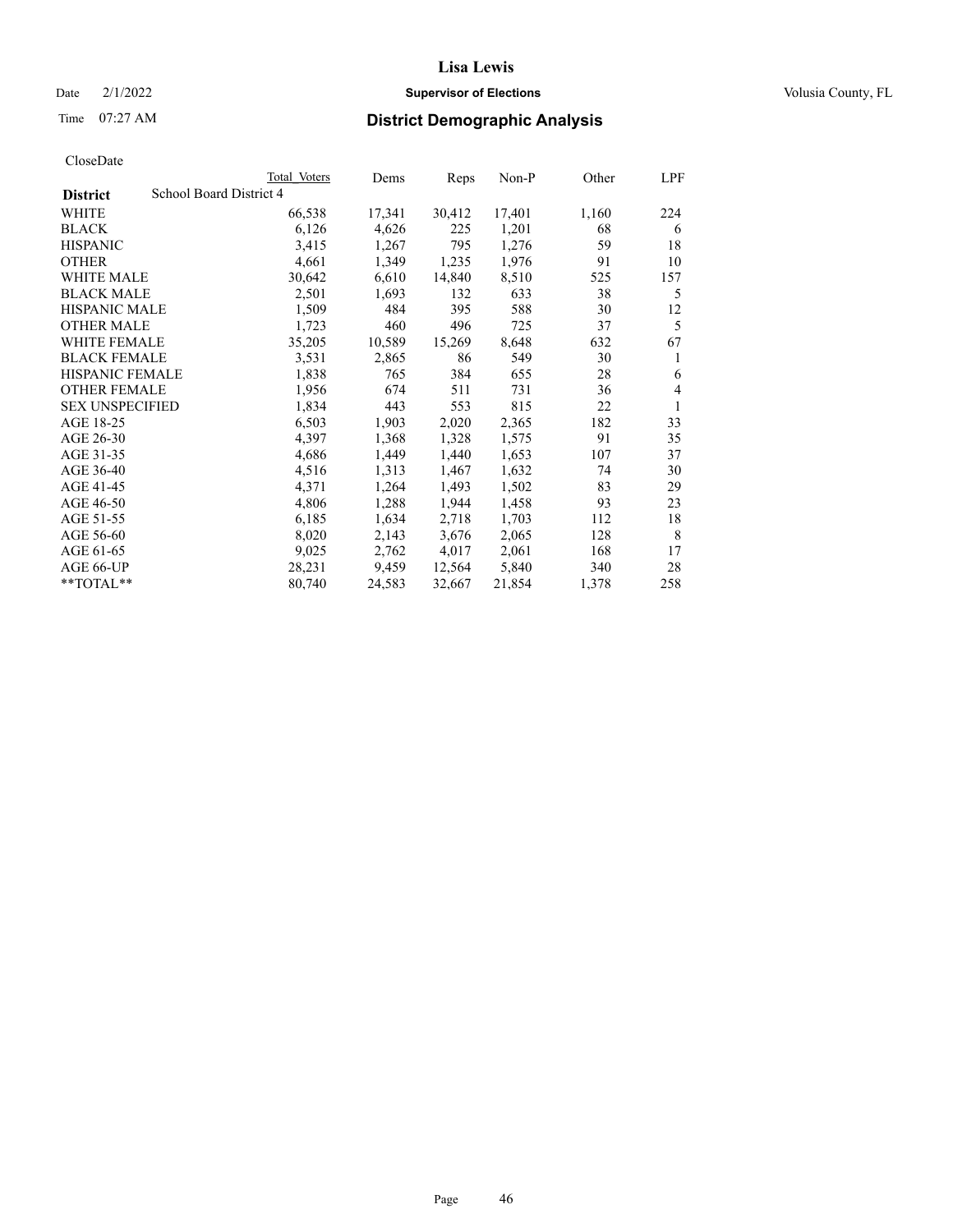## Date  $2/1/2022$  **Supervisor of Elections** Volusia County, FL

| CloseDate |
|-----------|
|-----------|

|                        | Total Voters            | Dems   | Reps   | Non-P  | Other | LPF            |
|------------------------|-------------------------|--------|--------|--------|-------|----------------|
| <b>District</b>        | School Board District 5 |        |        |        |       |                |
| WHITE                  | 40,420                  | 9,704  | 18,028 | 11,861 | 662   | 165            |
| <b>BLACK</b>           | 7,002                   | 5,056  | 310    | 1,547  | 79    | 10             |
| <b>HISPANIC</b>        | 21,539                  | 9,600  | 3,346  | 8,354  | 204   | 35             |
| <b>OTHER</b>           | 4,925                   | 1,579  | 1,033  | 2,204  | 88    | 21             |
| WHITE MALE             | 18,921                  | 3,778  | 8,956  | 5,796  | 277   | 114            |
| <b>BLACK MALE</b>      | 3,163                   | 2,054  | 193    | 865    | 48    | 3              |
| <b>HISPANIC MALE</b>   | 9,942                   | 4,041  | 1,794  | 3,978  | 103   | 26             |
| <b>OTHER MALE</b>      | 1,754                   | 516    | 430    | 766    | 27    | 15             |
| WHITE FEMALE           | 20,935                  | 5,797  | 8,821  | 5,883  | 383   | 51             |
| <b>BLACK FEMALE</b>    | 3,749                   | 2,942  | 112    | 658    | 31    | 6              |
| HISPANIC FEMALE        | 11,299                  | 5,422  | 1,516  | 4,252  | 100   | 9              |
| <b>OTHER FEMALE</b>    | 2,079                   | 823    | 400    | 814    | 37    | 5              |
| <b>SEX UNSPECIFIED</b> | 2,043                   | 565    | 495    | 954    | 27    | $\mathfrak{2}$ |
| AGE 18-25              | 7,689                   | 2,490  | 1,656  | 3,327  | 188   | 28             |
| AGE 26-30              | 5,924                   | 1,846  | 1,430  | 2,487  | 116   | 45             |
| AGE 31-35              | 6,513                   | 2,068  | 1,645  | 2,642  | 121   | 37             |
| AGE 36-40              | 6,068                   | 1,890  | 1,572  | 2,467  | 99    | 40             |
| AGE 41-45              | 5,946                   | 2,040  | 1,545  | 2,243  | 94    | 24             |
| AGE 46-50              | 6,019                   | 1,952  | 1,896  | 2,076  | 81    | 14             |
| AGE 51-55              | 6,311                   | 2,141  | 2,155  | 1,922  | 80    | 13             |
| AGE 56-60              | 6,871                   | 2,399  | 2,538  | 1,841  | 82    | 11             |
| AGE 61-65              | 6,631                   | 2,377  | 2,541  | 1,657  | 50    | 6              |
| AGE 66-UP              | 15,914                  | 6,736  | 5,739  | 3,304  | 122   | 13             |
| $*$ TOTAL $*$          | 73,886                  | 25,939 | 22,717 | 23,966 | 1,033 | 231            |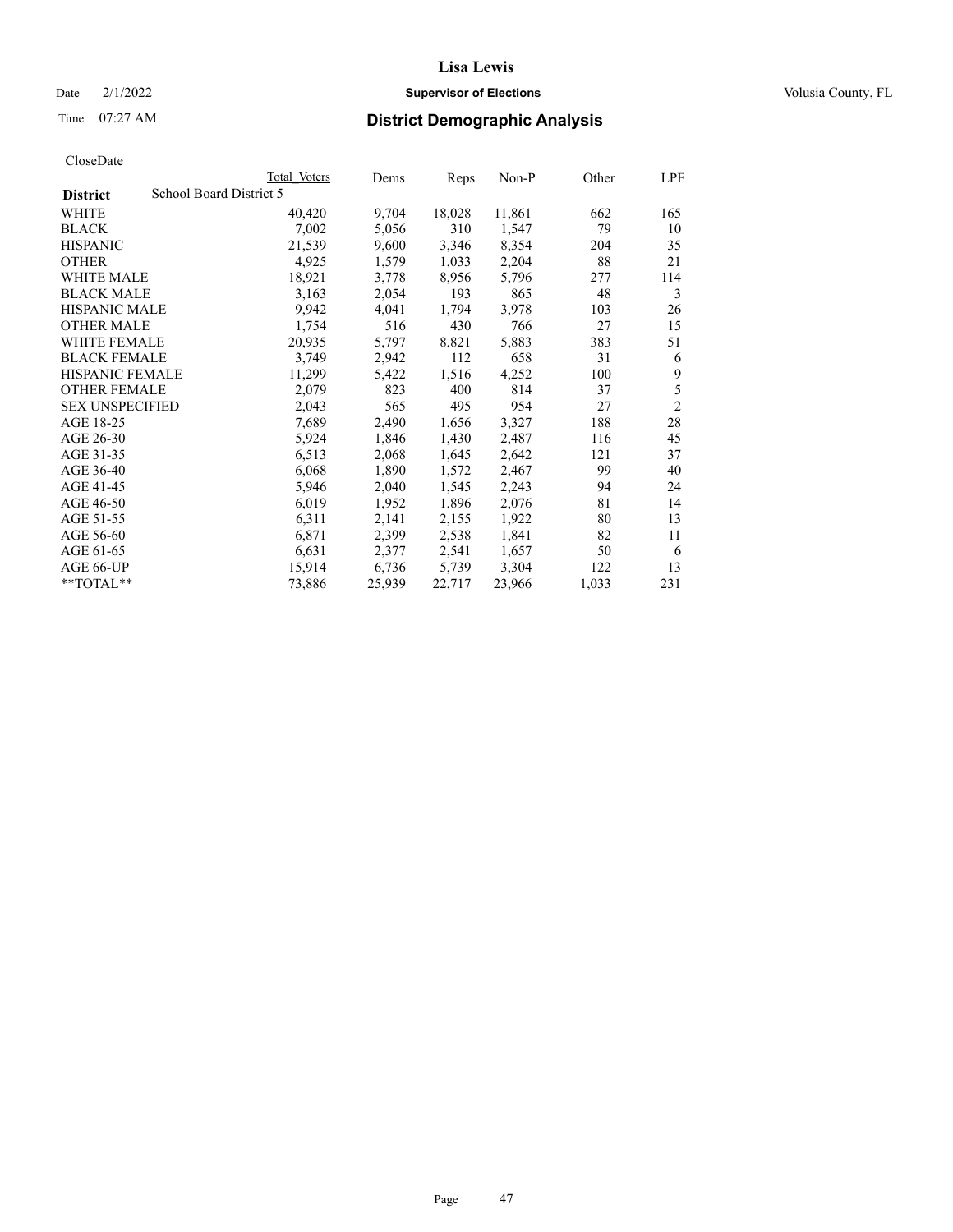## Date  $2/1/2022$  **Supervisor of Elections** Volusia County, FL

| CloseDate |
|-----------|
|-----------|

|                                              | Total Voters | Dems   | Reps   | Non-P  | Other | LPF            |
|----------------------------------------------|--------------|--------|--------|--------|-------|----------------|
| Florida Senate District 7<br><b>District</b> |              |        |        |        |       |                |
| WHITE                                        | 109,526      | 28,699 | 49,531 | 28,890 | 1,998 | 408            |
| <b>BLACK</b>                                 | 17,676       | 13,651 | 561    | 3,279  | 175   | 10             |
| <b>HISPANIC</b>                              | 6,760        | 2,640  | 1,433  | 2,556  | 105   | 26             |
| <b>OTHER</b>                                 | 8,480        | 2,558  | 2,078  | 3,645  | 176   | 23             |
| WHITE MALE                                   | 51,020       | 11,056 | 24,444 | 14,309 | 931   | 280            |
| <b>BLACK MALE</b>                            | 7,037        | 4,996  | 318    | 1,622  | 95    | 6              |
| <b>HISPANIC MALE</b>                         | 3,034        | 1,076  | 700    | 1,188  | 53    | 17             |
| <b>OTHER MALE</b>                            | 3,082        | 858    | 842    | 1,300  | 70    | 12             |
| <b>WHITE FEMALE</b>                          | 57,307       | 17,374 | 24,601 | 14,146 | 1,060 | 126            |
| <b>BLACK FEMALE</b>                          | 10,319       | 8,410  | 227    | 1,598  | 80    | $\overline{4}$ |
| <b>HISPANIC FEMALE</b>                       | 3,592        | 1,512  | 710    | 1,310  | 51    | 9              |
| <b>OTHER FEMALE</b>                          | 3,532        | 1,258  | 851    | 1,338  | 77    | 8              |
| <b>SEX UNSPECIFIED</b>                       | 3,518        | 1,008  | 909    | 1,559  | 37    | 5              |
| AGE 18-25                                    | 13,282       | 4,649  | 3,391  | 4,832  | 337   | 73             |
| AGE 26-30                                    | 8,767        | 3,089  | 2,270  | 3,126  | 214   | 68             |
| AGE 31-35                                    | 8,754        | 3,066  | 2,356  | 3,079  | 194   | 59             |
| AGE 36-40                                    | 8,121        | 2,645  | 2,407  | 2,860  | 157   | 52             |
| AGE 41-45                                    | 7,776        | 2,552  | 2,447  | 2,582  | 153   | 42             |
| AGE 46-50                                    | 8,300        | 2,500  | 3,098  | 2,511  | 145   | 46             |
| AGE 51-55                                    | 10,651       | 3,166  | 4,387  | 2,876  | 189   | 33             |
| AGE 56-60                                    | 13,902       | 4,159  | 6,015  | 3,498  | 213   | 17             |
| AGE 61-65                                    | 15,433       | 5,080  | 6,626  | 3,436  | 265   | 26             |
| AGE 66-UP                                    | 47,456       | 16,642 | 20,606 | 9,570  | 587   | 51             |
| $*$ TOTAL $*$                                | 142,442      | 47,548 | 53,603 | 38,370 | 2,454 | 467            |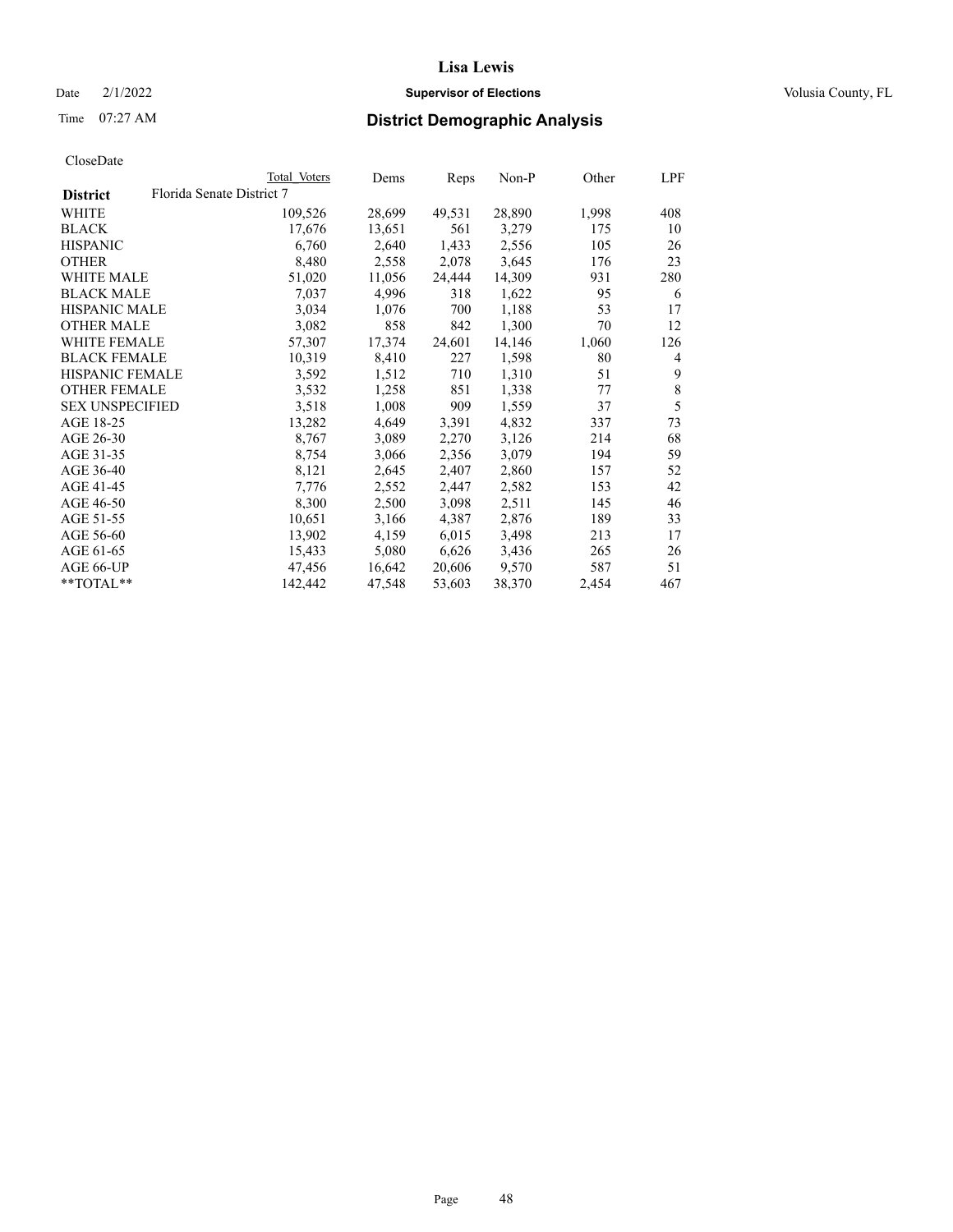## Date  $2/1/2022$  **Supervisor of Elections** Volusia County, FL

## Time 07:27 AM **District Demographic Analysis**

|                        |                           | Total Voters | Dems   | Reps   | $Non-P$ | Other | LPF            |
|------------------------|---------------------------|--------------|--------|--------|---------|-------|----------------|
| <b>District</b>        | Florida Senate District 9 |              |        |        |         |       |                |
| WHITE                  |                           | 28,642       | 6,313  | 13,998 | 7,722   | 479   | 130            |
| <b>BLACK</b>           |                           | 1.949        | 1,390  | 94     | 440     | 22    | 3              |
| <b>HISPANIC</b>        |                           | 5,142        | 2,078  | 1,058  | 1,919   | 76    | 11             |
| <b>OTHER</b>           |                           | 2,207        | 590    | 591    | 985     | 35    | 6              |
| <b>WHITE MALE</b>      |                           | 13,180       | 2,398  | 6,789  | 3,703   | 205   | 85             |
| <b>BLACK MALE</b>      |                           | 857          | 546    | 51     | 244     | 14    | $\overline{2}$ |
| <b>HISPANIC MALE</b>   |                           | 2,310        | 847    | 545    | 871     | 39    | 8              |
| <b>OTHER MALE</b>      |                           | 762          | 202    | 228    | 320     | 8     | 4              |
| WHITE FEMALE           |                           | 15,087       | 3,852  | 7,041  | 3,878   | 271   | 45             |
| <b>BLACK FEMALE</b>    |                           | 1,068        | 827    | 42     | 190     | 8     | 1              |
| HISPANIC FEMALE        |                           | 2,766        | 1,203  | 501    | 1,022   | 37    | 3              |
| <b>OTHER FEMALE</b>    |                           | 937          | 312    | 239    | 364     | 21    | 1              |
| <b>SEX UNSPECIFIED</b> |                           | 972          | 184    | 304    | 474     | 9     |                |
| AGE 18-25              |                           | 3,403        | 891    | 1,040  | 1,347   | 103   | 22             |
| AGE 26-30              |                           | 2,588        | 650    | 845    | 1,002   | 64    | 27             |
| AGE 31-35              |                           | 2,865        | 771    | 937    | 1,089   | 54    | 14             |
| AGE 36-40              |                           | 2,714        | 644    | 981    | 1,012   | 45    | 32             |
| AGE 41-45              |                           | 2,640        | 663    | 956    | 960     | 49    | 12             |
| AGE 46-50              |                           | 2,707        | 675    | 1,105  | 859     | 53    | 15             |
| AGE 51-55              |                           | 3,185        | 796    | 1,451  | 885     | 42    | 11             |
| AGE 56-60              |                           | 3,494        | 879    | 1,642  | 917     | 51    | 5              |
| AGE 61-65              |                           | 3,568        | 995    | 1,722  | 801     | 43    | 7              |
| AGE 66-UP              |                           | 10,776       | 3,407  | 5,062  | 2,194   | 108   | 5              |
| $*$ $TOTAL**$          |                           | 37,940       | 10,371 | 15,741 | 11,066  | 612   | 150            |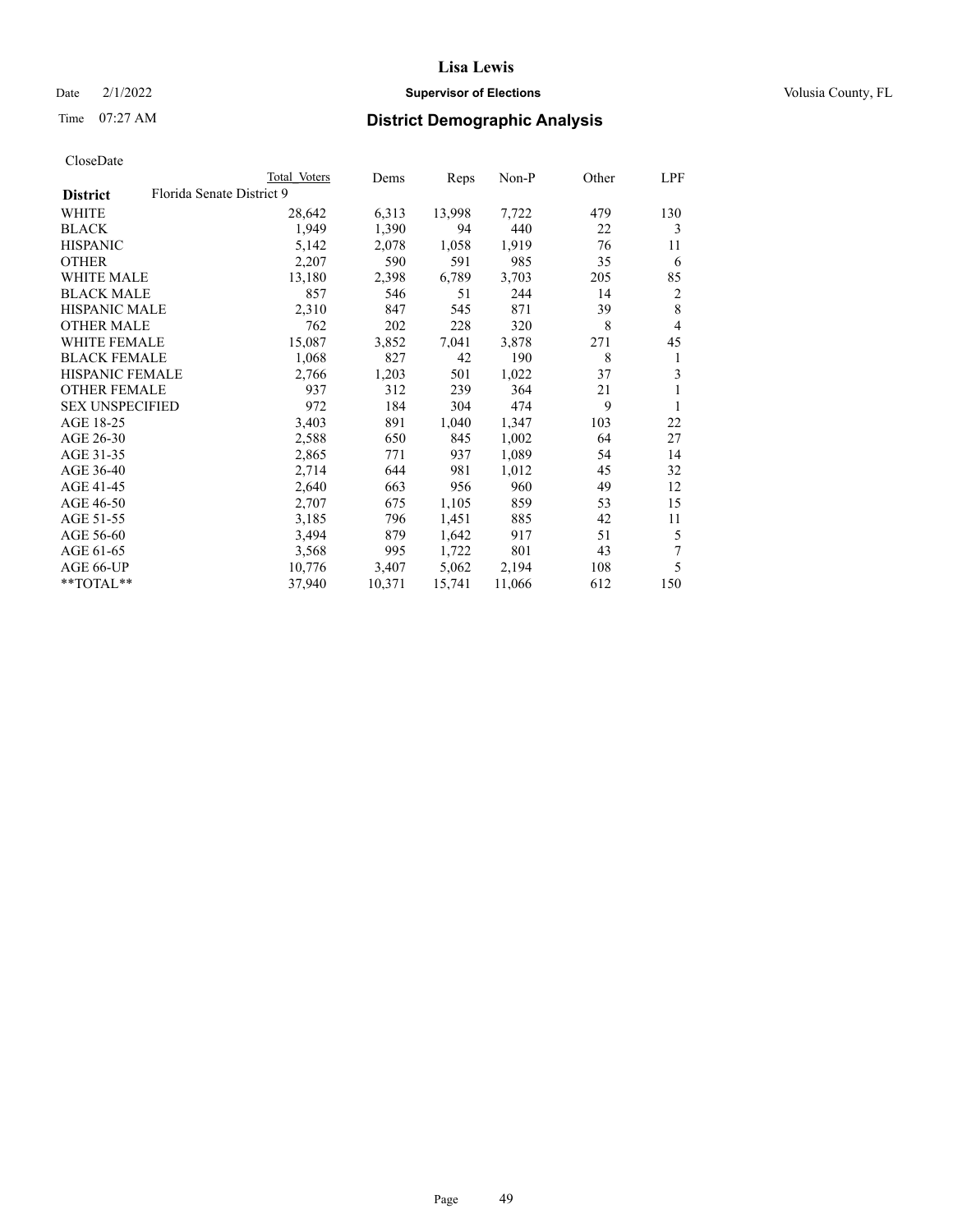## Date  $2/1/2022$  **Supervisor of Elections** Volusia County, FL

|                        | Total Voters               | Dems   | Reps   | Non-P  | Other | LPF |
|------------------------|----------------------------|--------|--------|--------|-------|-----|
| <b>District</b>        | Florida Senate District 14 |        |        |        |       |     |
| WHITE                  | 162,681                    | 41,206 | 73,832 | 44,069 | 3,006 | 568 |
| BLACK                  | 14,206                     | 10,526 | 621    | 2,890  | 154   | 15  |
| <b>HISPANIC</b>        | 28,242                     | 12,048 | 4,907  | 10,904 | 322   | 61  |
| OTHER                  | 12,141                     | 3,749  | 2,895  | 5,229  | 215   | 53  |
| <b>WHITE MALE</b>      | 75,344                     | 15,826 | 36,334 | 21,455 | 1,349 | 380 |
| <b>BLACK MALE</b>      | 6,218                      | 4,198  | 359    | 1,562  | 92    | 7   |
| <b>HISPANIC MALE</b>   | 12,900                     | 4,994  | 2,562  | 5,143  | 158   | 43  |
| <b>OTHER MALE</b>      | 4,294                      | 1,242  | 1,120  | 1,830  | 73    | 29  |
| <b>WHITE FEMALE</b>    | 85,425                     | 24,918 | 36,700 | 21,980 | 1,646 | 181 |
| <b>BLACK FEMALE</b>    | 7,776                      | 6,173  | 250    | 1,284  | 62    | 7   |
| <b>HISPANIC FEMALE</b> | 14,934                     | 6,872  | 2,287  | 5,595  | 162   | 18  |
| <b>OTHER FEMALE</b>    | 5,161                      | 1,906  | 1,191  | 1,951  | 96    | 17  |
| <b>SEX UNSPECIFIED</b> | 5,216                      | 1,399  | 1,452  | 2,291  | 59    | 15  |
| AGE 18-25              | 19,264                     | 5,854  | 5,211  | 7,543  | 568   | 88  |
| AGE 26-30              | 14,372                     | 4,191  | 4,060  | 5,674  | 334   | 113 |
| AGE 31-35              | 15,207                     | 4,463  | 4,469  | 5,856  | 310   | 109 |
| AGE 36-40              | 14,599                     | 4,219  | 4,435  | 5,588  | 265   | 92  |
| AGE 41-45              | 14,416                     | 4,304  | 4,597  | 5,203  | 243   | 69  |
| AGE 46-50              | 15,025                     | 4,227  | 5,589  | 4,888  | 265   | 56  |
| AGE 51-55              | 17,058                     | 4,793  | 7,013  | 4,919  | 291   | 42  |
| AGE 56-60              | 20,329                     | 5,868  | 9,015  | 5,108  | 300   | 38  |
| AGE 61-65              | 21,572                     | 6,751  | 9,462  | 5,008  | 317   | 34  |
| AGE 66-UP              | 65,428                     | 22,859 | 28,404 | 13,305 | 804   | 56  |
| $*$ $TOTAL**$          | 217,270                    | 67,529 | 82,255 | 63,092 | 3,697 | 697 |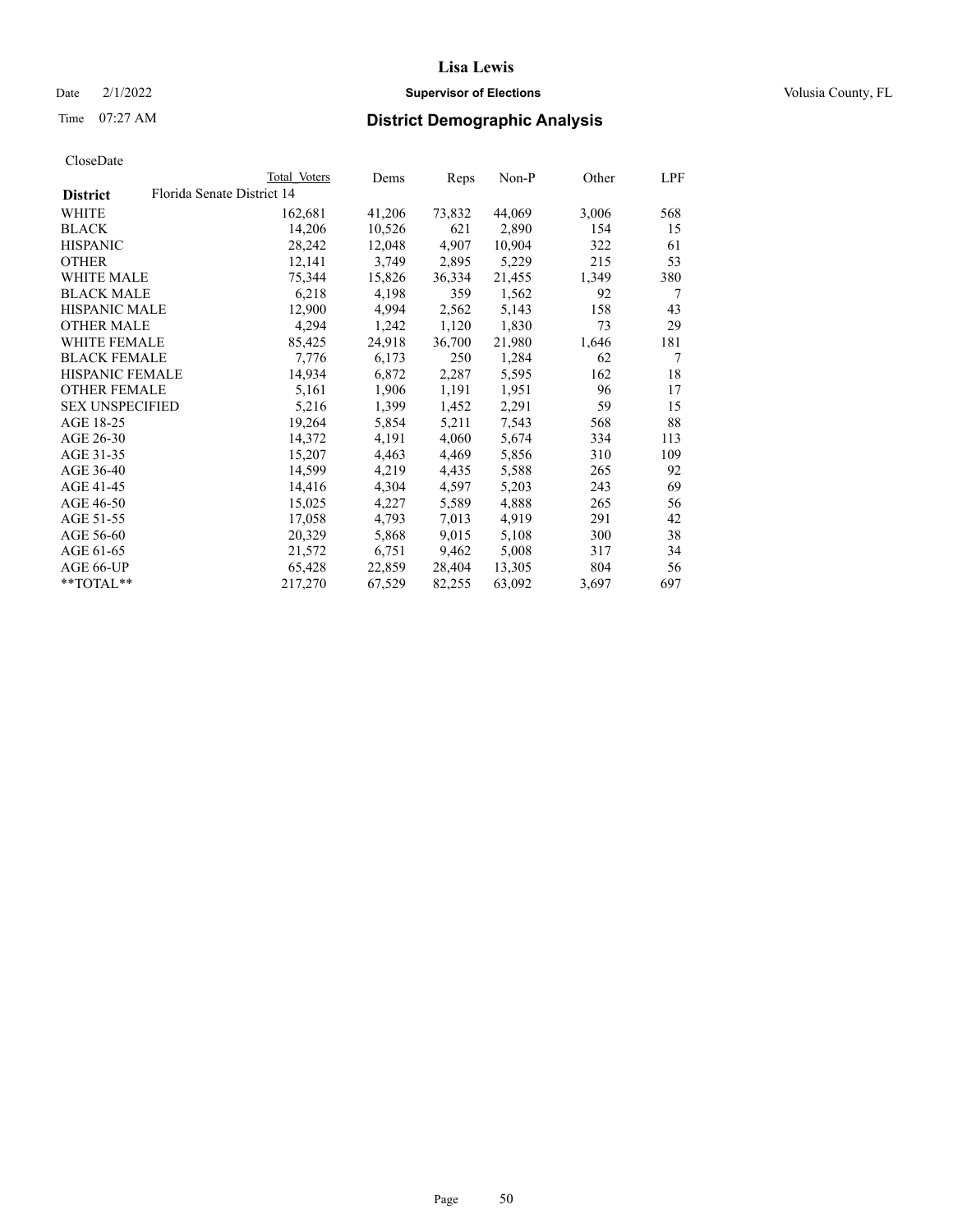## Date  $2/1/2022$  **Supervisor of Elections** Volusia County, FL

| CloseDate |
|-----------|
|-----------|

|                                         | Total Voters | Dems  | Reps  | Non-P | Other          | LPF              |
|-----------------------------------------|--------------|-------|-------|-------|----------------|------------------|
| Daytona Beach Zone 1<br><b>District</b> |              |       |       |       |                |                  |
| WHITE                                   | 5,138        | 1,450 | 2,082 | 1,465 | 116            | 25               |
| <b>BLACK</b>                            | 1,237        | 922   | 39    | 263   | 12             | 1                |
| <b>HISPANIC</b>                         | 376          | 148   | 78    | 137   | 11             | 2                |
| <b>OTHER</b>                            | 486          | 151   | 101   | 221   | 11             | $\overline{2}$   |
| <b>WHITE MALE</b>                       | 2,474        | 571   | 1,075 | 756   | 57             | 15               |
| <b>BLACK MALE</b>                       | 491          | 343   | 19    | 123   | 6              | $\mathbf{0}$     |
| <b>HISPANIC MALE</b>                    | 178          | 58    | 42    | 66    | 10             | 2                |
| <b>OTHER MALE</b>                       | 181          | 52    | 34    | 91    | 3              | 1                |
| <b>WHITE FEMALE</b>                     | 2,597        | 857   | 983   | 688   | 59             | 10               |
| <b>BLACK FEMALE</b>                     | 722          | 563   | 18    | 134   | 6              | 1                |
| HISPANIC FEMALE                         | 187          | 87    | 34    | 65    | 1              | $\theta$         |
| <b>OTHER FEMALE</b>                     | 213          | 77    | 46    | 83    | 6              | 1                |
| <b>SEX UNSPECIFIED</b>                  | 194          | 63    | 49    | 80    | $\overline{c}$ | $\boldsymbol{0}$ |
| AGE 18-25                               | 827          | 304   | 168   | 331   | 19             | 5                |
| AGE 26-30                               | 622          | 252   | 113   | 232   | 18             | 7                |
| AGE 31-35                               | 492          | 181   | 106   | 191   | 11             | 3                |
| AGE 36-40                               | 368          | 146   | 83    | 128   | 9              | $\mathfrak{2}$   |
| AGE 41-45                               | 392          | 146   | 117   | 120   | 8              | 1                |
| AGE 46-50                               | 445          | 152   | 144   | 138   | 7              | 4                |
| AGE 51-55                               | 539          | 175   | 197   | 153   | 13             | 1                |
| AGE 56-60                               | 710          | 242   | 266   | 186   | 15             | 1                |
| AGE 61-65                               | 722          | 272   | 271   | 164   | 13             | $\overline{2}$   |
| AGE 66-UP                               | 2,120        | 801   | 835   | 443   | 37             | 4                |
| **TOTAL**                               | 7,237        | 2,671 | 2,300 | 2,086 | 150            | 30               |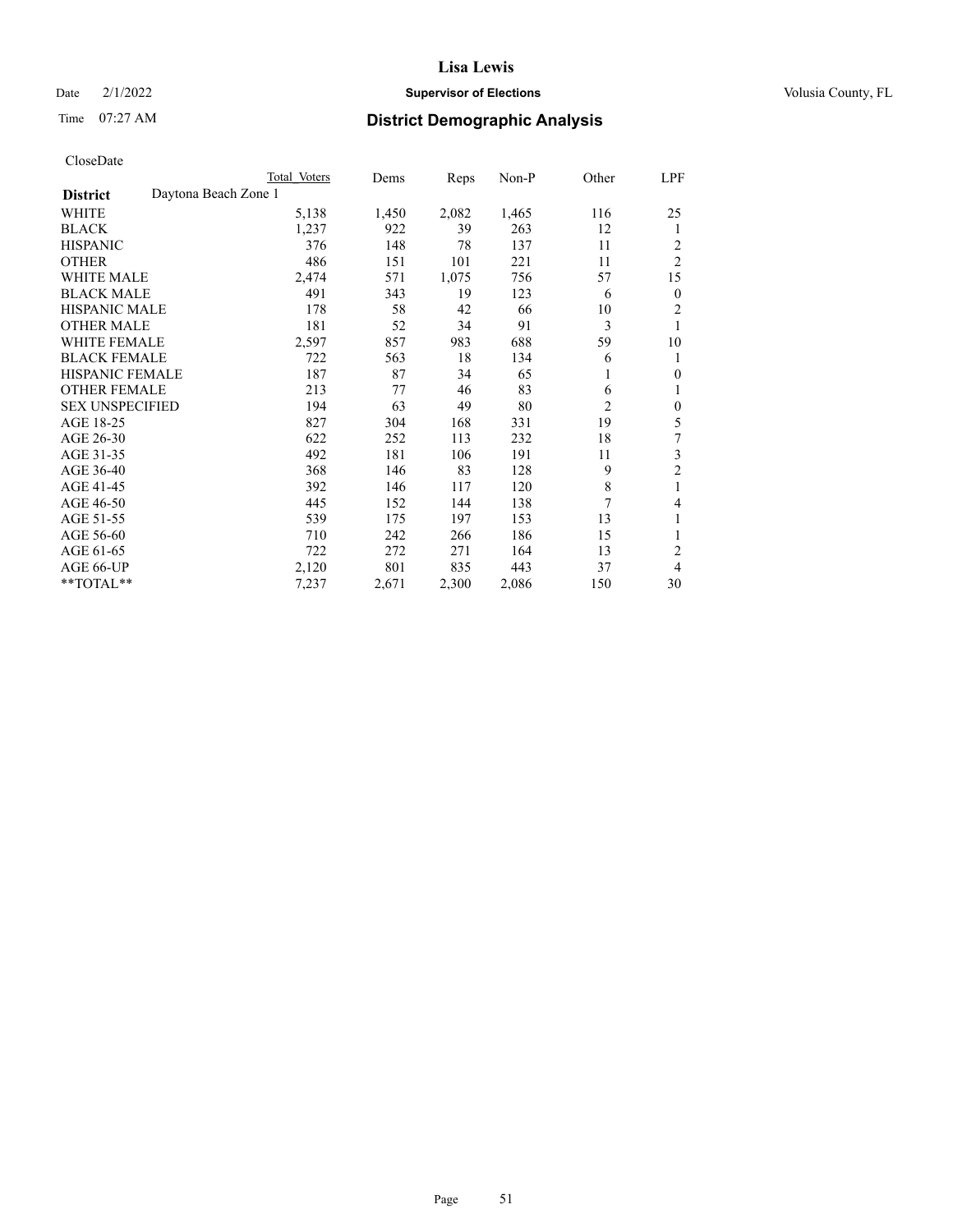## Date  $2/1/2022$  **Supervisor of Elections** Volusia County, FL

# Time 07:27 AM **District Demographic Analysis**

|                                         | Total Voters | Dems  | Reps  | $Non-P$ | Other          | LPF            |
|-----------------------------------------|--------------|-------|-------|---------|----------------|----------------|
| Daytona Beach Zone 2<br><b>District</b> |              |       |       |         |                |                |
| WHITE                                   | 4,459        | 1,290 | 1,835 | 1,224   | 89             | 21             |
| <b>BLACK</b>                            | 1,343        | 1,058 | 42    | 230     | 13             | $\theta$       |
| <b>HISPANIC</b>                         | 316          | 136   | 47    | 129     | 3              |                |
| <b>OTHER</b>                            | 389          | 120   | 79    | 181     | 8              | 1              |
| <b>WHITE MALE</b>                       | 2,198        | 546   | 957   | 641     | 42             | 12             |
| <b>BLACK MALE</b>                       | 546          | 397   | 26    | 117     | 6              | $\mathbf{0}$   |
| <b>HISPANIC MALE</b>                    | 140          | 58    | 23    | 57      |                | 1              |
| <b>OTHER MALE</b>                       | 141          | 36    | 37    | 64      | 3              | 1              |
| <b>WHITE FEMALE</b>                     | 2,213        | 727   | 860   | 570     | 47             | 9              |
| <b>BLACK FEMALE</b>                     | 780          | 649   | 16    | 108     | 7              | $\theta$       |
| <b>HISPANIC FEMALE</b>                  | 170          | 75    | 22    | 71      | $\overline{c}$ | $\theta$       |
| <b>OTHER FEMALE</b>                     | 170          | 65    | 31    | 70      | 4              | $\mathbf{0}$   |
| <b>SEX UNSPECIFIED</b>                  | 149          | 51    | 31    | 66      |                | $\mathbf{0}$   |
| AGE 18-25                               | 540          | 209   | 106   | 212     | 12             | 1              |
| AGE 26-30                               | 420          | 170   | 76    | 167     | 6              | 1              |
| AGE 31-35                               | 388          | 171   | 70    | 132     | 13             | $\overline{c}$ |
| AGE 36-40                               | 346          | 154   | 67    | 117     | 5              | $\mathfrak{Z}$ |
| AGE 41-45                               | 357          | 163   | 72    | 114     | 7              | 1              |
| AGE 46-50                               | 422          | 145   | 129   | 136     | $\,$ 8 $\,$    | 4              |
| AGE 51-55                               | 520          | 191   | 174   | 146     | 7              | $\overline{c}$ |
| AGE 56-60                               | 709          | 260   | 256   | 181     | 11             | 1              |
| AGE 61-65                               | 754          | 303   | 291   | 145     | 11             | 4              |
| AGE 66-UP                               | 2,051        | 838   | 762   | 414     | 33             | 4              |
| **TOTAL**                               | 6,507        | 2,604 | 2,003 | 1,764   | 113            | 23             |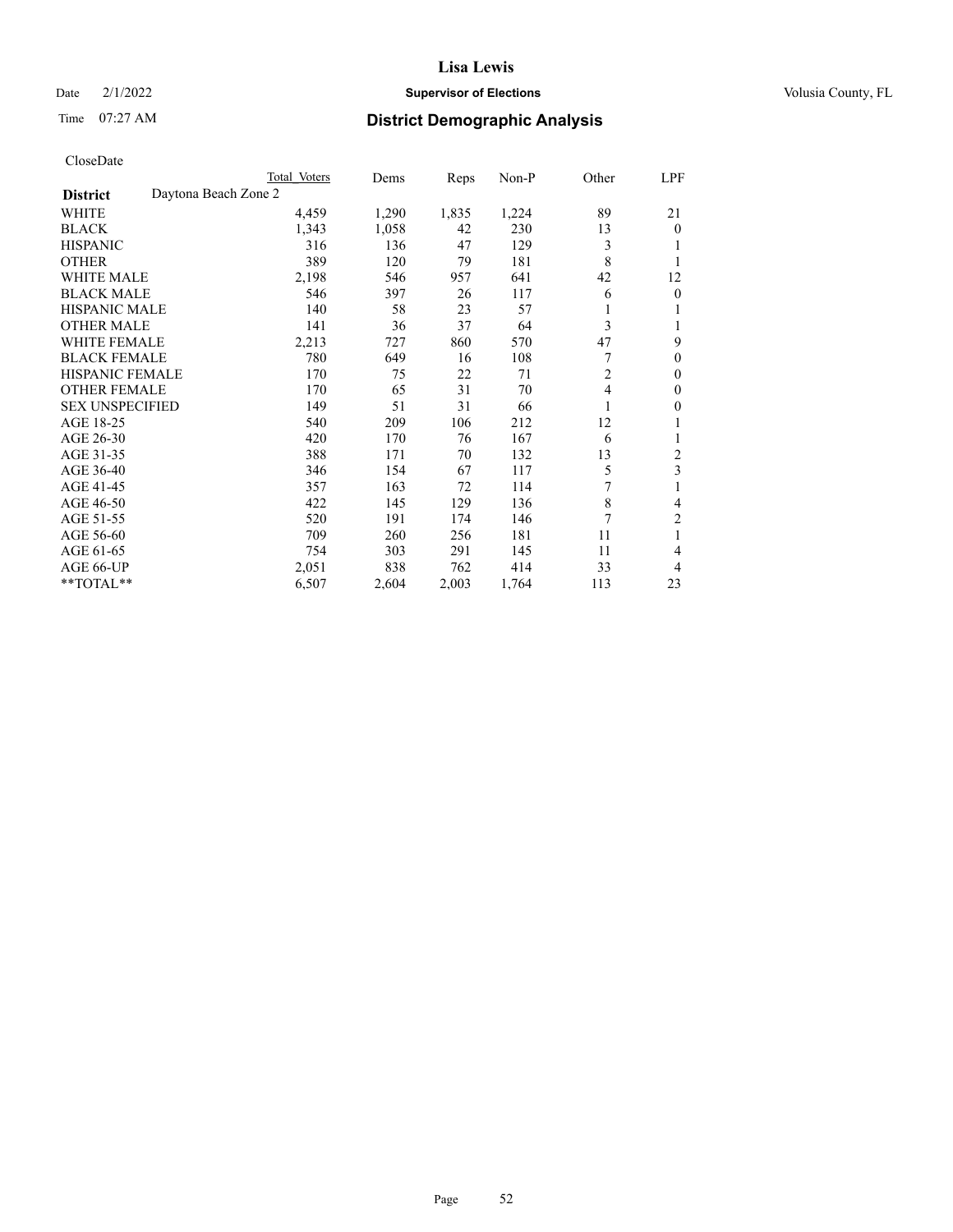## Date  $2/1/2022$  **Supervisor of Elections** Volusia County, FL

# Time 07:27 AM **District Demographic Analysis**

|                        | Total Voters         | Dems  | Reps  | Non-P | Other          | LPF              |
|------------------------|----------------------|-------|-------|-------|----------------|------------------|
| <b>District</b>        | Daytona Beach Zone 3 |       |       |       |                |                  |
| WHITE                  | 3,764                | 1,103 | 1,433 | 1,122 | 84             | 22               |
| <b>BLACK</b>           | 1,483                | 1,127 | 44    | 297   | 15             | $\overline{0}$   |
| <b>HISPANIC</b>        | 312                  | 149   | 55    | 100   | 7              |                  |
| <b>OTHER</b>           | 516                  | 172   | 72    | 259   | 12             |                  |
| WHITE MALE             | 1,893                | 459   | 794   | 583   | 42             | 15               |
| <b>BLACK MALE</b>      | 616                  | 442   | 26    | 141   | 7              | 0                |
| <b>HISPANIC MALE</b>   | 141                  | 67    | 25    | 47    | $\overline{c}$ | 0                |
| <b>OTHER MALE</b>      | 171                  | 62    | 35    | 71    | 3              | 0                |
| WHITE FEMALE           | 1,822                | 632   | 629   | 512   | 42             | 7                |
| <b>BLACK FEMALE</b>    | 809                  | 638   | 16    | 147   | 8              | 0                |
| <b>HISPANIC FEMALE</b> | 164                  | 78    | 30    | 50    | 5              |                  |
| <b>OTHER FEMALE</b>    | 178                  | 74    | 21    | 74    | 8              |                  |
| <b>SEX UNSPECIFIED</b> | 281                  | 99    | 28    | 153   |                | $\boldsymbol{0}$ |
| AGE 18-25              | 1,164                | 677   | 92    | 379   | 13             | 3                |
| AGE 26-30              | 391                  | 156   | 72    | 146   | 15             | 2                |
| AGE 31-35              | 360                  | 158   | 67    | 126   | 6              | 3                |
| AGE 36-40              | 318                  | 102   | 81    | 118   | 12             | 5                |
| AGE 41-45              | 283                  | 98    | 73    | 101   | 11             | 0                |
| AGE 46-50              | 326                  | 112   | 105   | 98    | 6              | 5                |
| AGE 51-55              | 389                  | 133   | 127   | 116   | 12             | 1                |
| AGE 56-60              | 541                  | 182   | 194   | 158   | 5              | 2                |
| AGE 61-65              | 597                  | 213   | 201   | 171   | 12             | $\boldsymbol{0}$ |
| AGE 66-UP              | 1,706                | 720   | 592   | 365   | 26             | 3                |
| **TOTAL**              | 6,075                | 2,551 | 1,604 | 1,778 | 118            | 24               |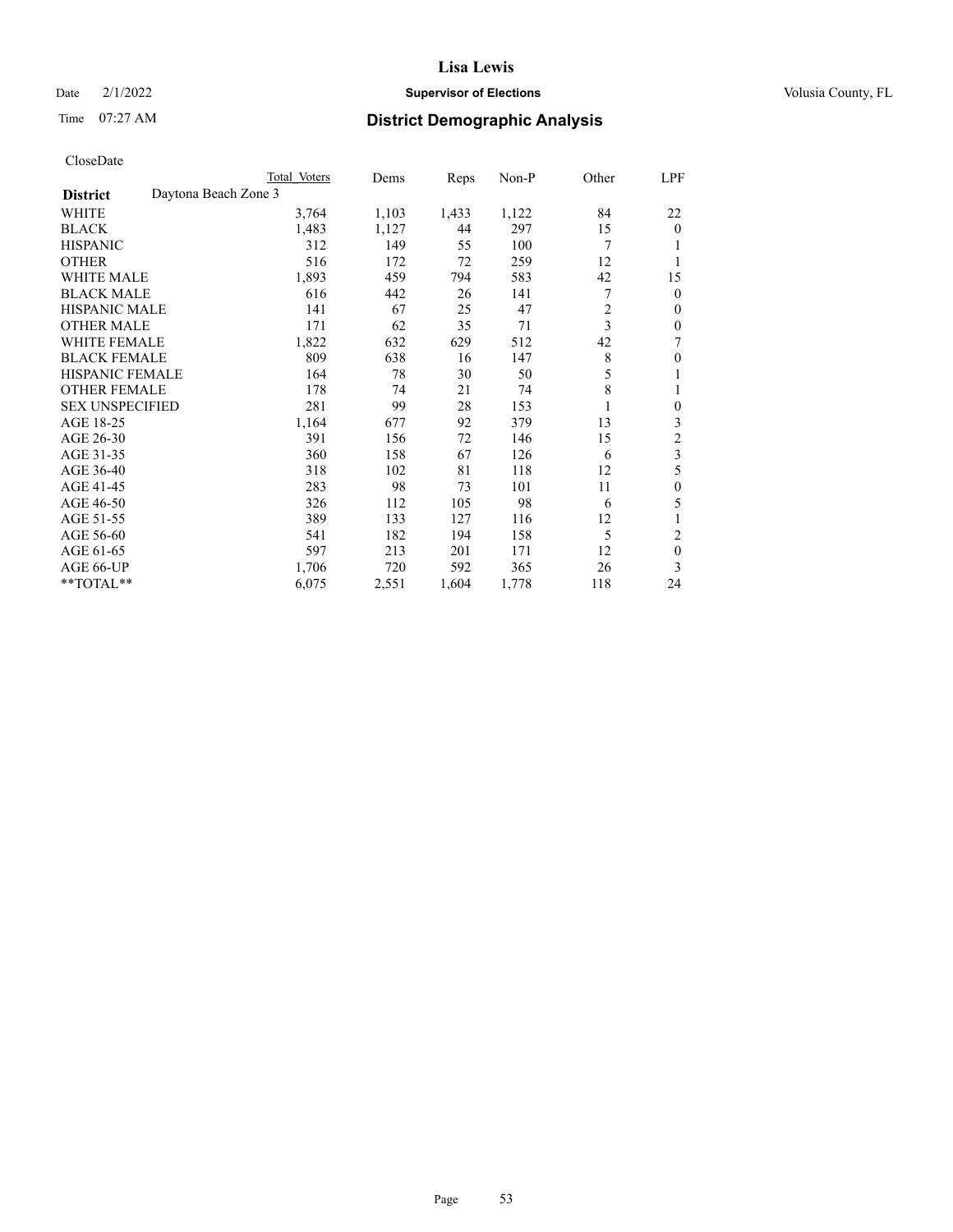## Date  $2/1/2022$  **Supervisor of Elections** Volusia County, FL

# Time 07:27 AM **District Demographic Analysis**

|                        |                      | Total Voters | Dems  | Reps  | Non-P | Other | LPF            |
|------------------------|----------------------|--------------|-------|-------|-------|-------|----------------|
| <b>District</b>        | Daytona Beach Zone 4 |              |       |       |       |       |                |
| WHITE                  |                      | 9,745        | 2,291 | 4,616 | 2,567 | 235   | 36             |
| <b>BLACK</b>           |                      | 1,354        | 960   | 51    | 315   | 27    | 1              |
| <b>HISPANIC</b>        |                      | 588          | 198   | 155   | 220   | 14    | 1              |
| <b>OTHER</b>           |                      | 806          | 219   | 209   | 360   | 16    | $\overline{2}$ |
| WHITE MALE             |                      | 4,505        | 824   | 2,245 | 1,303 | 110   | 23             |
| <b>BLACK MALE</b>      |                      | 555          | 337   | 29    | 170   | 18    | 1              |
| <b>HISPANIC MALE</b>   |                      | 265          | 93    | 78    | 91    | 3     | $\theta$       |
| <b>OTHER MALE</b>      |                      | 302          | 77    | 83    | 136   | 4     | 2              |
| WHITE FEMALE           |                      | 5,169        | 1,446 | 2,344 | 1,241 | 125   | 13             |
| <b>BLACK FEMALE</b>    |                      | 779          | 607   | 21    | 142   | 9     | $\overline{0}$ |
| <b>HISPANIC FEMALE</b> |                      | 318          | 103   | 76    | 127   | 11    | 1              |
| <b>OTHER FEMALE</b>    |                      | 359          | 103   | 96    | 151   | 9     | $\theta$       |
| <b>SEX UNSPECIFIED</b> |                      | 240          | 78    | 58    | 101   | 3     | $\theta$       |
| AGE 18-25              |                      | 1,096        | 358   | 275   | 427   | 26    | 10             |
| AGE 26-30              |                      | 828          | 283   | 210   | 289   | 35    | 11             |
| AGE 31-35              |                      | 751          | 270   | 197   | 251   | 30    | 3              |
| AGE 36-40              |                      | 636          | 214   | 181   | 224   | 17    | $\theta$       |
| AGE 41-45              |                      | 573          | 193   | 163   | 203   | 11    | 3              |
| AGE 46-50              |                      | 630          | 188   | 241   | 183   | 11    | 7              |
| AGE 51-55              |                      | 817          | 220   | 357   | 221   | 17    | $\overline{2}$ |
| AGE 56-60              |                      | 1,216        | 295   | 567   | 319   | 33    | $\overline{c}$ |
| AGE 61-65              |                      | 1,528        | 429   | 698   | 370   | 30    | 1              |
| AGE 66-UP              |                      | 4,418        | 1,218 | 2,142 | 975   | 82    | 1              |
| **TOTAL**              |                      | 12,493       | 3,668 | 5,031 | 3,462 | 292   | 40             |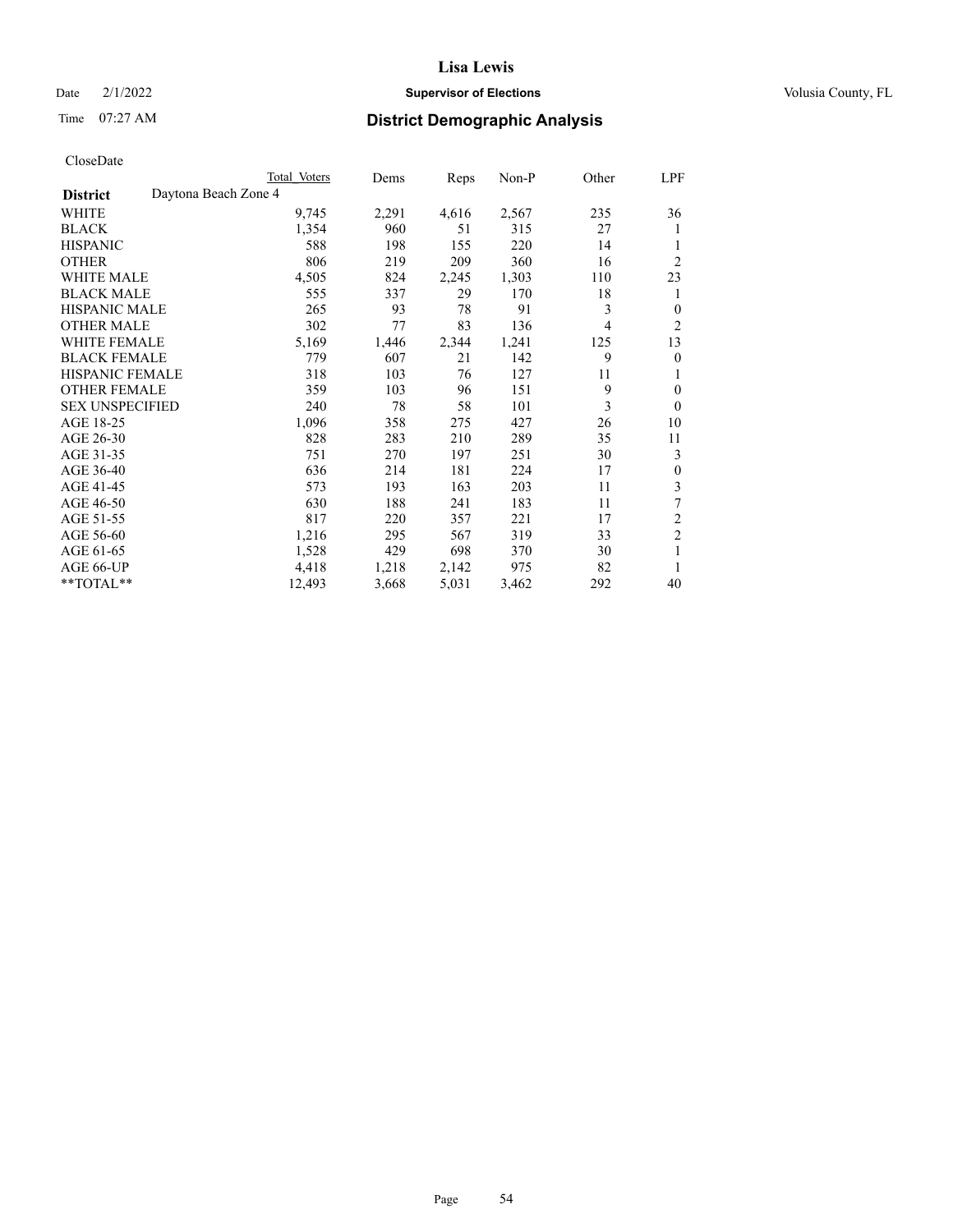## Date  $2/1/2022$  **Supervisor of Elections** Volusia County, FL

# Time 07:27 AM **District Demographic Analysis**

| Total Voters         | Dems  | Reps  | $Non-P$ | Other        | LPF            |
|----------------------|-------|-------|---------|--------------|----------------|
| Daytona Beach Zone 5 |       |       |         |              |                |
| 2,799                | 814   | 1,053 | 838     | 72           | 22             |
| 4,471                | 3,580 | 113   | 736     | 41           | 1              |
| 500                  | 197   | 98    | 193     | 8            | 4              |
| 597                  | 239   | 91    | 254     | 12           | 1              |
| 1,316                | 328   | 539   | 398     | 34           | 17             |
| 1,667                | 1,230 | 66    | 348     | 23           | $\overline{0}$ |
| 227                  | 76    | 52    | 90      | 6            | 3              |
| 226                  | 87    | 37    | 94      | 8            | $\theta$       |
| 1,456                | 479   | 506   | 428     | 38           | 5              |
| 2,735                | 2,296 | 43    | 377     | 18           | 1              |
| 267                  | 117   | 46    | 101     | 2            | 1              |
| 251                  | 113   | 34    | 99      | 4            | 1              |
| 222                  | 104   | 32    | 86      | $\mathbf{0}$ | $\theta$       |
| 1,300                | 657   | 172   | 430     | 32           | 9              |
| 898                  | 465   | 133   | 278     | 17           | 5              |
| 782                  | 406   | 107   | 249     | 15           | 5              |
| 647                  | 374   | 72    | 190     | 10           | 1              |
| 558                  | 331   | 75    | 145     | 3            | 4              |
| 567                  | 322   | 104   | 126     | 12           | 3              |
| 602                  | 350   | 105   | 135     | 12           | $\theta$       |
| 677                  | 424   | 119   | 129     | 5            | $\theta$       |
| 678                  | 441   | 117   | 109     | 10           | 1              |
| 1,658                | 1,060 | 351   | 230     | 17           | $\theta$       |
| 8,367                | 4,830 | 1,355 | 2,021   | 133          | 28             |
|                      |       |       |         |              |                |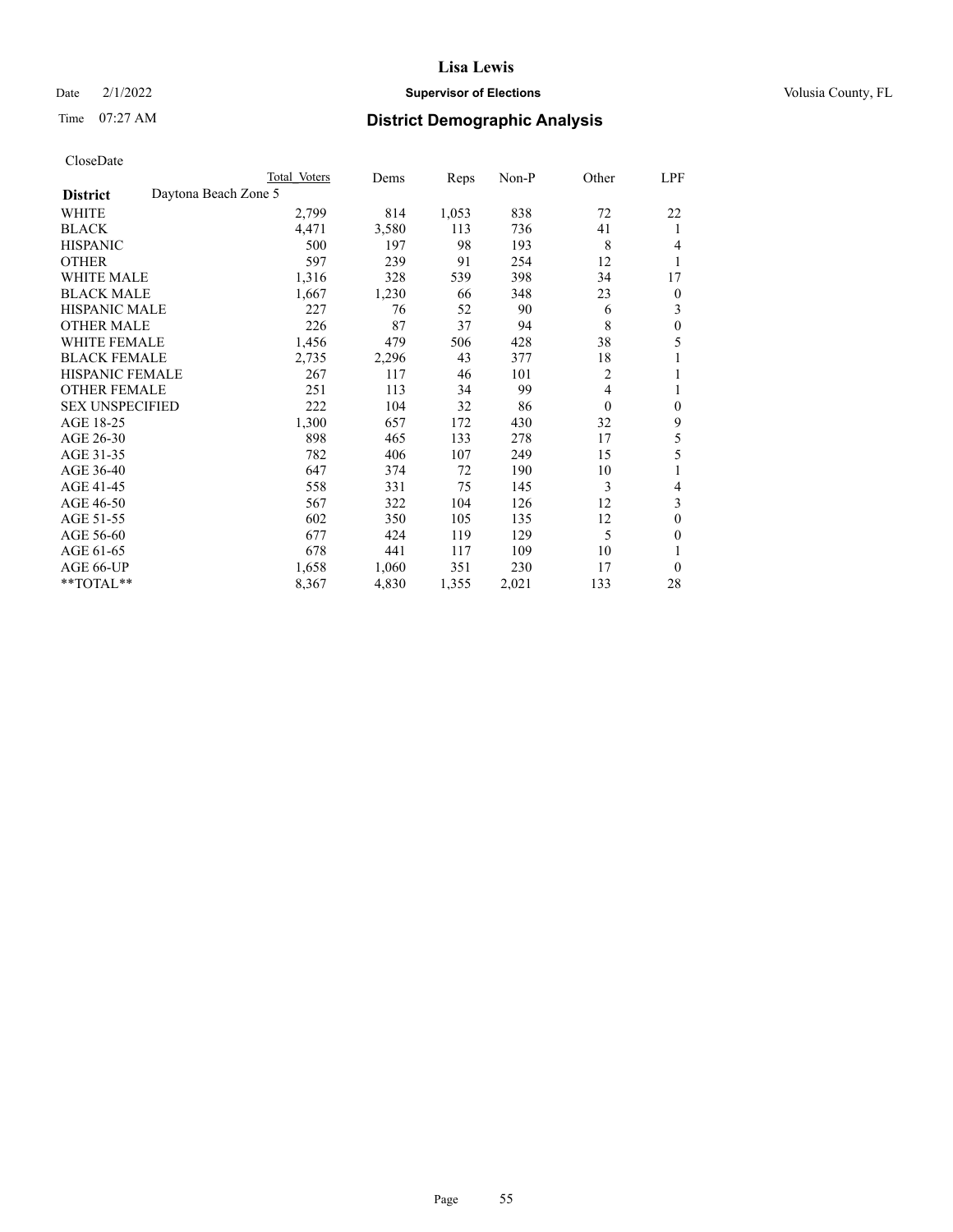## Date  $2/1/2022$  **Supervisor of Elections** Volusia County, FL

| CloseDate |
|-----------|
|-----------|

|                                         | Total Voters | Dems  | Reps | Non-P | Other          | LPF            |
|-----------------------------------------|--------------|-------|------|-------|----------------|----------------|
| Daytona Beach Zone 6<br><b>District</b> |              |       |      |       |                |                |
| <b>WHITE</b>                            | 1,377        | 425   | 470  | 442   | 29             | 11             |
| BLACK                                   | 3,430        | 2,791 | 96   | 524   | 18             | 1              |
| <b>HISPANIC</b>                         | 309          | 152   | 37   | 115   | 5              | 0              |
| <b>OTHER</b>                            | 407          | 184   | 52   | 160   | 10             |                |
| <b>WHITE MALE</b>                       | 673          | 163   | 255  | 240   | 8              | 7              |
| <b>BLACK MALE</b>                       | 1,331        | 1,024 | 47   | 248   | 11             | 1              |
| <b>HISPANIC MALE</b>                    | 155          | 67    | 20   | 65    | 3              | 0              |
| OTHER MALE                              | 141          | 61    | 31   | 44    | $\overline{4}$ | 1              |
| <b>WHITE FEMALE</b>                     | 670          | 256   | 201  | 189   | 21             | 3              |
| <b>BLACK FEMALE</b>                     | 2,031        | 1,713 | 47   | 264   | 7              | 0              |
| <b>HISPANIC FEMALE</b>                  | 148          | 82    | 17   | 47    | $\overline{c}$ | 0              |
| <b>OTHER FEMALE</b>                     | 156          | 84    | 12   | 55    | 5              | 0              |
| <b>SEX UNSPECIFIED</b>                  | 218          | 102   | 25   | 89    |                | 1              |
| AGE 18-25                               | 888          | 439   | 122  | 298   | 25             | 4              |
| AGE 26-30                               | 547          | 331   | 38   | 168   | 9              | 1              |
| AGE 31-35                               | 502          | 311   | 53   | 134   | $\overline{c}$ | $\overline{c}$ |
| AGE 36-40                               | 437          | 245   | 54   | 135   | $\overline{2}$ |                |
| AGE 41-45                               | 409          | 268   | 40   | 93    | 7              |                |
| AGE 46-50                               | 362          | 222   | 43   | 93    | 3              | 1              |
| AGE 51-55                               | 414          | 268   | 65   | 75    | 4              | 2              |
| AGE 56-60                               | 451          | 320   | 48   | 82    | 1              | $\theta$       |
| AGE 61-65                               | 482          | 341   | 66   | 72    | $\overline{c}$ | 1              |
| AGE 66-UP                               | 1,031        | 807   | 126  | 91    | $\overline{7}$ | $\Omega$       |
| **TOTAL**                               | 5,523        | 3,552 | 655  | 1,241 | 62             | 13             |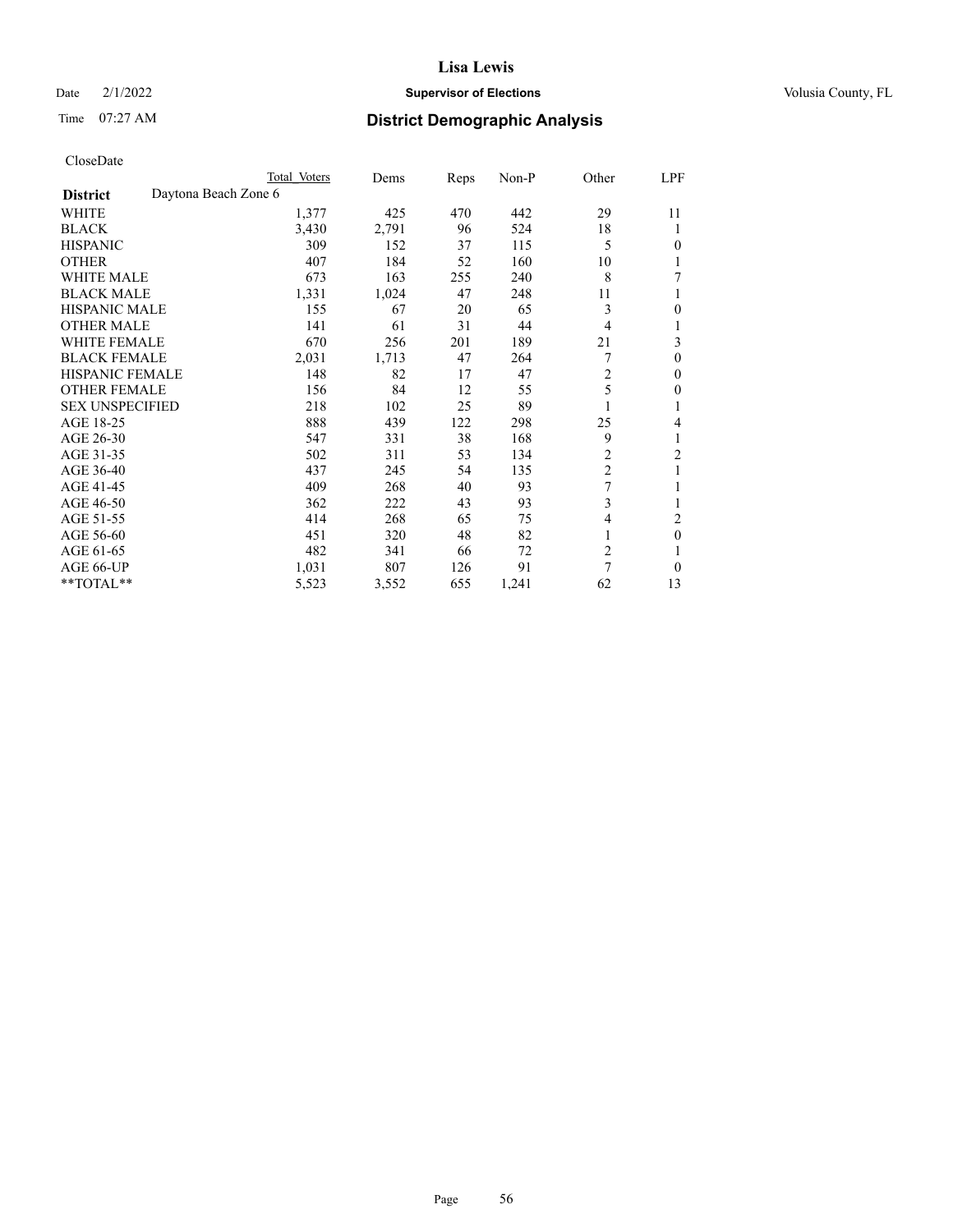## Date  $2/1/2022$  **Supervisor of Elections** Volusia County, FL

# Time 07:27 AM **District Demographic Analysis**

|                                         | Total Voters | Dems  | Reps           | $Non-P$ | Other          | LPF |
|-----------------------------------------|--------------|-------|----------------|---------|----------------|-----|
| Daytona Beach Shores<br><b>District</b> |              |       |                |         |                |     |
| WHITE                                   | 4,164        | 898   | 2,157          | 1,028   | 70             | 11  |
| <b>BLACK</b>                            | 80           | 53    | 5              | 21      |                | 0   |
| <b>HISPANIC</b>                         | 106          | 35    | 44             | 27      | $\theta$       | 0   |
| <b>OTHER</b>                            | 310          | 82    | 103            | 119     | 4              | 2   |
| <b>WHITE MALE</b>                       | 1,961        | 358   | 1,034          | 528     | 35             | 6   |
| <b>BLACK MALE</b>                       | 39           | 21    | 3              | 14      | 1              | 0   |
| <b>HISPANIC MALE</b>                    | 44           | 11    | 20             | 13      | $\theta$       | 0   |
| <b>OTHER MALE</b>                       | 121          | 29    | 45             | 44      | $\overline{c}$ |     |
| <b>WHITE FEMALE</b>                     | 2,155        | 528   | 1,100          | 488     | 34             | 5   |
| <b>BLACK FEMALE</b>                     | 40           | 32    | $\overline{2}$ | 6       | $\theta$       | 0   |
| <b>HISPANIC FEMALE</b>                  | 60           | 23    | 23             | 14      | $\theta$       | 0   |
| <b>OTHER FEMALE</b>                     | 141          | 42    | 39             | 58      |                |     |
| <b>SEX UNSPECIFIED</b>                  | 99           | 24    | 43             | 30      | $\overline{c}$ | 0   |
| AGE 18-25                               | 152          | 41    | 47             | 57      | $\overline{4}$ | 3   |
| AGE 26-30                               | 84           | 22    | 32             | 27      | $\overline{2}$ |     |
| AGE 31-35                               | 90           | 21    | 30             | 31      | 4              | 4   |
| AGE 36-40                               | 102          | 22    | 39             | 39      |                |     |
| AGE 41-45                               | 123          | 28    | 50             | 42      | 3              | 0   |
| AGE 46-50                               | 143          | 29    | 66             | 44      | 3              |     |
| AGE 51-55                               | 266          | 52    | 124            | 86      | $\overline{4}$ | 0   |
| AGE 56-60                               | 488          | 97    | 254            | 128     | 8              |     |
| AGE 61-65                               | 601          | 109   | 326            | 154     | 12             | 0   |
| AGE 66-UP                               | 2,611        | 647   | 1,341          | 587     | 34             | 2   |
| **TOTAL**                               | 4,660        | 1,068 | 2,309          | 1,195   | 75             | 13  |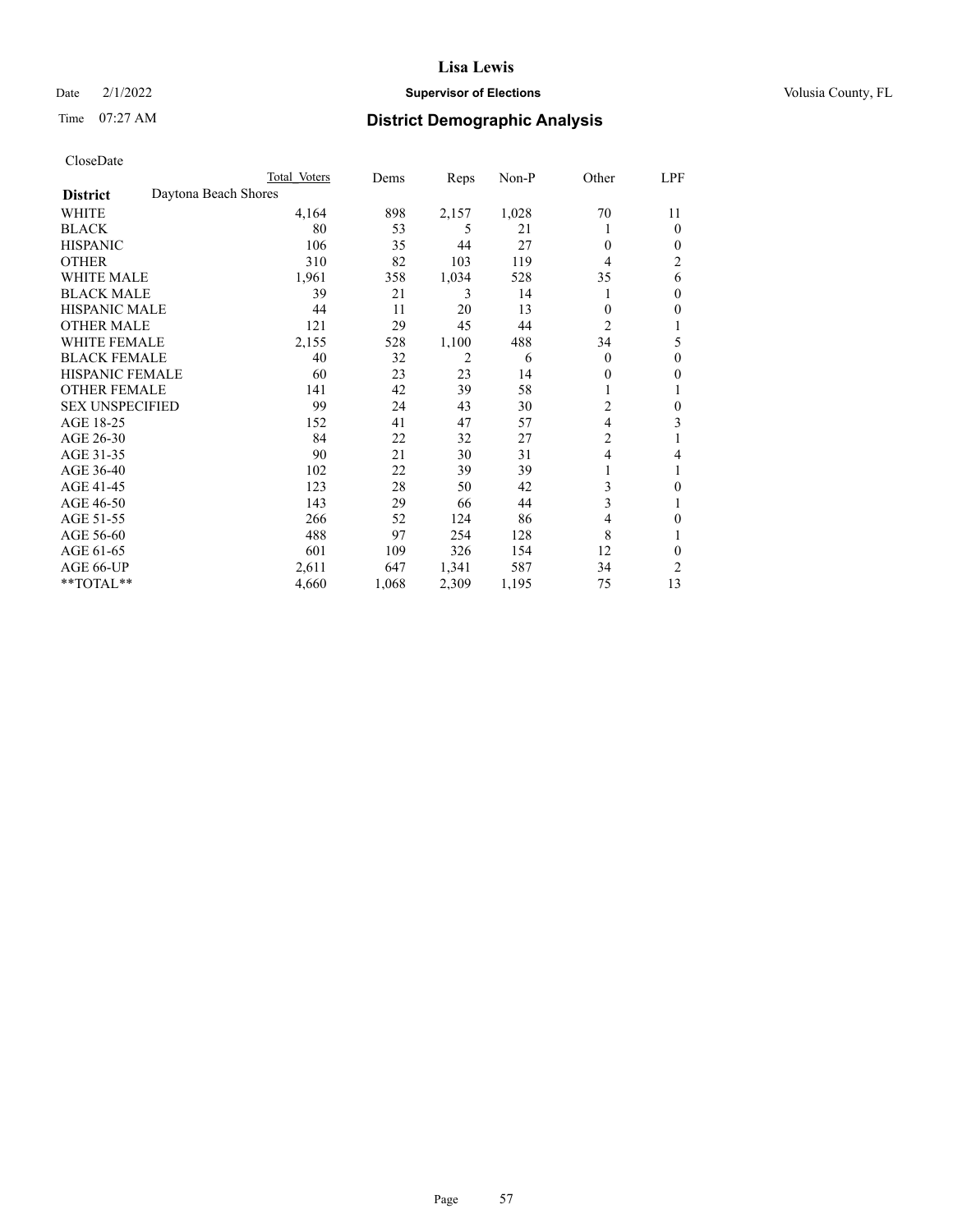## Date  $2/1/2022$  **Supervisor of Elections** Volusia County, FL

## Time 07:27 AM **District Demographic Analysis**

|                        |        | Total Voters | Dems  | Reps  | Non-P | Other          | LPF              |
|------------------------|--------|--------------|-------|-------|-------|----------------|------------------|
| <b>District</b>        | DeBary |              |       |       |       |                |                  |
| WHITE                  |        | 13,504       | 2,869 | 6,786 | 3,554 | 232            | 63               |
| <b>BLACK</b>           |        | 836          | 582   | 43    | 200   | 10             | 1                |
| <b>HISPANIC</b>        |        | 1,894        | 749   | 465   | 647   | 29             | 4                |
| <b>OTHER</b>           |        | 1,072        | 288   | 285   | 479   | 17             | 3                |
| WHITE MALE             |        | 6,301        | 1,111 | 3,304 | 1,742 | 101            | 43               |
| <b>BLACK MALE</b>      |        | 397          | 246   | 22    | 121   | 7              | 1                |
| <b>HISPANIC MALE</b>   |        | 855          | 314   | 233   | 290   | 15             | 3                |
| <b>OTHER MALE</b>      |        | 367          | 97    | 109   | 154   | 5              | $\overline{2}$   |
| <b>WHITE FEMALE</b>    |        | 7,035        | 1,733 | 3,411 | 1,742 | 129            | 20               |
| <b>BLACK FEMALE</b>    |        | 428          | 326   | 21    | 78    | 3              | $\boldsymbol{0}$ |
| <b>HISPANIC FEMALE</b> |        | 1,014        | 425   | 226   | 348   | 14             | 1                |
| <b>OTHER FEMALE</b>    |        | 479          | 154   | 121   | 193   | 10             | 1                |
| <b>SEX UNSPECIFIED</b> |        | 430          | 82    | 132   | 212   | $\overline{4}$ | $\overline{0}$   |
| AGE 18-25              |        | 1,403        | 337   | 451   | 559   | 47             | 9                |
| AGE 26-30              |        | 1,086        | 284   | 368   | 395   | 25             | 14               |
| AGE 31-35              |        | 1,233        | 320   | 443   | 440   | 21             | 9                |
| AGE 36-40              |        | 1,230        | 271   | 487   | 431   | 26             | 15               |
| AGE 41-45              |        | 1,228        | 296   | 450   | 449   | 24             | 9                |
| AGE 46-50              |        | 1,207        | 290   | 519   | 367   | 23             | $\,8\,$          |
| AGE 51-55              |        | 1,434        | 337   | 672   | 404   | 18             | $\mathfrak{Z}$   |
| AGE 56-60              |        | 1,599        | 402   | 781   | 395   | 20             | $\mathbf{1}$     |
| AGE 61-65              |        | 1,715        | 440   | 849   | 397   | 26             | 3                |
| AGE 66-UP              |        | 5,171        | 1,511 | 2,559 | 1,043 | 58             | $\overline{0}$   |
| **TOTAL**              |        | 17,306       | 4,488 | 7,579 | 4,880 | 288            | 71               |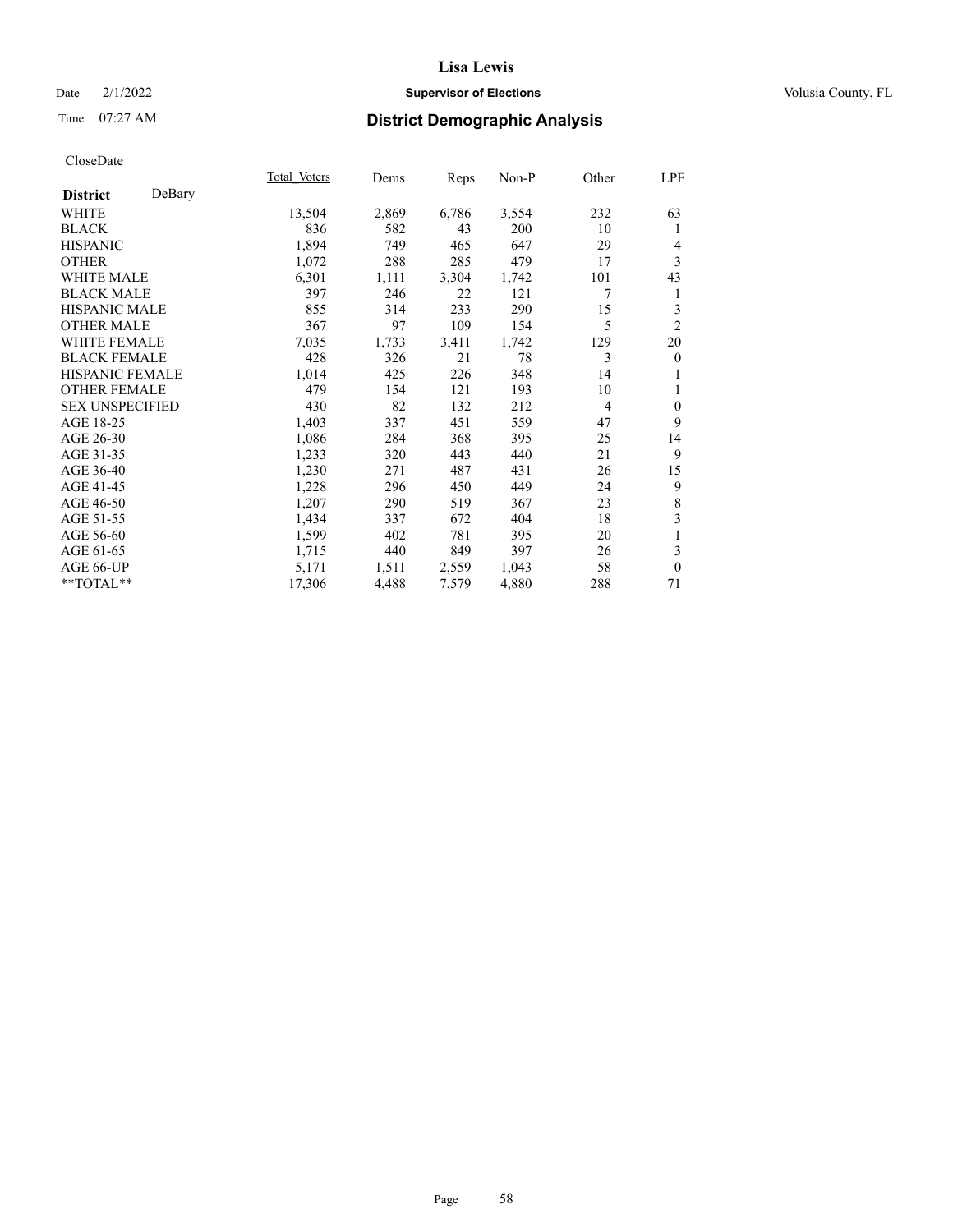## Date  $2/1/2022$  **Supervisor of Elections** Volusia County, FL

## Time 07:27 AM **District Demographic Analysis**

|                        |        | Total Voters | Dems  | Reps  | Non-P | Other | LPF            |
|------------------------|--------|--------------|-------|-------|-------|-------|----------------|
| <b>District</b>        | DeLand |              |       |       |       |       |                |
| WHITE                  |        | 16,970       | 4,969 | 7,401 | 4,210 | 321   | 69             |
| <b>BLACK</b>           |        | 3,139        | 2,408 | 118   | 587   | 23    | 3              |
| <b>HISPANIC</b>        |        | 2,935        | 1,166 | 568   | 1,144 | 48    | 9              |
| <b>OTHER</b>           |        | 1,555        | 569   | 280   | 675   | 23    | 8              |
| WHITE MALE             |        | 7,426        | 1,794 | 3,455 | 1,988 | 141   | 48             |
| <b>BLACK MALE</b>      |        | 1,245        | 869   | 58    | 301   | 15    | $\overline{2}$ |
| <b>HISPANIC MALE</b>   |        | 1,247        | 427   | 281   | 511   | 22    | 6              |
| <b>OTHER MALE</b>      |        | 549          | 190   | 114   | 237   | 7     | 1              |
| <b>WHITE FEMALE</b>    |        | 9,376        | 3,124 | 3,891 | 2,164 | 177   | 20             |
| <b>BLACK FEMALE</b>    |        | 1,837        | 1,495 | 58    | 275   | 8     | 1              |
| HISPANIC FEMALE        |        | 1,648        | 719   | 280   | 621   | 25    | 3              |
| <b>OTHER FEMALE</b>    |        | 670          | 279   | 109   | 265   | 13    | $\overline{4}$ |
| <b>SEX UNSPECIFIED</b> |        | 601          | 215   | 121   | 254   | 7     | $\overline{4}$ |
| AGE 18-25              |        | 2,452        | 955   | 536   | 890   | 58    | 13             |
| AGE 26-30              |        | 1,638        | 611   | 398   | 580   | 35    | 14             |
| AGE 31-35              |        | 1,825        | 635   | 494   | 654   | 28    | 14             |
| AGE 36-40              |        | 1,744        | 583   | 486   | 632   | 30    | 13             |
| AGE 41-45              |        | 1,712        | 599   | 500   | 574   | 31    | $\,$ 8 $\,$    |
| AGE 46-50              |        | 1,652        | 586   | 530   | 501   | 29    | 6              |
| AGE 51-55              |        | 1,752        | 594   | 649   | 472   | 30    | 7              |
| AGE 56-60              |        | 1,966        | 711   | 776   | 444   | 30    | 5              |
| AGE 61-65              |        | 2,063        | 783   | 830   | 412   | 35    | 3              |
| AGE 66-UP              |        | 7,795        | 3,055 | 3,168 | 1,457 | 109   | 6              |
| **TOTAL**              |        | 24,599       | 9,112 | 8,367 | 6,616 | 415   | 89             |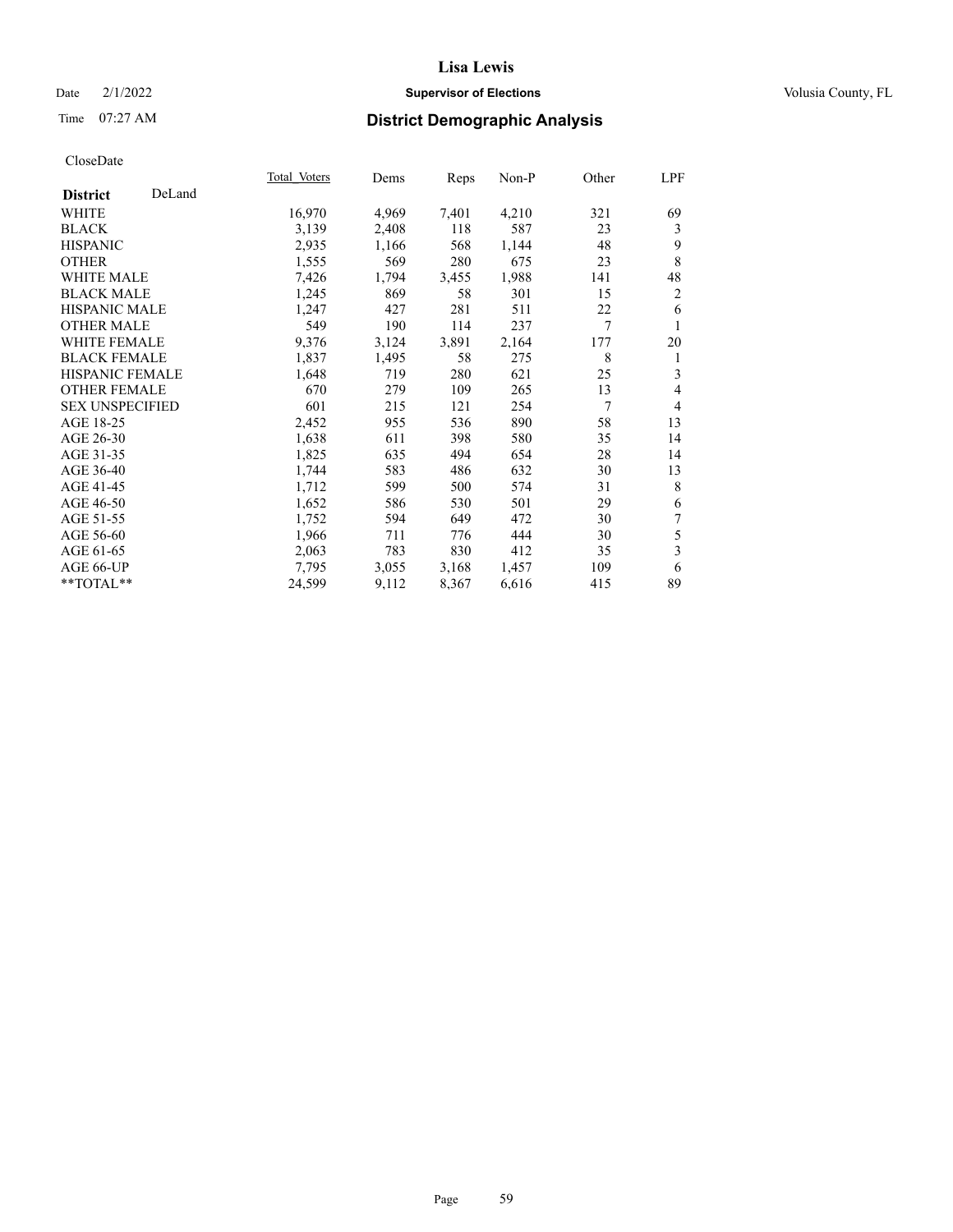## Date  $2/1/2022$  **Supervisor of Elections** Volusia County, FL

# Time 07:27 AM **District Demographic Analysis**

|                                       | <b>Total Voters</b> | Dems  | Reps  | $Non-P$ | Other | LPF            |
|---------------------------------------|---------------------|-------|-------|---------|-------|----------------|
| Deltona District 1<br><b>District</b> |                     |       |       |         |       |                |
| WHITE                                 | 4,843               | 1,192 | 2,018 | 1,543   | 76    | 14             |
| <b>BLACK</b>                          | 1,224               | 888   | 45    | 278     | 10    | 3              |
| <b>HISPANIC</b>                       | 3,323               | 1,501 | 461   | 1,321   | 37    | 3              |
| <b>OTHER</b>                          | 710                 | 236   | 128   | 332     | 13    | 1              |
| <b>WHITE MALE</b>                     | 2,254               | 461   | 993   | 756     | 34    | 10             |
| <b>BLACK MALE</b>                     | 531                 | 338   | 26    | 161     | 5     | 1              |
| <b>HISPANIC MALE</b>                  | 1,499               | 627   | 232   | 620     | 17    | 3              |
| <b>OTHER MALE</b>                     | 258                 | 76    | 55    | 123     | 3     | 1              |
| <b>WHITE FEMALE</b>                   | 2,529               | 718   | 1,001 | 764     | 42    | 4              |
| <b>BLACK FEMALE</b>                   | 678                 | 540   | 17    | 114     | 5     | $\overline{2}$ |
| <b>HISPANIC FEMALE</b>                | 1,769               | 849   | 222   | 678     | 20    | $\mathbf{0}$   |
| <b>OTHER FEMALE</b>                   | 292                 | 120   | 53    | 112     | 7     | $\mathbf{0}$   |
| <b>SEX UNSPECIFIED</b>                | 290                 | 88    | 53    | 146     | 3     | $\theta$       |
| AGE 18-25                             | 1,131               | 390   | 205   | 506     | 27    | 3              |
| AGE 26-30                             | 919                 | 316   | 166   | 418     | 14    | 5              |
| AGE 31-35                             | 1,022               | 339   | 237   | 429     | 16    | 1              |
| AGE 36-40                             | 940                 | 307   | 220   | 391     | 18    | 4              |
| AGE 41-45                             | 893                 | 341   | 210   | 323     | 14    | 5              |
| AGE 46-50                             | 844                 | 308   | 211   | 312     | 13    | $\mathbf{0}$   |
| AGE 51-55                             | 868                 | 313   | 285   | 259     | 11    | $\theta$       |
| AGE 56-60                             | 902                 | 347   | 291   | 252     | 10    | 2              |
| AGE 61-65                             | 827                 | 321   | 288   | 214     | 3     | 1              |
| AGE 66-UP                             | 1,754               | 835   | 539   | 370     | 10    | $\theta$       |
| $*$ $TOTAL**$                         | 10,100              | 3,817 | 2,652 | 3,474   | 136   | 21             |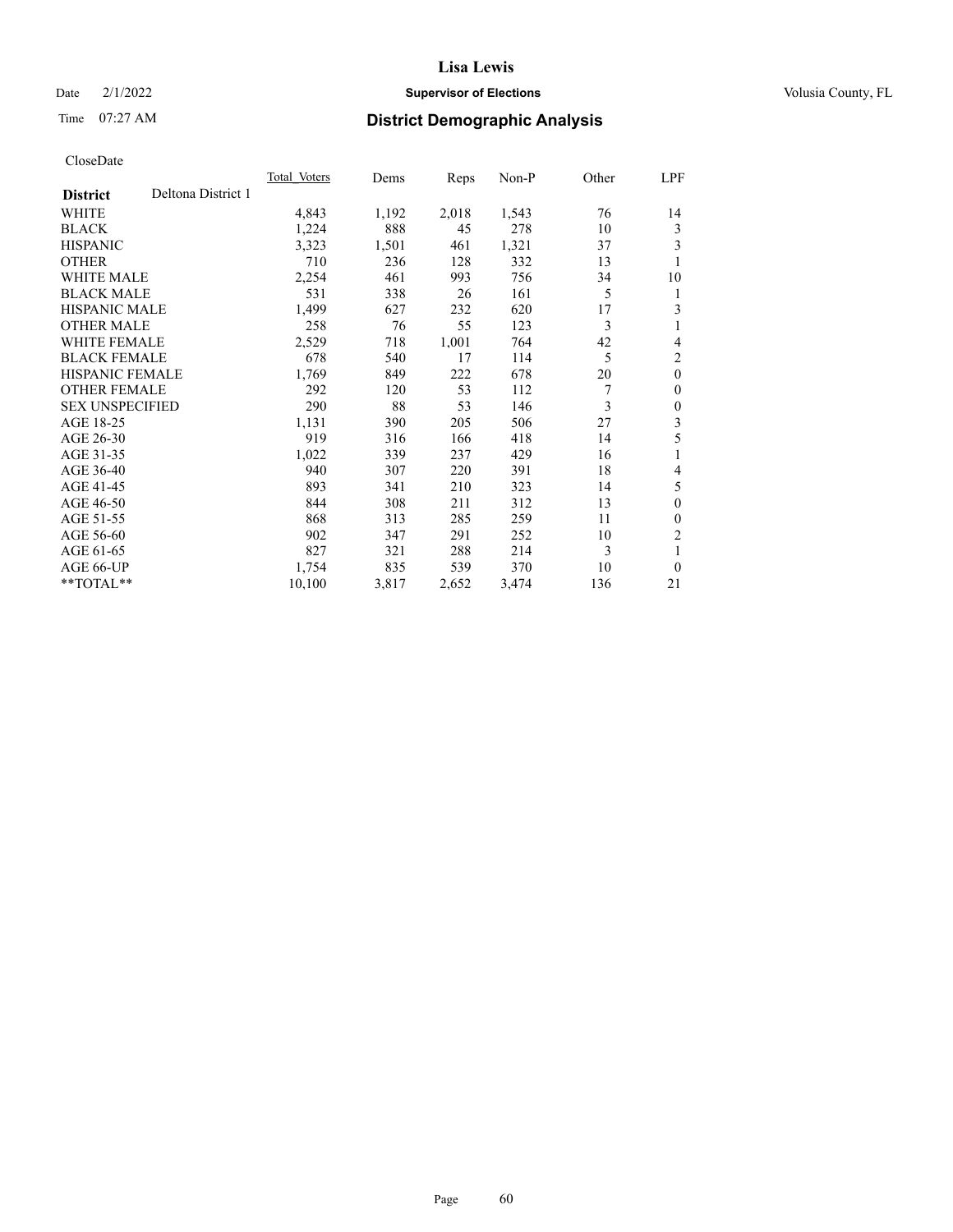## Date  $2/1/2022$  **Supervisor of Elections** Volusia County, FL

# Time 07:27 AM **District Demographic Analysis**

|                                       | Total Voters | Dems  | Reps  | $Non-P$ | Other | <u>LPF</u>     |
|---------------------------------------|--------------|-------|-------|---------|-------|----------------|
| Deltona District 2<br><b>District</b> |              |       |       |         |       |                |
| WHITE                                 | 5,825        | 1,532 | 2,473 | 1,694   | 105   | 21             |
| <b>BLACK</b>                          | 1,042        | 760   | 49    | 221     | 10    | 2              |
| <b>HISPANIC</b>                       | 3,379        | 1,505 | 565   | 1,269   | 34    | 6              |
| <b>OTHER</b>                          | 753          | 281   | 128   | 328     | 14    | $\overline{2}$ |
| <b>WHITE MALE</b>                     | 2,681        | 611   | 1,195 | 819     | 41    | 15             |
| <b>BLACK MALE</b>                     | 480          | 316   | 28    | 130     | 5     | 1              |
| <b>HISPANIC MALE</b>                  | 1,569        | 637   | 306   | 604     | 18    | 4              |
| <b>OTHER MALE</b>                     | 281          | 100   | 54    | 121     | 5     | 1              |
| <b>WHITE FEMALE</b>                   | 3,076        | 908   | 1,244 | 855     | 63    | 6              |
| <b>BLACK FEMALE</b>                   | 552          | 437   | 21    | 89      | 5     | $\mathbf{0}$   |
| <b>HISPANIC FEMALE</b>                | 1,770        | 848   | 254   | 650     | 16    | $\overline{2}$ |
| <b>OTHER FEMALE</b>                   | 310          | 141   | 47    | 114     | 7     | 1              |
| <b>SEX UNSPECIFIED</b>                | 280          | 80    | 66    | 130     | 3     | 1              |
| AGE 18-25                             | 1,103        | 378   | 203   | 484     | 31    | 7              |
| AGE 26-30                             | 847          | 267   | 201   | 358     | 19    | $\overline{2}$ |
| AGE 31-35                             | 918          | 305   | 197   | 394     | 17    | 5              |
| AGE 36-40                             | 881          | 306   | 207   | 346     | 14    | 8              |
| AGE 41-45                             | 880          | 339   | 228   | 297     | 14    | $\overline{c}$ |
| AGE 46-50                             | 902          | 314   | 250   | 324     | 9     | 5              |
| AGE 51-55                             | 909          | 338   | 283   | 280     | 8     | $\mathbf{0}$   |
| AGE 56-60                             | 951          | 354   | 324   | 264     | 8     | 1              |
| AGE 61-65                             | 1,008        | 392   | 352   | 258     | 6     | $\theta$       |
| AGE 66-UP                             | 2,600        | 1,085 | 970   | 507     | 37    | 1              |
| $*$ $TOTAL**$                         | 10,999       | 4,078 | 3,215 | 3,512   | 163   | 31             |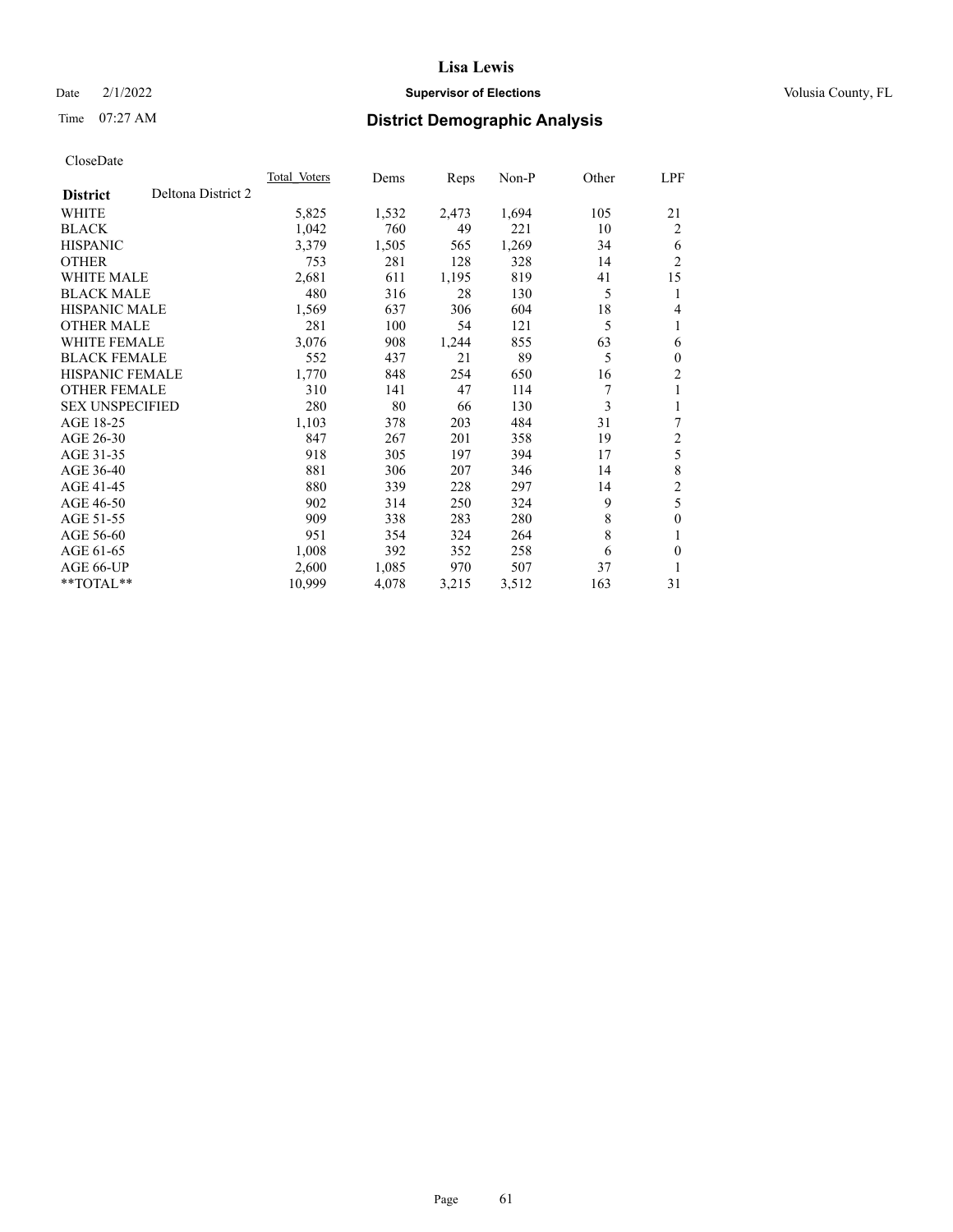## Date  $2/1/2022$  **Supervisor of Elections** Volusia County, FL

# Time 07:27 AM **District Demographic Analysis**

|                                       | Total Voters | Dems  | Reps  | $Non-P$ | Other | <u>LPF</u>     |
|---------------------------------------|--------------|-------|-------|---------|-------|----------------|
| Deltona District 3<br><b>District</b> |              |       |       |         |       |                |
| WHITE                                 | 5,310        | 1,390 | 2,141 | 1,667   | 91    | 21             |
| <b>BLACK</b>                          | 991          | 737   | 35    | 210     | 9     | $\theta$       |
| <b>HISPANIC</b>                       | 3,553        | 1,612 | 522   | 1,385   | 27    | 7              |
| <b>OTHER</b>                          | 747          | 242   | 137   | 355     | 10    | 3              |
| <b>WHITE MALE</b>                     | 2,474        | 537   | 1,075 | 812     | 35    | 15             |
| <b>BLACK MALE</b>                     | 463          | 309   | 24    | 124     | 6     | $\mathbf{0}$   |
| <b>HISPANIC MALE</b>                  | 1,616        | 663   | 279   | 653     | 16    | 5              |
| <b>OTHER MALE</b>                     | 269          | 81    | 58    | 125     | 3     | $\mathfrak{2}$ |
| <b>WHITE FEMALE</b>                   | 2,735        | 818   | 1,033 | 822     | 56    | 6              |
| <b>BLACK FEMALE</b>                   | 512          | 418   | 10    | 81      | 3     | $\mathbf{0}$   |
| <b>HISPANIC FEMALE</b>                | 1,883        | 927   | 237   | 706     | 11    | $\overline{2}$ |
| <b>OTHER FEMALE</b>                   | 322          | 131   | 52    | 134     | 4     | 1              |
| <b>SEX UNSPECIFIED</b>                | 327          | 97    | 67    | 160     | 3     | $\mathbf{0}$   |
| AGE 18-25                             | 1,025        | 348   | 185   | 462     | 27    | 3              |
| AGE 26-30                             | 869          | 302   | 183   | 366     | 15    | 3              |
| AGE 31-35                             | 969          | 340   | 216   | 383     | 21    | 9              |
| AGE 36-40                             | 908          | 293   | 200   | 395     | 16    | 4              |
| AGE 41-45                             | 869          | 312   | 188   | 353     | 13    | 3              |
| AGE 46-50                             | 847          | 299   | 248   | 297     | 2     | 1              |
| AGE 51-55                             | 889          | 317   | 271   | 288     | 10    | 3              |
| AGE 56-60                             | 949          | 352   | 301   | 284     | 11    | 1              |
| AGE 61-65                             | 920          | 358   | 297   | 261     | 3     | 1              |
| AGE 66-UP                             | 2,356        | 1,060 | 746   | 528     | 19    | 3              |
| $*$ $TOTAL**$                         | 10,601       | 3,981 | 2,835 | 3,617   | 137   | 31             |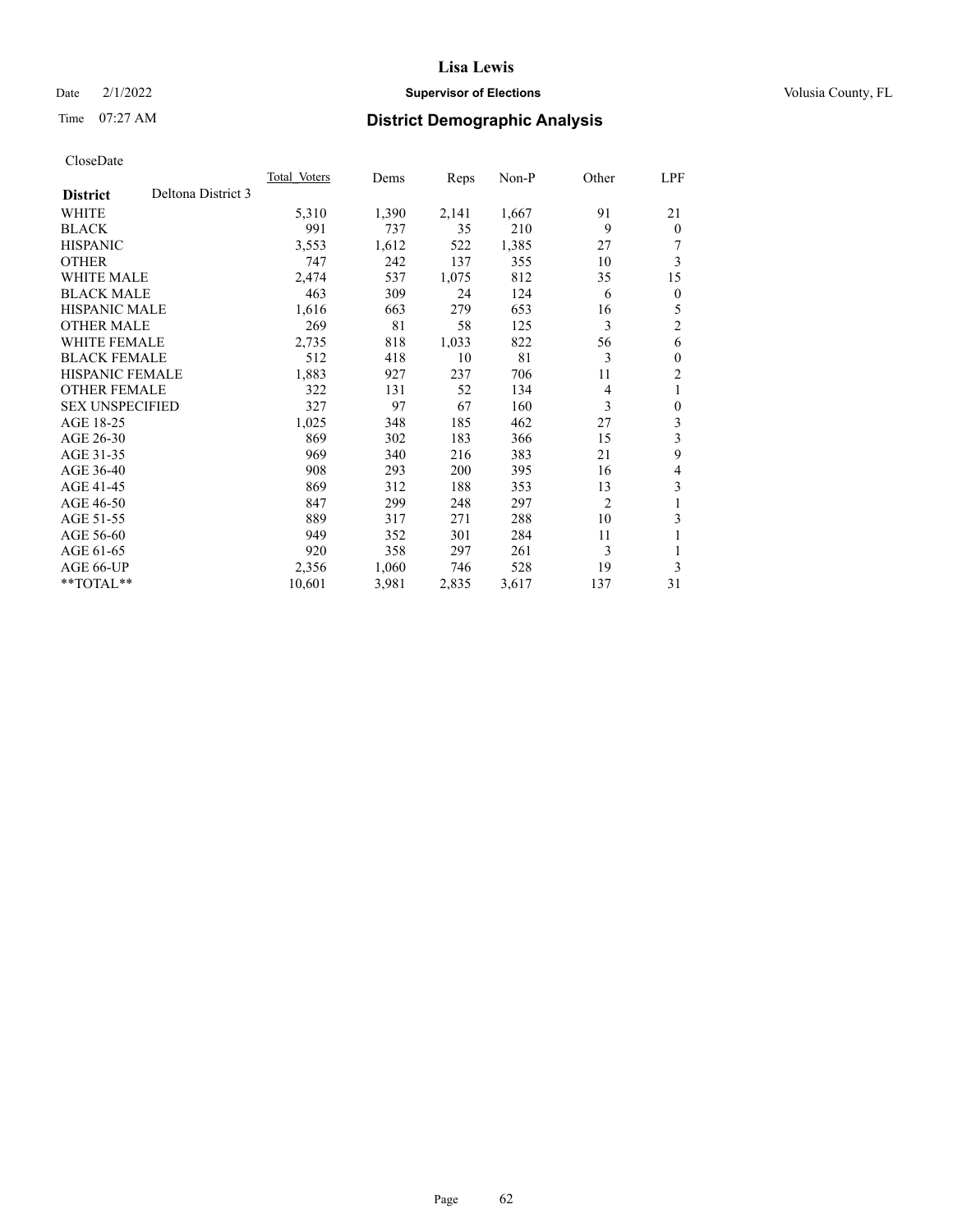## Date  $2/1/2022$  **Supervisor of Elections** Volusia County, FL

# Time 07:27 AM **District Demographic Analysis**

|                                       | <b>Total Voters</b> | Dems  | Reps  | $Non-P$ | Other          | LPF            |
|---------------------------------------|---------------------|-------|-------|---------|----------------|----------------|
| Deltona District 4<br><b>District</b> |                     |       |       |         |                |                |
| WHITE                                 | 5,186               | 1,425 | 2,136 | 1,521   | 70             | 34             |
| <b>BLACK</b>                          | 1,081               | 741   | 63    | 262     | 12             | 3              |
| <b>HISPANIC</b>                       | 3,994               | 1,893 | 545   | 1,525   | 29             | $\overline{c}$ |
| <b>OTHER</b>                          | 817                 | 269   | 174   | 352     | 19             | 3              |
| <b>WHITE MALE</b>                     | 2,384               | 546   | 1,043 | 736     | 34             | 25             |
| <b>BLACK MALE</b>                     | 475                 | 289   | 40    | 138     | 7              | 1              |
| <b>HISPANIC MALE</b>                  | 1,863               | 821   | 282   | 745     | 15             | $\theta$       |
| <b>OTHER MALE</b>                     | 275                 | 73    | 73    | 125     | $\overline{2}$ | 2              |
| <b>WHITE FEMALE</b>                   | 2,732               | 860   | 1,063 | 764     | 36             | 9              |
| <b>BLACK FEMALE</b>                   | 596                 | 445   | 22    | 122     | 5              | $\mathfrak{2}$ |
| <b>HISPANIC FEMALE</b>                | 2,074               | 1,045 | 256   | 758     | 13             | $\overline{2}$ |
| <b>OTHER FEMALE</b>                   | 371                 | 152   | 72    | 137     | 9              | 1              |
| <b>SEX UNSPECIFIED</b>                | 308                 | 97    | 67    | 135     | 9              | $\mathbf{0}$   |
| AGE 18-25                             | 1,173               | 393   | 228   | 528     | 22             | $\overline{2}$ |
| AGE 26-30                             | 839                 | 298   | 165   | 352     | 12             | 12             |
| AGE 31-35                             | 1,022               | 360   | 200   | 435     | 19             | 8              |
| AGE 36-40                             | 907                 | 333   | 182   | 371     | 13             | 8              |
| AGE 41-45                             | 878                 | 337   | 186   | 340     | 11             | 4              |
| AGE 46-50                             | 872                 | 323   | 248   | 288     | 13             | $\mathbf{0}$   |
| AGE 51-55                             | 924                 | 346   | 272   | 291     | 12             | 3              |
| AGE 56-60                             | 1,006               | 416   | 304   | 272     | 12             | $\overline{c}$ |
| AGE 61-65                             | 974                 | 397   | 311   | 256     | 8              | $\mathfrak{2}$ |
| AGE 66-UP                             | 2,483               | 1,125 | 822   | 527     | 8              | 1              |
| $*$ $TOTAL**$                         | 11,078              | 4,328 | 2,918 | 3,660   | 130            | 42             |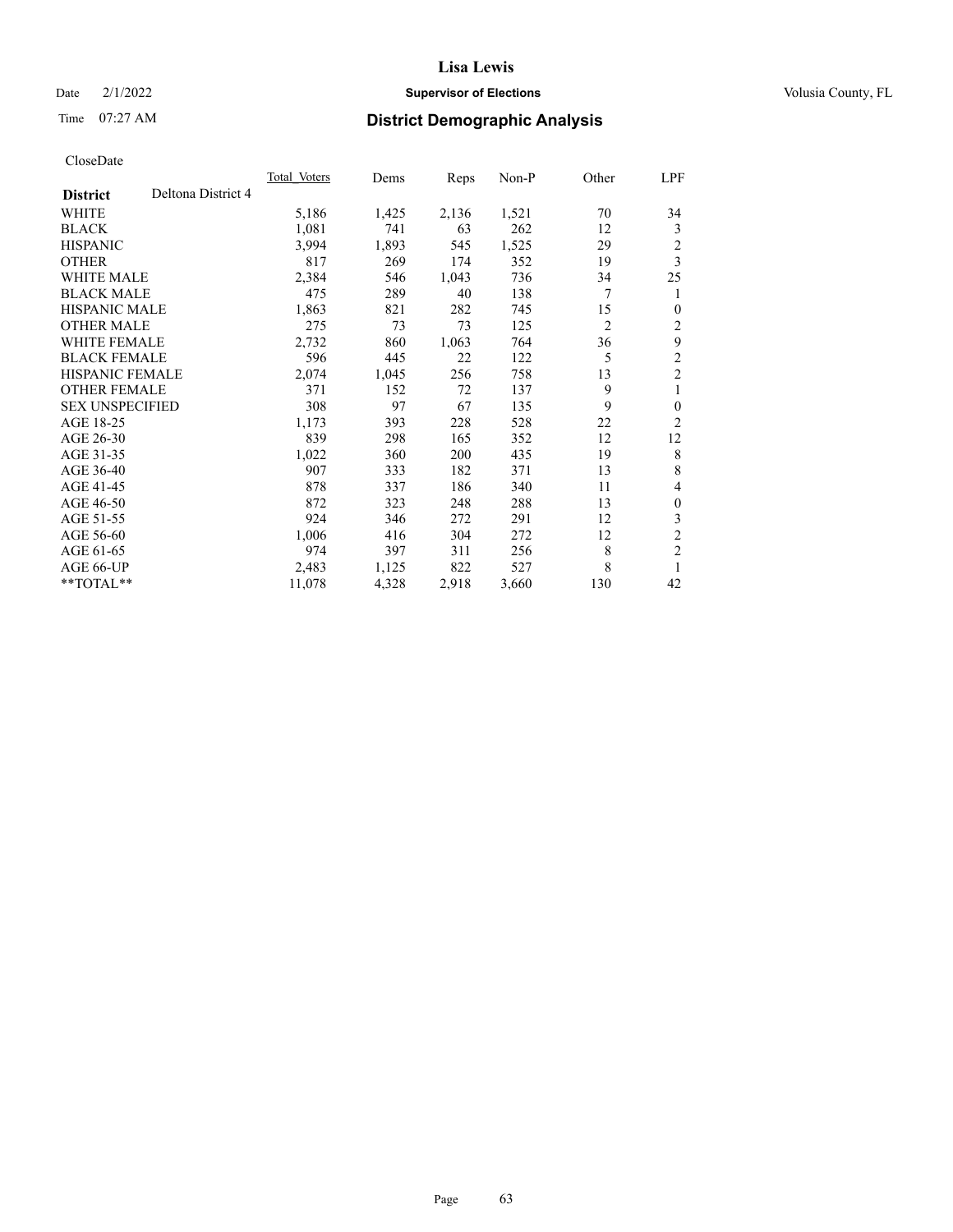## Date  $2/1/2022$  **Supervisor of Elections** Volusia County, FL

# Time 07:27 AM **District Demographic Analysis**

|                        |                    | <b>Total Voters</b> | Dems  | Reps  | $Non-P$ | Other          | LPF            |
|------------------------|--------------------|---------------------|-------|-------|---------|----------------|----------------|
| <b>District</b>        | Deltona District 5 |                     |       |       |         |                |                |
| WHITE                  |                    | 5,238               | 1,295 | 2,266 | 1,572   | 86             | 19             |
| <b>BLACK</b>           |                    | 1,145               | 847   | 48    | 237     | 13             | $\Omega$       |
| <b>HISPANIC</b>        |                    | 3,342               | 1,423 | 581   | 1,300   | 34             | 4              |
| <b>OTHER</b>           |                    | 663                 | 206   | 132   | 305     | 13             | 7              |
| <b>WHITE MALE</b>      |                    | 2,450               | 475   | 1,163 | 769     | 32             | 11             |
| <b>BLACK MALE</b>      |                    | 518                 | 346   | 34    | 129     | 9              | $\overline{0}$ |
| <b>HISPANIC MALE</b>   |                    | 1,533               | 587   | 324   | 607     | 13             | 2              |
| <b>OTHER MALE</b>      |                    | 226                 | 69    | 55    | 91      | 6              | 5              |
| <b>WHITE FEMALE</b>    |                    | 2,714               | 801   | 1,073 | 778     | 54             | 8              |
| <b>BLACK FEMALE</b>    |                    | 607                 | 487   | 13    | 103     | $\overline{4}$ | 0              |
| <b>HISPANIC FEMALE</b> |                    | 1,772               | 813   | 255   | 681     | 21             | 2              |
| <b>OTHER FEMALE</b>    |                    | 281                 | 105   | 50    | 121     | 4              | 1              |
| <b>SEX UNSPECIFIED</b> |                    | 286                 | 87    | 60    | 135     | 3              | 1              |
| AGE 18-25              |                    | 1,164               | 410   | 229   | 494     | 26             | 5              |
| AGE 26-30              |                    | 806                 | 256   | 184   | 348     | 13             | 5              |
| AGE 31-35              |                    | 886                 | 264   | 226   | 368     | 22             | 6              |
| AGE 36-40              |                    | 821                 | 242   | 205   | 358     | 13             | 3              |
| AGE 41-45              |                    | 853                 | 299   | 196   | 337     | 17             | 4              |
| AGE 46-50              |                    | 819                 | 261   | 251   | 289     | 17             |                |
| AGE 51-55              |                    | 908                 | 342   | 286   | 270     | 7              | 3              |
| AGE 56-60              |                    | 985                 | 362   | 369   | 246     | 8              | 0              |
| AGE 61-65              |                    | 951                 | 363   | 360   | 219     | 8              |                |
| AGE 66-UP              |                    | 2,195               | 972   | 721   | 485     | 15             | $\overline{c}$ |
| $*$ $TOTAL**$          |                    | 10,388              | 3,771 | 3,027 | 3,414   | 146            | 30             |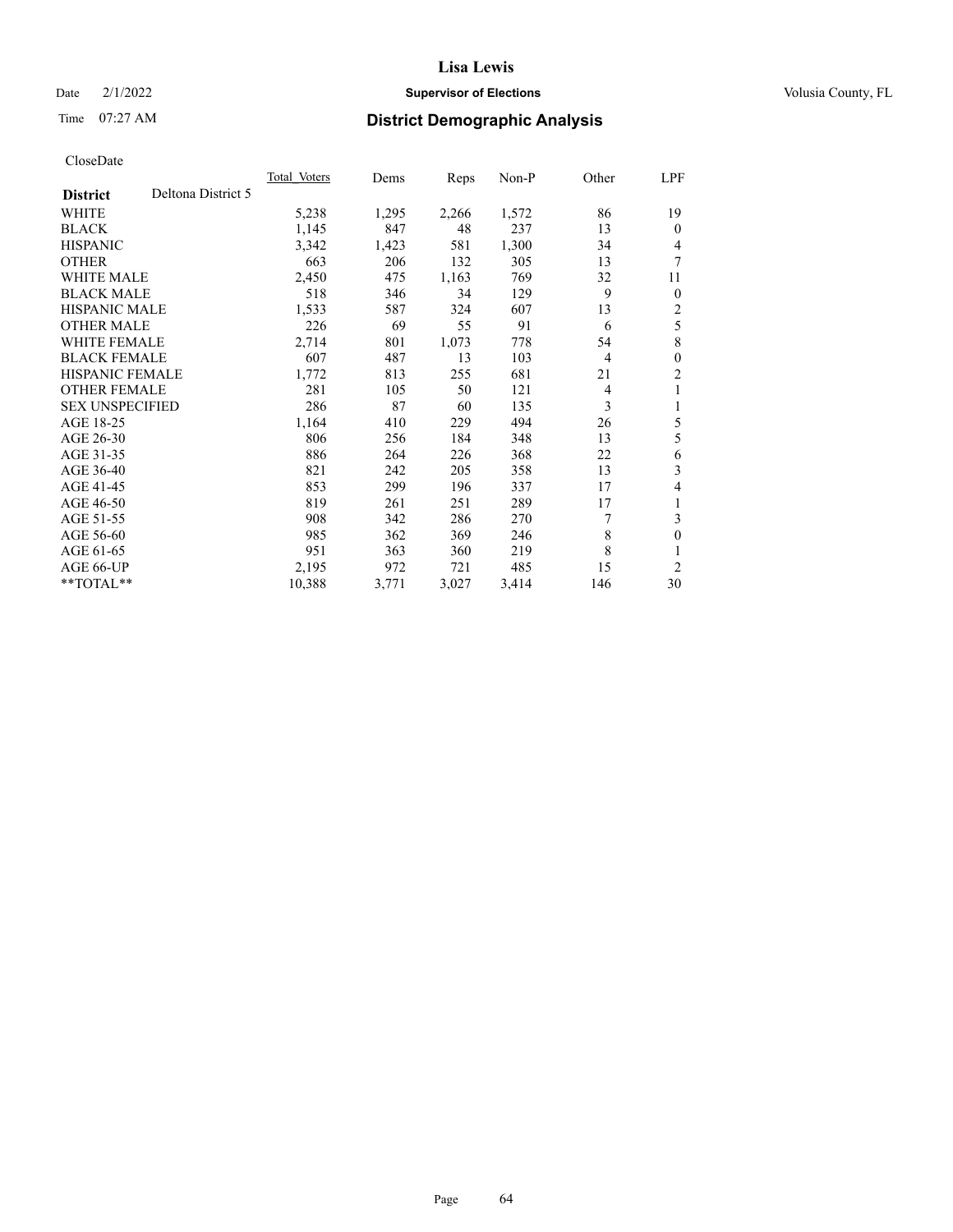## Date  $2/1/2022$  **Supervisor of Elections** Volusia County, FL

# Time 07:27 AM **District Demographic Analysis**

|                                       | Total Voters | Dems  | Reps  | $Non-P$ | Other          | LPF            |
|---------------------------------------|--------------|-------|-------|---------|----------------|----------------|
| Deltona District 6<br><b>District</b> |              |       |       |         |                |                |
| WHITE                                 | 5,961        | 1,394 | 2,667 | 1,770   | 105            | 25             |
| <b>BLACK</b>                          | 1,133        | 819   | 54    | 240     | 20             | $\mathbf{0}$   |
| <b>HISPANIC</b>                       | 3,173        | 1,358 | 484   | 1,291   | 30             | 10             |
| <b>OTHER</b>                          | 718          | 214   | 170   | 319     | 13             | $\overline{2}$ |
| <b>WHITE MALE</b>                     | 2,808        | 551   | 1,323 | 870     | 48             | 16             |
| <b>BLACK MALE</b>                     | 513          | 346   | 31    | 124     | 12             | $\mathbf{0}$   |
| <b>HISPANIC MALE</b>                  | 1,501        | 583   | 267   | 627     | 15             | 9              |
| <b>OTHER MALE</b>                     | 258          | 71    | 66    | 116     | $\overline{4}$ | 1              |
| <b>WHITE FEMALE</b>                   | 3,065        | 829   | 1,303 | 868     | 56             | 9              |
| <b>BLACK FEMALE</b>                   | 606          | 465   | 23    | 110     | 8              | $\mathbf{0}$   |
| <b>HISPANIC FEMALE</b>                | 1,629        | 760   | 211   | 642     | 15             | 1              |
| <b>OTHER FEMALE</b>                   | 311          | 108   | 73    | 123     | 6              | 1              |
| <b>SEX UNSPECIFIED</b>                | 294          | 72    | 78    | 140     | 4              | $\mathbf{0}$   |
| AGE 18-25                             | 1,188        | 385   | 240   | 529     | 29             | 5              |
| AGE 26-30                             | 926          | 285   | 223   | 387     | 23             | 8              |
| AGE 31-35                             | 898          | 281   | 242   | 359     | 13             | 3              |
| AGE 36-40                             | 934          | 285   | 253   | 378     | 14             | 4              |
| AGE 41-45                             | 897          | 285   | 237   | 360     | 13             | $\mathfrak{2}$ |
| AGE 46-50                             | 922          | 306   | 274   | 324     | 13             | 5              |
| AGE 51-55                             | 939          | 311   | 305   | 304     | 17             | $\overline{2}$ |
| AGE 56-60                             | 1,045        | 360   | 386   | 274     | 21             | 4              |
| AGE 61-65                             | 1,013        | 337   | 431   | 231     | 13             | 1              |
| AGE 66-UP                             | 2,223        | 950   | 784   | 474     | 12             | 3              |
| $*$ $TOTAL**$                         | 10,985       | 3,785 | 3,375 | 3,620   | 168            | 37             |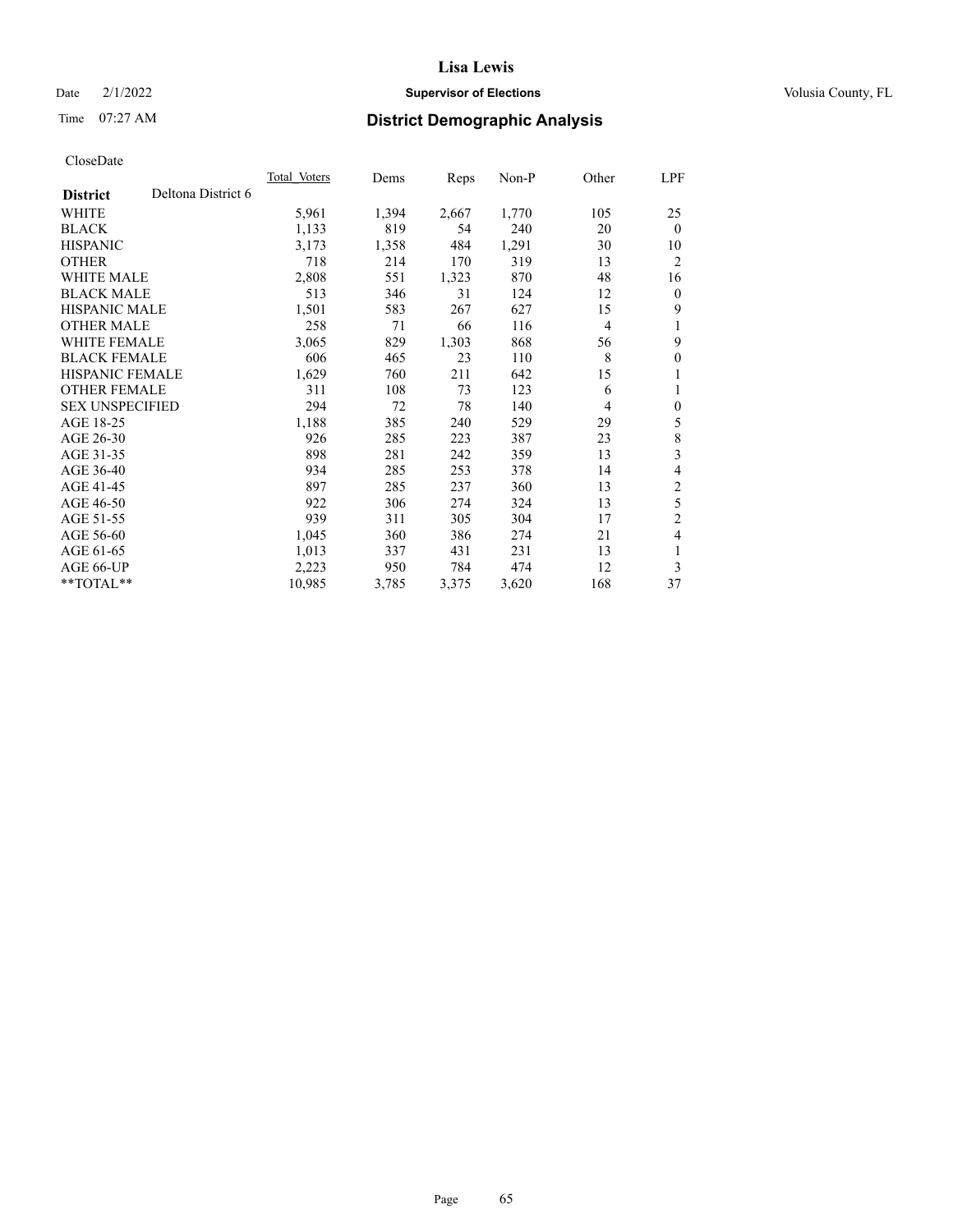## Date  $2/1/2022$  **Supervisor of Elections** Volusia County, FL

# Time 07:27 AM **District Demographic Analysis**

|                        |                      | Total Voters | Dems  | Reps  | Non-P | Other          | LPF            |
|------------------------|----------------------|--------------|-------|-------|-------|----------------|----------------|
| <b>District</b>        | Edgewater District 1 |              |       |       |       |                |                |
| WHITE                  |                      | 3,506        | 960   | 1,479 | 982   | 72             | 13             |
| <b>BLACK</b>           |                      | 103          | 69    | 8     | 24    | $\overline{2}$ | $\theta$       |
| <b>HISPANIC</b>        |                      | 83           | 31    | 21    | 30    | 1              | 0              |
| <b>OTHER</b>           |                      | 169          | 50    | 43    | 71    | 5              | 0              |
| WHITE MALE             |                      | 1,628        | 364   | 751   | 473   | 32             | 8              |
| <b>BLACK MALE</b>      |                      | 56           | 31    | 7     | 16    | 2              | $\mathbf{0}$   |
| <b>HISPANIC MALE</b>   |                      | 33           | 9     | 11    | 13    | $\mathbf{0}$   | 0              |
| <b>OTHER MALE</b>      |                      | 59           | 17    | 17    | 22    | 3              | 0              |
| <b>WHITE FEMALE</b>    |                      | 1,829        | 584   | 708   | 492   | 40             | 5              |
| <b>BLACK FEMALE</b>    |                      | 45           | 36    | 1     | 8     | $\theta$       | 0              |
| <b>HISPANIC FEMALE</b> |                      | 48           | 20    | 10    | 17    | 1              | 0              |
| <b>OTHER FEMALE</b>    |                      | 63           | 20    | 16    | 25    | 2              | 0              |
| <b>SEX UNSPECIFIED</b> |                      | 100          | 29    | 30    | 41    | $\theta$       | 0              |
| AGE 18-25              |                      | 252          | 60    | 94    | 88    | 9              |                |
| AGE 26-30              |                      | 236          | 53    | 80    | 94    | 7              | 2              |
| AGE 31-35              |                      | 277          | 60    | 96    | 109   | 9              | 3              |
| AGE 36-40              |                      | 220          | 70    | 64    | 81    | 3              | $\overline{c}$ |
| AGE 41-45              |                      | 219          | 58    | 73    | 83    | 3              | 2              |
| AGE 46-50              |                      | 222          | 36    | 99    | 81    | $\overline{4}$ | 2              |
| AGE 51-55              |                      | 291          | 69    | 133   | 82    |                | $\theta$       |
| AGE 56-60              |                      | 423          | 123   | 191   | 103   | 6              | 0              |
| AGE 61-65              |                      | 487          | 131   | 217   | 127   | 12             | 0              |
| AGE 66-UP              |                      | 1,234        | 450   | 504   | 259   | 20             |                |
| **TOTAL**              |                      | 3,861        | 1,110 | 1,551 | 1,107 | 80             | 13             |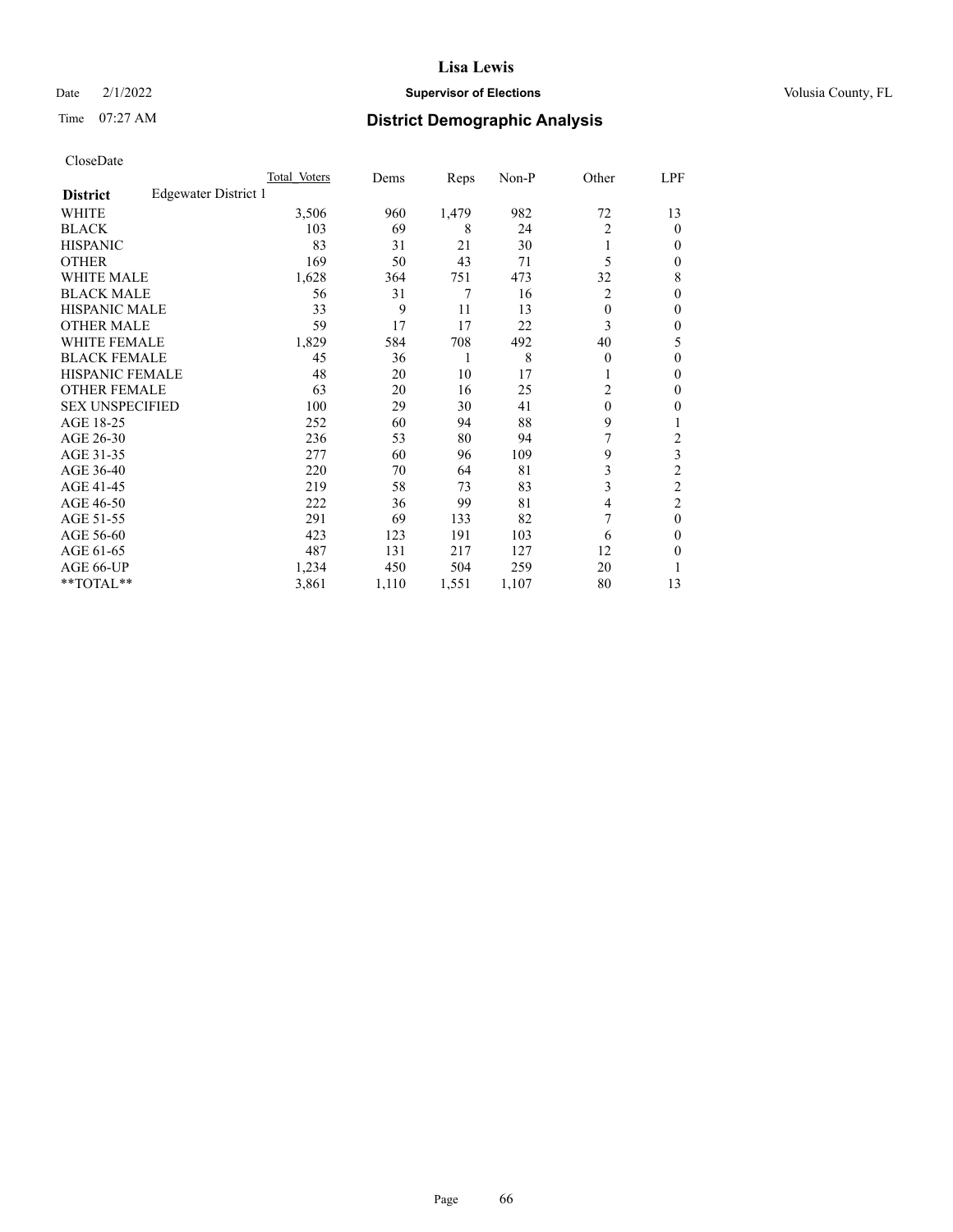## Date  $2/1/2022$  **Supervisor of Elections** Volusia County, FL

# Time 07:27 AM **District Demographic Analysis**

|                        | Total Voters         | Dems  | Reps  | Non-P | Other          | LPF            |
|------------------------|----------------------|-------|-------|-------|----------------|----------------|
| <b>District</b>        | Edgewater District 2 |       |       |       |                |                |
| WHITE                  | 3,857                | 988   | 1,662 | 1,116 | 79             | 12             |
| <b>BLACK</b>           | 71                   | 57    | 3     | 9     | 2              | 0              |
| <b>HISPANIC</b>        | 96                   | 33    | 22    | 37    | $\overline{4}$ | $_{0}$         |
| <b>OTHER</b>           | 162                  | 44    | 54    | 62    | $\theta$       | $\overline{c}$ |
| <b>WHITE MALE</b>      | 1,779                | 398   | 810   | 527   | 34             | 10             |
| <b>BLACK MALE</b>      | 32                   | 24    | 2     | 4     | 2              | 0              |
| <b>HISPANIC MALE</b>   | 45                   | 13    | 13    | 16    | 3              | 0              |
| <b>OTHER MALE</b>      | 59                   | 15    | 16    | 28    | $\theta$       | 0              |
| WHITE FEMALE           | 2,041                | 579   | 841   | 574   | 45             | 2              |
| <b>BLACK FEMALE</b>    | 38                   | 32    | 1     | 5     | $\theta$       | $\theta$       |
| <b>HISPANIC FEMALE</b> | 47                   | 19    | 8     | 19    |                | 0              |
| <b>OTHER FEMALE</b>    | 51                   | 17    | 18    | 15    | $\Omega$       |                |
| <b>SEX UNSPECIFIED</b> | 94                   | 25    | 32    | 36    | $\Omega$       |                |
| AGE 18-25              | 298                  | 70    | 111   | 103   | 14             | 0              |
| AGE 26-30              | 285                  | 65    | 96    | 112   | 7              | 5              |
| AGE 31-35              | 309                  | 75    | 108   | 115   | 7              | 4              |
| AGE 36-40              | 257                  | 60    | 86    | 103   | 5              | 3              |
| AGE 41-45              | 249                  | 67    | 89    | 87    | 6              | 0              |
| AGE 46-50              | 311                  | 72    | 112   | 122   | 5              | 0              |
| AGE 51-55              | 342                  | 67    | 163   | 98    | 12             | 2              |
| AGE 56-60              | 380                  | 88    | 191   | 95    | 6              | $\theta$       |
| AGE 61-65              | 423                  | 116   | 189   | 113   | 5              | 0              |
| AGE 66-UP              | 1,332                | 442   | 596   | 276   | 18             | 0              |
| **TOTAL**              | 4,186                | 1,122 | 1,741 | 1,224 | 85             | 14             |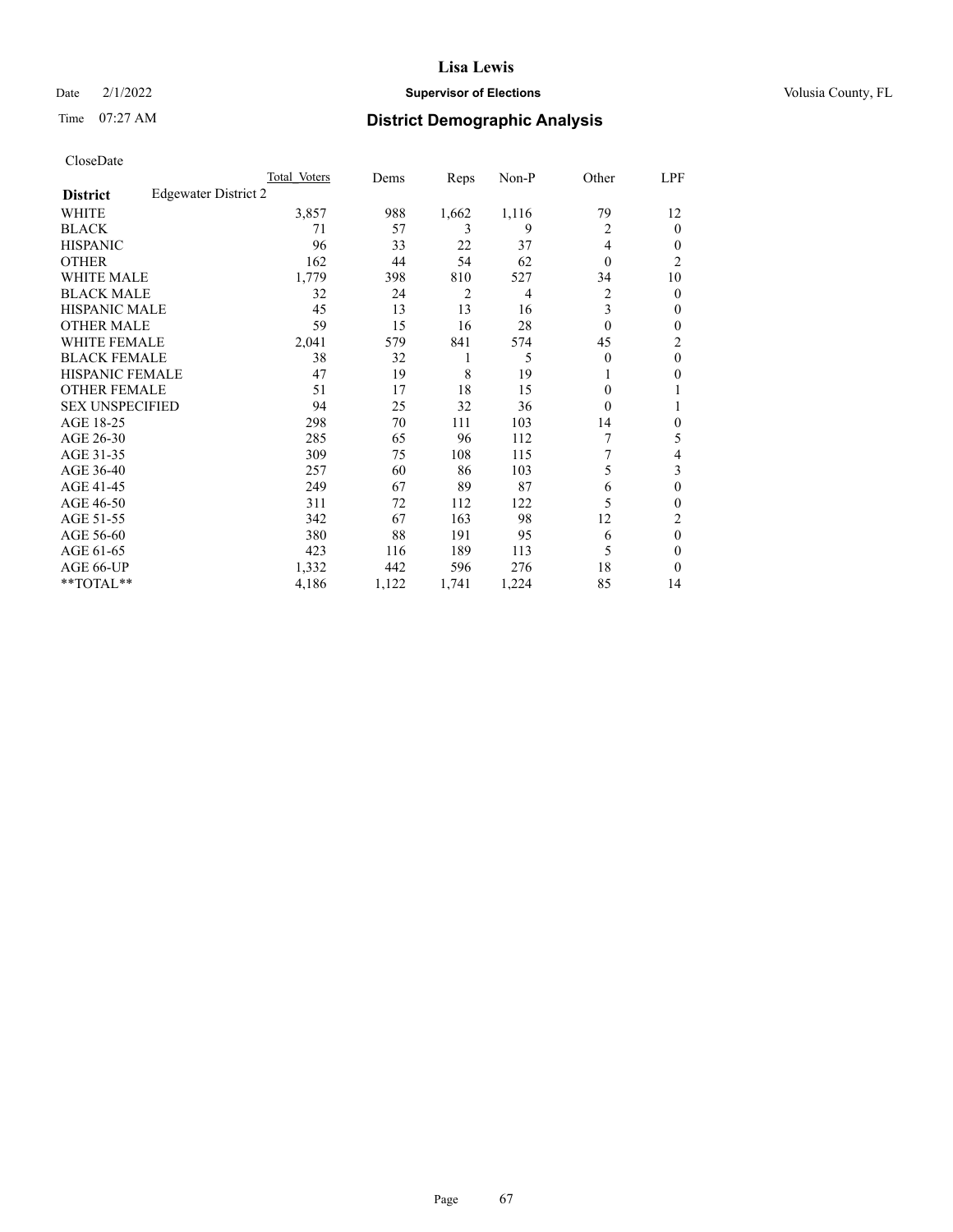## Date  $2/1/2022$  **Supervisor of Elections** Volusia County, FL

## Time 07:27 AM **District Demographic Analysis**

|                        |                      | Total Voters | Dems  | Reps  | Non-P | Other          | LPF |
|------------------------|----------------------|--------------|-------|-------|-------|----------------|-----|
| <b>District</b>        | Edgewater District 3 |              |       |       |       |                |     |
| WHITE                  |                      | 3,578        | 938   | 1,532 | 1,031 | 67             | 10  |
| <b>BLACK</b>           |                      | 111          | 80    | 6     | 23    | 2              | 0   |
| <b>HISPANIC</b>        |                      | 105          | 32    | 25    | 43    | 4              |     |
| <b>OTHER</b>           |                      | 198          | 52    | 59    | 84    | $\overline{2}$ |     |
| WHITE MALE             |                      | 1,638        | 354   | 757   | 491   | 29             | 7   |
| <b>BLACK MALE</b>      |                      | 55           | 40    | 3     | 10    | 2              | 0   |
| <b>HISPANIC MALE</b>   |                      | 43           | 10    | 12    | 20    |                | 0   |
| <b>OTHER MALE</b>      |                      | 64           | 14    | 19    | 30    |                | 0   |
| <b>WHITE FEMALE</b>    |                      | 1,886        | 579   | 743   | 523   | 38             | 3   |
| <b>BLACK FEMALE</b>    |                      | 52           | 38    | 3     | 11    | $\Omega$       | 0   |
| <b>HISPANIC FEMALE</b> |                      | 57           | 19    | 13    | 21    | 3              |     |
| <b>OTHER FEMALE</b>    |                      | 77           | 24    | 27    | 24    |                |     |
| <b>SEX UNSPECIFIED</b> |                      | 120          | 24    | 45    | 51    | $\Omega$       | 0   |
| AGE 18-25              |                      | 329          | 72    | 108   | 135   | 11             | 3   |
| AGE 26-30              |                      | 256          | 62    | 80    | 109   | 4              | 1   |
| AGE 31-35              |                      | 259          | 71    | 93    | 86    | 9              | 0   |
| AGE 36-40              |                      | 240          | 50    | 90    | 95    | 4              |     |
| AGE 41-45              |                      | 228          | 56    | 87    | 82    | 3              | 0   |
| AGE 46-50              |                      | 257          | 50    | 119   | 83    | $\overline{2}$ | 3   |
| AGE 51-55              |                      | 321          | 76    | 129   | 109   | 7              | 0   |
| AGE 56-60              |                      | 422          | 125   | 176   | 106   | 12             | 3   |
| AGE 61-65              |                      | 378          | 103   | 159   | 107   | 9              | 0   |
| AGE 66-UP              |                      | 1,302        | 437   | 581   | 269   | 14             |     |
| **TOTAL**              |                      | 3,992        | 1,102 | 1,622 | 1,181 | 75             | 12  |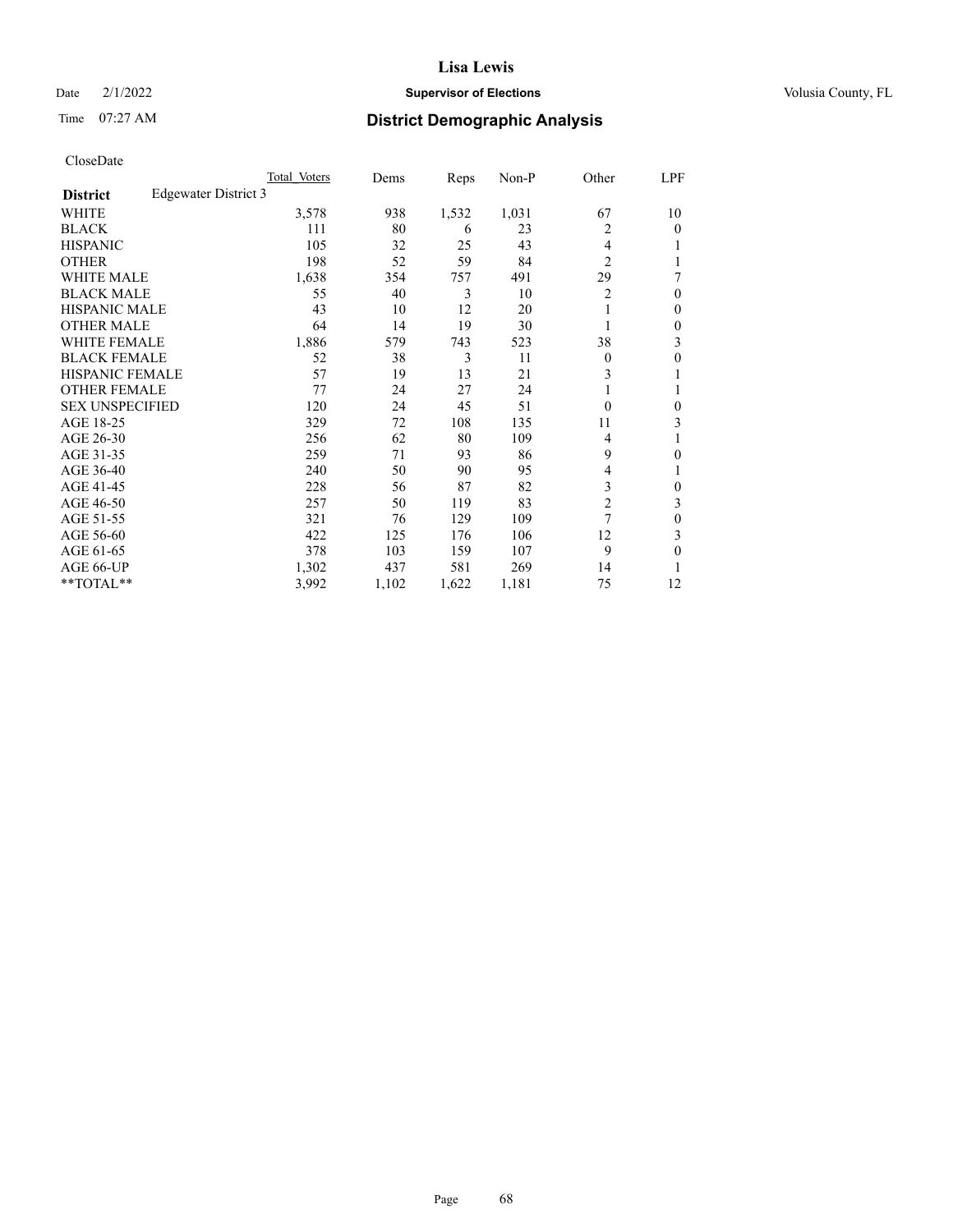## Date  $2/1/2022$  **Supervisor of Elections** Volusia County, FL

# Time 07:27 AM **District Demographic Analysis**

|                        |                      | Total Voters | Dems  | Reps  | Non-P | Other          | LPF |
|------------------------|----------------------|--------------|-------|-------|-------|----------------|-----|
| <b>District</b>        | Edgewater District 4 |              |       |       |       |                |     |
| WHITE                  |                      | 4,889        | 1,166 | 2,237 | 1,392 | 79             | 15  |
| <b>BLACK</b>           |                      | 109          | 81    | 6     | 18    | 4              | 0   |
| <b>HISPANIC</b>        |                      | 114          | 39    | 33    | 38    | 3              |     |
| <b>OTHER</b>           |                      | 176          | 45    | 57    | 67    | 6              |     |
| WHITE MALE             |                      | 2,258        | 435   | 1,110 | 667   | 36             | 10  |
| <b>BLACK MALE</b>      |                      | 52           | 32    | 4     | 13    | 3              | 0   |
| <b>HISPANIC MALE</b>   |                      | 40           | 12    | 11    | 15    |                |     |
| <b>OTHER MALE</b>      |                      | 61           | 19    | 20    | 19    | $\overline{2}$ |     |
| <b>WHITE FEMALE</b>    |                      | 2,585        | 722   | 1,105 | 710   | 43             | 5   |
| <b>BLACK FEMALE</b>    |                      | 56           | 48    | 2     | 5     |                | 0   |
| <b>HISPANIC FEMALE</b> |                      | 71           | 25    | 21    | 23    | $\overline{c}$ | 0   |
| <b>OTHER FEMALE</b>    |                      | 70           | 20    | 21    | 26    | 3              | 0   |
| <b>SEX UNSPECIFIED</b> |                      | 95           | 18    | 39    | 37    |                | 0   |
| AGE 18-25              |                      | 320          | 73    | 107   | 128   | 9              | 3   |
| AGE 26-30              |                      | 248          | 56    | 92    | 92    | 7              | 1   |
| AGE 31-35              |                      | 281          | 58    | 96    | 117   | 7              | 3   |
| AGE 36-40              |                      | 285          | 69    | 107   | 101   | 3              | 5   |
| AGE 41-45              |                      | 276          | 61    | 100   | 104   | 9              | 2   |
| AGE 46-50              |                      | 296          | 62    | 136   | 94    | 3              | 1   |
| AGE 51-55              |                      | 316          | 77    | 152   | 80    | 7              | 0   |
| AGE 56-60              |                      | 453          | 94    | 238   | 115   | 6              | 0   |
| AGE 61-65              |                      | 533          | 114   | 279   | 127   | 13             | 0   |
| AGE 66-UP              |                      | 2,280        | 667   | 1,026 | 557   | 28             | 2   |
| **TOTAL**              |                      | 5,288        | 1,331 | 2,333 | 1,515 | 92             | 17  |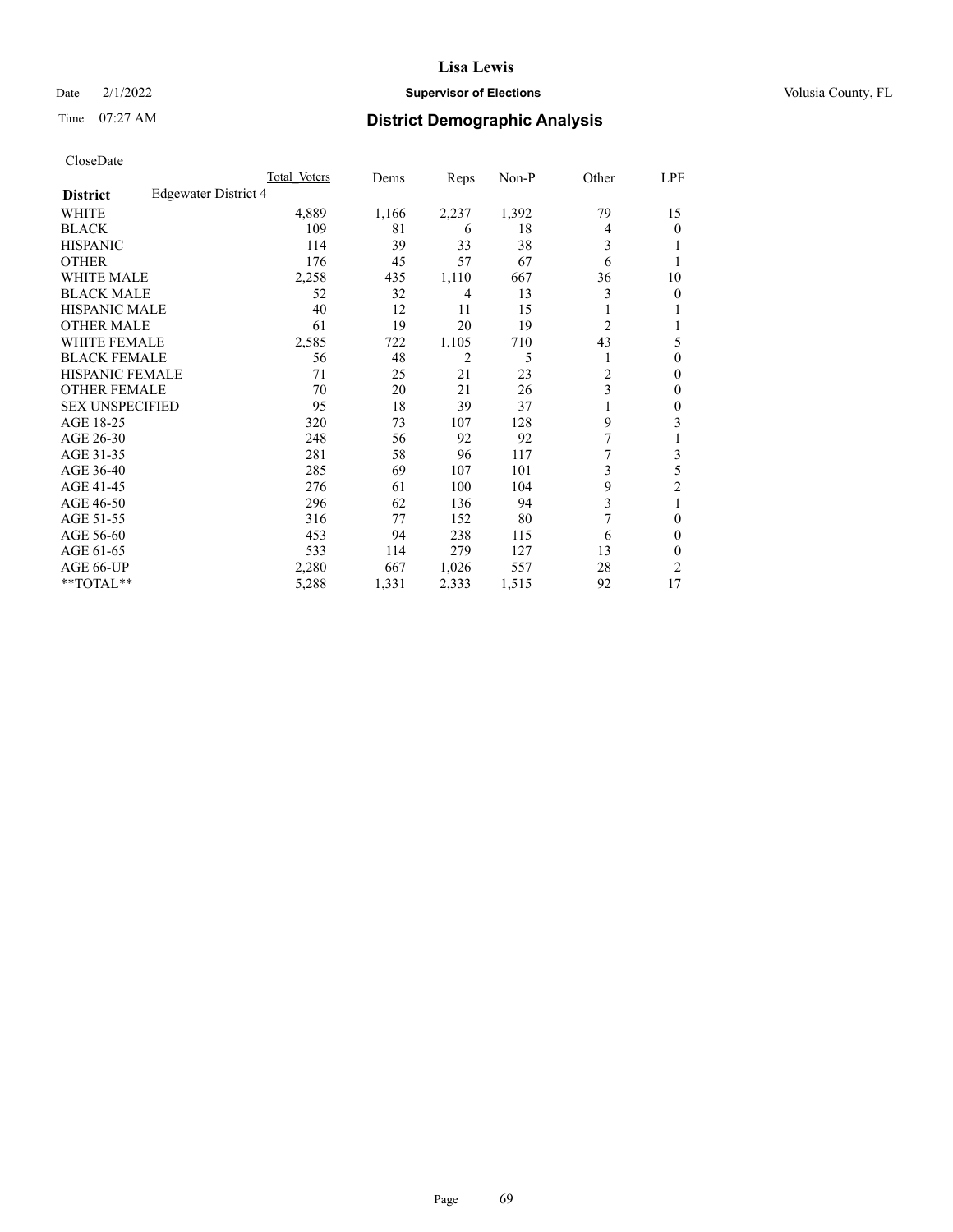## Date  $2/1/2022$  **Supervisor of Elections** Volusia County, FL

# Time 07:27 AM **District Demographic Analysis**

|                                          | Total Voters | Dems | Reps | Non-P | Other          | LPF          |
|------------------------------------------|--------------|------|------|-------|----------------|--------------|
| Holly Hill District 1<br><b>District</b> |              |      |      |       |                |              |
| WHITE                                    | 1,664        | 440  | 684  | 505   | 30             | 5            |
| <b>BLACK</b>                             | 230          | 162  | 9    | 56    | 3              | $\Omega$     |
| <b>HISPANIC</b>                          | 134          | 52   | 22   | 56    | 4              | $\Omega$     |
| <b>OTHER</b>                             | 142          | 48   | 37   | 55    | $\overline{2}$ | 0            |
| <b>WHITE MALE</b>                        | 824          | 177  | 365  | 267   | 13             | 2            |
| <b>BLACK MALE</b>                        | 88           | 58   | 4    | 25    | 1              | $\theta$     |
| <b>HISPANIC MALE</b>                     | 64           | 23   | 12   | 27    | 2              | $\mathbf{0}$ |
| <b>OTHER MALE</b>                        | 50           | 12   | 16   | 22    | $\theta$       | 0            |
| <b>WHITE FEMALE</b>                      | 820          | 259  | 308  | 233   | 17             | 3            |
| <b>BLACK FEMALE</b>                      | 139          | 101  | 5    | 31    | 2              | $\Omega$     |
| <b>HISPANIC FEMALE</b>                   | 67           | 29   | 9    | 27    | $\overline{c}$ | 0            |
| <b>OTHER FEMALE</b>                      | 69           | 30   | 17   | 21    | 1              | 0            |
| <b>SEX UNSPECIFIED</b>                   | 49           | 13   | 16   | 19    | 1              | 0            |
| AGE 18-25                                | 164          | 50   | 50   | 56    | 8              | $\Omega$     |
| AGE 26-30                                | 121          | 38   | 30   | 52    | 1              | $\mathbf{0}$ |
| AGE 31-35                                | 133          | 45   | 35   | 50    | 3              | 0            |
| AGE 36-40                                | 95           | 30   | 23   | 39    | 2              |              |
| AGE 41-45                                | 147          | 34   | 49   | 56    | 6              | 2            |
| AGE 46-50                                | 136          | 41   | 39   | 54    | 2              | $\theta$     |
| AGE 51-55                                | 189          | 71   | 62   | 52    | $\overline{4}$ | $\Omega$     |
| AGE 56-60                                | 248          | 74   | 100  | 73    | 1              | 0            |
| AGE 61-65                                | 234          | 79   | 87   | 64    | 3              |              |
| AGE 66-UP                                | 703          | 240  | 277  | 176   | 9              |              |
| **TOTAL**                                | 2,170        | 702  | 752  | 672   | 39             | 5            |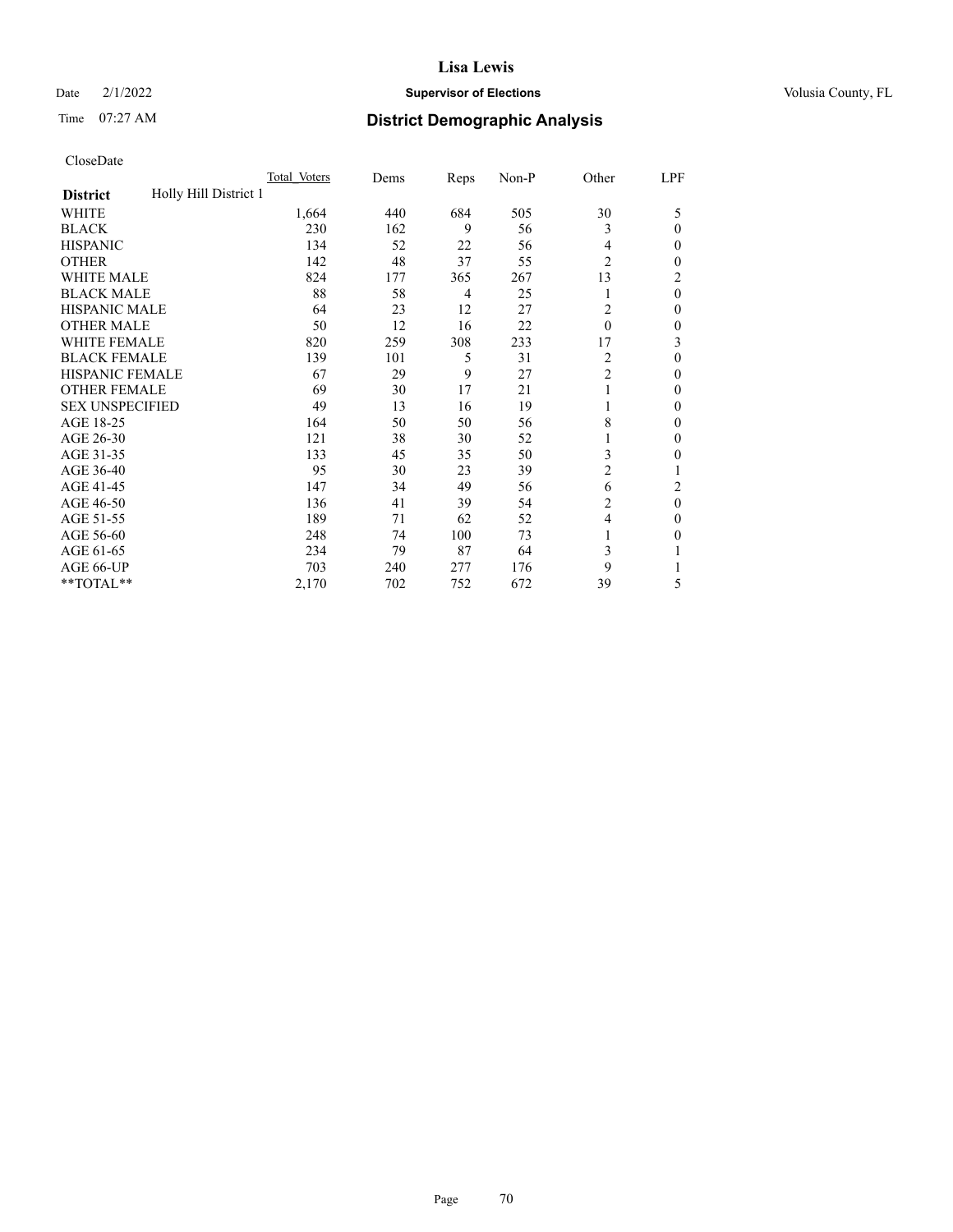## Date  $2/1/2022$  **Supervisor of Elections** Volusia County, FL

# Time 07:27 AM **District Demographic Analysis**

|                                          | Total Voters | Dems | Reps           | Non-P | Other          | LPF            |
|------------------------------------------|--------------|------|----------------|-------|----------------|----------------|
| Holly Hill District 2<br><b>District</b> |              |      |                |       |                |                |
| WHITE                                    | 1,479        | 441  | 523            | 479   | 28             | 8              |
| <b>BLACK</b>                             | 277          | 210  | 5              | 62    | $\theta$       | 0              |
| <b>HISPANIC</b>                          | 91           | 39   | 17             | 35    | $\theta$       | 0              |
| <b>OTHER</b>                             | 132          | 36   | 25             | 64    | 6              |                |
| WHITE MALE                               | 703          | 164  | 272            | 247   | 16             | 4              |
| <b>BLACK MALE</b>                        | 123          | 86   | $\overline{c}$ | 35    | $\theta$       | $\Omega$       |
| <b>HISPANIC MALE</b>                     | 48           | 15   | 12             | 21    | $\theta$       | 0              |
| <b>OTHER MALE</b>                        | 50           | 9    | 12             | 26    | $\overline{2}$ | 1              |
| WHITE FEMALE                             | 753          | 276  | 243            | 218   | 12             | 4              |
| <b>BLACK FEMALE</b>                      | 145          | 117  | 3              | 25    | $\theta$       | 0              |
| <b>HISPANIC FEMALE</b>                   | 43           | 24   | 5              | 14    | $\theta$       | 0              |
| <b>OTHER FEMALE</b>                      | 44           | 21   | 6              | 15    | 2              | 0              |
| <b>SEX UNSPECIFIED</b>                   | 70           | 14   | 15             | 39    | $\overline{c}$ | 0              |
| AGE 18-25                                | 169          | 49   | 40             | 76    | 3              |                |
| AGE 26-30                                | 140          | 57   | 33             | 44    | 3              | 3              |
| AGE 31-35                                | 173          | 60   | 38             | 73    | $\overline{c}$ | 0              |
| AGE 36-40                                | 153          | 54   | 24             | 73    |                |                |
| AGE 41-45                                | 128          | 43   | 34             | 50    |                | 0              |
| AGE 46-50                                | 152          | 55   | 42             | 48    | 6              |                |
| AGE 51-55                                | 176          | 50   | 68             | 54    | 2              | $\overline{c}$ |
| AGE 56-60                                | 241          | 88   | 80             | 67    | 6              | $\theta$       |
| AGE 61-65                                | 211          | 88   | 65             | 54    | 3              |                |
| AGE 66-UP                                | 436          | 182  | 146            | 101   | 7              | 0              |
| **TOTAL**                                | 1,979        | 726  | 570            | 640   | 34             | 9              |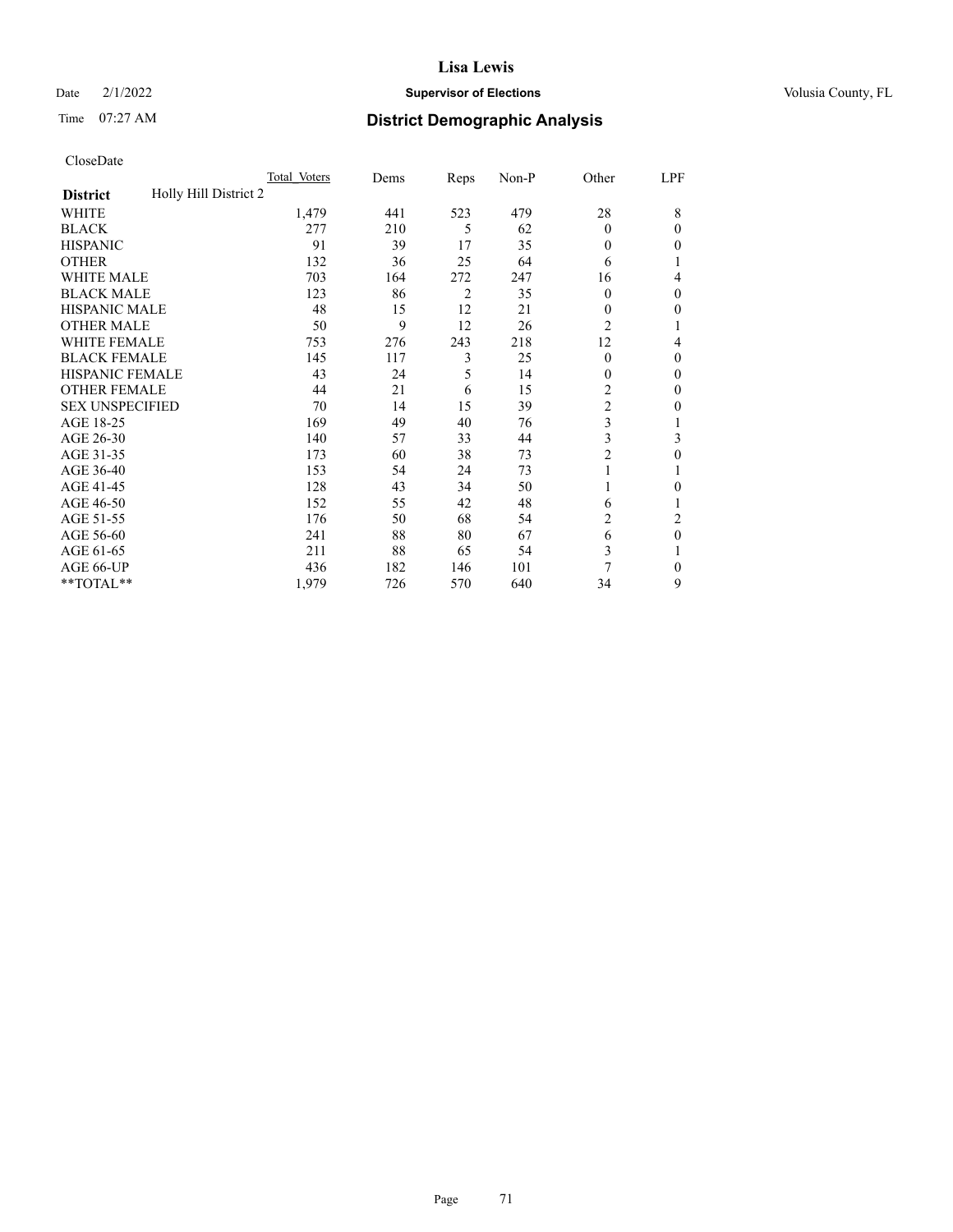## Date  $2/1/2022$  **Supervisor of Elections** Volusia County, FL

# Time 07:27 AM **District Demographic Analysis**

|                                          | Total Voters | Dems | Reps           | Non-P | Other          | LPF      |
|------------------------------------------|--------------|------|----------------|-------|----------------|----------|
| Holly Hill District 3<br><b>District</b> |              |      |                |       |                |          |
| WHITE                                    | 1,484        | 426  | 609            | 421   | 24             | 4        |
| <b>BLACK</b>                             | 189          | 143  | 10             | 36    | $\Omega$       | 0        |
| <b>HISPANIC</b>                          | 55           | 23   | 7              | 23    |                |          |
| <b>OTHER</b>                             | 98           | 30   | 25             | 40    | 3              | 0        |
| WHITE MALE                               | 642          | 158  | 283            | 186   | 12             | 3        |
| <b>BLACK MALE</b>                        | 82           | 55   | 8              | 19    | $\Omega$       | 0        |
| <b>HISPANIC MALE</b>                     | 31           | 14   | 4              | 11    |                |          |
| <b>OTHER MALE</b>                        | 30           | 13   | 9              | 7     |                | 0        |
| <b>WHITE FEMALE</b>                      | 825          | 264  | 321            | 227   | 12             |          |
| <b>BLACK FEMALE</b>                      | 106          | 87   | $\overline{2}$ | 17    | $\theta$       | 0        |
| <b>HISPANIC FEMALE</b>                   | 22           | 8    | 3              | 11    | 0              | 0        |
| <b>OTHER FEMALE</b>                      | 34           | 11   | 8              | 15    | $\Omega$       | 0        |
| <b>SEX UNSPECIFIED</b>                   | 54           | 12   | 13             | 27    | $\overline{2}$ | 0        |
| AGE 18-25                                | 114          | 36   | 26             | 49    |                | 2        |
| AGE 26-30                                | 98           | 30   | 19             | 48    | 1              | $\theta$ |
| AGE 31-35                                | 92           | 29   | 24             | 37    | 2              | 0        |
| AGE 36-40                                | 82           | 28   | 18             | 36    | $\theta$       | 0        |
| AGE 41-45                                | 97           | 31   | 28             | 35    | 3              | 0        |
| AGE 46-50                                | 98           | 38   | 19             | 40    |                | 0        |
| AGE 51-55                                | 126          | 32   | 52             | 37    | 4              |          |
| AGE 56-60                                | 182          | 61   | 65             | 53    | $\overline{c}$ |          |
| AGE 61-65                                | 195          | 68   | 73             | 49    | 4              |          |
| AGE 66-UP                                | 742          | 269  | 327            | 136   | 10             | 0        |
| **TOTAL**                                | 1,826        | 622  | 651            | 520   | 28             | 5        |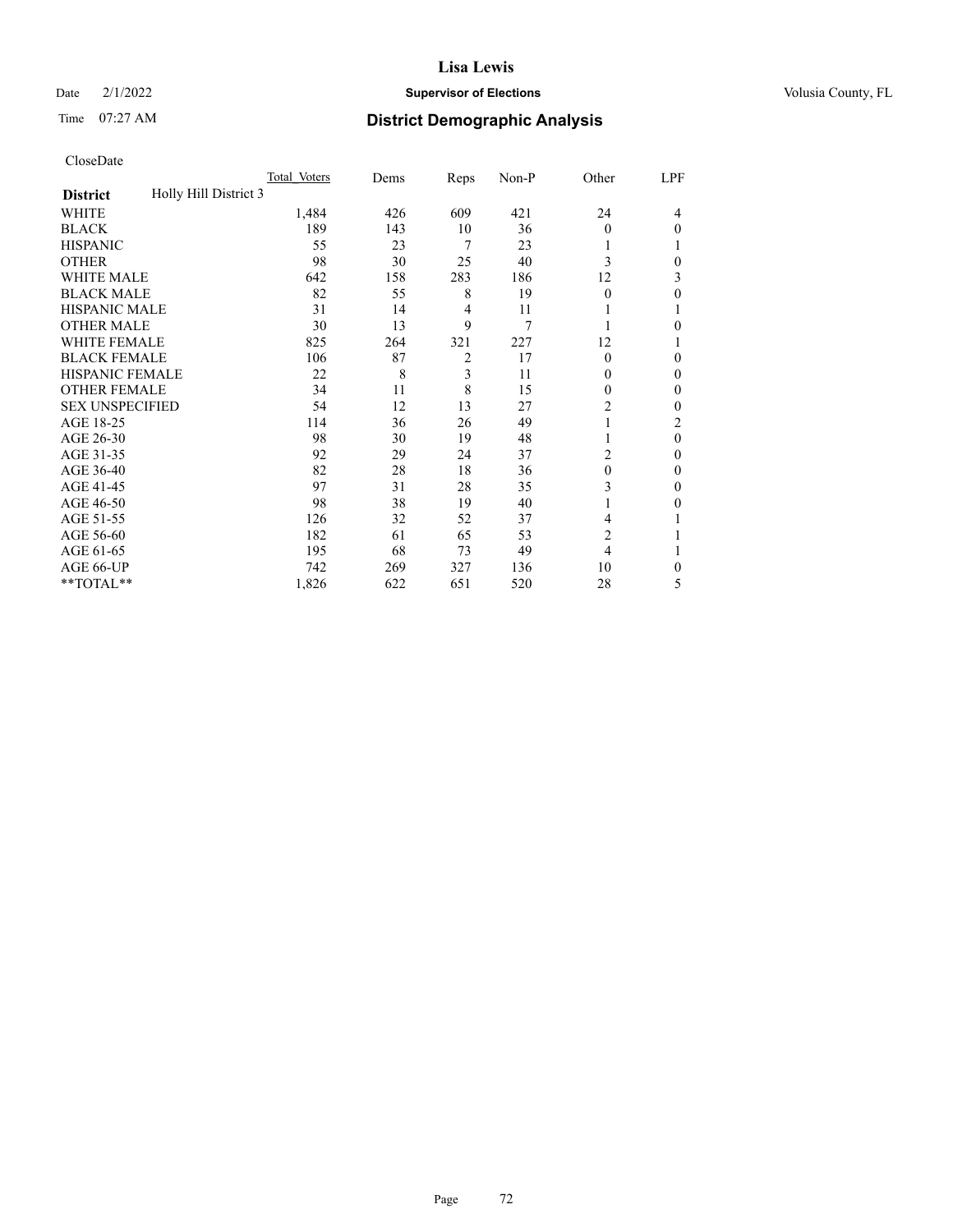# Date  $2/1/2022$  **Supervisor of Elections** Volusia County, FL

# Time 07:27 AM **District Demographic Analysis**

|                                          | Total Voters | Dems | Reps | Non-P | Other          | LPF            |
|------------------------------------------|--------------|------|------|-------|----------------|----------------|
| Holly Hill District 4<br><b>District</b> |              |      |      |       |                |                |
| WHITE                                    | 1,427        | 399  | 544  | 450   | 27             |                |
| <b>BLACK</b>                             | 412          | 306  | 7    | 94    | 4              |                |
| <b>HISPANIC</b>                          | 104          | 45   | 14   | 43    | 1              |                |
| <b>OTHER</b>                             | 94           | 39   | 18   | 37    | $\theta$       | 0              |
| <b>WHITE MALE</b>                        | 643          | 151  | 264  | 208   | 15             | 5              |
| <b>BLACK MALE</b>                        | 128          | 84   | 3    | 39    |                |                |
| <b>HISPANIC MALE</b>                     | 47           | 20   | 5    | 21    | 0              |                |
| <b>OTHER MALE</b>                        | 26           | 10   | 9    | 7     | $\theta$       | 0              |
| <b>WHITE FEMALE</b>                      | 767          | 244  | 273  | 236   | 12             | $\overline{2}$ |
| <b>BLACK FEMALE</b>                      | 279          | 220  | 4    | 52    | 3              | $\theta$       |
| <b>HISPANIC FEMALE</b>                   | 52           | 22   | 8    | 21    |                | $\Omega$       |
| <b>OTHER FEMALE</b>                      | 47           | 25   | 7    | 15    | 0              | $\Omega$       |
| <b>SEX UNSPECIFIED</b>                   | 48           | 13   | 10   | 25    | 0              | $\theta$       |
| AGE 18-25                                | 208          | 75   | 51   | 77    | 5              | $\mathbf{0}$   |
| AGE 26-30                                | 198          | 92   | 28   | 74    | 1              | 3              |
| AGE 31-35                                | 206          | 82   | 35   | 81    | 4              | 4              |
| AGE 36-40                                | 155          | 62   | 32   | 57    | 3              |                |
| AGE 41-45                                | 127          | 50   | 33   | 40    | 4              | $\theta$       |
| AGE 46-50                                | 128          | 41   | 43   | 41    | 3              | $\Omega$       |
| AGE 51-55                                | 151          | 48   | 43   | 56    | 4              | 0              |
| AGE 56-60                                | 190          | 55   | 68   | 63    | 3              |                |
| AGE 61-65                                | 207          | 82   | 81   | 41    | 3              | $\theta$       |
| AGE 66-UP                                | 467          | 202  | 169  | 94    | $\overline{2}$ | $\Omega$       |
| **TOTAL**                                | 2,037        | 789  | 583  | 624   | 32             | 9              |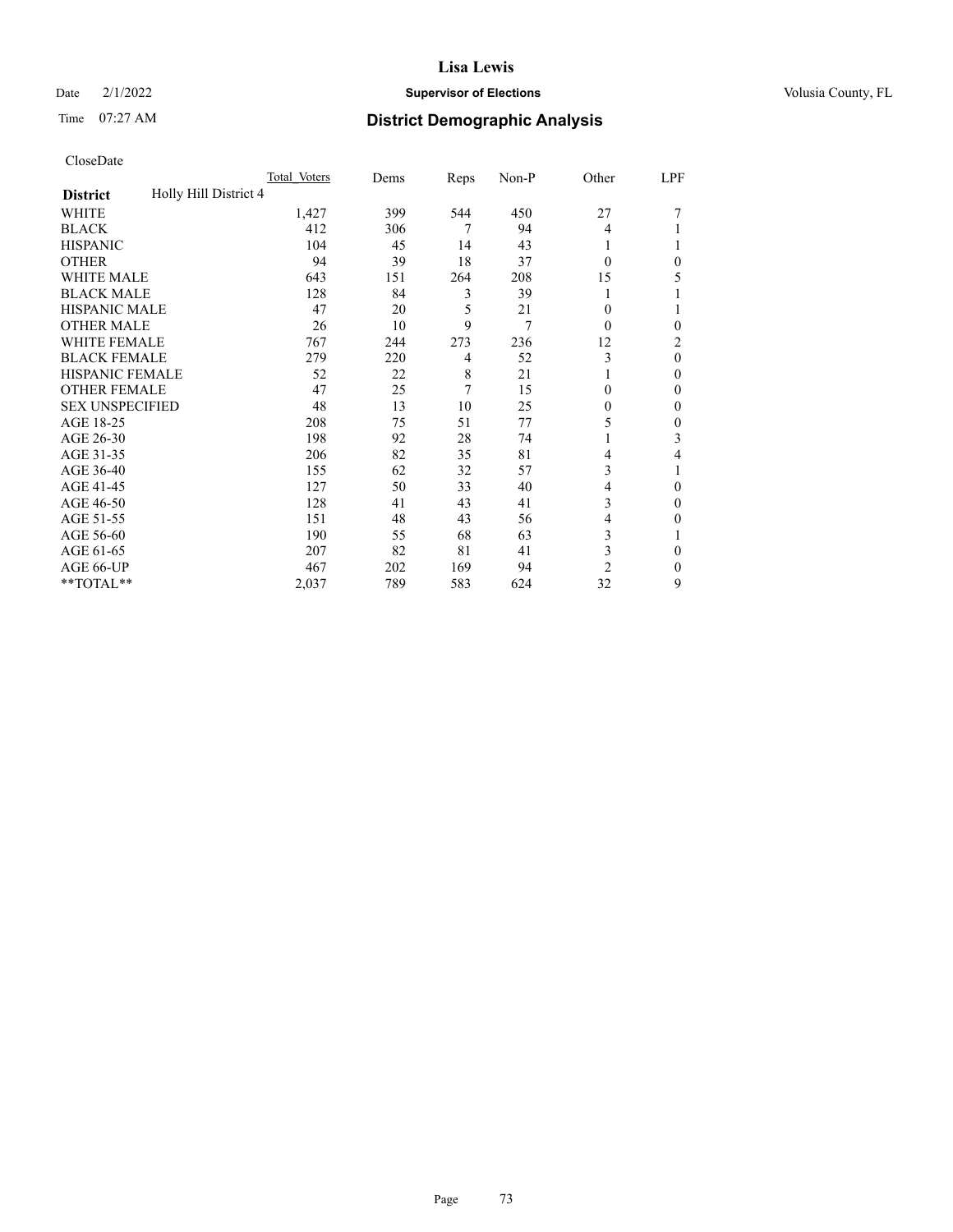# Date  $2/1/2022$  **Supervisor of Elections** Volusia County, FL

# Time 07:27 AM **District Demographic Analysis**

|                        |            | Total Voters | Dems | Reps | Non-P | Other          | LPF            |
|------------------------|------------|--------------|------|------|-------|----------------|----------------|
| <b>District</b>        | Lake Helen |              |      |      |       |                |                |
| WHITE                  |            | 1,919        | 460  | 912  | 512   | 33             | 2              |
| <b>BLACK</b>           |            | 165          | 135  | 9    | 20    |                | $\theta$       |
| <b>HISPANIC</b>        |            | 108          | 32   | 33   | 39    | 3              |                |
| <b>OTHER</b>           |            | 84           | 30   | 23   | 26    | $\overline{2}$ | 3              |
| WHITE MALE             |            | 883          | 173  | 435  | 262   | 11             | 2              |
| <b>BLACK MALE</b>      |            | 78           | 63   | 6    | 9     | $\theta$       | $\theta$       |
| <b>HISPANIC MALE</b>   |            | 53           | 15   | 16   | 20    |                | 1              |
| <b>OTHER MALE</b>      |            | 27           | 11   | 5    | 8     | 1              | $\overline{2}$ |
| <b>WHITE FEMALE</b>    |            | 1,018        | 284  | 467  | 245   | 22             | $\theta$       |
| <b>BLACK FEMALE</b>    |            | 82           | 71   | 1    | 9     | 1              | $\theta$       |
| <b>HISPANIC FEMALE</b> |            | 52           | 16   | 16   | 18    | 2              | $\Omega$       |
| <b>OTHER FEMALE</b>    |            | 37           | 17   | 10   | 9     |                | 0              |
| <b>SEX UNSPECIFIED</b> |            | 46           | 7    | 21   | 17    | $\theta$       | 1              |
| AGE 18-25              |            | 166          | 37   | 73   | 52    | 4              | $\theta$       |
| AGE 26-30              |            | 158          | 37   | 59   | 55    | 5              | $\overline{2}$ |
| AGE 31-35              |            | 144          | 42   | 48   | 49    | 5              | $\mathbf{0}$   |
| AGE 36-40              |            | 146          | 35   | 54   | 54    | 3              | $\theta$       |
| AGE 41-45              |            | 157          | 29   | 58   | 68    | 2              | $\theta$       |
| AGE 46-50              |            | 148          | 36   | 62   | 43    | 5              | $\overline{2}$ |
| AGE 51-55              |            | 185          | 43   | 83   | 58    |                | $\mathbf{0}$   |
| AGE 56-60              |            | 231          | 61   | 115  | 47    | 8              | $\theta$       |
| AGE 61-65              |            | 254          | 85   | 124  | 44    |                | $\theta$       |
| AGE 66-UP              |            | 687          | 252  | 301  | 127   | 5              | $\overline{2}$ |
| **TOTAL**              |            | 2,276        | 657  | 977  | 597   | 39             | 6              |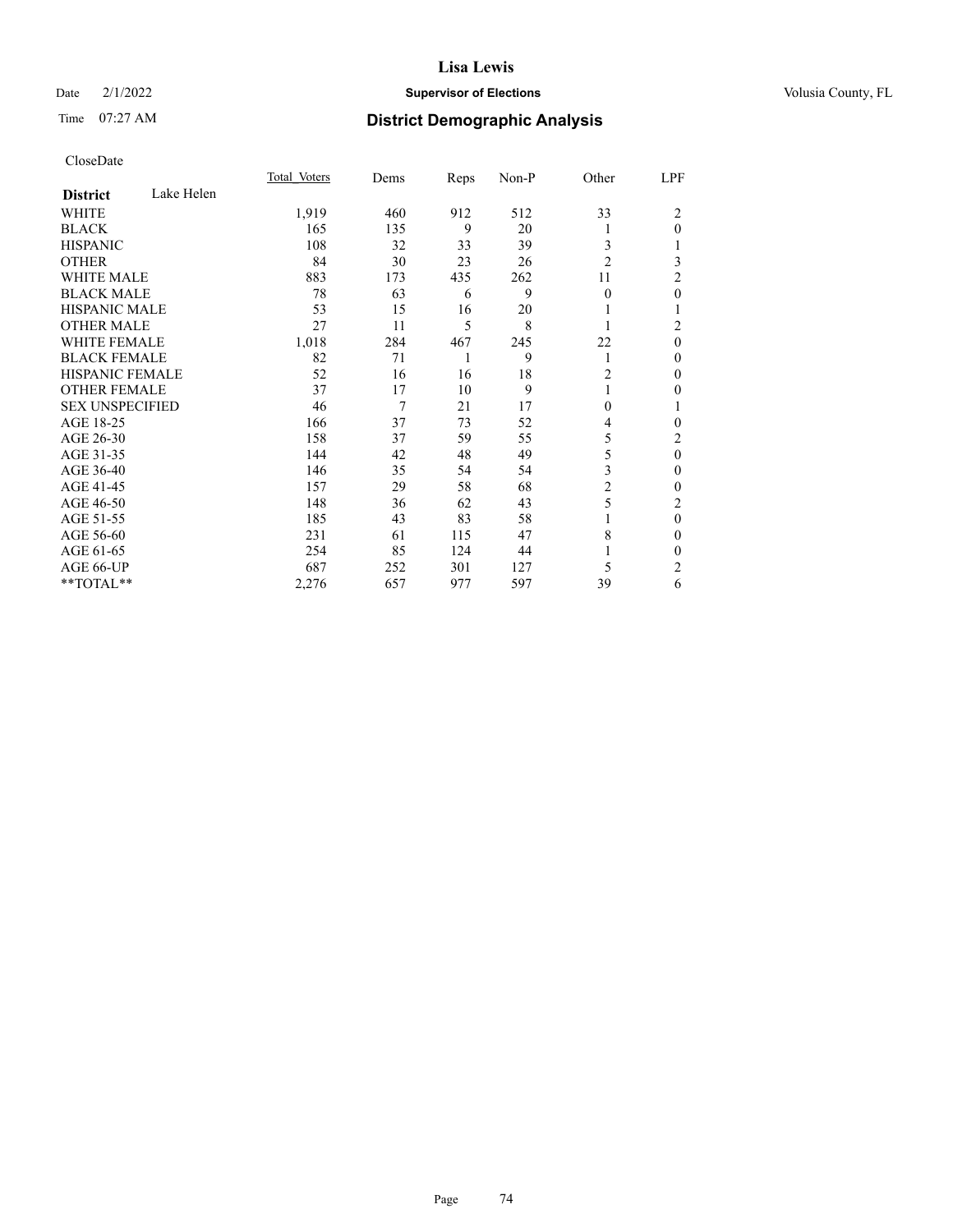# Date  $2/1/2022$  **Supervisor of Elections** Volusia County, FL

|                                          | Total Voters | Dems  | Reps  | Non-P | Other | LPF            |
|------------------------------------------|--------------|-------|-------|-------|-------|----------------|
| New Smyrna Bch Zone 1<br><b>District</b> |              |       |       |       |       |                |
| WHITE                                    | 5,200        | 1,422 | 2,512 | 1,139 | 112   | 15             |
| <b>BLACK</b>                             | 16           | 9     | 2     | 4     |       | 0              |
| <b>HISPANIC</b>                          | 73           | 24    | 24    | 24    |       | 0              |
| <b>OTHER</b>                             | 179          | 46    | 62    | 65    | 5     |                |
| <b>WHITE MALE</b>                        | 2,432        | 539   | 1,238 | 592   | 54    | 9              |
| <b>BLACK MALE</b>                        | 9            | 6     | 0     | 3     | 0     | 0              |
| <b>HISPANIC MALE</b>                     | 28           | 9     | 8     | 11    | 0     | 0              |
| <b>OTHER MALE</b>                        | 62           | 15    | 25    | 20    |       |                |
| <b>WHITE FEMALE</b>                      | 2,721        | 867   | 1,256 | 535   | 57    | 6              |
| <b>BLACK FEMALE</b>                      | 6            | 2     | 2     | 1     |       | $_{0}$         |
| <b>HISPANIC FEMALE</b>                   | 44           | 14    | 16    | 13    |       | 0              |
| <b>OTHER FEMALE</b>                      | 72           | 28    | 27    | 15    | 2     | 0              |
| <b>SEX UNSPECIFIED</b>                   | 94           | 21    | 28    | 42    | 3     | 0              |
| AGE 18-25                                | 296          | 67    | 123   | 91    | 15    | 0              |
| AGE 26-30                                | 183          | 42    | 67    | 68    | 4     | 2              |
| AGE 31-35                                | 198          | 50    | 72    | 70    | 5     |                |
| AGE 36-40                                | 206          | 65    | 61    | 74    | 4     | 2              |
| AGE 41-45                                | 234          | 45    | 96    | 84    | 6     | 3              |
| AGE 46-50                                | 255          | 51    | 123   | 68    | 12    |                |
| AGE 51-55                                | 415          | 101   | 220   | 85    | 8     |                |
| AGE 56-60                                | 617          | 122   | 340   | 141   | 12    | 2              |
| AGE 61-65                                | 697          | 194   | 341   | 145   | 15    | $\overline{c}$ |
| AGE 66-UP                                | 2,367        | 764   | 1,157 | 406   | 38    | $\overline{2}$ |
| **TOTAL**                                | 5,468        | 1,501 | 2,600 | 1,232 | 119   | 16             |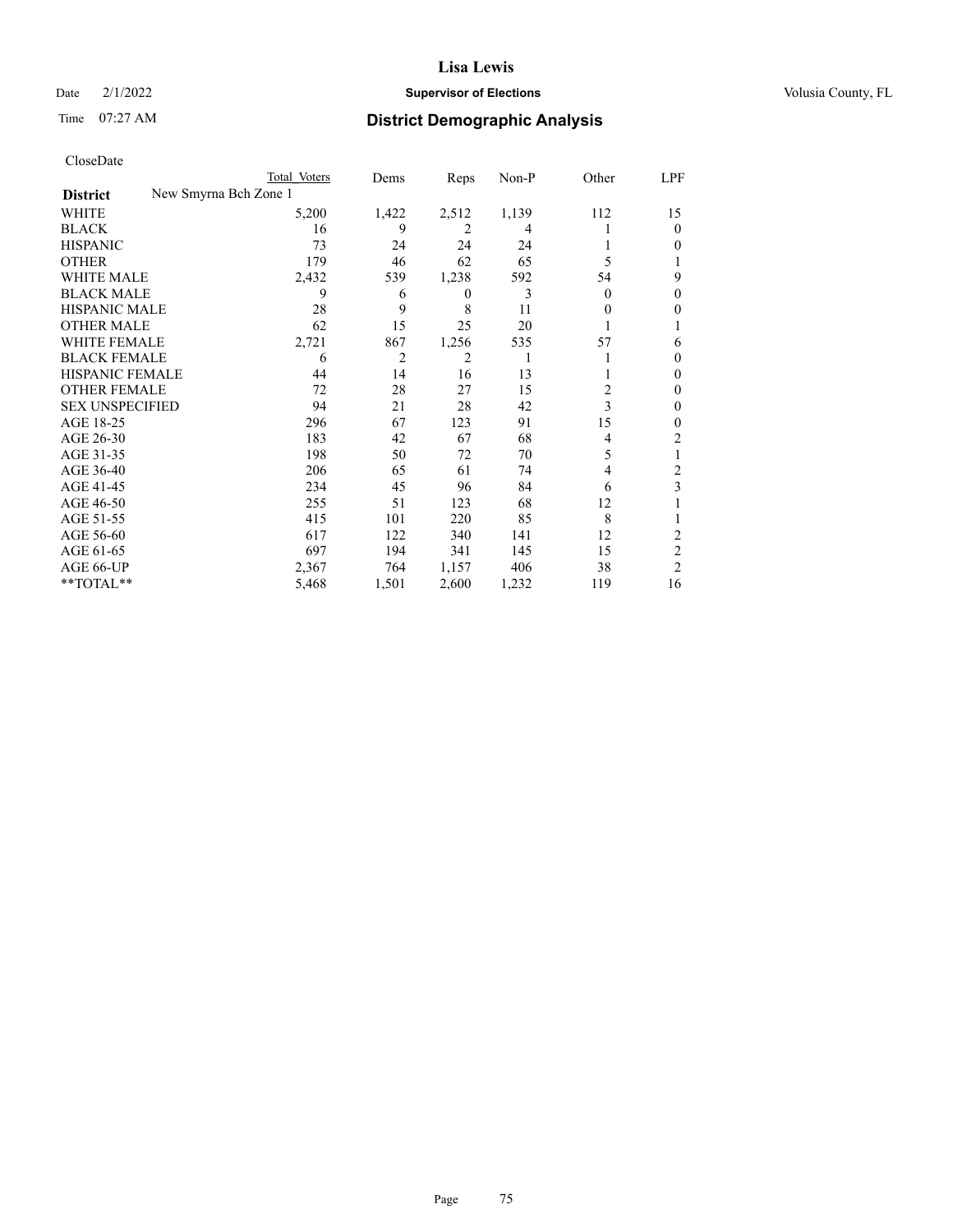# Date  $2/1/2022$  **Supervisor of Elections** Volusia County, FL

| CloseDate |
|-----------|
|-----------|

|                        |                       | Total Voters | Dems  | Reps           | Non-P | Other          | LPF          |
|------------------------|-----------------------|--------------|-------|----------------|-------|----------------|--------------|
| <b>District</b>        | New Smyrna Bch Zone 2 |              |       |                |       |                |              |
| WHITE                  |                       | 4,224        | 1,232 | 1,813          | 1,074 | 90             | 15           |
| <b>BLACK</b>           |                       | 92           | 70    | 5              | 16    |                | $\Omega$     |
| <b>HISPANIC</b>        |                       | 95           | 36    | 26             | 31    |                |              |
| <b>OTHER</b>           |                       | 168          | 43    | 54             | 69    | $\overline{2}$ | $\theta$     |
| <b>WHITE MALE</b>      |                       | 1,908        | 454   | 858            | 545   | 43             | 8            |
| <b>BLACK MALE</b>      |                       | 33           | 24    | $\overline{4}$ | 5     | $\theta$       | $\theta$     |
| <b>HISPANIC MALE</b>   |                       | 51           | 16    | 14             | 21    | 0              | $\mathbf{0}$ |
| <b>OTHER MALE</b>      |                       | 51           | 12    | 16             | 23    | $\Omega$       | $\mathbf{0}$ |
| WHITE FEMALE           |                       | 2,283        | 763   | 944            | 522   | 47             | 7            |
| <b>BLACK FEMALE</b>    |                       | 59           | 46    | 1              | 11    |                | $\theta$     |
| HISPANIC FEMALE        |                       | 43           | 20    | 12             | 9     |                |              |
| <b>OTHER FEMALE</b>    |                       | 81           | 24    | 28             | 27    | 2              | $\Omega$     |
| <b>SEX UNSPECIFIED</b> |                       | 70           | 22    | 21             | 27    | $\theta$       | $\theta$     |
| AGE 18-25              |                       | 273          | 81    | 84             | 96    | 10             | 2            |
| AGE 26-30              |                       | 200          | 53    | 53             | 89    | 3              | 2            |
| AGE 31-35              |                       | 190          | 48    | 65             | 70    | 4              | 3            |
| AGE 36-40              |                       | 194          | 54    | 71             | 66    | $\overline{c}$ |              |
| AGE 41-45              |                       | 250          | 72    | 71             | 92    | 12             | 3            |
| AGE 46-50              |                       | 274          | 52    | 108            | 102   | 11             |              |
| AGE 51-55              |                       | 368          | 91    | 174            | 93    | 9              |              |
| AGE 56-60              |                       | 475          | 102   | 253            | 107   | 13             | $\Omega$     |
| AGE 61-65              |                       | 590          | 181   | 267            | 134   | 7              |              |
| AGE 66-UP              |                       | 1,765        | 647   | 752            | 341   | 23             | 2            |
| **TOTAL**              |                       | 4,579        | 1,381 | 1,898          | 1,190 | 94             | 16           |
|                        |                       |              |       |                |       |                |              |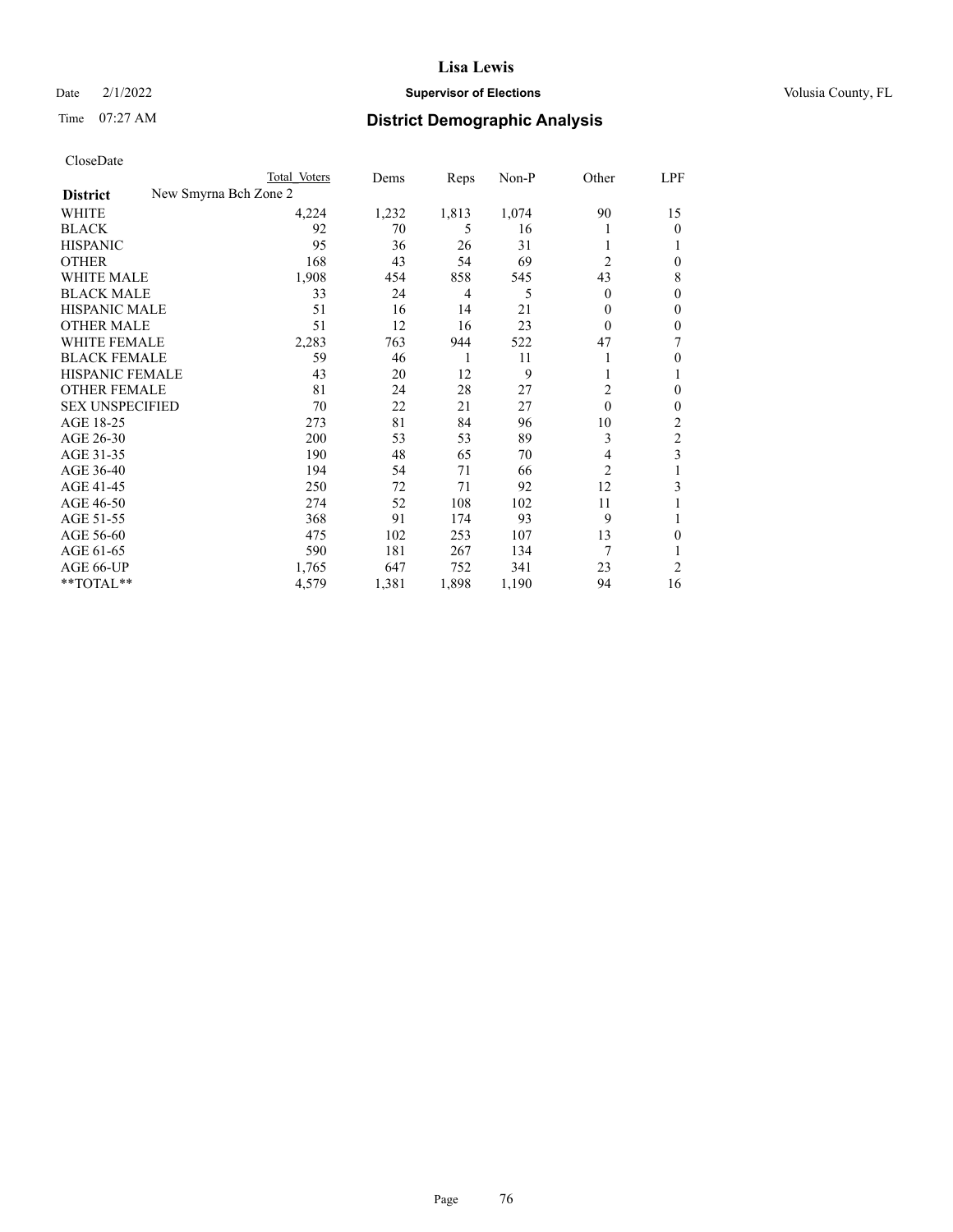# Date  $2/1/2022$  **Supervisor of Elections** Volusia County, FL

| CloseDate |
|-----------|
|-----------|

|                        |                       | Total Voters | Dems  | Reps  | Non-P | Other          | LPF          |
|------------------------|-----------------------|--------------|-------|-------|-------|----------------|--------------|
| <b>District</b>        | New Smyrna Bch Zone 3 |              |       |       |       |                |              |
| WHITE                  |                       | 6,407        | 1,470 | 3,116 | 1,655 | 145            | 21           |
| <b>BLACK</b>           |                       | 90           | 58    | 5     | 25    | 2              | $\Omega$     |
| <b>HISPANIC</b>        |                       | 192          | 54    | 60    | 71    | 6              |              |
| <b>OTHER</b>           |                       | 246          | 60    | 84    | 100   | 1              |              |
| <b>WHITE MALE</b>      |                       | 3,014        | 570   | 1,539 | 820   | 71             | 14           |
| <b>BLACK MALE</b>      |                       | 51           | 32    | 4     | 14    | 1              | $\theta$     |
| <b>HISPANIC MALE</b>   |                       | 103          | 28    | 33    | 37    | 4              | 1            |
| <b>OTHER MALE</b>      |                       | 81           | 23    | 24    | 34    | $\theta$       | $\theta$     |
| <b>WHITE FEMALE</b>    |                       | 3,340        | 887   | 1,554 | 819   | 74             | 6            |
| <b>BLACK FEMALE</b>    |                       | 38           | 25    | 1     | 11    |                | $\theta$     |
| HISPANIC FEMALE        |                       | 86           | 25    | 26    | 33    | $\overline{c}$ | $\mathbf{0}$ |
| <b>OTHER FEMALE</b>    |                       | 114          | 31    | 41    | 40    | 1              | 1            |
| <b>SEX UNSPECIFIED</b> |                       | 108          | 21    | 43    | 43    | $\theta$       | 1            |
| AGE 18-25              |                       | 391          | 81    | 157   | 136   | 17             | $\theta$     |
| AGE 26-30              |                       | 369          | 80    | 131   | 146   | 9              | 3            |
| AGE 31-35              |                       | 406          | 79    | 153   | 160   | 10             | 4            |
| AGE 36-40              |                       | 394          | 93    | 154   | 136   | 8              | 3            |
| AGE 41-45              |                       | 403          | 83    | 165   | 142   | 9              | 4            |
| AGE 46-50              |                       | 390          | 82    | 190   | 109   | 8              | 1            |
| AGE 51-55              |                       | 483          | 99    | 237   | 123   | 21             | 3            |
| AGE 56-60              |                       | 614          | 124   | 317   | 163   | 7              | 3            |
| AGE 61-65              |                       | 737          | 167   | 383   | 174   | 13             | 0            |
| AGE 66-UP              |                       | 2,748        | 754   | 1,378 | 562   | 52             | 2            |
| **TOTAL**              |                       | 6,935        | 1,642 | 3,265 | 1,851 | 154            | 23           |
|                        |                       |              |       |       |       |                |              |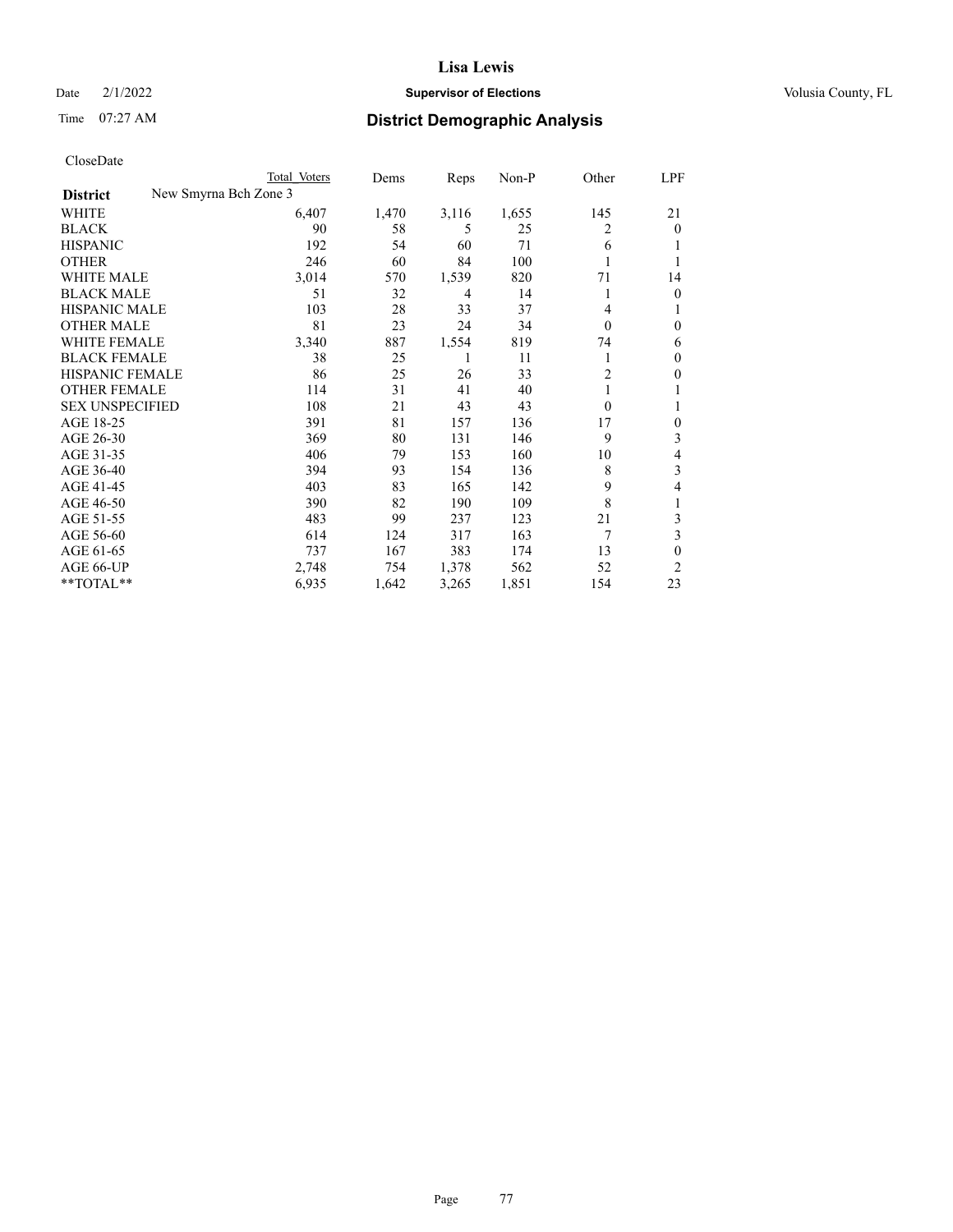# Date  $2/1/2022$  **Supervisor of Elections** Volusia County, FL

| CloseDate |
|-----------|
|-----------|

|                        | Total Voters          | Dems  | Reps  | $Non-P$ | Other          | LPF      |
|------------------------|-----------------------|-------|-------|---------|----------------|----------|
| <b>District</b>        | New Smyrna Bch Zone 4 |       |       |         |                |          |
| WHITE                  | 6,780                 | 1,588 | 3,327 | 1,697   | 153            | 15       |
| <b>BLACK</b>           | 589                   | 467   | 21    | 95      | 5              | 1        |
| <b>HISPANIC</b>        | 242                   | 81    | 75    | 81      | 5              | 0        |
| <b>OTHER</b>           | 360                   | 111   | 80    | 161     | 7              |          |
| <b>WHITE MALE</b>      | 3,138                 | 600   | 1,645 | 813     | 66             | 14       |
| <b>BLACK MALE</b>      | 254                   | 183   | 9     | 57      | 4              | 1        |
| <b>HISPANIC MALE</b>   | 107                   | 36    | 35    | 35      | 1              | 0        |
| <b>OTHER MALE</b>      | 130                   | 36    | 31    | 59      | 3              |          |
| WHITE FEMALE           | 3,589                 | 975   | 1,661 | 865     | 87             | 1        |
| <b>BLACK FEMALE</b>    | 324                   | 275   | 11    | 37      | 1              | 0        |
| HISPANIC FEMALE        | 131                   | 45    | 38    | 44      | 4              | 0        |
| <b>OTHER FEMALE</b>    | 154                   | 54    | 38    | 60      | 2              | 0        |
| <b>SEX UNSPECIFIED</b> | 144                   | 43    | 35    | 64      | $\overline{c}$ | 0        |
| AGE 18-25              | 575                   | 180   | 180   | 194     | 19             | 2        |
| AGE 26-30              | 425                   | 119   | 128   | 159     | 15             | 4        |
| AGE 31-35              | 417                   | 115   | 144   | 144     | 10             | 4        |
| AGE 36-40              | 411                   | 115   | 149   | 138     | 8              | 1        |
| AGE 41-45              | 382                   | 98    | 165   | 110     | 9              | 0        |
| AGE 46-50              | 447                   | 115   | 193   | 125     | 13             |          |
| AGE 51-55              | 592                   | 149   | 267   | 157     | 17             | 2        |
| AGE 56-60              | 782                   | 185   | 402   | 182     | 13             | $\theta$ |
| AGE 61-65              | 952                   | 261   | 466   | 209     | 16             | $\Omega$ |
| AGE 66-UP              | 2,988                 | 910   | 1,409 | 616     | 50             | 3        |
| **TOTAL**              | 7,971                 | 2,247 | 3,503 | 2,034   | 170            | 17       |
|                        |                       |       |       |         |                |          |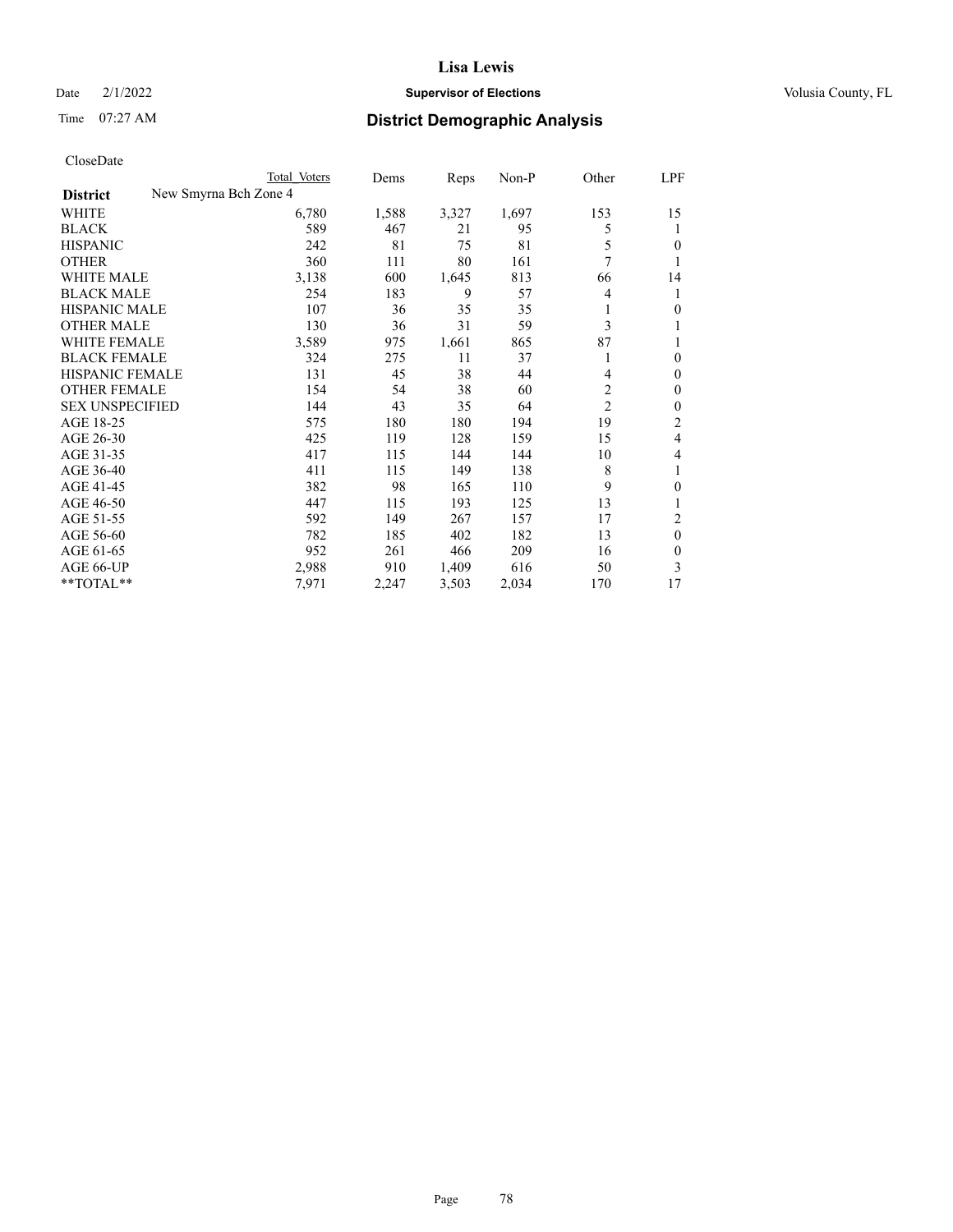### Date  $2/1/2022$  **Supervisor of Elections** Volusia County, FL

# Time 07:27 AM **District Demographic Analysis**

|                        |          | Total Voters | Dems | Reps | Non-P | Other    | LPF |
|------------------------|----------|--------------|------|------|-------|----------|-----|
| <b>District</b>        | Oak Hill |              |      |      |       |          |     |
| WHITE                  |          | 1,488        | 323  | 747  | 379   | 36       | 3   |
| <b>BLACK</b>           |          | 157          | 125  | 6    | 26    | 0        | 0   |
| <b>HISPANIC</b>        |          | 20           | 7    | 3    | 9     |          | 0   |
| <b>OTHER</b>           |          | 48           | 13   | 21   | 13    |          | 0   |
| WHITE MALE             |          | 722          | 139  | 379  | 189   | 13       | 2   |
| <b>BLACK MALE</b>      |          | 81           | 59   | 4    | 18    | $\Omega$ | 0   |
| <b>HISPANIC MALE</b>   |          | 7            |      | 2    | 4     | $_{0}$   | 0   |
| <b>OTHER MALE</b>      |          | 20           | 5    | 8    | 6     |          | 0   |
| <b>WHITE FEMALE</b>    |          | 749          | 181  | 360  | 184   | 23       |     |
| <b>BLACK FEMALE</b>    |          | 74           | 65   | 1    | 8     | $\Omega$ | 0   |
| <b>HISPANIC FEMALE</b> |          | 13           | 6    | 1    | 5     |          | 0   |
| <b>OTHER FEMALE</b>    |          | 16           | 5    | 8    | 3     | 0        | 0   |
| <b>SEX UNSPECIFIED</b> |          | 31           | 7    | 14   | 10    | 0        | 0   |
| AGE 18-25              |          | 120          | 34   | 43   | 38    | 5        | 0   |
| AGE 26-30              |          | 78           | 24   | 29   | 22    | 2        |     |
| AGE 31-35              |          | 78           | 22   | 31   | 22    | 3        | 0   |
| AGE 36-40              |          | 72           | 17   | 30   | 23    | 2        | 0   |
| AGE 41-45              |          | 93           | 25   | 37   | 29    | 2        | 0   |
| AGE 46-50              |          | 80           | 20   | 37   | 20    | 3        | 0   |
| AGE 51-55              |          | 125          | 30   | 64   | 27    | 4        | 0   |
| AGE 56-60              |          | 165          | 42   | 74   | 43    | 6        | 0   |
| AGE 61-65              |          | 240          | 68   | 121  | 46    | 3        | 2   |
| AGE 66-UP              |          | 662          | 186  | 311  | 157   | 8        | 0   |
| **TOTAL**              |          | 1,713        | 468  | 777  | 427   | 38       | 3   |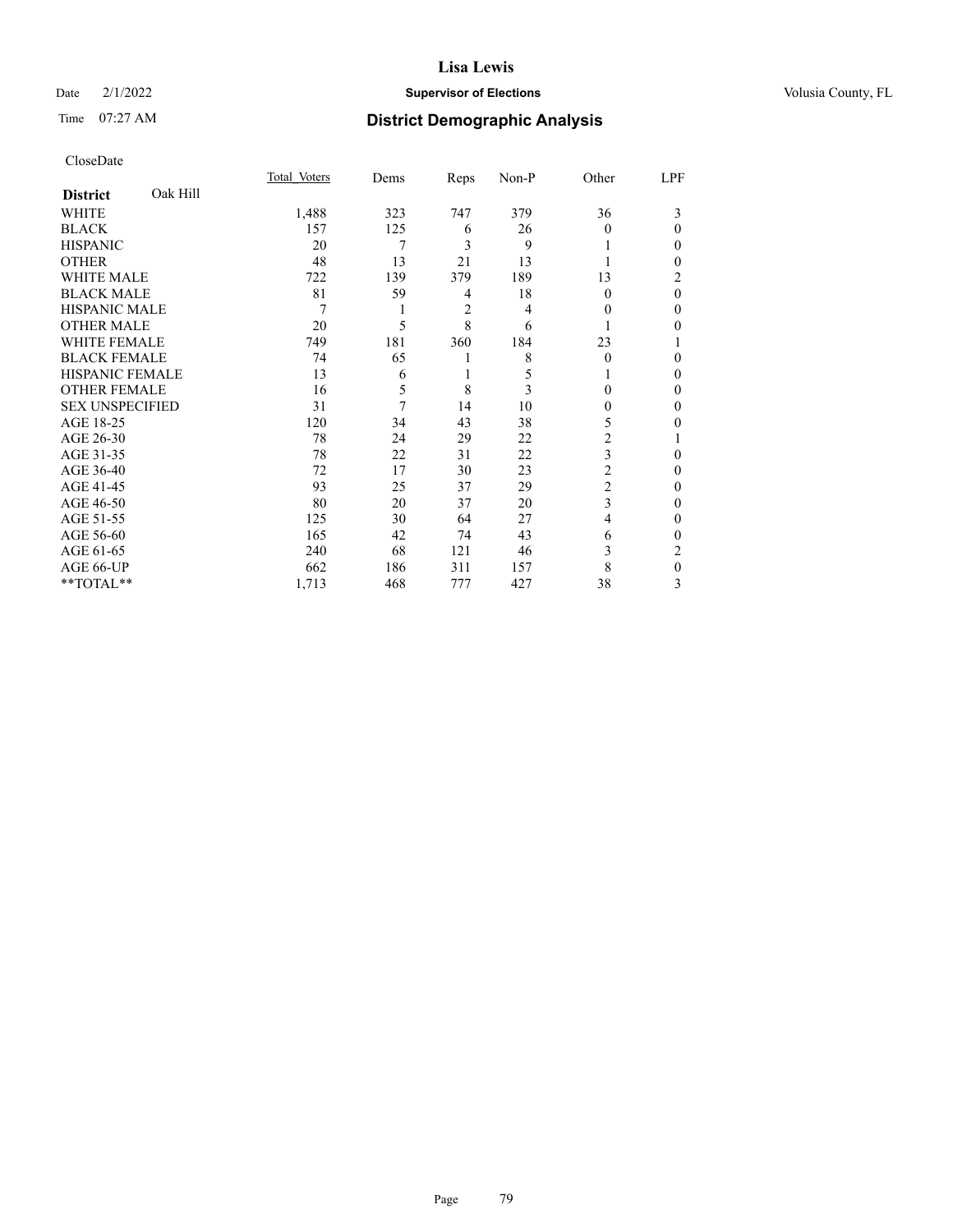# Date  $2/1/2022$  **Supervisor of Elections** Volusia County, FL

# Time 07:27 AM **District Demographic Analysis**

|                        |                    | Total Voters | Dems | Reps | Non-P | Other          | LPF            |
|------------------------|--------------------|--------------|------|------|-------|----------------|----------------|
| <b>District</b>        | Orange City Seat 1 |              |      |      |       |                |                |
| WHITE                  |                    | 922          | 257  | 380  | 258   | 25             | $\overline{2}$ |
| <b>BLACK</b>           |                    | 226          | 167  | 10   | 47    | 1              |                |
| <b>HISPANIC</b>        |                    | 707          | 292  | 113  | 287   | 12             | 3              |
| <b>OTHER</b>           |                    | 131          | 46   | 21   | 59    | 5              | 0              |
| <b>WHITE MALE</b>      |                    | 363          | 86   | 162  | 107   |                |                |
| <b>BLACK MALE</b>      |                    | 73           | 48   | 6    | 19    | $\theta$       | 0              |
| <b>HISPANIC MALE</b>   |                    | 279          | 102  | 52   | 119   | 4              | 2              |
| <b>OTHER MALE</b>      |                    | 46           | 14   | 9    | 23    | $\theta$       | $\mathbf{0}$   |
| WHITE FEMALE           |                    | 551          | 168  | 216  | 148   | 18             |                |
| <b>BLACK FEMALE</b>    |                    | 152          | 118  | 4    | 28    | 1              |                |
| <b>HISPANIC FEMALE</b> |                    | 423          | 188  | 60   | 166   | 8              |                |
| <b>OTHER FEMALE</b>    |                    | 64           | 26   | 10   | 24    | 4              | $\Omega$       |
| <b>SEX UNSPECIFIED</b> |                    | 35           | 12   | 5    | 17    | 1              | 0              |
| AGE 18-25              |                    | 216          | 95   | 35   | 76    | 9              |                |
| AGE 26-30              |                    | 186          | 66   | 33   | 78    | 6              | 3              |
| AGE 31-35              |                    | 185          | 67   | 36   | 76    | 6              | 0              |
| AGE 36-40              |                    | 153          | 49   | 31   | 69    | 3              |                |
| AGE 41-45              |                    | 122          | 45   | 31   | 43    | $\overline{c}$ |                |
| AGE 46-50              |                    | 116          | 44   | 29   | 40    | 3              | $\Omega$       |
| AGE 51-55              |                    | 127          | 47   | 38   | 39    | 3              | 0              |
| AGE 56-60              |                    | 130          | 41   | 38   | 49    | $\overline{c}$ | 0              |
| AGE 61-65              |                    | 136          | 60   | 37   | 35    | $\overline{4}$ | $\mathbf{0}$   |
| AGE 66-UP              |                    | 615          | 248  | 216  | 146   | 5              | $\Omega$       |
| **TOTAL**              |                    | 1,986        | 762  | 524  | 651   | 43             | 6              |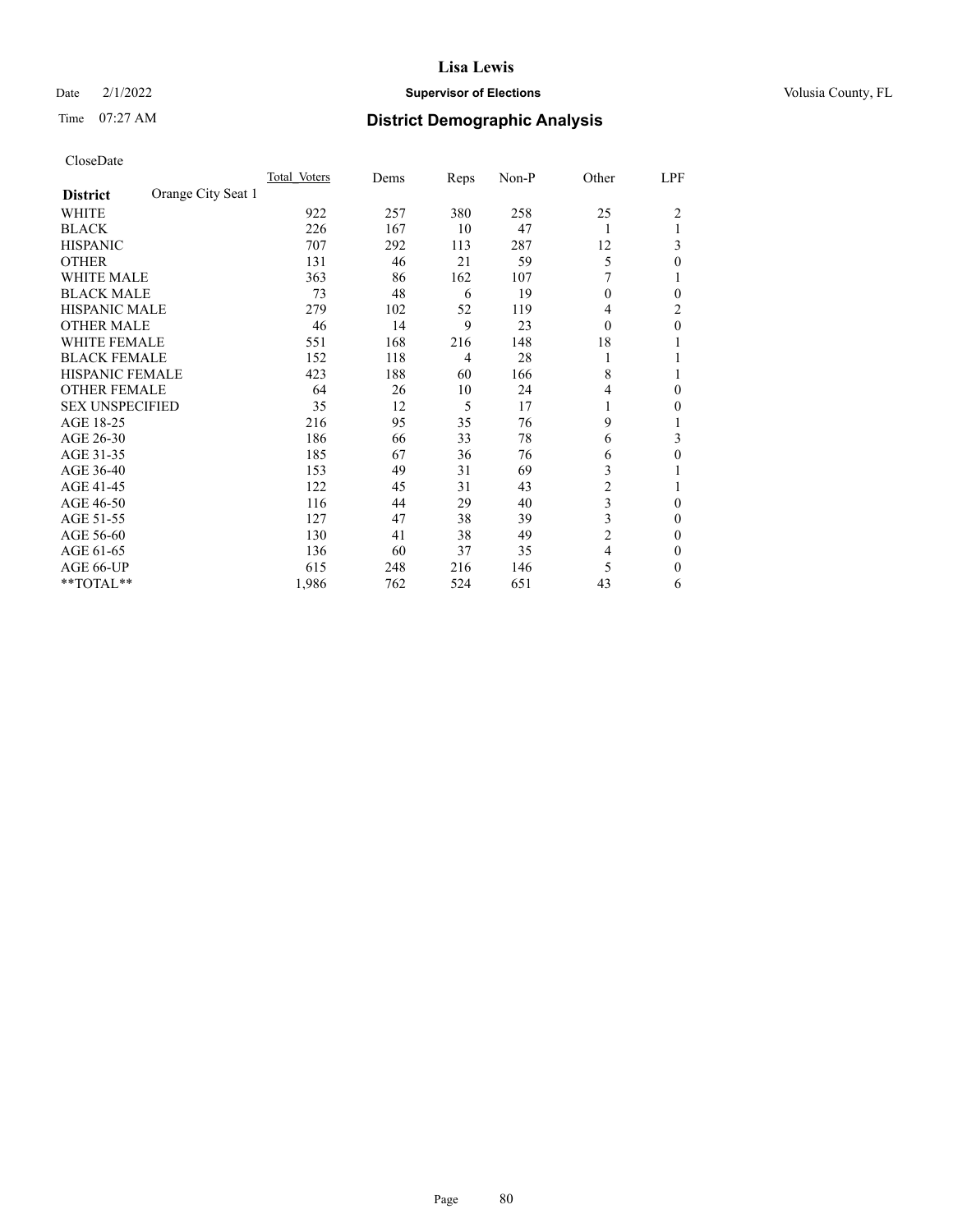# Date  $2/1/2022$  **Supervisor of Elections** Volusia County, FL

# Time 07:27 AM **District Demographic Analysis**

|                                       | Total Voters | Dems | Reps           | Non-P | Other          | LPF    |
|---------------------------------------|--------------|------|----------------|-------|----------------|--------|
| Orange City Seat 2<br><b>District</b> |              |      |                |       |                |        |
| WHITE                                 | 1,225        | 281  | 560            | 360   | 17             |        |
| <b>BLACK</b>                          | 100          | 70   | 5              | 23    | 2              | 0      |
| <b>HISPANIC</b>                       | 366          | 144  | 55             | 159   | 8              | $_{0}$ |
| <b>OTHER</b>                          | 76           | 15   | 26             | 35    | $\Omega$       | 0      |
| <b>WHITE MALE</b>                     | 565          | 102  | 274            | 175   | 10             | 4      |
| <b>BLACK MALE</b>                     | 46           | 28   | 3              | 14    |                | 0      |
| <b>HISPANIC MALE</b>                  | 154          | 57   | 27             | 67    | 3              | 0      |
| <b>OTHER MALE</b>                     | 30           | 5    | 11             | 14    | $\theta$       | 0      |
| WHITE FEMALE                          | 648          | 178  | 277            | 183   |                | 3      |
| <b>BLACK FEMALE</b>                   | 54           | 42   | $\overline{2}$ | 9     |                | 0      |
| <b>HISPANIC FEMALE</b>                | 207          | 87   | 28             | 87    | 5              | 0      |
| <b>OTHER FEMALE</b>                   | 28           | 8    | 11             | 9     | $\theta$       | 0      |
| <b>SEX UNSPECIFIED</b>                | 35           | 3    | 13             | 19    | 0              | 0      |
| AGE 18-25                             | 195          | 52   | 48             | 93    | $\overline{2}$ | 0      |
| AGE 26-30                             | 136          | 31   | 32             | 67    | 3              | 3      |
| AGE 31-35                             | 152          | 56   | 43             | 50    | $\overline{c}$ |        |
| AGE 36-40                             | 162          | 40   | 50             | 69    | 1              | 2      |
| AGE 41-45                             | 158          | 45   | 48             | 61    | 4              | 0      |
| AGE 46-50                             | 141          | 41   | 49             | 47    | 3              |        |
| AGE 51-55                             | 169          | 41   | 69             | 57    | 2              | 0      |
| AGE 56-60                             | 143          | 45   | 55             | 39    | 4              | 0      |
| AGE 61-65                             | 139          | 36   | 76             | 26    |                | 0      |
| AGE 66-UP                             | 372          | 123  | 176            | 68    | 5              | 0      |
| **TOTAL**                             | 1,767        | 510  | 646            | 577   | 27             | 7      |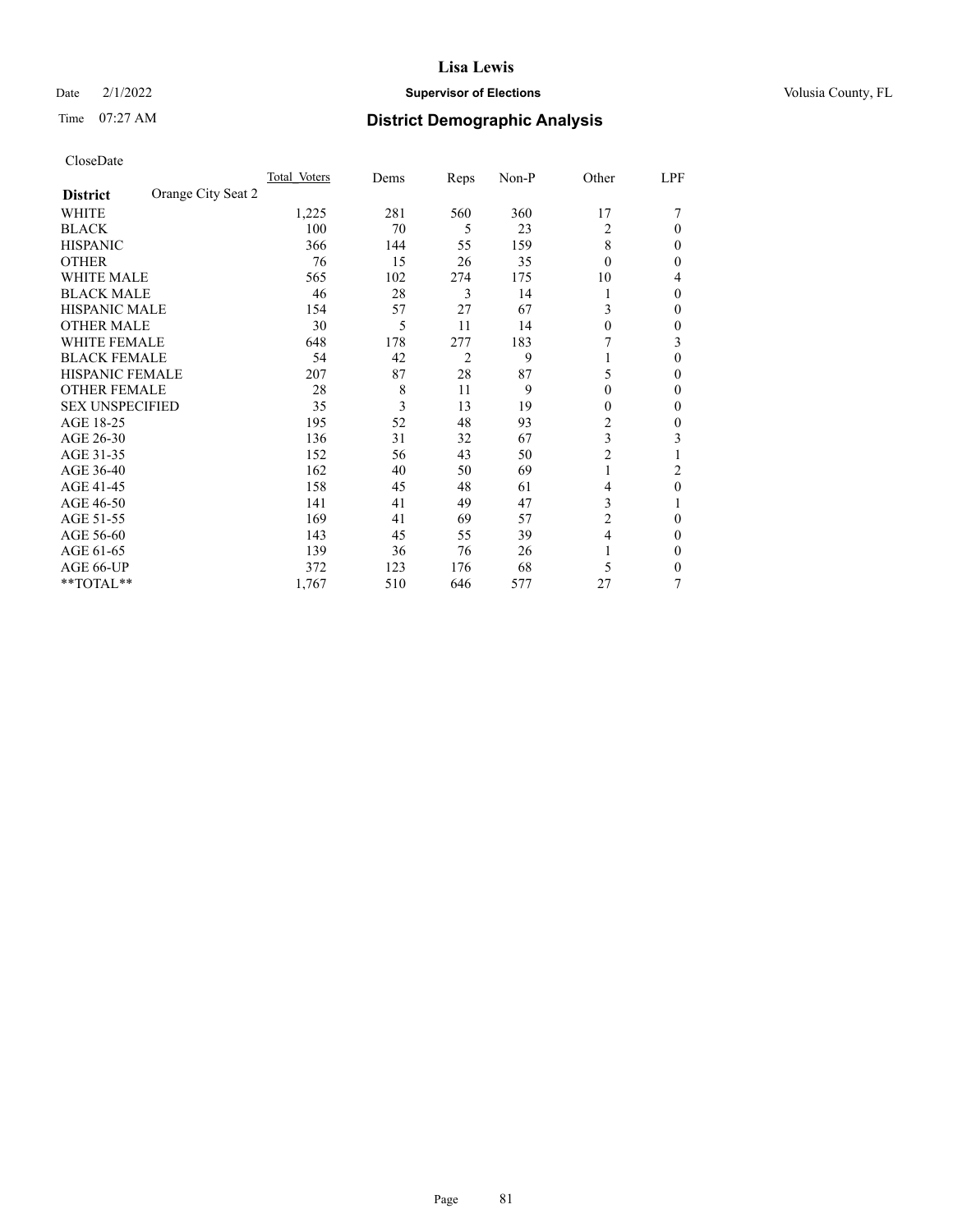# Date  $2/1/2022$  **Supervisor of Elections** Volusia County, FL

# Time 07:27 AM **District Demographic Analysis**

|                        |                    | Total Voters | Dems | Reps           | Non-P | Other          | LPF            |
|------------------------|--------------------|--------------|------|----------------|-------|----------------|----------------|
| <b>District</b>        | Orange City Seat 3 |              |      |                |       |                |                |
| WHITE                  |                    | 1,248        | 299  | 567            | 350   | 28             | 4              |
| <b>BLACK</b>           |                    | 123          | 89   | 6              | 25    | 2              |                |
| <b>HISPANIC</b>        |                    | 356          | 159  | 59             | 133   | 5              | $\Omega$       |
| <b>OTHER</b>           |                    | 117          | 31   | 25             | 59    | $\overline{2}$ | 0              |
| <b>WHITE MALE</b>      |                    | 541          | 111  | 256            | 160   | 12             | 2              |
| <b>BLACK MALE</b>      |                    | 49           | 28   | 4              | 15    | 1              |                |
| <b>HISPANIC MALE</b>   |                    | 149          | 56   | 32             | 57    | 4              | 0              |
| <b>OTHER MALE</b>      |                    | 37           | 9    | 8              | 20    | $\theta$       | 0              |
| WHITE FEMALE           |                    | 683          | 182  | 304            | 180   | 15             | $\overline{c}$ |
| <b>BLACK FEMALE</b>    |                    | 72           | 60   | $\overline{2}$ | 9     | 1              | $\theta$       |
| <b>HISPANIC FEMALE</b> |                    | 203          | 100  | 27             | 75    | 1              | 0              |
| <b>OTHER FEMALE</b>    |                    | 55           | 17   | 12             | 24    | 2              | 0              |
| <b>SEX UNSPECIFIED</b> |                    | 55           | 15   | 12             | 27    | 1              | 0              |
| AGE 18-25              |                    | 158          | 65   | 35             | 51    | 4              | 3              |
| AGE 26-30              |                    | 105          | 32   | 22             | 45    | 6              | 0              |
| AGE 31-35              |                    | 114          | 34   | 27             | 49    | 3              |                |
| AGE 36-40              |                    | 101          | 29   | 29             | 43    | $\theta$       | 0              |
| AGE 41-45              |                    | 127          | 46   | 39             | 42    | $\theta$       | 0              |
| AGE 46-50              |                    | 146          | 37   | 59             | 49    | 1              | 0              |
| AGE 51-55              |                    | 156          | 43   | 65             | 42    | 5              |                |
| AGE 56-60              |                    | 128          | 32   | 57             | 33    | 6              | 0              |
| AGE 61-65              |                    | 184          | 52   | 78             | 52    | 2              | 0              |
| AGE 66-UP              |                    | 625          | 208  | 246            | 161   | 10             | 0              |
| **TOTAL**              |                    | 1,844        | 578  | 657            | 567   | 37             | 5              |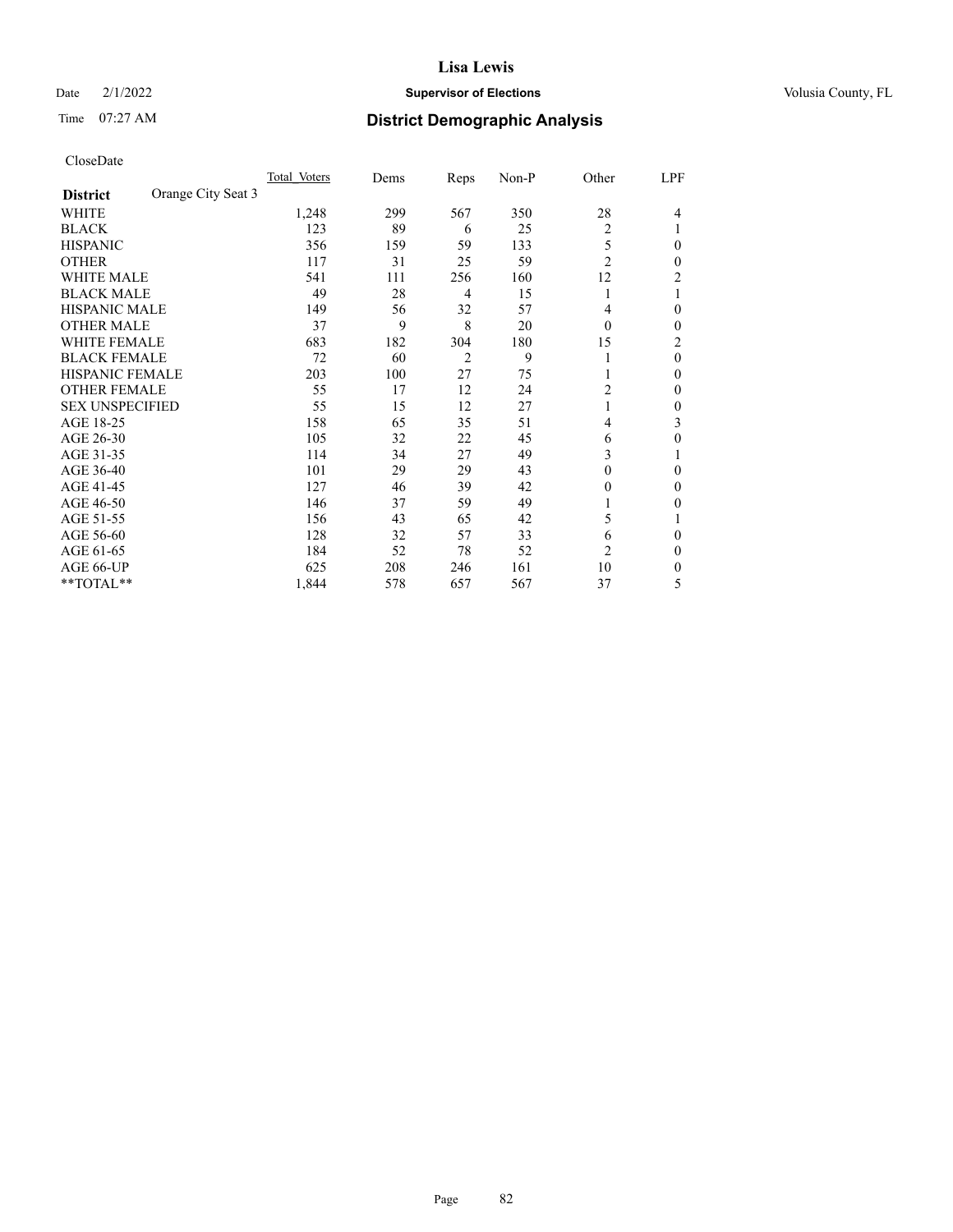# Date  $2/1/2022$  **Supervisor of Elections** Volusia County, FL

# Time 07:27 AM **District Demographic Analysis**

|                        |                    | Total Voters | Dems | Reps | Non-P          | Other          | LPF    |
|------------------------|--------------------|--------------|------|------|----------------|----------------|--------|
| <b>District</b>        | Orange City Seat 4 |              |      |      |                |                |        |
| WHITE                  |                    | 1,275        | 337  | 556  | 354            | 21             |        |
| <b>BLACK</b>           |                    | 28           | 21   | 3    | 3              | 1              | 0      |
| <b>HISPANIC</b>        |                    | 144          | 59   | 35   | 50             | 0              | $_{0}$ |
| <b>OTHER</b>           |                    | 71           | 15   | 11   | 44             |                | 0      |
| <b>WHITE MALE</b>      |                    | 576          | 123  | 267  | 173            | 9              | 4      |
| <b>BLACK MALE</b>      |                    | 11           | 8    | 2    | 1              | $\theta$       | 0      |
| <b>HISPANIC MALE</b>   |                    | 76           | 32   | 20   | 24             | 0              | 0      |
| <b>OTHER MALE</b>      |                    | 20           | 4    | 5    | 11             | $\theta$       | 0      |
| WHITE FEMALE           |                    | 688          | 214  | 282  | 177            | 12             | 3      |
| <b>BLACK FEMALE</b>    |                    | 17           | 13   | 1    | $\overline{2}$ | 1              | 0      |
| <b>HISPANIC FEMALE</b> |                    | 66           | 27   | 14   | 25             | 0              | 0      |
| <b>OTHER FEMALE</b>    |                    | 30           | 10   | 4    | 15             |                | 0      |
| <b>SEX UNSPECIFIED</b> |                    | 33           | 1    | 9    | 23             | $\Omega$       | 0      |
| AGE 18-25              |                    | 139          | 36   | 47   | 54             | 2              | 0      |
| AGE 26-30              |                    | 114          | 23   | 35   | 50             | 5              |        |
| AGE 31-35              |                    | 93           | 23   | 28   | 39             | 3              | 0      |
| AGE 36-40              |                    | 108          | 25   | 33   | 46             |                | 3      |
| AGE 41-45              |                    | 101          | 34   | 36   | 29             | 2              | 0      |
| AGE 46-50              |                    | 115          | 24   | 44   | 45             | $\overline{2}$ | 0      |
| AGE 51-55              |                    | 143          | 42   | 61   | 39             | $\Omega$       |        |
| AGE 56-60              |                    | 136          | 31   | 62   | 41             |                |        |
| AGE 61-65              |                    | 164          | 46   | 83   | 34             | $\theta$       |        |
| AGE 66-UP              |                    | 405          | 148  | 176  | 74             | 7              | 0      |
| **TOTAL**              |                    | 1,518        | 432  | 605  | 451            | 23             | 7      |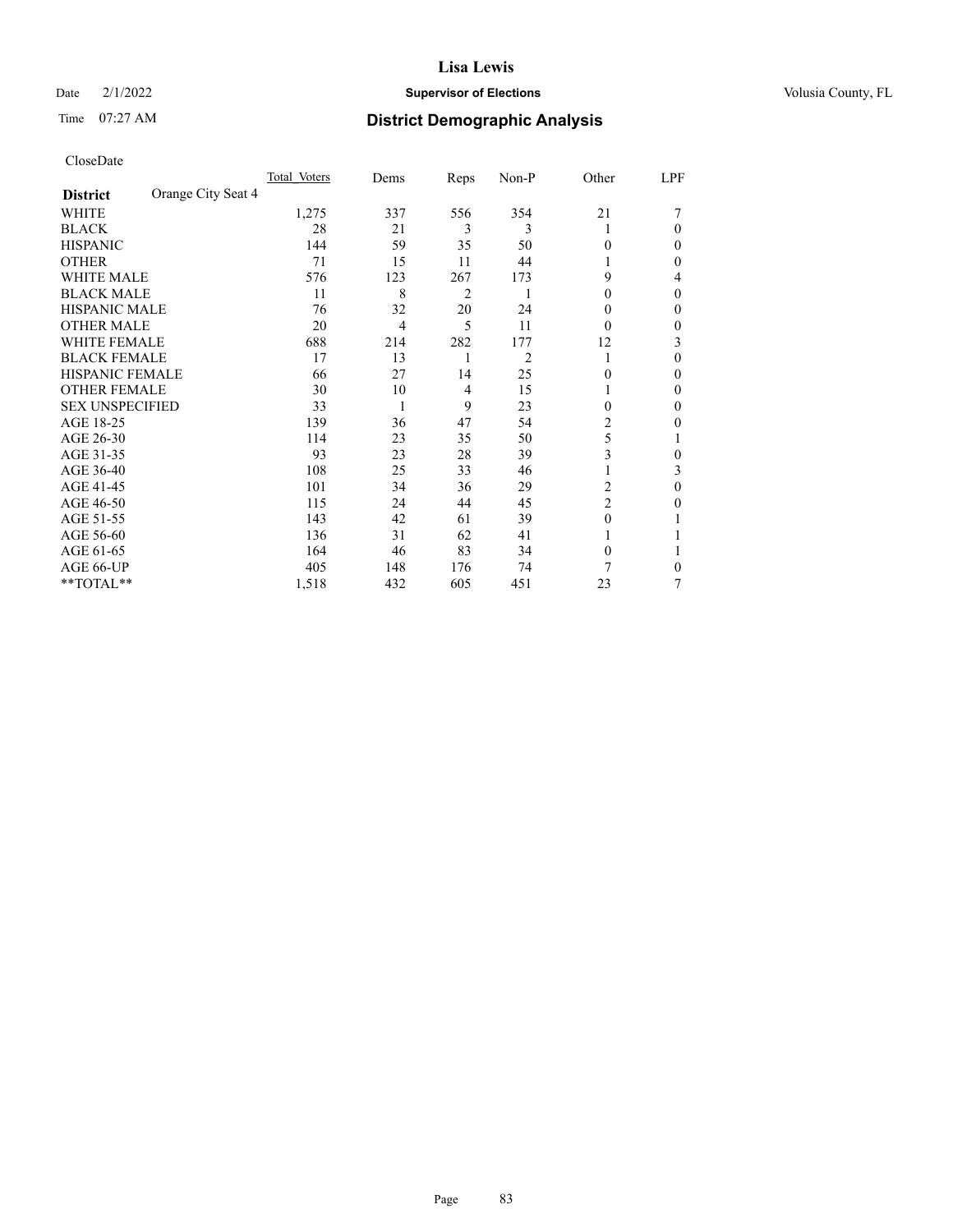# Date  $2/1/2022$  **Supervisor of Elections** Volusia County, FL

# Time 07:27 AM **District Demographic Analysis**

|                        |                    | Total Voters | Dems | Reps | Non-P | Other          | LPF      |
|------------------------|--------------------|--------------|------|------|-------|----------------|----------|
| <b>District</b>        | Orange City Seat 5 |              |      |      |       |                |          |
| WHITE                  |                    | 1,449        | 371  | 699  | 357   | 18             | 4        |
| <b>BLACK</b>           |                    | 138          | 103  | 6    | 28    |                | $\Omega$ |
| <b>HISPANIC</b>        |                    | 193          | 77   | 32   | 81    | 3              | 0        |
| <b>OTHER</b>           |                    | 73           | 26   | 19   | 26    | $\overline{c}$ | 0        |
| WHITE MALE             |                    | 575          | 127  | 291  | 146   | 8              | 3        |
| <b>BLACK MALE</b>      |                    | 56           | 36   | 3    | 16    |                | $\Omega$ |
| <b>HISPANIC MALE</b>   |                    | 89           | 39   | 15   | 33    | 2              | 0        |
| <b>OTHER MALE</b>      |                    | 18           | 6    | 7    | 5     | $\theta$       | 0        |
| WHITE FEMALE           |                    | 862          | 244  | 402  | 205   | 10             |          |
| <b>BLACK FEMALE</b>    |                    | 79           | 66   | 3    | 10    | $\Omega$       | 0        |
| <b>HISPANIC FEMALE</b> |                    | 101          | 37   | 17   | 46    |                | 0        |
| <b>OTHER FEMALE</b>    |                    | 38           | 14   | 11   | 11    | 2              | 0        |
| <b>SEX UNSPECIFIED</b> |                    | 35           | 8    | 7    | 20    | $\theta$       | 0        |
| AGE 18-25              |                    | 88           | 26   | 22   | 37    | 3              | 0        |
| AGE 26-30              |                    | 65           | 14   | 14   | 34    | 3              | 0        |
| AGE 31-35              |                    | 78           | 23   | 24   | 29    | $\overline{c}$ | 0        |
| AGE 36-40              |                    | 70           | 24   | 18   | 27    | 1              | 0        |
| AGE 41-45              |                    | 66           | 22   | 12   | 31    |                | 0        |
| AGE 46-50              |                    | 65           | 17   | 23   | 24    | $\Omega$       |          |
| AGE 51-55              |                    | 105          | 38   | 37   | 26    | 3              |          |
| AGE 56-60              |                    | 113          | 34   | 46   | 32    | $\theta$       |          |
| AGE 61-65              |                    | 143          | 53   | 52   | 35    | 3              | 0        |
| AGE 66-UP              |                    | 1,060        | 326  | 508  | 217   | 8              |          |
| **TOTAL**              |                    | 1,853        | 577  | 756  | 492   | 24             | 4        |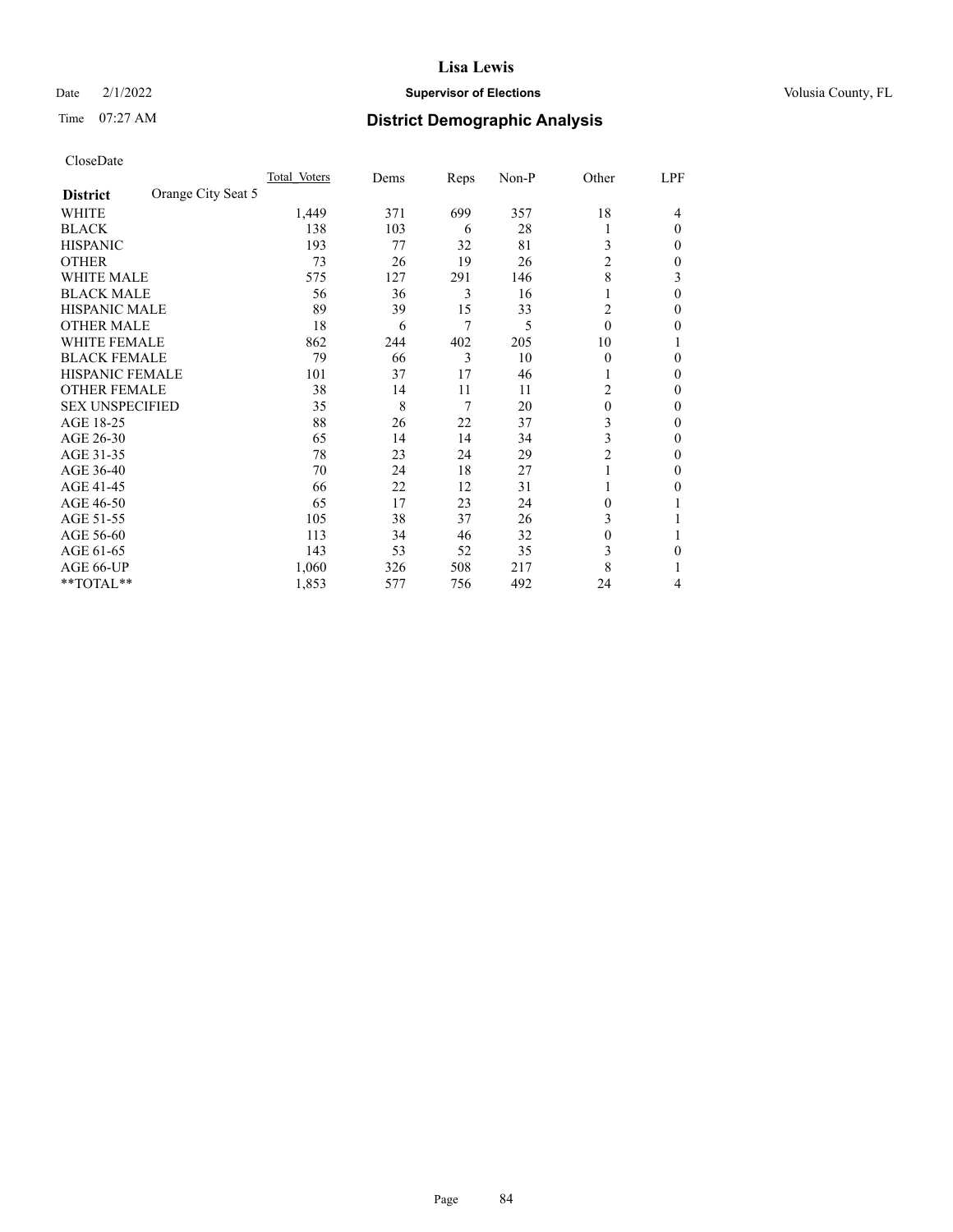# Date  $2/1/2022$  **Supervisor of Elections** Volusia County, FL

# Time 07:27 AM **District Demographic Analysis**

| Total Voters | Dems                | Reps  | $Non-P$ | Other          | LPF            |
|--------------|---------------------|-------|---------|----------------|----------------|
|              |                     |       |         |                |                |
| 8,404        | 2,230               | 4,045 | 2,009   | 99             | 21             |
| 151          | 113                 | 7     | 26      | 5              | $\theta$       |
| 268          | 85                  | 86    | 88      | 7              | 2              |
| 532          | 150                 | 148   | 224     | 10             | $\theta$       |
| 3,911        | 844                 | 2,013 | 993     | 44             | 17             |
| 75           | 52                  | 6     | 15      | $\overline{2}$ | $\theta$       |
| 109          | 26                  | 36    | 42      | 4              | 1              |
| 219          | 64                  | 60    | 91      | 4              | $\theta$       |
| 4,431        | 1,367               | 2,011 | 994     | 55             | 4              |
| 74           | 59                  | 1     | 11      | 3              | $\theta$       |
| 154          | 57                  | 49    | 44      | 3              | 1              |
| 223          | 66                  | 65    | 88      | 4              | $\theta$       |
| 159          | 43                  | 45    | 69      | $\overline{c}$ | $\theta$       |
| 711          | 200                 | 266   | 227     | 15             | 3              |
| 406          | 101                 | 150   | 143     | 10             | $\overline{c}$ |
| 469          | 118                 | 183   | 154     | 10             | 4              |
| 564          | 124                 | 240   | 193     | 4              | 3              |
| 577          | 126                 | 234   | 204     | 9              | 4              |
| 610          | 157                 | 278   | 166     | 8              | 1              |
| 727          | 174                 | 365   | 180     | 6              | 2              |
| 878          | 209                 | 449   | 209     | 11             | $\theta$       |
| 1,005        | 282                 | 475   | 227     | 21             | $\theta$       |
| 3,408        | 1,087               | 1,646 | 644     | 27             | 4              |
| 9,355        | 2,578               | 4,286 | 2,347   | 121            | 23             |
|              | Ormond Beach Zone 1 |       |         |                |                |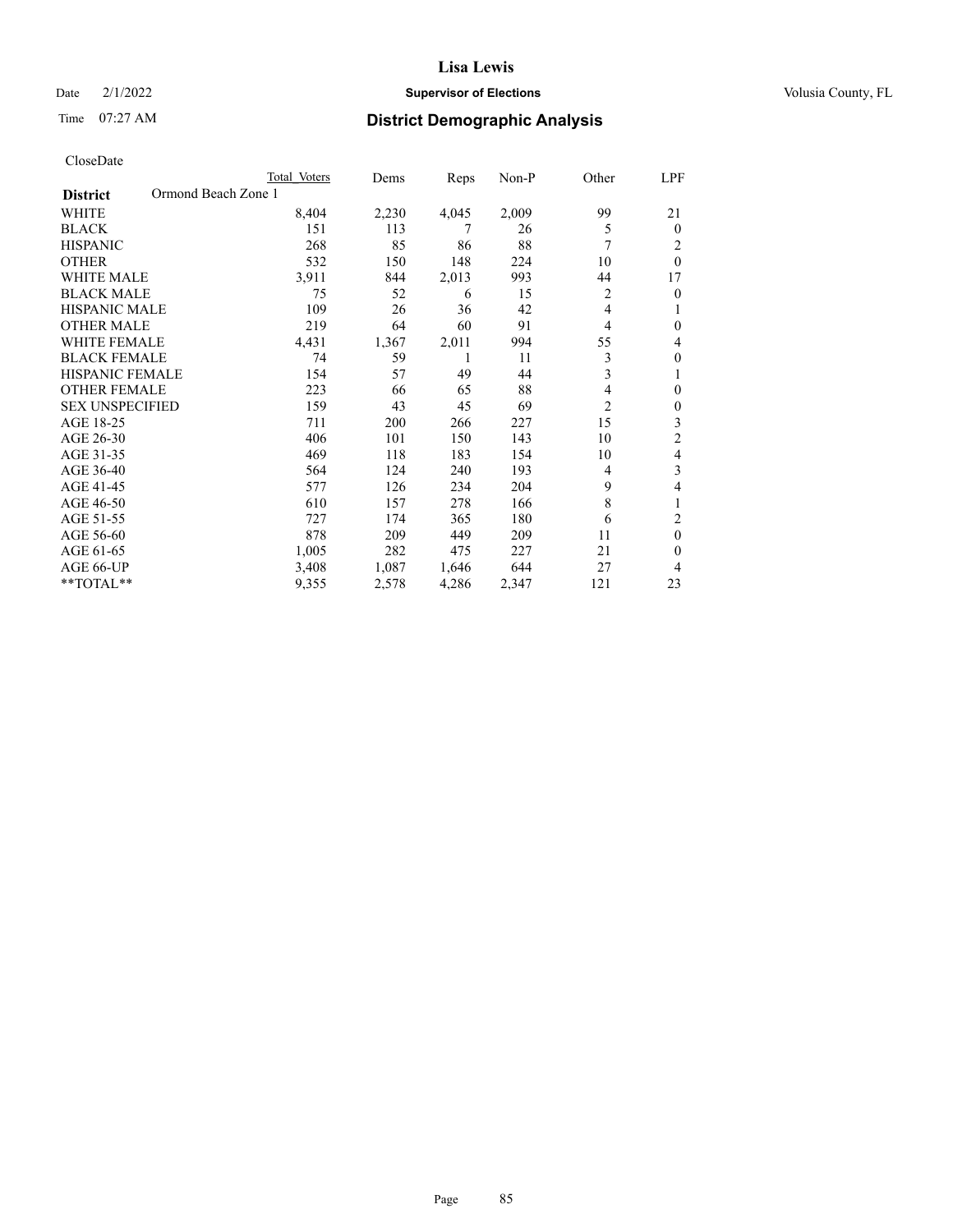# Date  $2/1/2022$  **Supervisor of Elections** Volusia County, FL

# Time 07:27 AM **District Demographic Analysis**

|                                        | Total Voters | Dems  | Reps  | $Non-P$ | Other          | <u>LPF</u>              |
|----------------------------------------|--------------|-------|-------|---------|----------------|-------------------------|
| Ormond Beach Zone 2<br><b>District</b> |              |       |       |         |                |                         |
| <b>WHITE</b>                           | 6,024        | 1,754 | 2,479 | 1,638   | 126            | 27                      |
| <b>BLACK</b>                           | 423          | 326   | 19    | 76      | 2              | $\theta$                |
| <b>HISPANIC</b>                        | 266          | 109   | 63    | 91      | 3              | $\mathbf{0}$            |
| <b>OTHER</b>                           | 434          | 149   | 106   | 170     | 7              | $\overline{2}$          |
| <b>WHITE MALE</b>                      | 2,719        | 645   | 1,207 | 789     | 57             | 21                      |
| <b>BLACK MALE</b>                      | 178          | 123   | 10    | 44      | 1              | $\mathbf{0}$            |
| <b>HISPANIC MALE</b>                   | 100          | 38    | 27    | 34      |                | $\mathbf{0}$            |
| <b>OTHER MALE</b>                      | 150          | 46    | 33    | 64      | 5              | $\mathfrak{2}$          |
| <b>WHITE FEMALE</b>                    | 3,238        | 1,093 | 1,252 | 819     | 68             | 6                       |
| <b>BLACK FEMALE</b>                    | 237          | 196   | 9     | 31      | 1              | $\mathbf{0}$            |
| <b>HISPANIC FEMALE</b>                 | 160          | 71    | 34    | 54      | 1              | $\mathbf{0}$            |
| <b>OTHER FEMALE</b>                    | 180          | 75    | 51    | 52      | $\overline{c}$ | $\mathbf{0}$            |
| <b>SEX UNSPECIFIED</b>                 | 185          | 51    | 44    | 88      | $\overline{2}$ | $\mathbf{0}$            |
| AGE 18-25                              | 557          | 161   | 156   | 213     | 23             | 4                       |
| AGE 26-30                              | 414          | 118   | 131   | 151     | 9              | 5                       |
| AGE 31-35                              | 428          | 136   | 127   | 156     | 6              | 3                       |
| AGE 36-40                              | 392          | 112   | 112   | 157     | 8              | $\overline{\mathbf{3}}$ |
| AGE 41-45                              | 429          | 135   | 139   | 145     | 8              | $\overline{c}$          |
| AGE 46-50                              | 449          | 135   | 154   | 141     | 15             | $\overline{4}$          |
| AGE 51-55                              | 628          | 161   | 257   | 184     | 21             | 5                       |
| AGE 56-60                              | 760          | 228   | 328   | 189     | 13             | $\overline{2}$          |
| AGE 61-65                              | 755          | 260   | 299   | 182     | 13             | 1                       |
| AGE 66-UP                              | 2,335        | 892   | 964   | 457     | 22             | $\theta$                |
| **TOTAL**                              | 7,147        | 2,338 | 2,667 | 1,975   | 138            | 29                      |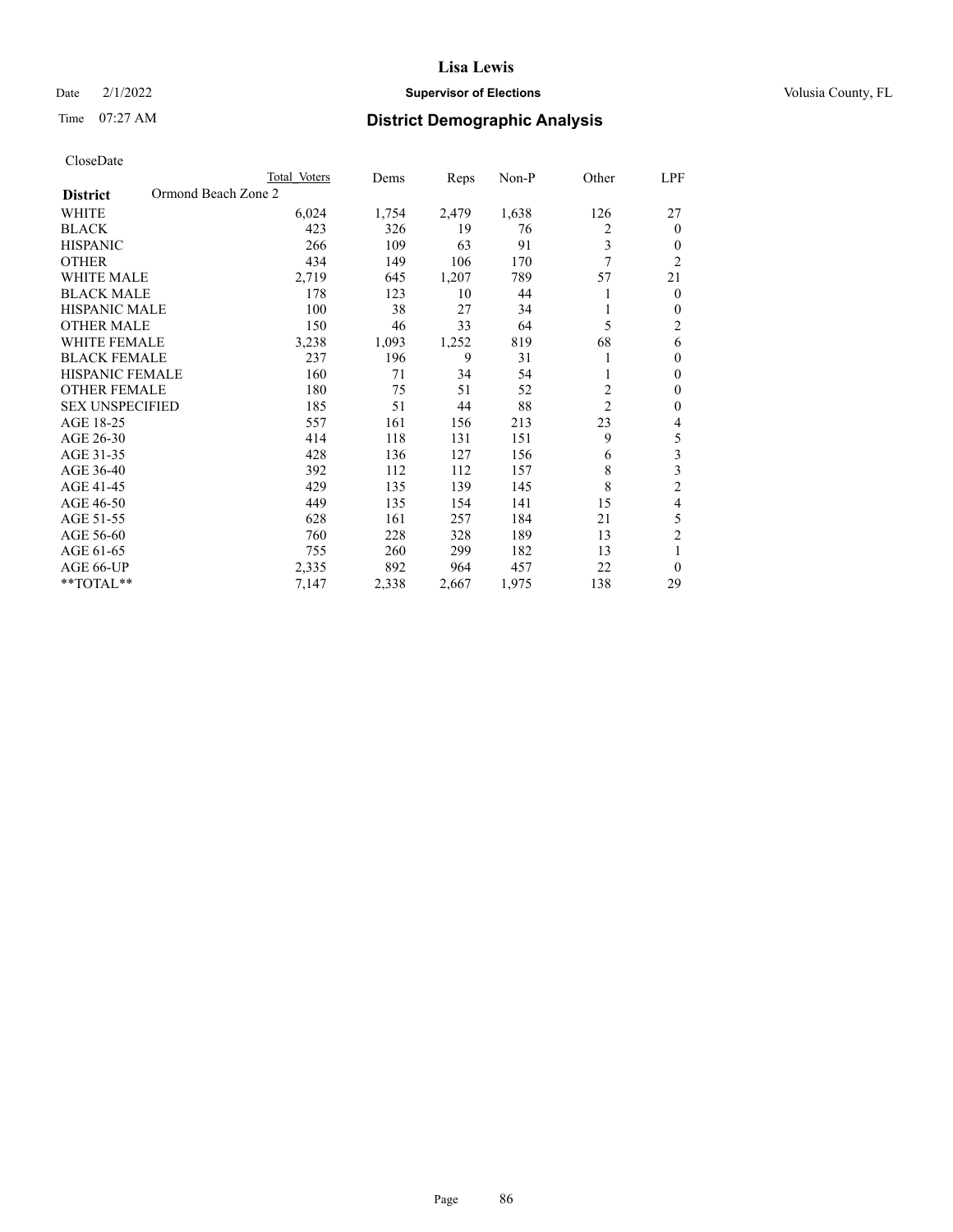# Date  $2/1/2022$  **Supervisor of Elections** Volusia County, FL

# Time 07:27 AM **District Demographic Analysis**

|                                        | Total Voters | Dems  | Reps  | $Non-P$ | Other          | <u>LPF</u>     |
|----------------------------------------|--------------|-------|-------|---------|----------------|----------------|
| Ormond Beach Zone 3<br><b>District</b> |              |       |       |         |                |                |
| <b>WHITE</b>                           | 7,651        | 1,902 | 3,785 | 1,827   | 115            | 22             |
| <b>BLACK</b>                           | 322          | 226   | 17    | 71      | 7              | 1              |
| <b>HISPANIC</b>                        | 328          | 108   | 86    | 123     | 7              | $\overline{4}$ |
| <b>OTHER</b>                           | 639          | 200   | 160   | 261     | 17             | 1              |
| <b>WHITE MALE</b>                      | 3,562        | 759   | 1,863 | 875     | 49             | 16             |
| <b>BLACK MALE</b>                      | 136          | 84    | 10    | 40      | $\overline{c}$ | $\mathbf{0}$   |
| <b>HISPANIC MALE</b>                   | 147          | 43    | 39    | 59      | 3              | 3              |
| <b>OTHER MALE</b>                      | 241          | 68    | 65    | 101     | 7              | $\mathbf{0}$   |
| <b>WHITE FEMALE</b>                    | 4,017        | 1,127 | 1,893 | 925     | 66             | 6              |
| <b>BLACK FEMALE</b>                    | 181          | 139   | 7     | 29      | 5              | 1              |
| <b>HISPANIC FEMALE</b>                 | 177          | 65    | 46    | 61      | $\overline{4}$ | 1              |
| <b>OTHER FEMALE</b>                    | 294          | 109   | 73    | 106     | 6              | $\mathbf{0}$   |
| <b>SEX UNSPECIFIED</b>                 | 185          | 42    | 52    | 86      | $\overline{4}$ | 1              |
| AGE 18-25                              | 932          | 258   | 351   | 291     | 28             | 4              |
| AGE 26-30                              | 507          | 140   | 173   | 177     | 12             | 5              |
| AGE 31-35                              | 516          | 150   | 185   | 167     | 12             | $\overline{c}$ |
| AGE 36-40                              | 605          | 131   | 259   | 195     | 15             | 5              |
| AGE 41-45                              | 553          | 129   | 231   | 176     | 12             | 5              |
| AGE 46-50                              | 588          | 119   | 291   | 166     | 11             |                |
| AGE 51-55                              | 729          | 165   | 376   | 178     | 9              | 1              |
| AGE 56-60                              | 812          | 202   | 413   | 189     | 8              | $\theta$       |
| AGE 61-65                              | 840          | 243   | 391   | 191     | 13             | $\overline{2}$ |
| AGE 66-UP                              | 2,858        | 899   | 1,378 | 552     | 26             | 3              |
| **TOTAL**                              | 8,940        | 2,436 | 4,048 | 2,282   | 146            | 28             |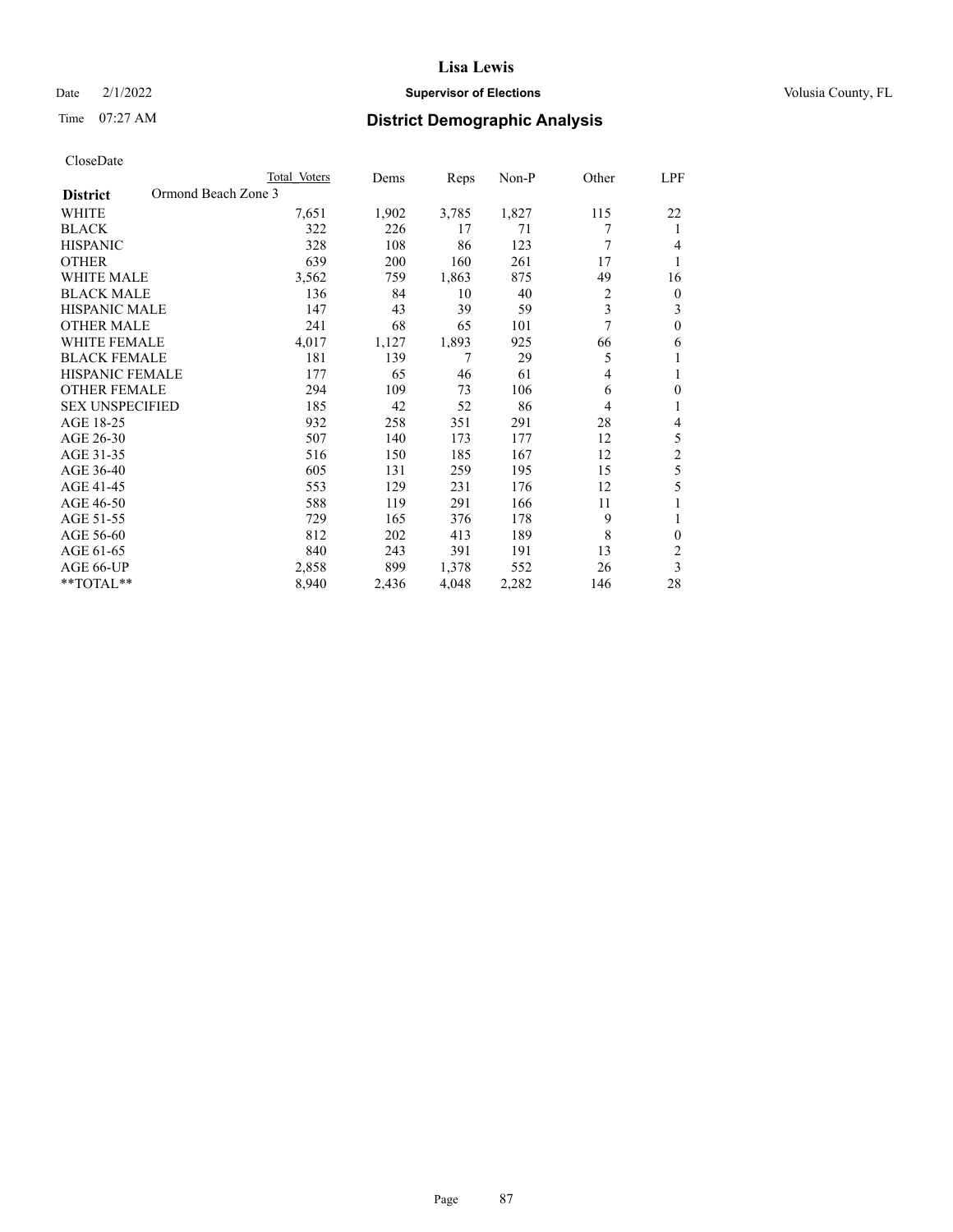# Date  $2/1/2022$  **Supervisor of Elections** Volusia County, FL

# Time 07:27 AM **District Demographic Analysis**

|                                        | Total Voters | Dems  | Reps  | Non-P | Other    | LPF            |
|----------------------------------------|--------------|-------|-------|-------|----------|----------------|
| Ormond Beach Zone 4<br><b>District</b> |              |       |       |       |          |                |
| WHITE                                  | 7,307        | 2,063 | 3,192 | 1,915 | 119      | 18             |
| <b>BLACK</b>                           | 268          | 193   | 8     | 62    | 3        | 2              |
| <b>HISPANIC</b>                        | 231          | 98    | 50    | 80    | 3        | $\theta$       |
| <b>OTHER</b>                           | 497          | 131   | 144   | 212   | 10       | 0              |
| <b>WHITE MALE</b>                      | 3,183        | 747   | 1,450 | 920   | 53       | 13             |
| <b>BLACK MALE</b>                      | 121          | 81    | 3     | 32    | 3        | 2              |
| <b>HISPANIC MALE</b>                   | 94           | 34    | 26    | 31    | 3        | $\theta$       |
| <b>OTHER MALE</b>                      | 199          | 48    | 58    | 88    | 5        | $\theta$       |
| WHITE FEMALE                           | 4,039        | 1,300 | 1,702 | 967   | 65       | 5              |
| <b>BLACK FEMALE</b>                    | 145          | 111   | 4     | 30    | $\theta$ | $\theta$       |
| <b>HISPANIC FEMALE</b>                 | 134          | 63    | 24    | 47    | $\theta$ | $\theta$       |
| <b>OTHER FEMALE</b>                    | 193          | 60    | 56    | 74    | 3        | $\theta$       |
| <b>SEX UNSPECIFIED</b>                 | 195          | 41    | 71    | 80    | 3        | $\theta$       |
| AGE 18-25                              | 511          | 142   | 173   | 184   | 12       | $\theta$       |
| AGE 26-30                              | 419          | 106   | 139   | 160   | 13       | 1              |
| AGE 31-35                              | 469          | 140   | 155   | 161   | 12       |                |
| AGE 36-40                              | 454          | 127   | 126   | 186   | 9        | 6              |
| AGE 41-45                              | 363          | 100   | 125   | 128   | 7        | 3              |
| AGE 46-50                              | 404          | 92    | 171   | 132   | 7        | $\overline{2}$ |
| AGE 51-55                              | 540          | 130   | 241   | 155   | 11       | 3              |
| AGE 56-60                              | 760          | 197   | 347   | 203   | 11       | $\overline{c}$ |
| AGE 61-65                              | 840          | 249   | 397   | 182   | 12       | $\theta$       |
| AGE 66-UP                              | 3,543        | 1,202 | 1,520 | 778   | 41       | $\overline{c}$ |
| **TOTAL**                              | 8,303        | 2,485 | 3,394 | 2,269 | 135      | 20             |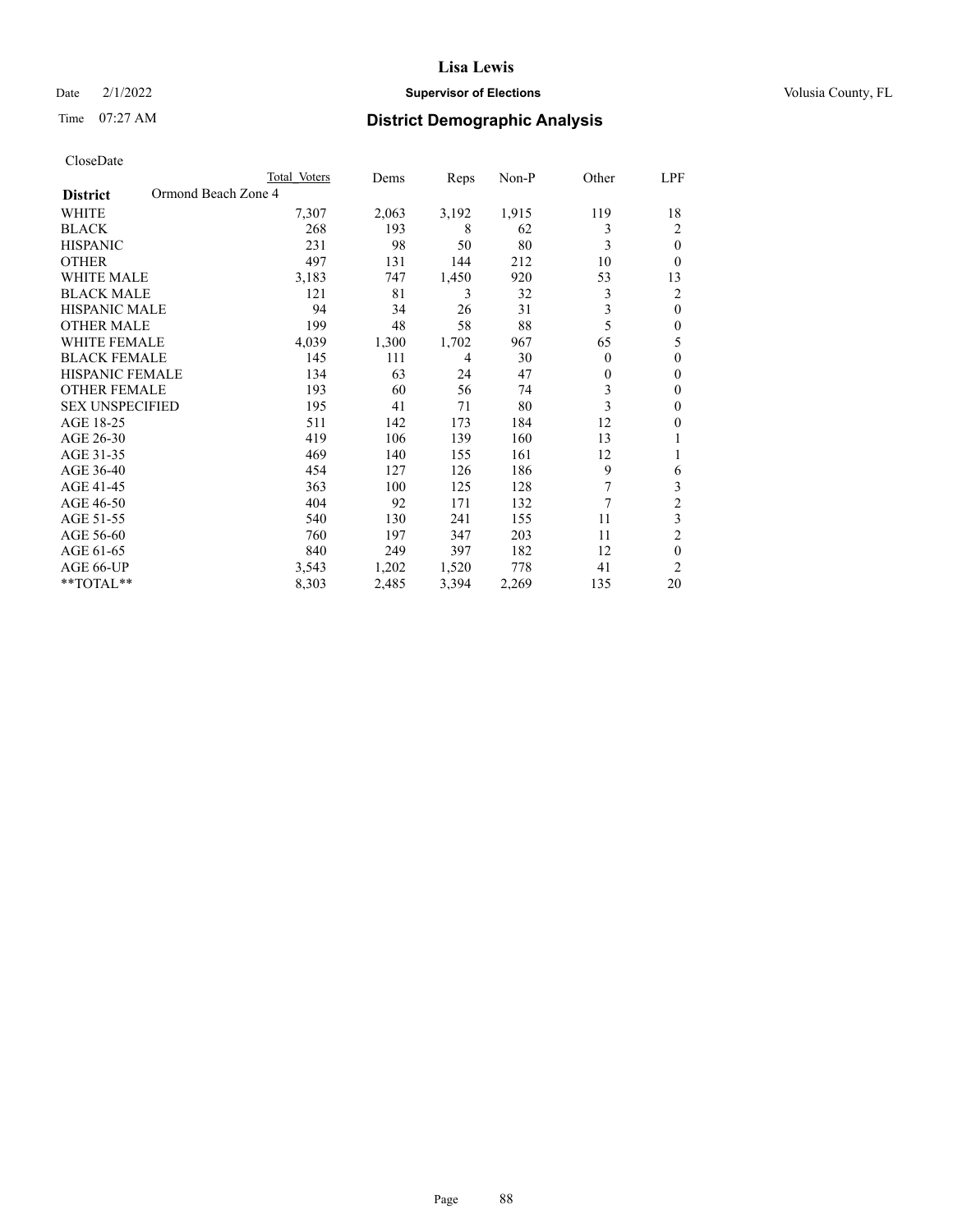# Date  $2/1/2022$  **Supervisor of Elections** Volusia County, FL

| CloseDate |
|-----------|
|-----------|

|                        |         | Total Voters | Dems | Reps             | Non-P          | Other    | LPF          |
|------------------------|---------|--------------|------|------------------|----------------|----------|--------------|
| <b>District</b>        | Pierson |              |      |                  |                |          |              |
| WHITE                  |         | 564          | 122  | 312              | 117            | 10       | 3            |
| <b>BLACK</b>           |         | 33           | 30   | $\mathbf{0}$     | 3              | $\Omega$ | $\Omega$     |
| <b>HISPANIC</b>        |         | 189          | 82   | 14               | 92             |          | 0            |
| <b>OTHER</b>           |         | 34           | 8    | 8                | 18             | $\Omega$ | 0            |
| <b>WHITE MALE</b>      |         | 281          | 61   | 155              | 58             | 4        | 3            |
| <b>BLACK MALE</b>      |         | 19           | 17   | $\boldsymbol{0}$ | $\overline{2}$ | $\Omega$ | $\mathbf{0}$ |
| <b>HISPANIC MALE</b>   |         | 103          | 53   | 8                | 41             |          | 0            |
| <b>OTHER MALE</b>      |         | 14           | 3    | 6                | 5              | 0        | 0            |
| <b>WHITE FEMALE</b>    |         | 279          | 61   | 154              | 58             | 6        | 0            |
| <b>BLACK FEMALE</b>    |         | 14           | 13   | $\mathbf{0}$     | 1              | $\Omega$ | 0            |
| <b>HISPANIC FEMALE</b> |         | 82           | 27   | 6                | 49             | 0        | 0            |
| <b>OTHER FEMALE</b>    |         | 10           | 3    | 1                | 6              | 0        | 0            |
| <b>SEX UNSPECIFIED</b> |         | 18           | 4    | $\overline{4}$   | 10             | $\theta$ | $\Omega$     |
| AGE 18-25              |         | 112          | 32   | 25               | 54             |          | 0            |
| AGE 26-30              |         | 74           | 26   | 23               | 22             |          | 2            |
| AGE 31-35              |         | 66           | 20   | 19               | 25             | 2        | 0            |
| AGE 36-40              |         | 59           | 12   | 24               | 21             |          |              |
| AGE 41-45              |         | 56           | 8    | 21               | 27             | 0        | 0            |
| AGE 46-50              |         | 48           | 9    | 24               | 15             | $\theta$ | 0            |
| AGE 51-55              |         | 57           | 18   | 26               | 12             |          | $\theta$     |
| AGE 56-60              |         | 67           | 23   | 28               | 15             |          | 0            |
| AGE 61-65              |         | 92           | 26   | 45               | 20             |          | 0            |
| AGE 66-UP              |         | 189          | 68   | 99               | 19             | 3        | 0            |
| **TOTAL**              |         | 820          | 242  | 334              | 230            | 11       | 3            |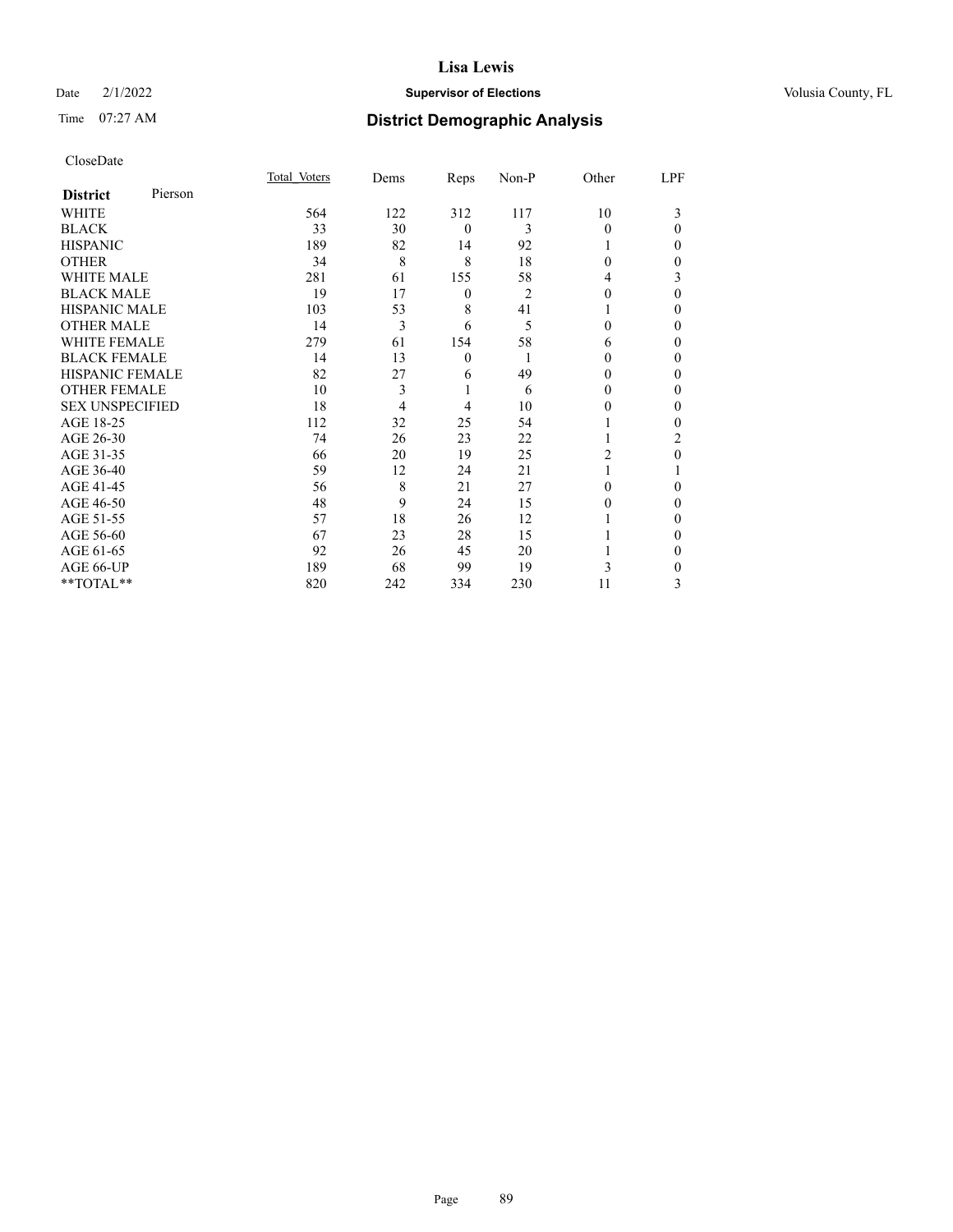# Date  $2/1/2022$  **Supervisor of Elections** Volusia County, FL

# Time 07:27 AM **District Demographic Analysis**

|                        |             | Total Voters | Dems | Reps     | Non-P | Other          | LPF            |
|------------------------|-------------|--------------|------|----------|-------|----------------|----------------|
| <b>District</b>        | Ponce Inlet |              |      |          |       |                |                |
| WHITE                  |             | 3,100        | 676  | 1,655    | 702   | 58             | 9              |
| <b>BLACK</b>           |             | 16           | 5    | 3        | 8     | 0              | $\theta$       |
| <b>HISPANIC</b>        |             | 71           | 18   | 31       | 21    | 0              |                |
| <b>OTHER</b>           |             | 124          | 39   | 44       | 41    | 0              | $\theta$       |
| WHITE MALE             |             | 1,487        | 269  | 799      | 378   | 34             |                |
| <b>BLACK MALE</b>      |             | 11           | 3    | 3        | 5     | $\theta$       | $\theta$       |
| <b>HISPANIC MALE</b>   |             | 31           | 6    | 15       | 10    | 0              | $\mathbf{0}$   |
| <b>OTHER MALE</b>      |             | 48           | 13   | 19       | 16    | $\theta$       | $\mathbf{0}$   |
| <b>WHITE FEMALE</b>    |             | 1,588        | 401  | 847      | 314   | 24             | $\overline{2}$ |
| <b>BLACK FEMALE</b>    |             | 5            | 2    | $\theta$ | 3     | $\theta$       | $\mathbf{0}$   |
| <b>HISPANIC FEMALE</b> |             | 40           | 12   | 16       | 11    | $_{0}$         | 1              |
| <b>OTHER FEMALE</b>    |             | 46           | 17   | 16       | 13    | 0              | $\theta$       |
| <b>SEX UNSPECIFIED</b> |             | 55           | 15   | 18       | 22    | 0              | $\theta$       |
| AGE 18-25              |             | 183          | 36   | 81       | 57    |                | $\overline{c}$ |
| AGE 26-30              |             | 86           | 22   | 29       | 31    | $\overline{c}$ | $\overline{c}$ |
| AGE 31-35              |             | 66           | 18   | 23       | 24    | 0              | 1              |
| AGE 36-40              |             | 79           | 17   | 34       | 28    | 0              | $\mathbf{0}$   |
| AGE 41-45              |             | 115          | 23   | 52       | 37    | 3              | $\theta$       |
| AGE 46-50              |             | 151          | 27   | 80       | 41    | $\overline{2}$ |                |
| AGE 51-55              |             | 205          | 33   | 114      | 52    | 5              | 1              |
| AGE 56-60              |             | 336          | 64   | 182      | 80    | 8              | 2              |
| AGE 61-65              |             | 469          | 102  | 255      | 105   | 7              | $\theta$       |
| AGE 66-UP              |             | 1,621        | 396  | 883      | 317   | 24             |                |
| **TOTAL**              |             | 3,311        | 738  | 1,733    | 772   | 58             | 10             |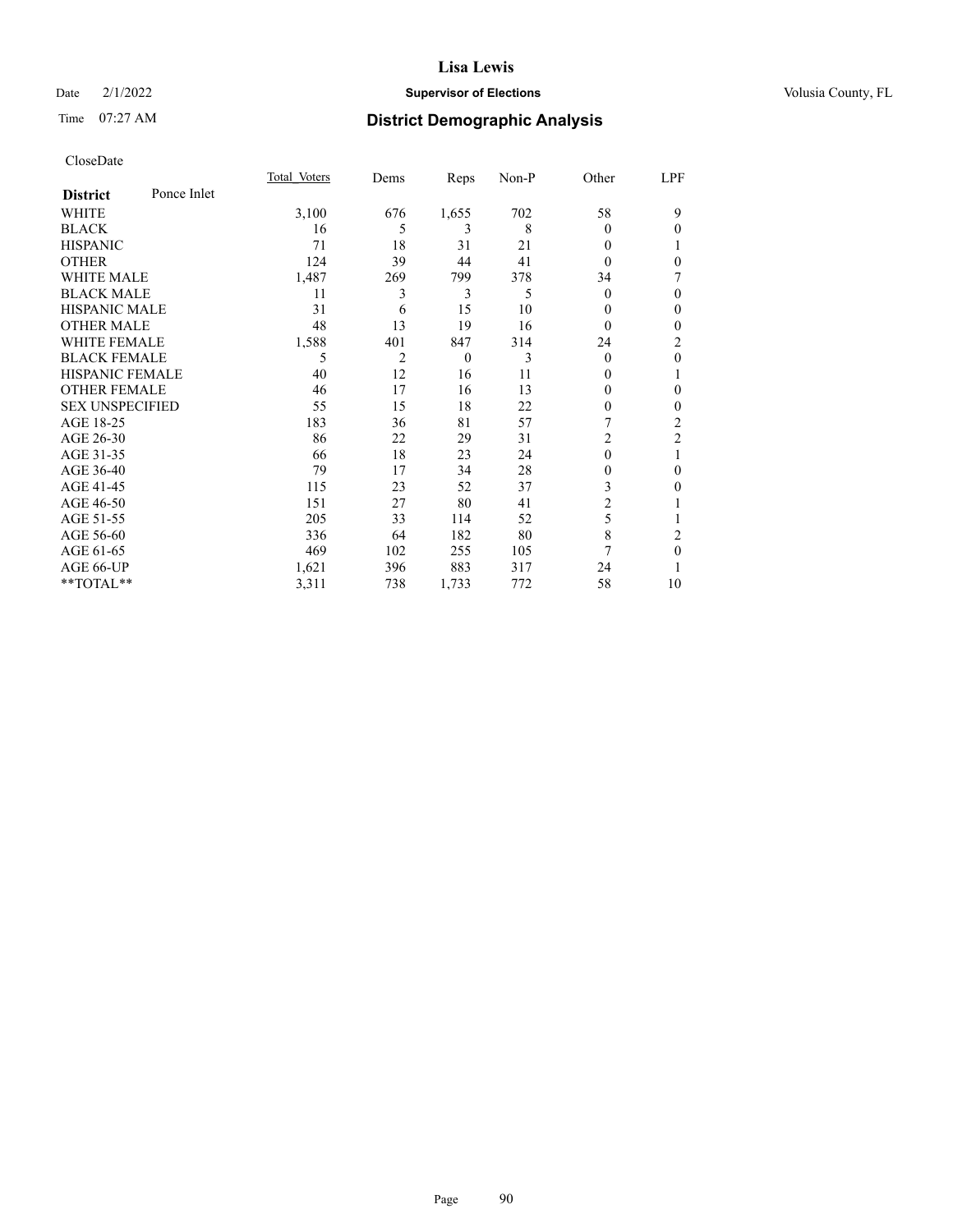# Date  $2/1/2022$  **Supervisor of Elections** Volusia County, FL

# Time 07:27 AM **District Demographic Analysis**

|                                           | Total Voters | Dems  | Reps  | $Non-P$ | Other | LPF            |
|-------------------------------------------|--------------|-------|-------|---------|-------|----------------|
| Port Orange District 1<br><b>District</b> |              |       |       |         |       |                |
| WHITE                                     | 8,631        | 2,372 | 3,497 | 2,574   | 170   | 18             |
| <b>BLACK</b>                              | 253          | 159   | 18    | 69      | 7     | 0              |
| <b>HISPANIC</b>                           | 387          | 146   | 87    | 147     | 6     |                |
| <b>OTHER</b>                              | 494          | 126   | 142   | 205     | 16    | 5              |
| <b>WHITE MALE</b>                         | 3,945        | 909   | 1,744 | 1,210   | 73    | 9              |
| <b>BLACK MALE</b>                         | 106          | 54    | 11    | 37      | 4     | 0              |
| <b>HISPANIC MALE</b>                      | 171          | 56    | 38    | 73      | 3     |                |
| <b>OTHER MALE</b>                         | 175          | 40    | 49    | 80      | 4     | 2              |
| <b>WHITE FEMALE</b>                       | 4,550        | 1,435 | 1,707 | 1,305   | 95    | 8              |
| <b>BLACK FEMALE</b>                       | 142          | 101   | 7     | 31      | 3     | 0              |
| <b>HISPANIC FEMALE</b>                    | 205          | 86    | 47    | 69      | 3     | 0              |
| <b>OTHER FEMALE</b>                       | 207          | 55    | 72    | 70      | 8     | $\overline{c}$ |
| <b>SEX UNSPECIFIED</b>                    | 264          | 67    | 69    | 120     | 6     | $\overline{c}$ |
| AGE 18-25                                 | 763          | 202   | 199   | 334     | 24    | 4              |
| AGE 26-30                                 | 620          | 178   | 164   | 253     | 23    | 2              |
| AGE 31-35                                 | 586          | 159   | 165   | 241     | 13    | 8              |
| AGE 36-40                                 | 602          | 162   | 178   | 238     | 22    | 2              |
| AGE 41-45                                 | 555          | 134   | 192   | 219     | 8     | 2              |
| AGE 46-50                                 | 601          | 160   | 227   | 201     | 10    | 3              |
| AGE 51-55                                 | 744          | 184   | 314   | 230     | 15    | 1              |
| AGE 56-60                                 | 964          | 252   | 415   | 280     | 16    |                |
| AGE 61-65                                 | 1,103        | 349   | 469   | 263     | 22    | 0              |
| AGE 66-UP                                 | 3,227        | 1,023 | 1,421 | 736     | 46    |                |
| $*$ $TOTAL**$                             | 9,765        | 2,803 | 3,744 | 2,995   | 199   | 24             |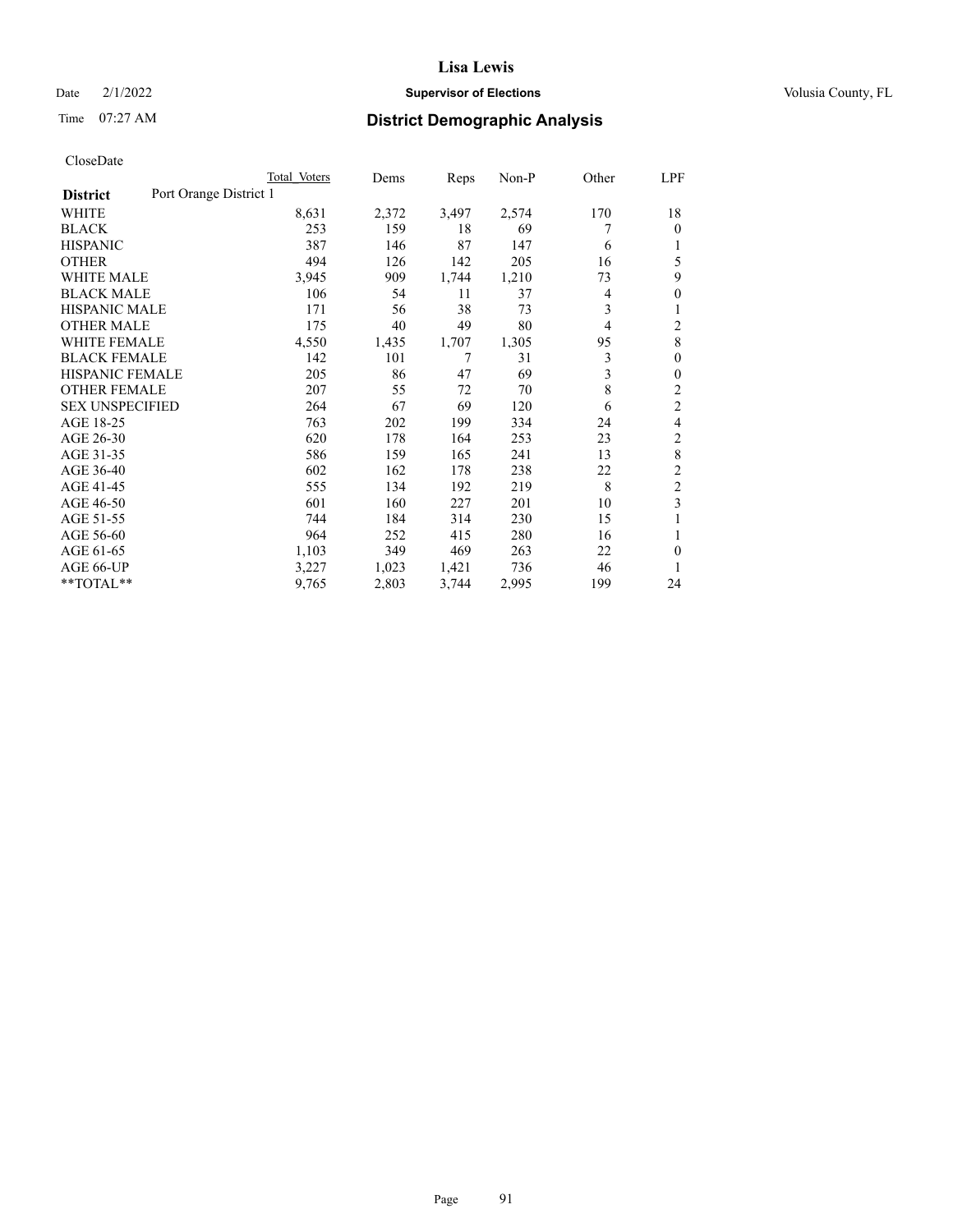# Date  $2/1/2022$  **Supervisor of Elections** Volusia County, FL

# Time 07:27 AM **District Demographic Analysis**

|                                           | Total Voters | Dems  | Reps  | Non-P | Other          | <u>LPF</u>     |
|-------------------------------------------|--------------|-------|-------|-------|----------------|----------------|
| Port Orange District 2<br><b>District</b> |              |       |       |       |                |                |
| WHITE                                     | 9,065        | 2,437 | 3,852 | 2,563 | 184            | 29             |
| <b>BLACK</b>                              | 507          | 371   | 24    | 108   | 4              | $\mathbf{0}$   |
| <b>HISPANIC</b>                           | 507          | 189   | 99    | 208   | 9              | 2              |
| <b>OTHER</b>                              | 652          | 192   | 152   | 295   | 10             | 3              |
| <b>WHITE MALE</b>                         | 4,072        | 904   | 1,862 | 1,218 | 73             | 15             |
| <b>BLACK MALE</b>                         | 210          | 141   | 12    | 54    | 3              | $\overline{0}$ |
| <b>HISPANIC MALE</b>                      | 248          | 82    | 55    | 103   | 7              | 1              |
| <b>OTHER MALE</b>                         | 227          | 66    | 56    | 98    | $\overline{4}$ | 3              |
| <b>WHITE FEMALE</b>                       | 4,868        | 1,497 | 1,936 | 1,310 | 111            | 14             |
| <b>BLACK FEMALE</b>                       | 294          | 227   | 12    | 54    | 1              | $\theta$       |
| <b>HISPANIC FEMALE</b>                    | 253          | 106   | 42    | 102   | $\overline{c}$ | 1              |
| <b>OTHER FEMALE</b>                       | 284          | 101   | 65    | 114   | 4              | $\theta$       |
| <b>SEX UNSPECIFIED</b>                    | 275          | 65    | 87    | 121   | $\overline{2}$ | $\mathbf{0}$   |
| AGE 18-25                                 | 972          | 284   | 254   | 388   | 40             | 6              |
| AGE 26-30                                 | 778          | 214   | 222   | 318   | 19             | 5              |
| AGE 31-35                                 | 678          | 188   | 206   | 263   | 17             | 4              |
| AGE 36-40                                 | 657          | 181   | 200   | 257   | 14             | 5              |
| AGE 41-45                                 | 560          | 163   | 193   | 194   | 8              | $\overline{2}$ |
| AGE 46-50                                 | 574          | 127   | 232   | 201   | 10             | 4              |
| AGE 51-55                                 | 781          | 205   | 332   | 229   | 12             | 3              |
| AGE 56-60                                 | 1,000        | 251   | 470   | 263   | 15             | 1              |
| AGE 61-65                                 | 1,134        | 353   | 484   | 269   | 25             | 3              |
| AGE 66-UP                                 | 3,597        | 1,223 | 1,534 | 792   | 47             | 1              |
| **TOTAL**                                 | 10,731       | 3,189 | 4,127 | 3,174 | 207            | 34             |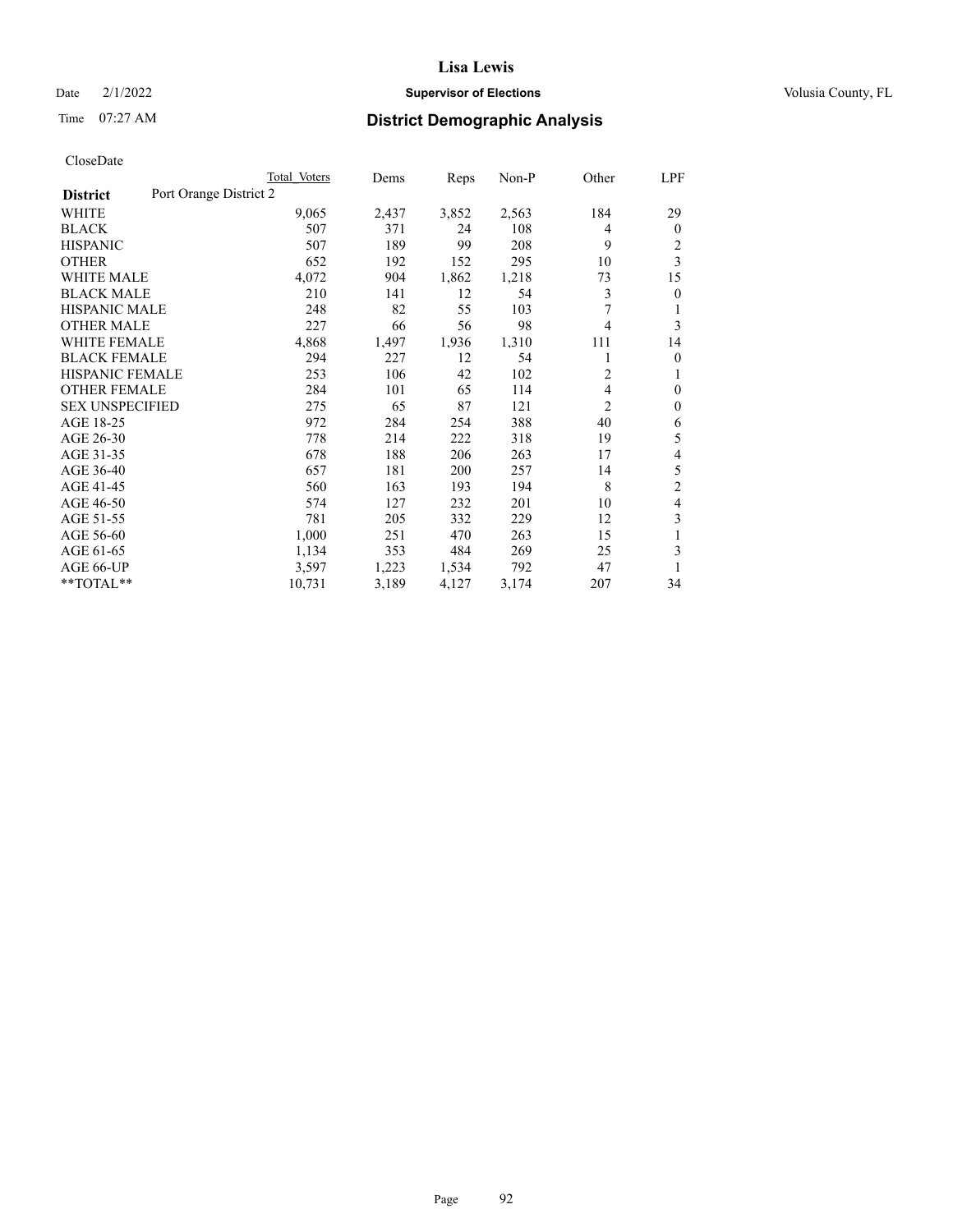# Date  $2/1/2022$  **Supervisor of Elections** Volusia County, FL

# Time 07:27 AM **District Demographic Analysis**

|                                           | Total Voters | Dems  | Reps  | Non-P | Other | <u>LPF</u>     |
|-------------------------------------------|--------------|-------|-------|-------|-------|----------------|
| Port Orange District 3<br><b>District</b> |              |       |       |       |       |                |
| WHITE                                     | 11,306       | 2,853 | 5,144 | 3,078 | 197   | 34             |
| <b>BLACK</b>                              | 516          | 373   | 21    | 113   | 8     | 1              |
| <b>HISPANIC</b>                           | 576          | 188   | 133   | 244   | 6     | 5              |
| <b>OTHER</b>                              | 767          | 213   | 212   | 324   | 16    | $\overline{2}$ |
| <b>WHITE MALE</b>                         | 5,088        | 1,065 | 2,441 | 1,463 | 95    | 24             |
| <b>BLACK MALE</b>                         | 230          | 151   | 13    | 60    | 5     | 1              |
| <b>HISPANIC MALE</b>                      | 258          | 77    | 73    | 99    | 5     | 4              |
| <b>OTHER MALE</b>                         | 283          | 76    | 77    | 124   | 4     | 2              |
| <b>WHITE FEMALE</b>                       | 6,096        | 1,758 | 2,653 | 1,576 | 100   | 9              |
| <b>BLACK FEMALE</b>                       | 283          | 219   | 8     | 53    | 3     | $\theta$       |
| <b>HISPANIC FEMALE</b>                    | 314          | 110   | 59    | 143   | 1     | 1              |
| <b>OTHER FEMALE</b>                       | 340          | 111   | 92    | 129   | 8     | $\mathbf{0}$   |
| <b>SEX UNSPECIFIED</b>                    | 273          | 60    | 94    | 112   | 6     | 1              |
| AGE 18-25                                 | 1,156        | 320   | 359   | 435   | 33    | 9              |
| AGE 26-30                                 | 864          | 221   | 292   | 320   | 27    | 4              |
| AGE 31-35                                 | 906          | 234   | 312   | 337   | 16    | 7              |
| AGE 36-40                                 | 879          | 210   | 330   | 314   | 22    | 3              |
| AGE 41-45                                 | 802          | 221   | 298   | 271   | 8     | 4              |
| AGE 46-50                                 | 838          | 223   | 326   | 269   | 19    | 1              |
| AGE 51-55                                 | 911          | 233   | 400   | 260   | 14    | 4              |
| AGE 56-60                                 | 1,125        | 280   | 560   | 272   | 10    | 3              |
| AGE 61-65                                 | 1,178        | 346   | 541   | 275   | 15    | 1              |
| AGE 66-UP                                 | 4,506        | 1,339 | 2,092 | 1,006 | 63    | 6              |
| **TOTAL**                                 | 13,165       | 3,627 | 5,510 | 3,759 | 227   | 42             |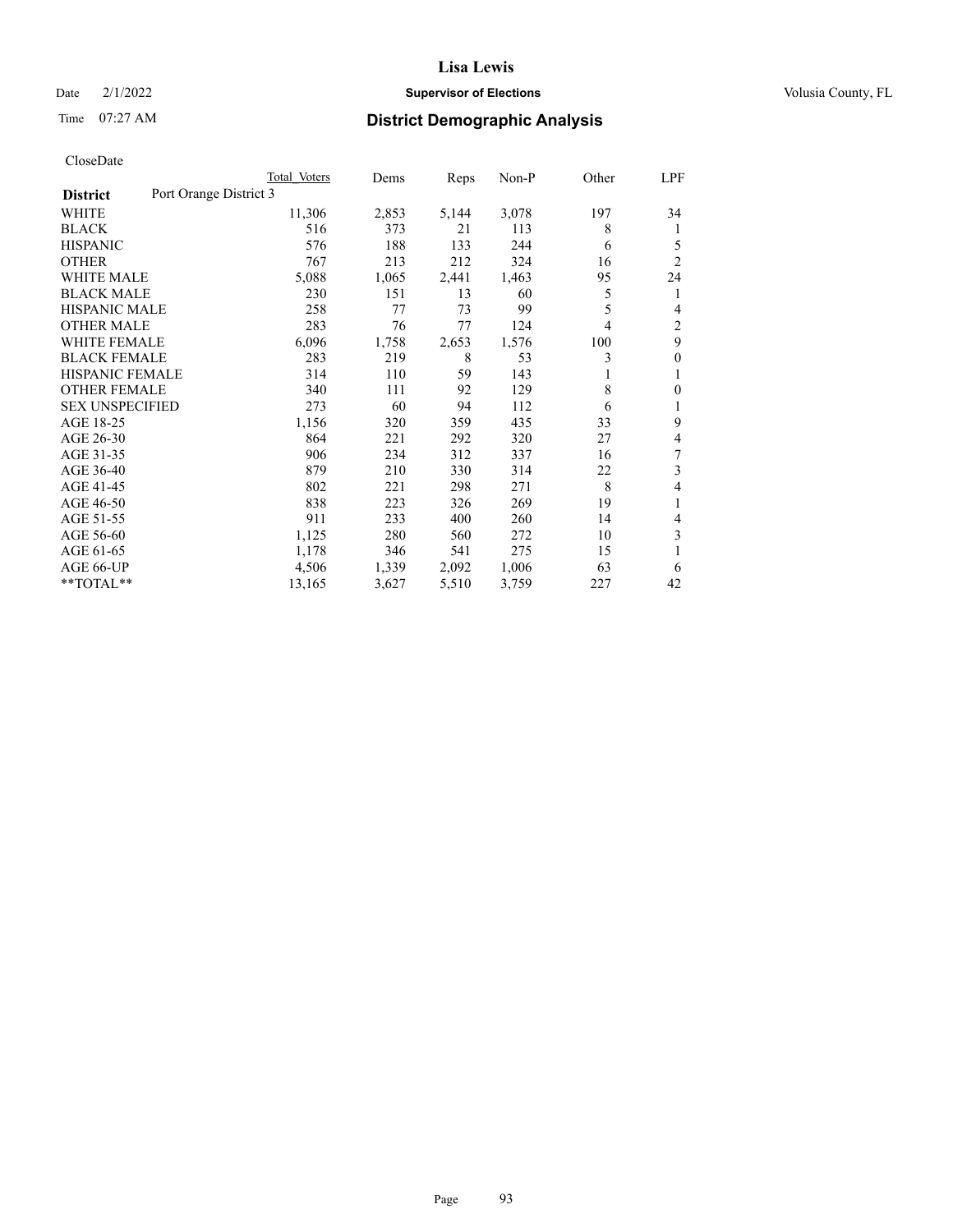# Date  $2/1/2022$  **Supervisor of Elections** Volusia County, FL

# Time 07:27 AM **District Demographic Analysis**

|                                           | Total Voters | Dems  | Reps  | $Non-P$ | Other          | <u>LPF</u>     |
|-------------------------------------------|--------------|-------|-------|---------|----------------|----------------|
| Port Orange District 4<br><b>District</b> |              |       |       |         |                |                |
| WHITE                                     | 10,317       | 2,545 | 4,888 | 2,667   | 180            | 37             |
| <b>BLACK</b>                              | 302          | 215   | 24    | 60      | 3              | $\theta$       |
| <b>HISPANIC</b>                           | 439          | 148   | 139   | 146     | 6              | $\theta$       |
| <b>OTHER</b>                              | 801          | 265   | 201   | 320     | 15             | $\theta$       |
| <b>WHITE MALE</b>                         | 4,876        | 996   | 2,429 | 1,334   | 90             | 27             |
| <b>BLACK MALE</b>                         | 144          | 100   | 16    | 28      | $\overline{0}$ | $\mathbf{0}$   |
| <b>HISPANIC MALE</b>                      | 198          | 66    | 61    | 68      | 3              | $\mathbf{0}$   |
| <b>OTHER MALE</b>                         | 287          | 93    | 82    | 106     | 6              | $\mathbf{0}$   |
| <b>WHITE FEMALE</b>                       | 5,312        | 1,520 | 2,401 | 1,291   | 90             | 10             |
| <b>BLACK FEMALE</b>                       | 154          | 111   | 8     | 32      | 3              | $\mathbf{0}$   |
| <b>HISPANIC FEMALE</b>                    | 231          | 78    | 74    | 76      | 3              | $\mathbf{0}$   |
| <b>OTHER FEMALE</b>                       | 367          | 140   | 83    | 136     | 8              | $\mathbf{0}$   |
| <b>SEX UNSPECIFIED</b>                    | 290          | 69    | 98    | 122     | 1              | $\mathbf{0}$   |
| AGE 18-25                                 | 1,136        | 305   | 401   | 393     | 35             | 2              |
| AGE 26-30                                 | 633          | 171   | 234   | 204     | 18             | 6              |
| AGE 31-35                                 | 730          | 198   | 266   | 248     | 15             | 3              |
| AGE 36-40                                 | 819          | 223   | 295   | 278     | 18             | 5              |
| AGE 41-45                                 | 903          | 209   | 367   | 308     | 15             | 4              |
| AGE 46-50                                 | 971          | 215   | 440   | 290     | 18             | 8              |
| AGE 51-55                                 | 1,043        | 228   | 496   | 298     | 19             | $\overline{2}$ |
| AGE 56-60                                 | 1,052        | 251   | 537   | 249     | 13             | $\overline{c}$ |
| AGE 61-65                                 | 1,096        | 306   | 530   | 243     | 14             | 3              |
| AGE 66-UP                                 | 3,476        | 1,067 | 1,686 | 682     | 39             | $\overline{2}$ |
| **TOTAL**                                 | 11,859       | 3,173 | 5,252 | 3,193   | 204            | 37             |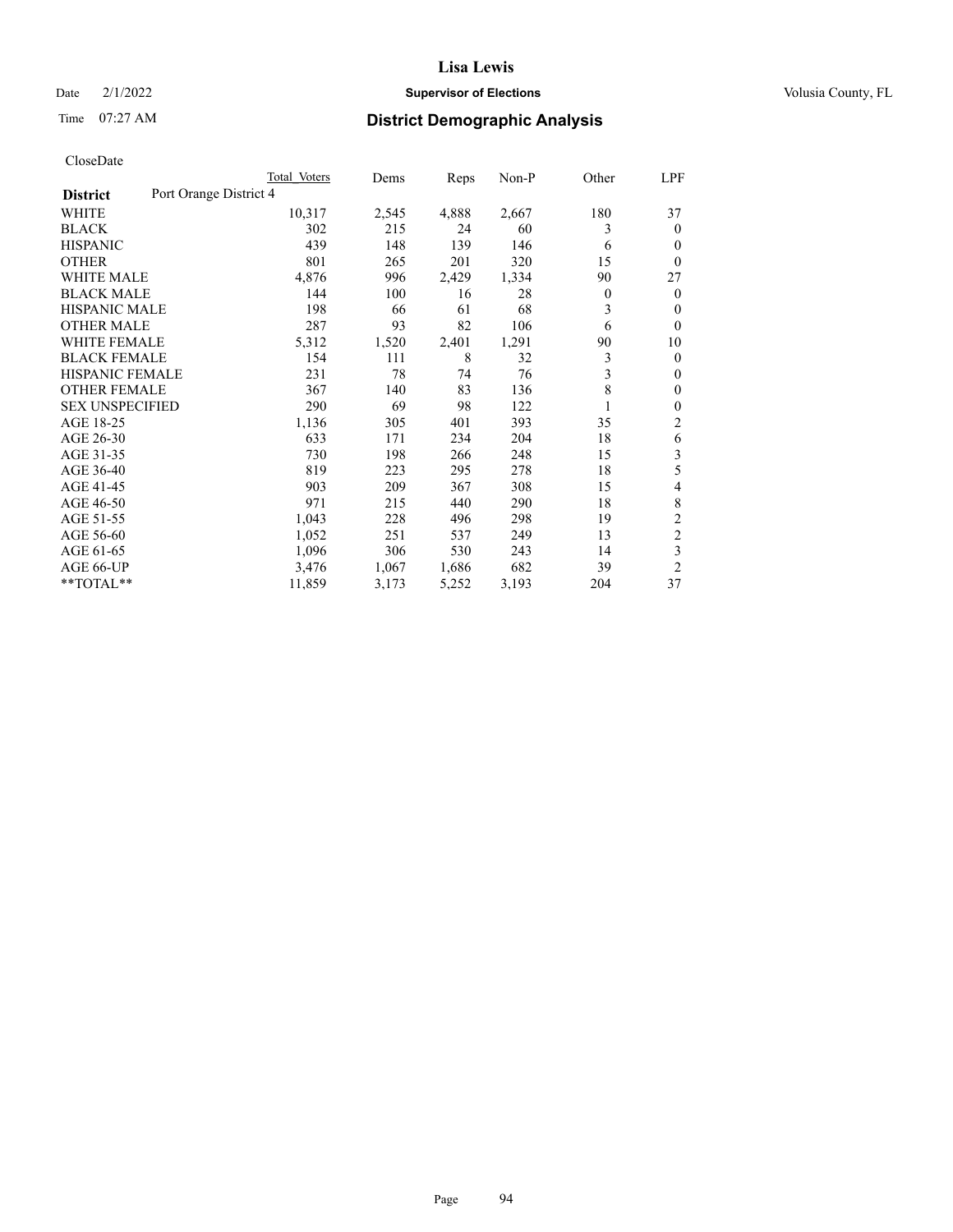# Date  $2/1/2022$  **Supervisor of Elections** Volusia County, FL

# Time 07:27 AM **District Demographic Analysis**

|                        |               | Total Voters | Dems  | Reps  | Non-P | Other          | LPF            |
|------------------------|---------------|--------------|-------|-------|-------|----------------|----------------|
| <b>District</b>        | South Daytona |              |       |       |       |                |                |
| WHITE                  |               | 7,263        | 2,052 | 3,026 | 2,007 | 154            | 24             |
| <b>BLACK</b>           |               | 712          | 546   | 21    | 135   | 9              | 1              |
| <b>HISPANIC</b>        |               | 350          | 145   | 79    | 119   | 4              | 3              |
| <b>OTHER</b>           |               | 447          | 136   | 109   | 188   | 12             | $\overline{2}$ |
| <b>WHITE MALE</b>      |               | 3,317        | 757   | 1,504 | 966   | 74             | 16             |
| <b>BLACK MALE</b>      |               | 279          | 202   | 11    | 61    | 5              | $\theta$       |
| <b>HISPANIC MALE</b>   |               | 165          | 56    | 46    | 58    | $\overline{c}$ | 3              |
| <b>OTHER MALE</b>      |               | 154          | 45    | 41    | 61    | 7              | $\theta$       |
| WHITE FEMALE           |               | 3,853        | 1,277 | 1,487 | 1,003 | 79             | 7              |
| <b>BLACK FEMALE</b>    |               | 425          | 339   | 9     | 72    | 4              | 1              |
| <b>HISPANIC FEMALE</b> |               | 175          | 84    | 33    | 56    | 2              | $\theta$       |
| <b>OTHER FEMALE</b>    |               | 198          | 69    | 55    | 69    | 4              | 1              |
| <b>SEX UNSPECIFIED</b> |               | 206          | 50    | 49    | 103   | $\overline{2}$ | 2              |
| AGE 18-25              |               | 725          | 217   | 201   | 269   | 30             | 8              |
| AGE 26-30              |               | 581          | 182   | 152   | 223   | 16             | 8              |
| AGE 31-35              |               | 682          | 232   | 163   | 272   | 14             | 1              |
| AGE 36-40              |               | 587          | 182   | 183   | 203   | 14             | 5              |
| AGE 41-45              |               | 537          | 169   | 149   | 200   | 17             | $\mathfrak{2}$ |
| AGE 46-50              |               | 526          | 154   | 195   | 170   | 5              | $\overline{c}$ |
| AGE 51-55              |               | 716          | 217   | 309   | 175   | 13             | $\overline{c}$ |
| AGE 56-60              |               | 873          | 279   | 373   | 208   | 13             | $\theta$       |
| AGE 61-65              |               | 982          | 319   | 422   | 224   | 17             | $\theta$       |
| AGE 66-UP              |               | 2,563        | 928   | 1,088 | 505   | 40             | $\overline{2}$ |
| **TOTAL**              |               | 8,772        | 2,879 | 3,235 | 2,449 | 179            | 30             |